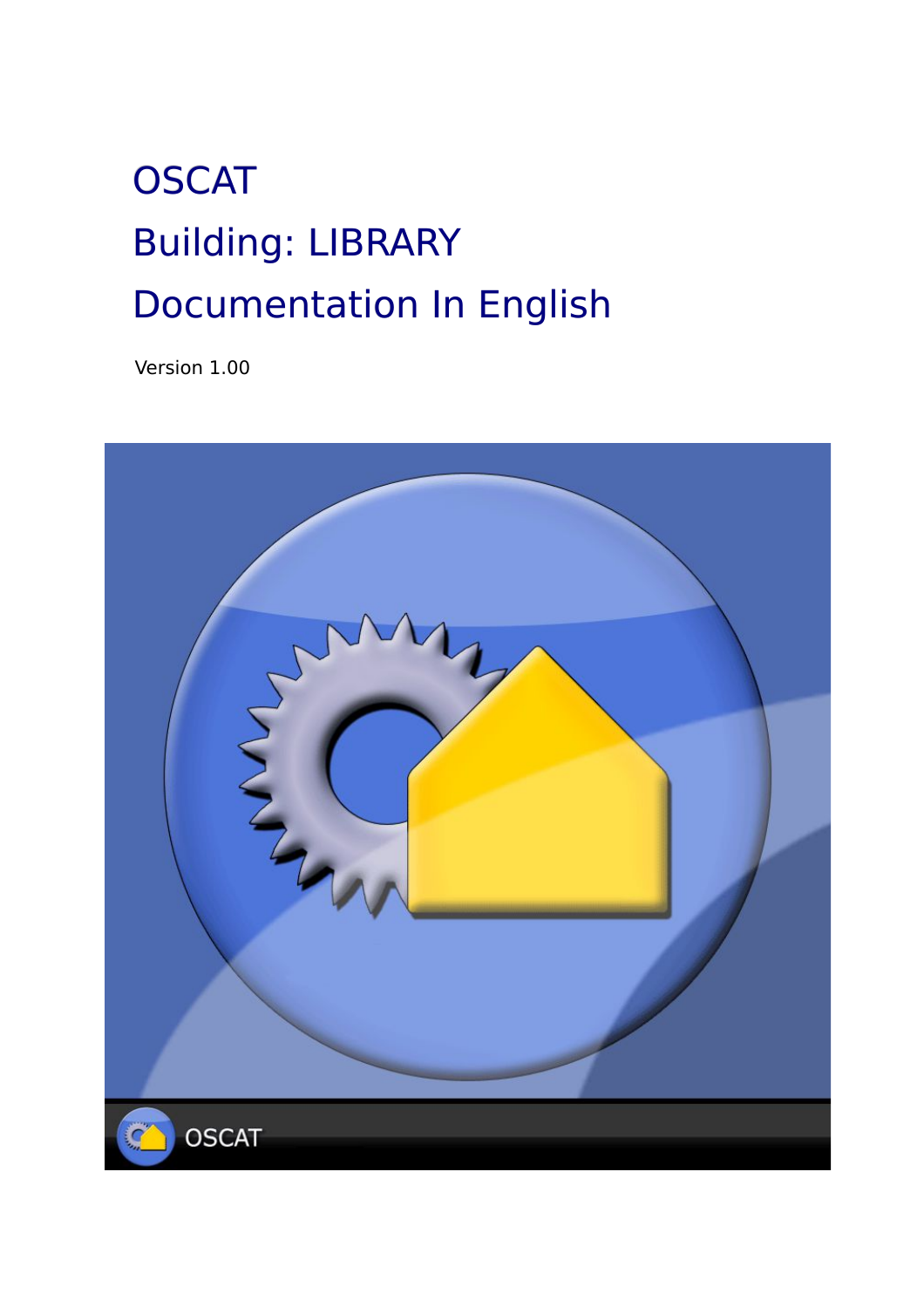# **Table of Contents**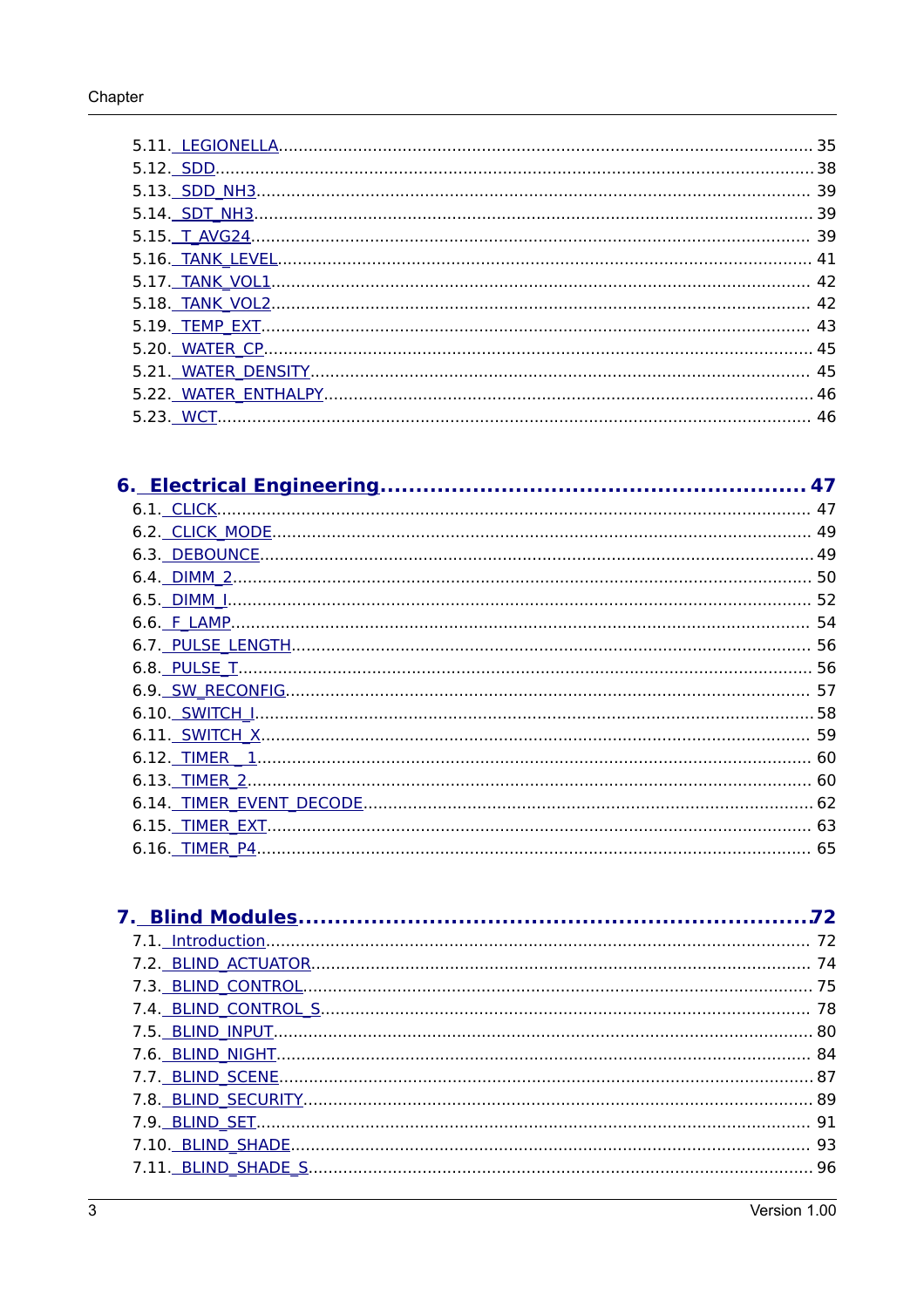Chapter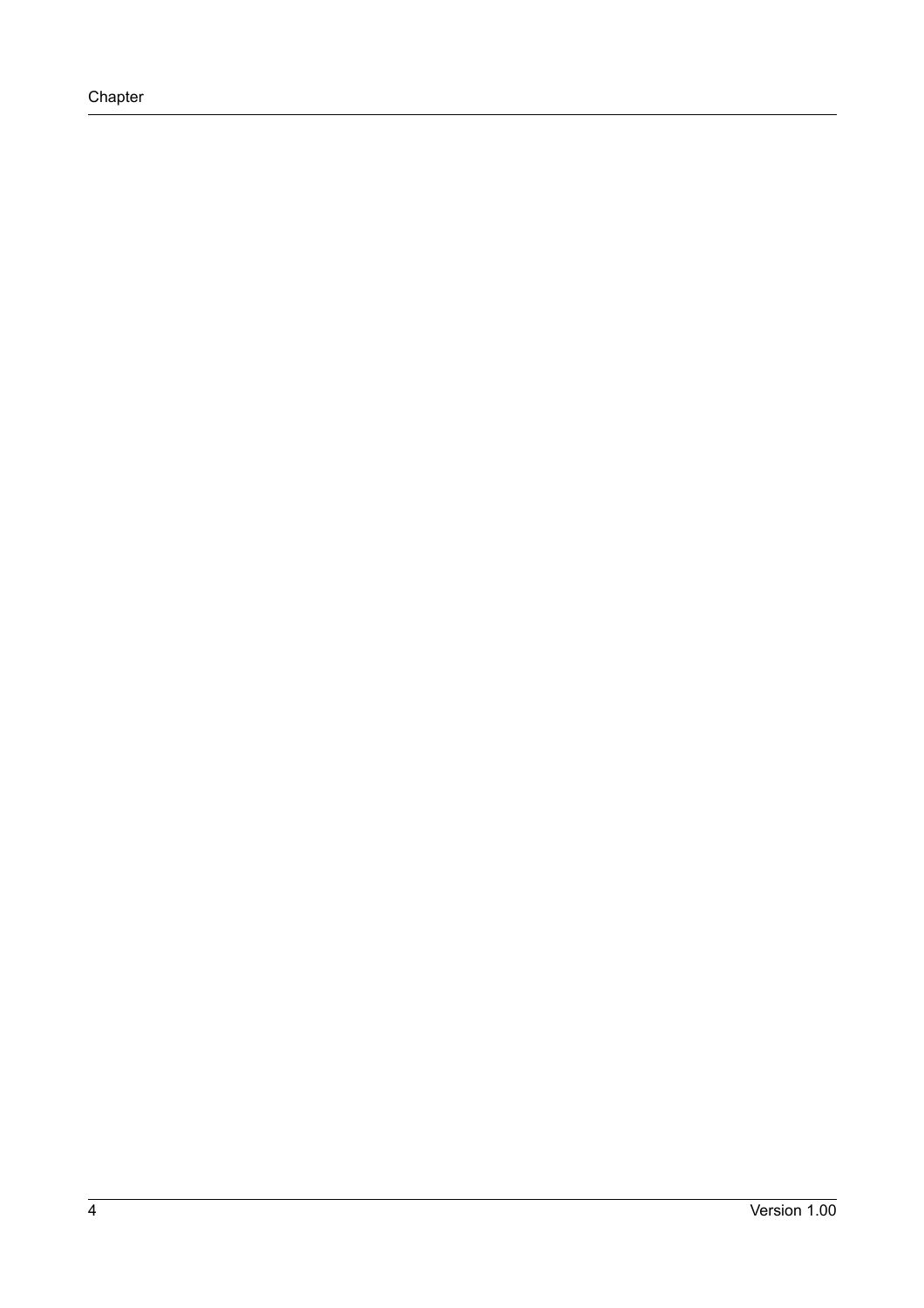# <span id="page-4-3"></span> **1. Legal**

#### <span id="page-4-2"></span>**1.1. Disclaimer**

The software modules included in the OSCAT library are offered with the intent to serve as a template and guideline for software development for PLC according to IEC61131-3. A functional guarantee is not offered by the programmers and is excluded explicitly. As the software modules included in the library are provided free of charge, no warranty is provided to the extent permitted by law. As far as it is not explicitly arranged in written form, the copyright owners and/ or third parties provide the software modules "as is", without any warranty, explicit or implicit, including, but not limited to; market maturity or usability for a particular purpose. The full risk and full responsibility concerning quality, absence of errors and performance of the software module lie with the user. Should the library, or parts of it, turn out to contain errors, the costs for service, repair and/or correction must be assumed by the user. Should the entire library, or parts of it, be used to create user software, or be applied in software projects, the user is liable for the absence of errors, performance and quality of the application. Liability of OSCAT is explicitly ruled out.

The OSCAT library user has to take care, through suitable tests, releases and quality assurance measures, that possible errors in the OSCAT library cannot cause damage. The present license agreements and disclaimers are equally valid for the software library, and the descriptions and explanations given in this manual, even when this is not mentioned explicitly.

#### <span id="page-4-1"></span>**1.2. License Terms**

The use of the OSCAT library is free of charge and it can be utilized for private or business purposes. Distribution of the library is expressly encouraged; however, this has to be free of charge and contain a reference to our webpage [WWW.OSCAT.DE.](http://WWW.OSCAT.DE/) If the library is offered in electronic form for download or distributed on data carriers, it has to be ensured that a clearly visible reference to OSCAT and a link to [WWW.OSCAT.DE](http://WWW.OSCAT.DE/) are included accordingly.

#### <span id="page-4-0"></span>**1.3. Registered trademarks**

All the trademarks used in this description are applied without reference to their registration or owner. The existence of such rights can therefore not be ruled out. The used trademarks are the property of their respective owners. Therefore, commercial use of the description, or excerpts of it, is not permitted.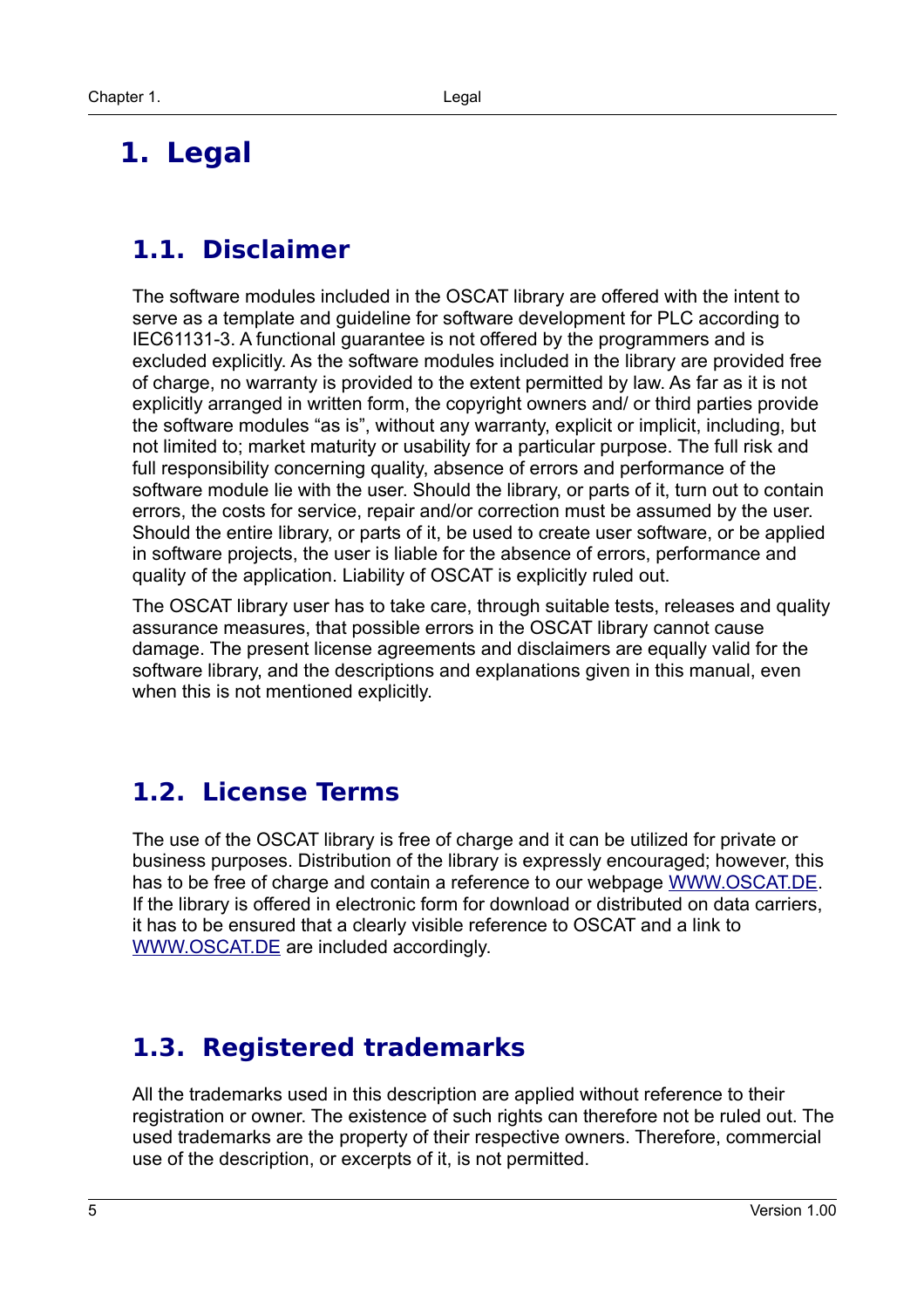#### <span id="page-5-1"></span>**1.4. Intended Use**

The software modules included in the OSCAT library and described in this documentation were exclusively developed for professionals who have had training in PLC. The users are responsible for complying with all applicable standards and regulations which come into effect with the use of the software modules. OSCAT does not refer to these standards or regulations in either the manual or the software itself.

#### <span id="page-5-0"></span>**1.5. Other**

All legally binding regulations can be found solely in chapter 1 of the user manual. Deduction or acquisition of legal claims based on the content of the manual, apart from the provisions stipulated in chapter 1, is completely ruled out.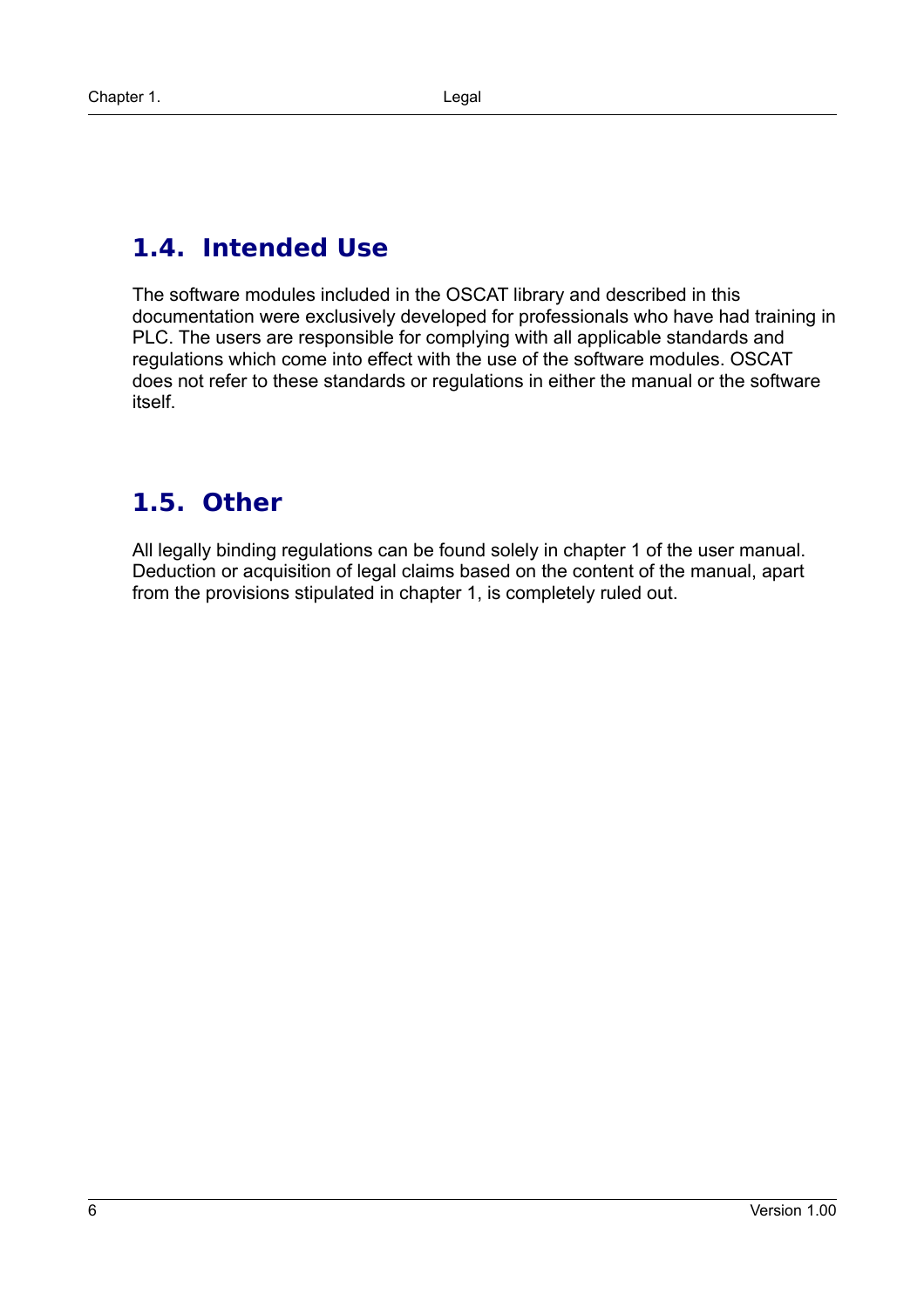# <span id="page-6-1"></span> **2. Introduction**

#### <span id="page-6-0"></span>**2.1. Objectives**

OSCAT is for " Open Source Community for Automation Technology ".

OSCAT created a Open Source Library referenced to the IEC61131-3 standard, which can be dispensed with vendor-specifc functions and therefore ported to all IEC61131-3-compatible programmable logic controllers. Although trends for PLC in the use of vendor-specifc libraries are usually solved efficiently and these libraries are also provided in part free of charge, there are still major disadvantages of using it:

- 1. The libraries of almost all manufacturers are being protected and the Source Code is not freely accessible, which is in case of a error and correction of the error extremely difficult, often impossible.
- 2. The graphic development of programs with vendor-specifc libraries can quickly become confusing, inefficient and error-prone, because existing functions can not be adjusted and expanded to the actual needs. The Source codes are not available.
- 3. A change of hardware, especially the move to another manufacturer, is prevented by the proprietary libraries and the benefts that a standard such as IEC61131 offer would be so restricted. A replacement of a proprietary library of a competitor is excluded, because the libraries of the manufacturers difer greatly in scope and content.
- 4. The understanding of complex modules without an insight into the source code is often very difficult. Therefore the programs are inefficient and error prone.

OSCAT will create with the open OSCAT Library a powerful and comprehensive standard for the programming of PLC, which is available in the Source Code and verifed and tested by a variety of applications in detail. Extensive knowledge and suggestions will continue to flow through a variety of applications to the library. Thus, the library can be described as very practical. OSCAT understands his library as a development template and not as a mature product. The user is solely responsible for the tests in its application modules with the appropriate procedures and to verify the necessary accuracy, quality and functionality. At this point we reference to the license and the disclaimer mentioned in this documentation.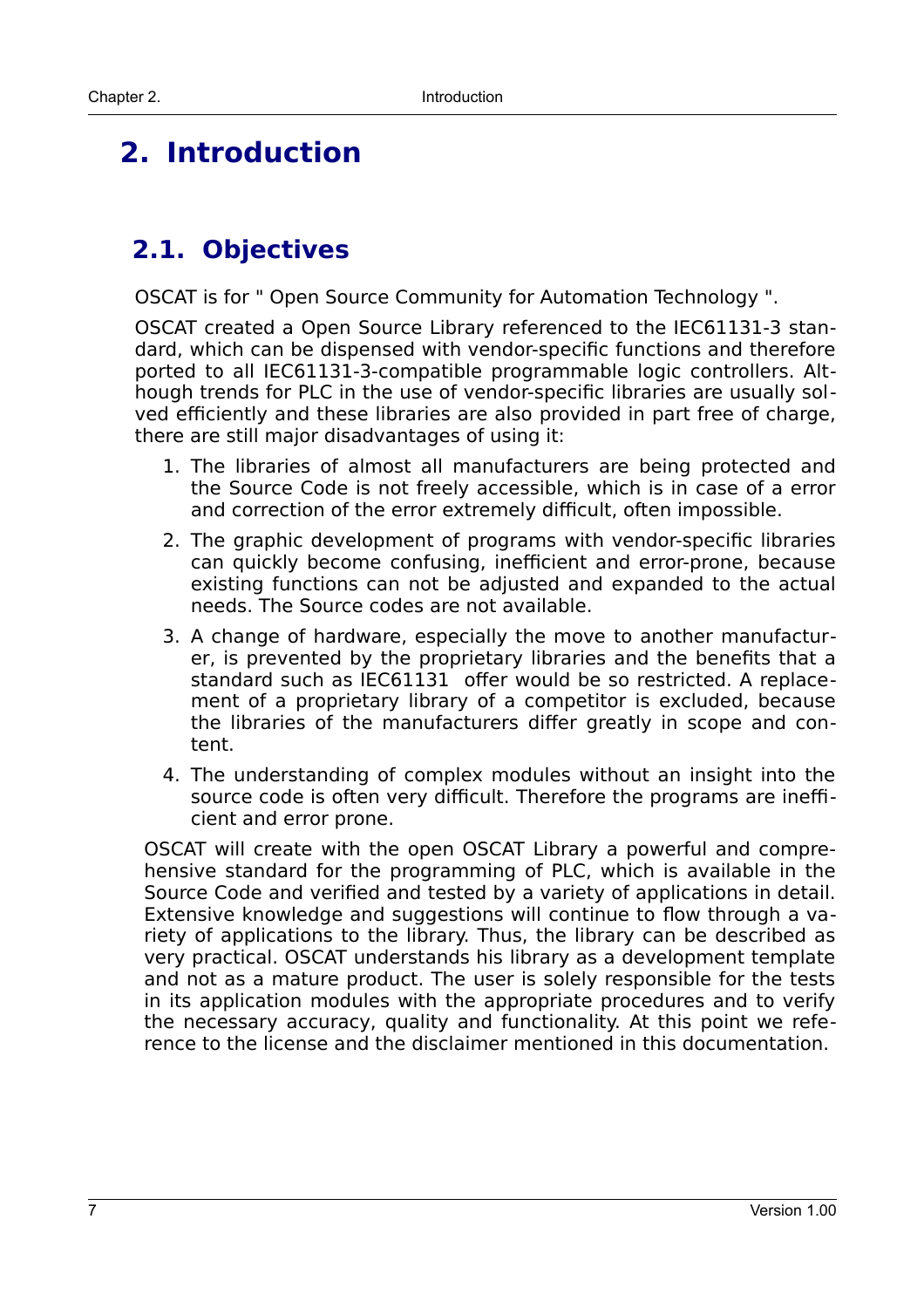#### **2.2. Conventions**

<span id="page-7-0"></span>1. Direct modifcation in memory:

Functions, which modify input values with pointer like Array Sort, starts with an underscore "\_". \_Array\_Sort sorts an array directly in memory, which has the significant advantage that a very large array may not be passed to the function and therefore memory of the size of the array and the time is saved for copying. However, it is only recommended for experienced users to use these functions, as a misuse may lead to serious errors and crashes! In the application of functions that begin with "\_", special care is appropriate and in particular to ensure that the call parameters never accept undefned values.

2. Naming of functions:

Function modules with timing manner, such as the function PT1 are described by naming FT\_<modulname> (ie. FT\_PT1). Functions without a time reference are indicated with  $F <$  modulename $>$ .

- 3. Logical equations: Within this guide, the logical links are used  $\&$  for AND, + for OR, /A for negated A and # for a XOR (exclusive OR).
- 4. Setup values for modules: To achieve that the application and programming remains clear and that complex functions can be represented simply, many of the modules of the library OSCAT have adjustable parameters that can be edited in application by double-clicking on the graphic symbol of the module. Double-clicking on the icon opens a dialog box that allows you to edit the Setup values. If a function is used multiple times, so the setup values are set indivi-



dually for each module. The processing by double-clicking works on CoDeSys exclusively in CFC. In ST, all parameters, including the setup parameters may passed in the function call. The setup parameters are simply added to the normal inputs. The parameters are in the graphical interface entered by double click and then processed as constants under IEC61131. It should be noted that time values has to be written with syntax "T#200ms" and TRUE and FALSE in capital letters.

5. Error and status Reporting (ESR):

More complex components are largely contributed a Error or status output. A Error Output is 0 if no error occurs during the execution. If,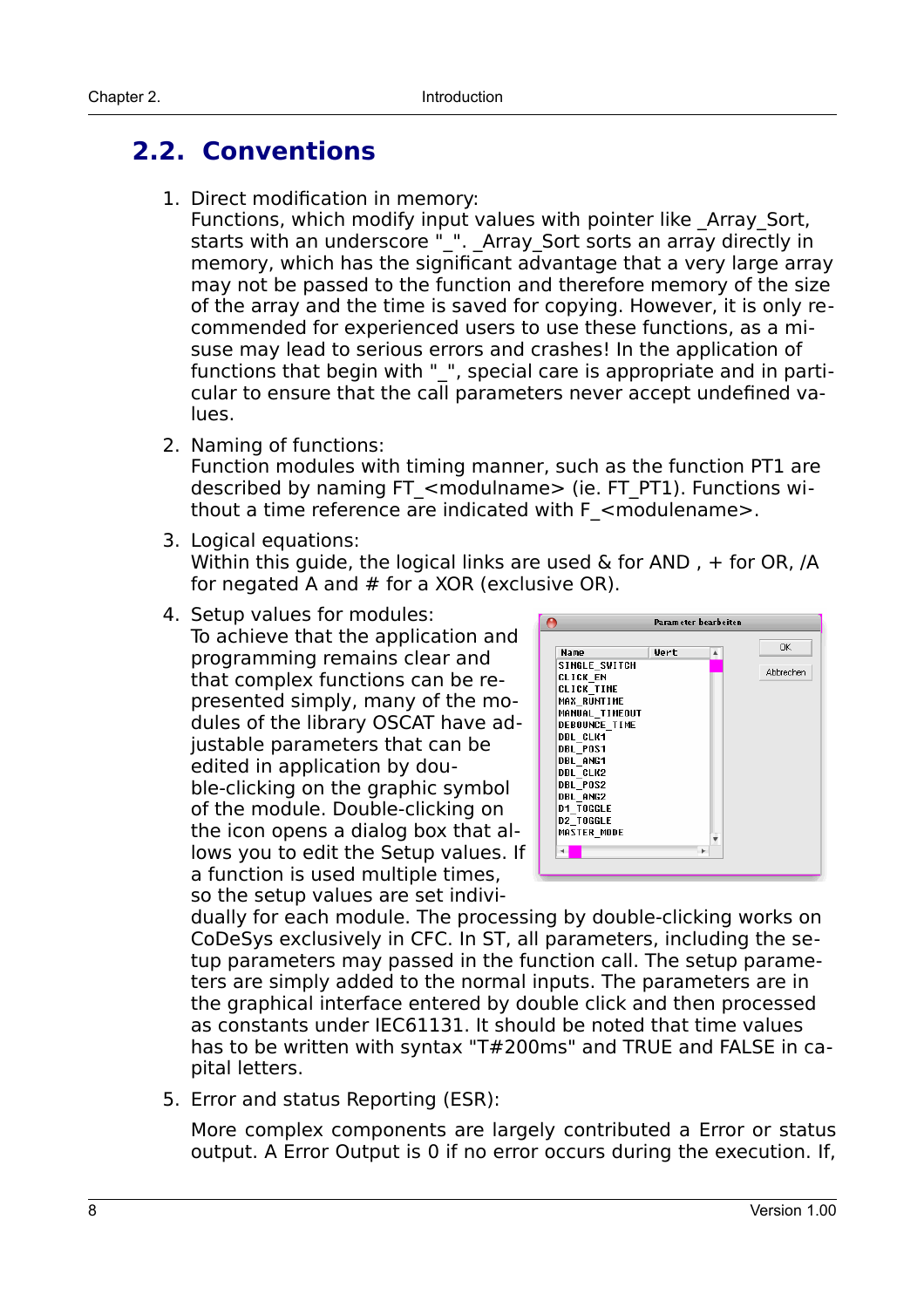however, in a module a error occurs, this output takes a value in the range 1 ..99 and reports a error with a error number. A status or Error Collection module may collect these messages and time-stamped, store them in a database or array, or by TCP/IP forward it to higher level systems. An output of the type Status is compatible with a Error starting with identical function. However, a status output reports not only errors but also leads on activities of the module log. Values between 1..99 are still error messages. Between 100..199 are located the reports of state changes. The range from 200..255 is reserved for Debug Messages. With this, within the library OSCAT standard functionality, a simple and comprehensive option is offered to integrate operational messages and error messages in a simple manner, without afecting the function of a system. Modules that support this procedure, as of revision 1.4 are marked "ESRready." For more information on ESR modules, see the section "Other functions".

#### <span id="page-8-0"></span>**2.3. Test environment**

The OSCAT library is designed with CoDeSys and tested on diferent systems.

The test environment consists of the following systems:

- 1. Beckhoff BX 9000 with TwinCAT PLC Control Version 2.10.0
- 2. Beckhoff CX 9001-1001 with TwinCAT PLC Control Version 2.10.0
- 3. Wago 750-841 with CoDeSys Version 2.3.9.31
- 4. Möller EC4P222 with CoDeSys Version 2.3.9.31
- 5. CoDeSys Simulation on I386 CoDeSys 2.3.9.31
- 6. CoDeSys Simulation on I386 CoDeSys 3.4
- 7. S7 and STEP 7: The OSCAT library is compiled and verifed on STEP7 since version 1.5.
- 8. PCWORX / MULTIPROG: The OSCAT library since version 2.6 compiled on MULTIPROG and verifed.
- 9. Bosch Rexroth IndraLogic XLC L25/L45/L65 with Indraworks 12VRS
- 10.Bosch Rexroth IndraMotion MLC L25/L45/L65 with Indraworks 12VRS
- 11.Bosch Rexroth IndraMotion MTX L45/L65/L85 with Indraworks 12VRS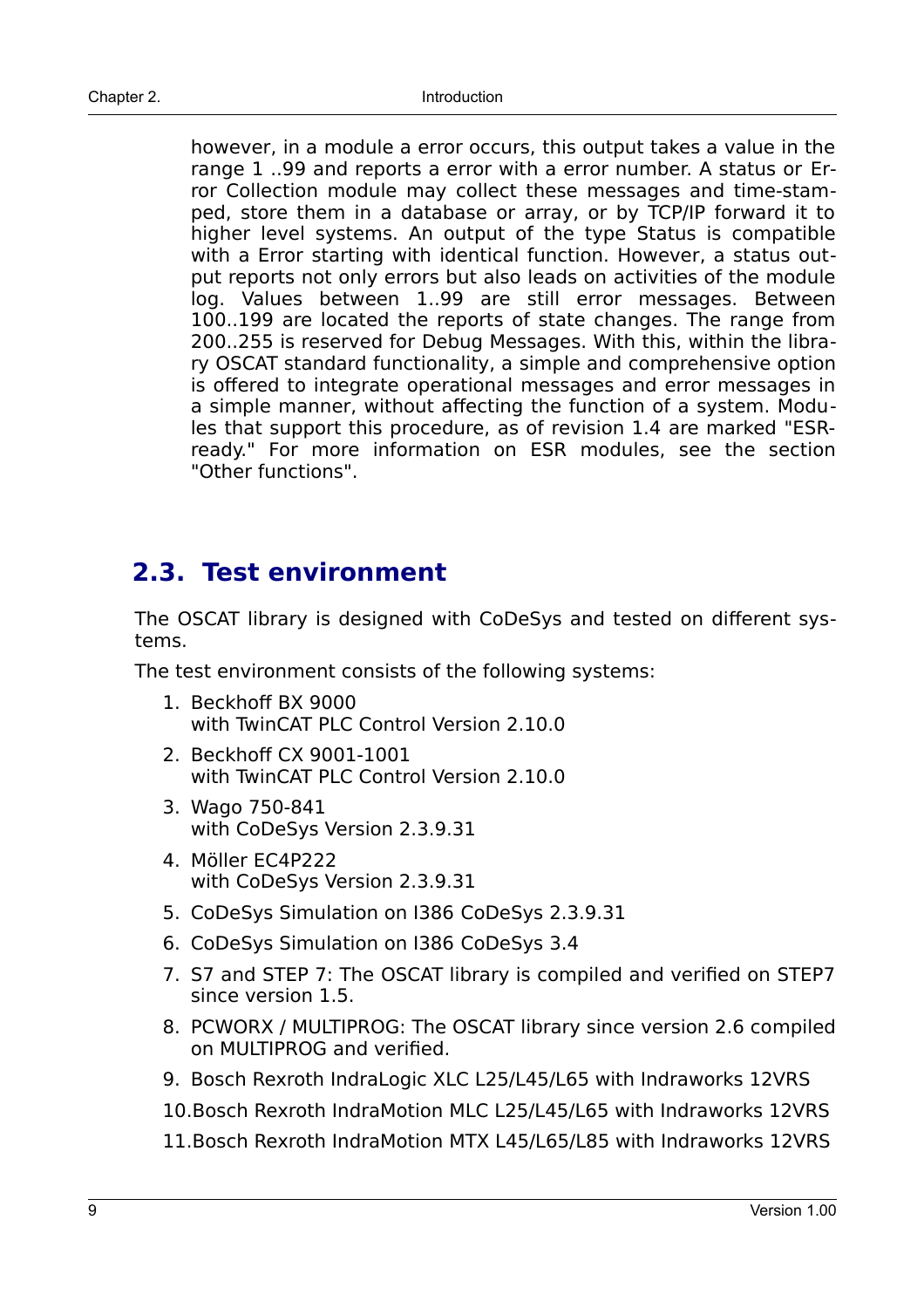We are constantly striving OSCAT the library to also test in other test environments.

#### <span id="page-9-1"></span>**2.4. Releases**

This manual is updated by OSCAT continuously. It is recommended to download the latest version of the OSCAT manual under [www.OSCAT.DE .](http://www.oscat.de/) Here the most current Manual is available for download. In addition to the Manual OSCAT prepared a detailed revision history. The OSCAT revisionhistory lists all revisions of individual modules, with amendments and at what release the library of this component is included.

#### <span id="page-9-0"></span>**2.5. Support**

Support is given by the users in the forum  [WWW.OSCAT.DE.](http://www.oscat.de/) A claim for support does not exists, even if the library or parts of the library are faulty. The support in the forum under the OSCAT is provided for users voluntarily and with each other. Updates to the library and documentation are usually made available once a month on the home page of OSCAT under [WWW.OSCAT.DE.](http://www.oscat.de/) A claim for maintenance, troubleshooting and software maintenance of any kind is generally not existing from OSCAT. Please do not send support requests by email to OSCAT. Requests can be processed faster and more efectively when the inquiries are made in our forum.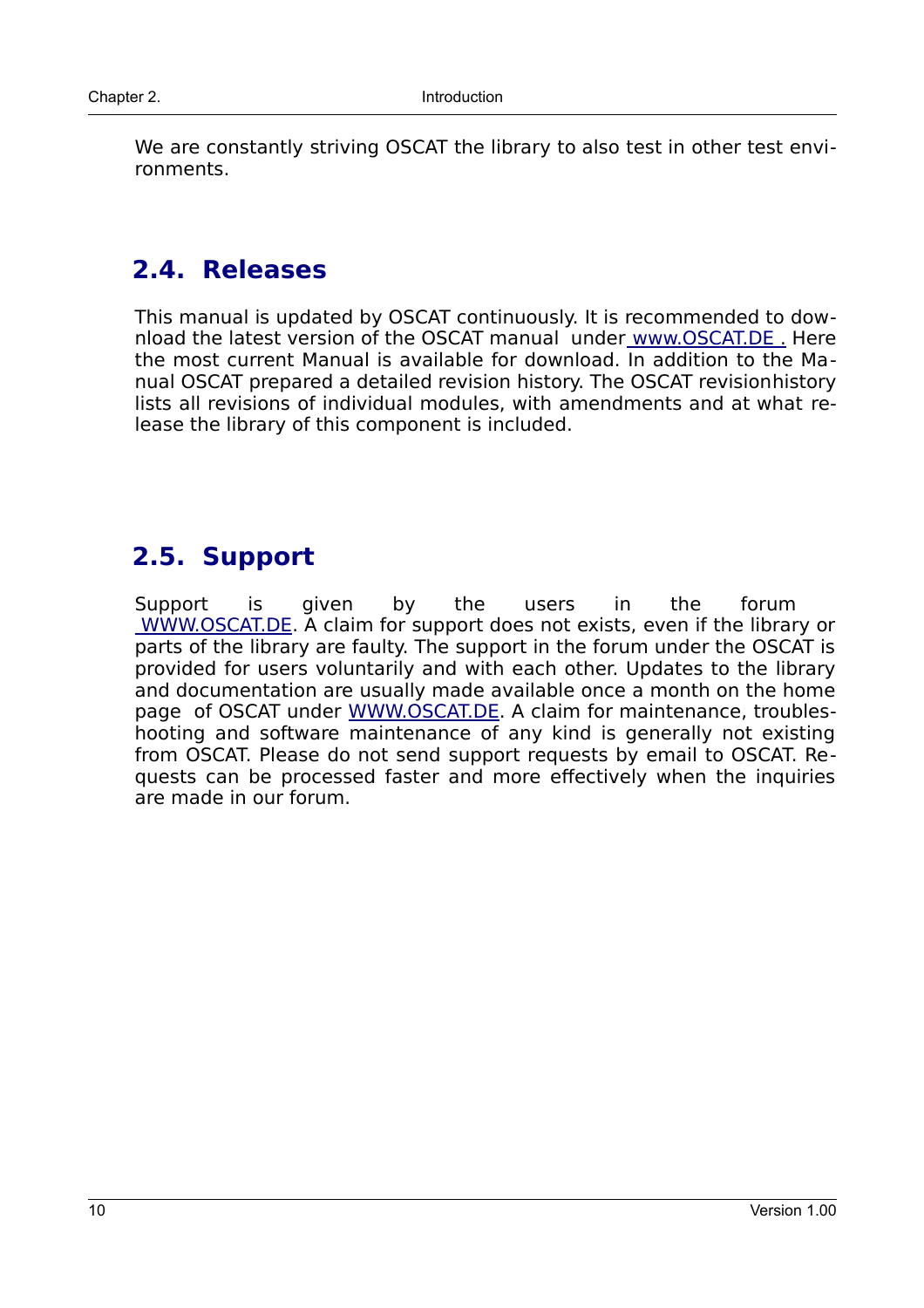# <span id="page-10-1"></span> **3. Others**

#### <span id="page-10-0"></span>**3.1. BUILDING\_VERSION**

Type Function: DWORD

Input IN : BOOL (if TRUE the module provides the release date)

Output (Version of the library)



BUILDING VERSION provides if  $IN = FALSE$  the current version number as DWORD. If IN is set to TRUE then the release date of the current version as a DWORD is returned.

Example: BUILDING\_VERSION(FALSE) = 100 for Version 1.00 DWORD\_TO\_DATE(OSCAT\_VERSION(TRUE)) = 2011-1-30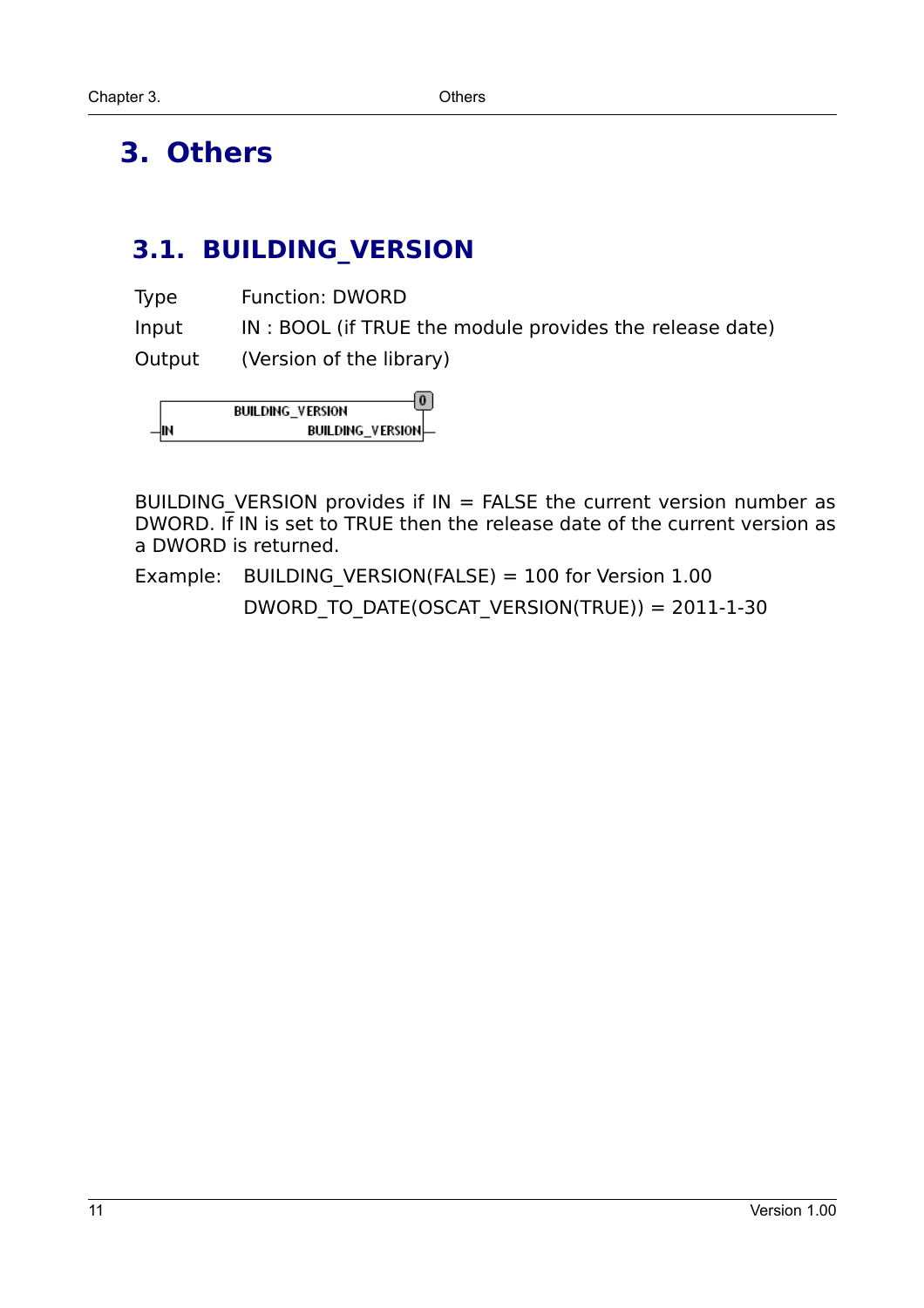# <span id="page-11-1"></span> **4. Actuators**

## <span id="page-11-0"></span>**4.1. ACTUATOR\_2P**

| Type   | <b>Function module</b>                               |
|--------|------------------------------------------------------|
| Input  | IN: BYTE (control input 0 - 255)                     |
|        | TEST: BOOL (starts autorun when TRUE)                |
|        | ARE: BOOL (enable for Autorun)                       |
| 1/0    | ARX: BOOL (autorun signal bus)                       |
| Output | OUT: BOOL (switching signal for valve)               |
|        | ARO: BOOL (TRUE if autorun is active)                |
| Setup  | CYCLE TIME: TIME (clock speed of the valve)          |
|        | SENS: BYTE (Minimum and maximum input values)        |
|        | SELF ACT TIME: TIME (self act time)                  |
|        | SELF ACT PULSE: TIME (switching time with autorun)   |
|        | SELF ACT CYCLES: INT (number of cycles with autorun) |
| ,,,    |                                                      |

|       | <b>ACTUATOR_2P</b> |
|-------|--------------------|
| ΙN    | OUT                |
| itest | <b>ARO</b>         |
| ARE   | <b>PARX</b>        |
| ARX ⊵ |                    |

ACTUATOR\_2P is an interface for 2-point actuators such as solenoid valves. The 2-point actuator can only be on / off switching and therefore, the input value IN is canged in a pulse / pause signal at the output OUT. The cycle time (CYCLE\_TIME) determines the switching times of the output. The sticking of the valve because of a long rest period is prevented by using the self act time (SELF ACT TIME) and the count of self act cycles (SELF ACT CYCLES) and the pulse duration (SELF ACT PULSE). The cycles runs automatically and a stick of the valve can be avoided. After the interval, the module checks whether SELF ACT TIME ARE = TRUE and = ARX is FALSE, then switches ARO for the duration of self-activation to TRUE. At the same time ARX set to TRUE to prevent that other modules which are connected to the same ARX go to the Autorun. The input IN value can be varied from  $0.255$  If the input signal IN < SENS, the valve remains permanently closed (OUT = FALSE) and  $IN > 255$  - SENS means the valve is  $permanently open (OUT = TRUE).$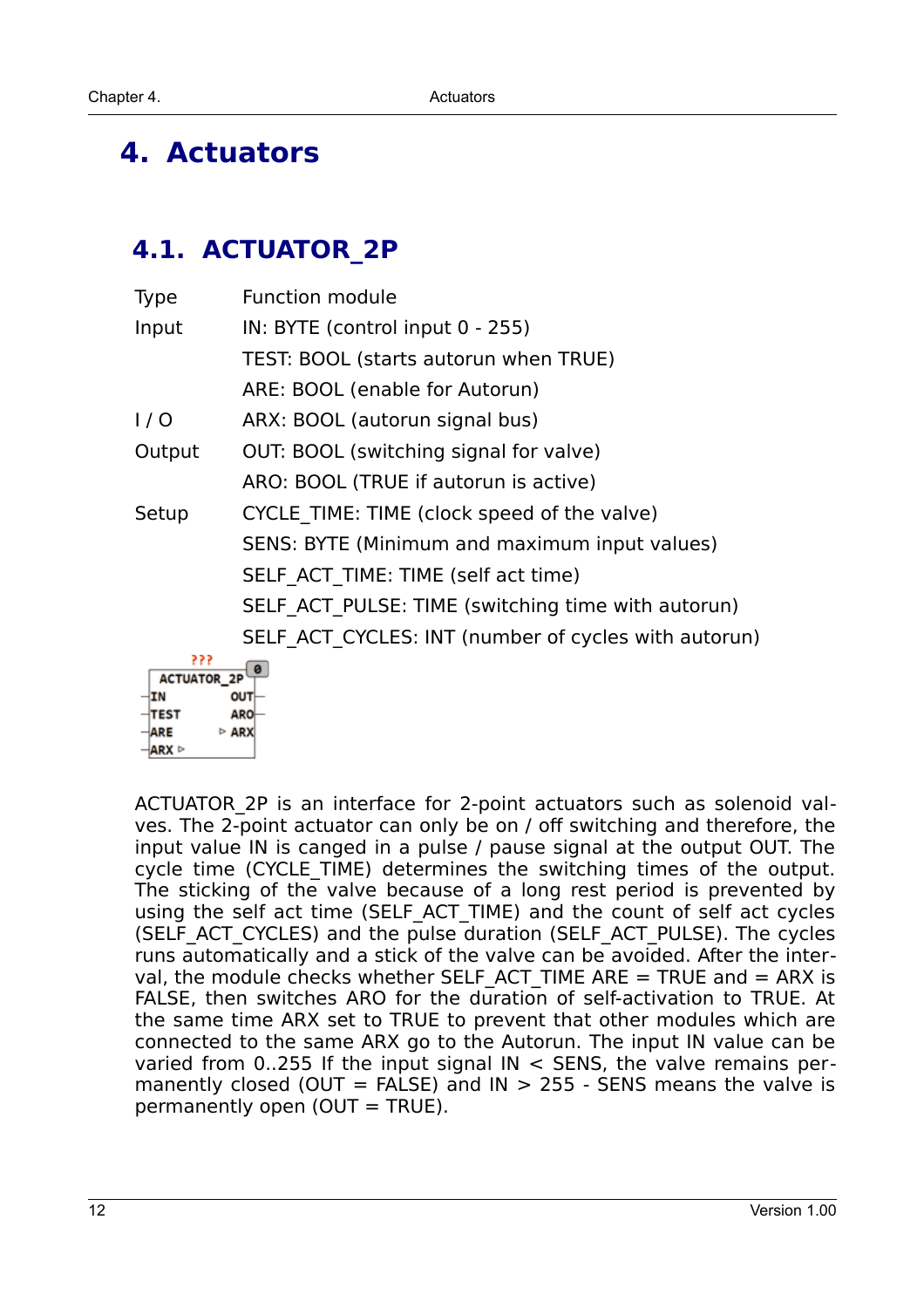## <span id="page-12-0"></span>**4.2. ACTUATOR\_3P**

| <b>Type</b> | <b>Function module</b>                                     |
|-------------|------------------------------------------------------------|
| Input       | IN: BYTE (input control signal 0 - 255)                    |
|             | TEST: BOOL (module processes diagnostics if TRUE)          |
|             | ARE: BOOL (automatic diagnosis is allowed if TRUE)         |
|             | END POS: BOOL (input for limit switch)                     |
| Output      | OUT1: BOOL (control signal for flap in the OPEN direction) |
|             | OUT2: BOOL (control signal for flap toward close)          |
|             | POS: BYTE (simulated flap position)                        |
|             | ERROR: BOOL (TRUE if diagnostic errors)                    |
|             | STATUS: BYTE (ESR compliant status output)                 |
| 1/0         | ARX: BOOL (Auto-Communications)                            |
| Setup       | T RUN: TIME (run-time to full movement 0 - 255)            |
|             | T EXT: TIME (duration extension at diagnosis)              |
|             | T CAL: TIME (flaps up period for calibration)              |
|             | T DIAG: TIME (time for automatic diagnostics)              |
|             | SWITCH AVAIL : BOOL (TRUE, when limit switch               |
|             | is connected)                                              |
|             | ???                                                        |



ACTUATOR\_3P is a 3-point actuator interface for controlling actuators with up / down input. The signal at the input IN is converted into pulses at the outputs OUT1 and OUT2 which drives the motor accordingly. The input signal IN is processed and the two control outputs (OUT1 and OUT2) are controlled so that an input value of 0 closes the fap, 255 opens the fap, and 127 half-open the fap. The module can also process a limit switch. The limit switches must be connected so that no matter whether upper or lower end have been reached, the input END POS gets TRUE, and thus indicating that the fap has reached one of the two end positions. To set the limit switch into operation, the setup variable SWITCH\_AVAIL has to be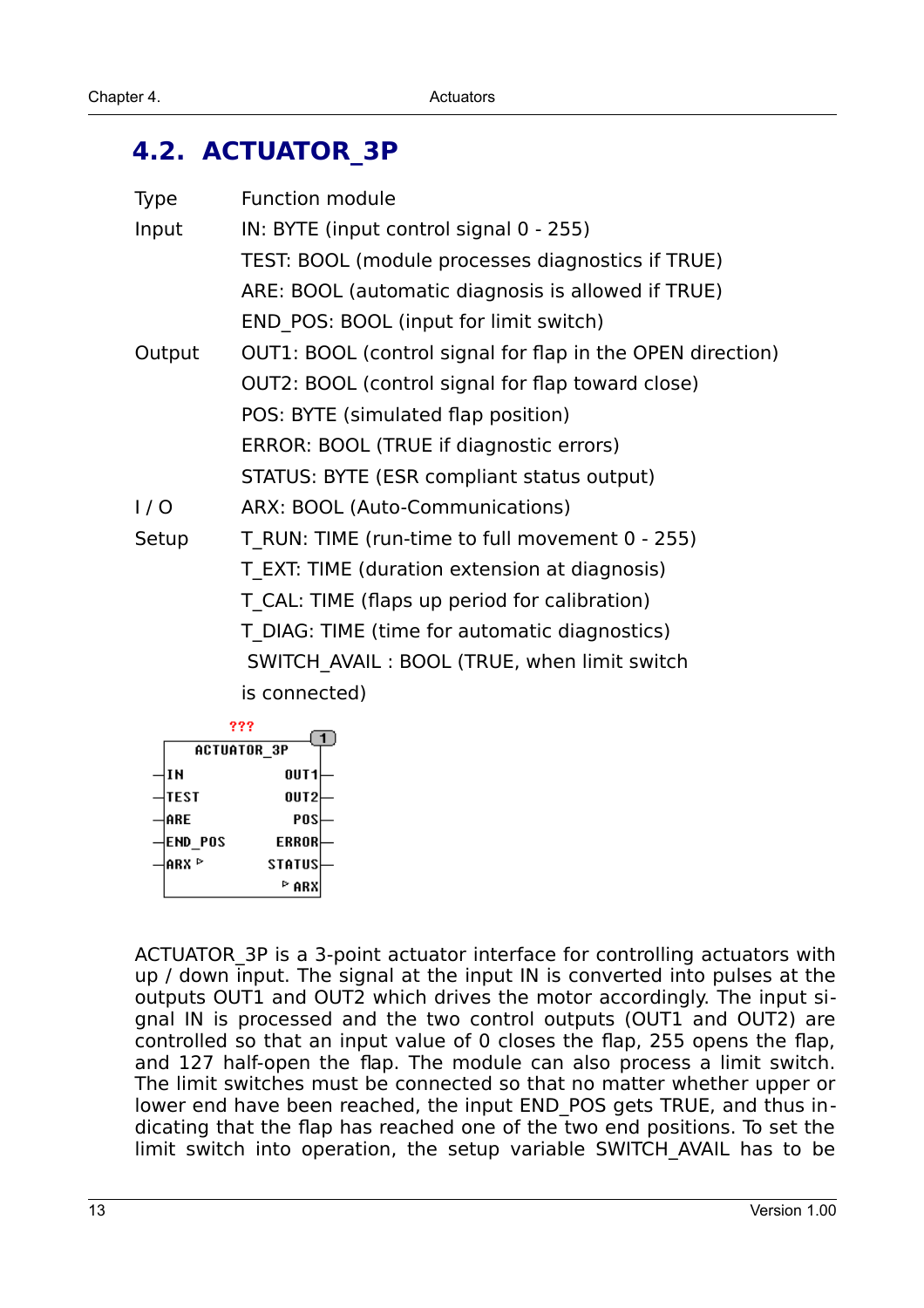TRUE, otherwise the limit switch is ignored. The diagnostic input TEST can start at any time a flap and engine diagnostics. The module then goes through a diagnostic cycle and report any errors at the output ERROR. A diagnostic cycle drives back the fap to 0%, then measures the running time from 0% - 100% and drives back to 0%. It also checks if the limit switches work properly (if it is activated by the setup variable SWITCH\_AVAIL ). After the diagnostic cycle, the valve moves back to its position defned by the input IN. The measured runtimes during the diagnostic are used in the operation to drive the fap very closely to each required position. With the setup variable T\_DIAG is specifed after which time a diagnosis independently is activated without going through the input Test. After power on automatically a diagnosis cycle runs. If the value  $T$  DIAG = T#0s, an automatic diagnosis is not performed.

A fap is usually moved up and down to set diferent volume fows. The more a flap moves, the more it deviates from the ideal absolute position, because with every move a small position error and is added up over many movements. To prevent this error with the setup variables T CAL after a defned period (The accumulated time of all fap movements), a calibration can be performed automatically. With this calibration the motor moves in the zero position and the fap is then returned to the value specifed by IN. A value of T#0s for CAL\_RUNTIME means that no automatic calibration is carried out.

When calibration and diagnostics without limit for adding a full motion, the time T\_EXT runtime T\_RUN to ensure that reached its final position without the fap limit switch safely.

At the output POS of the module, the current fap position is simulated by set the time T\_RUN. At this output can also be determined, when the flap has reached the position requested the input. If the input TEST  $=$  TRUE, the device performs a diagnostic cycle. With the external variable ARX any modules communicate with each other and ensure for the self-diagnostic cycles (after power on) to do not run parallel. The user thereby determines how many and which modules are connected to the same variable and thus can be tuned. If a module is connected to an own variable ARX, no coordination of the diagnostic cycles is done. More information about the inputs TEST, ARE and ARX can be read at module Autorun.

| <b>STATUS</b> |                  | <b>ARE</b>  | <b>ARX</b>  |
|---------------|------------------|-------------|-------------|
| 100           | Normal operation | -           |             |
| 101           | Calibration      |             |             |
| 103           | Diagnostic UP    | <b>TRUE</b> | <b>TRUE</b> |
| 104           | Diagnostic UP    | <b>TRUE</b> | <b>TRUE</b> |

Status messages the module: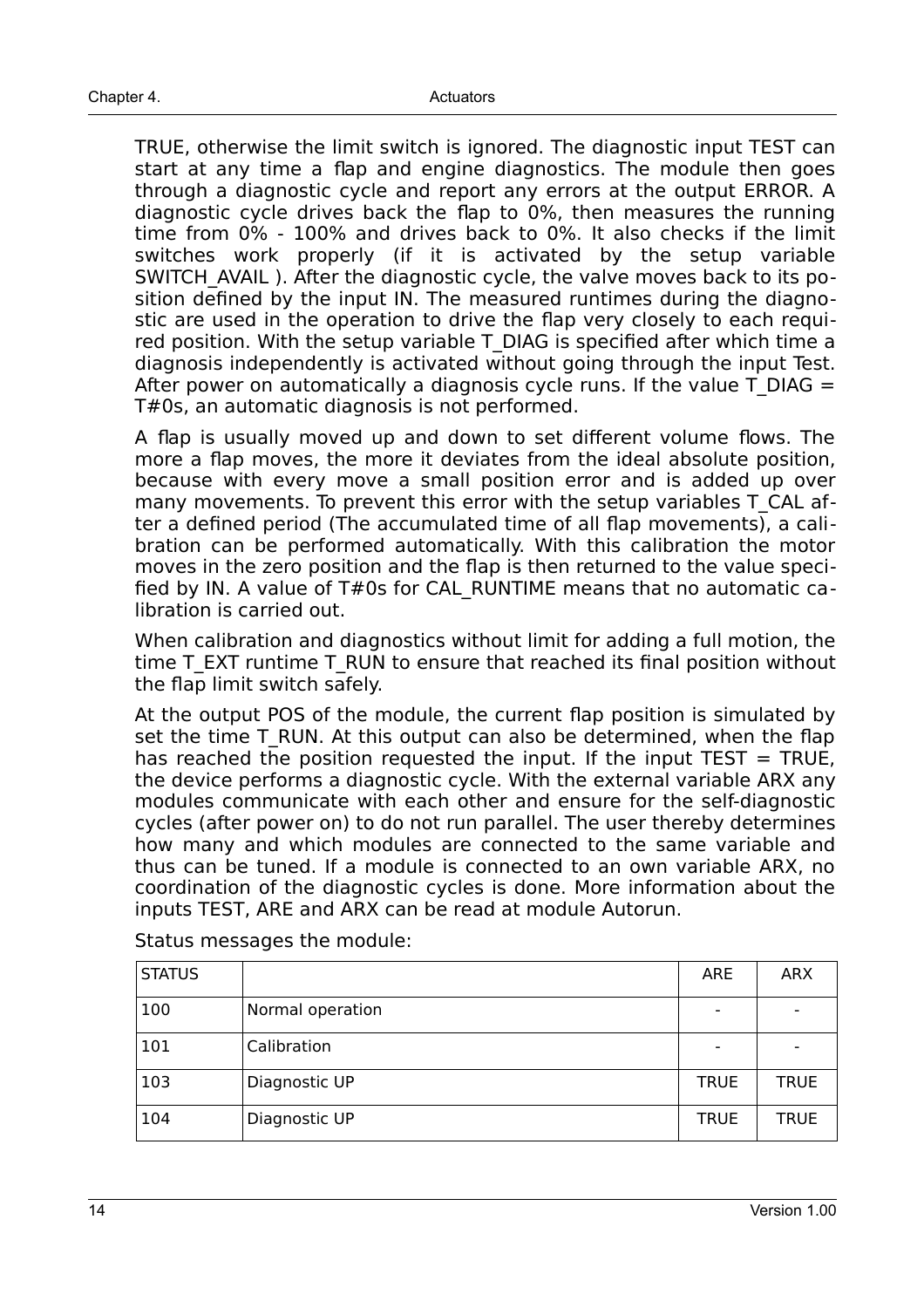-kv -|DX

#### <span id="page-14-0"></span>**4.3. ACTUATOR\_A**

| <b>Type</b>                    | <b>Function module</b>                            |
|--------------------------------|---------------------------------------------------|
| Input                          | I1: BYTE (control signal 1)                       |
|                                | IS: BOOL (input selection)                        |
|                                | I2: BYTE (control signal 2)                       |
|                                | RV: BOOL (reversal of direction for output Y)     |
|                                | DX: BOOL (self-activation)                        |
| Setup                          | RUNTIME: TIME (runtime of the servo motor)        |
|                                | SELF ACT TIME: TIME (time for automatic movement) |
|                                | OUT MIN: DWORD (output value at $I = 0$ )         |
|                                | OUT MAX: DWORD (output value at $I = 255$ )       |
| Output                         | Y: WORD (control signal for the servo motor)      |
| <b>ACTUATOR</b>                |                                                   |
| ⊣11                            |                                                   |
| $\mathbf{I}$ s<br>$\mathbf{H}$ |                                                   |

ACTUATOR\_A is used to control actuators with analog input. The module has two inputs (I1 and I2) that cover the range 0..255 the entire output range of Y. The output Y is of type WORD, and its operating range is predetermined by the setup values OUT\_MIN and OUT\_MAX. An input value of 0 produces the output value OUT MIN and an input value of 255 creates the value OUT MAX, different input values produce corresponding output values between OUT MIN and OUT MAX. The module can be directly used to control DA converters with 16 bit input. The input IS selects between two inputs I1 and I2, thus can, for example, switch between manual and automatic operation. Another input DX switches when a rising edge immediately to self-activation. If SELF ACT TIME  $> t$  # 0s then the self-activation after the time SELF ACT TIME is repeated automatically, while the output Y is switched for the time RUNTIME to OUT MIN, then for the same time on OUT MAX and then returns back to the normal control value. The input RV can invert the output, Y = OUT MAX if I = 0 and Y = OUT MIN when I = 255. In this way, simply the direction of the servo motor to be reversed.

| IS |  |                                                 |
|----|--|-------------------------------------------------|
|    |  | $Y = (OUT MAX-OUT MIN) * I1 /$<br>255 + OUT MIN |
|    |  | $Y = (OUT MAX-OUT MIN) * I2 /$                  |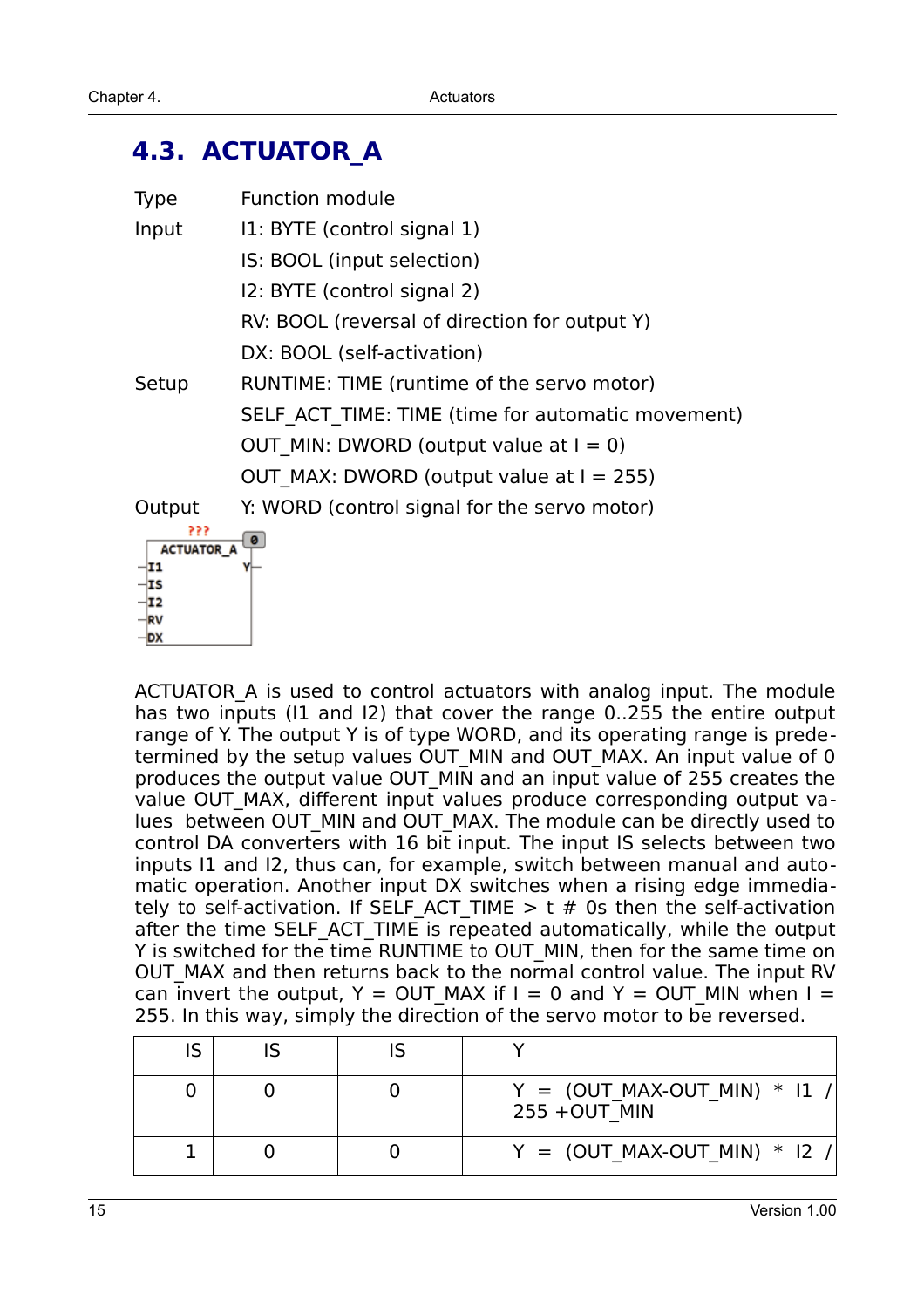|  | 255 + OUT MIN                                   |
|--|-------------------------------------------------|
|  | Y = OUT_MAX - (OUT_MAX-<br>OUT MIN) $*$ 11 /255 |
|  | $Y = OUT_MAX - (OUT_MAX -OUT_MIN)* I2 /255$     |
|  | starts a self activation cycle                  |

#### <span id="page-15-1"></span>**4.4. ACTUATOR\_COIL**

| <b>Function module</b>                               |
|------------------------------------------------------|
| IN: BOOL (control signal)                            |
| SELF ACT CYCLE: TIME (automatic activation time)     |
| SELF ACT TIME: TIME (switch on with auto activation) |
| OUT: BOOL (control signal for the pump)              |
| STATUS: BYTE (ESR compliant status output)           |
| <sup>777</sup><br>ACTUATOR COIL                      |
|                                                      |



ACTUATOR COIL is used to control simple valves. The output OUT follows the input signal IN. If the setup variable SELF ACT CYCLE set to a value greater than 0, the valve is automatically activated for the duration of SELF\_ACT\_TIME if it was off for the time SELF\_ACT\_CYCLE. An ESR compliant status output indicates state changes of the valve for further processing or Data Logging. The status messages are defned as follows:

 $STATUS = 100$ , Standby.

STATUS = 101, valve was activated by TRUE at the input IN.

STATUS = 102, valve was activated automatically.

#### <span id="page-15-0"></span>**4.5. ACTUATOR\_PUMP**

Type Function module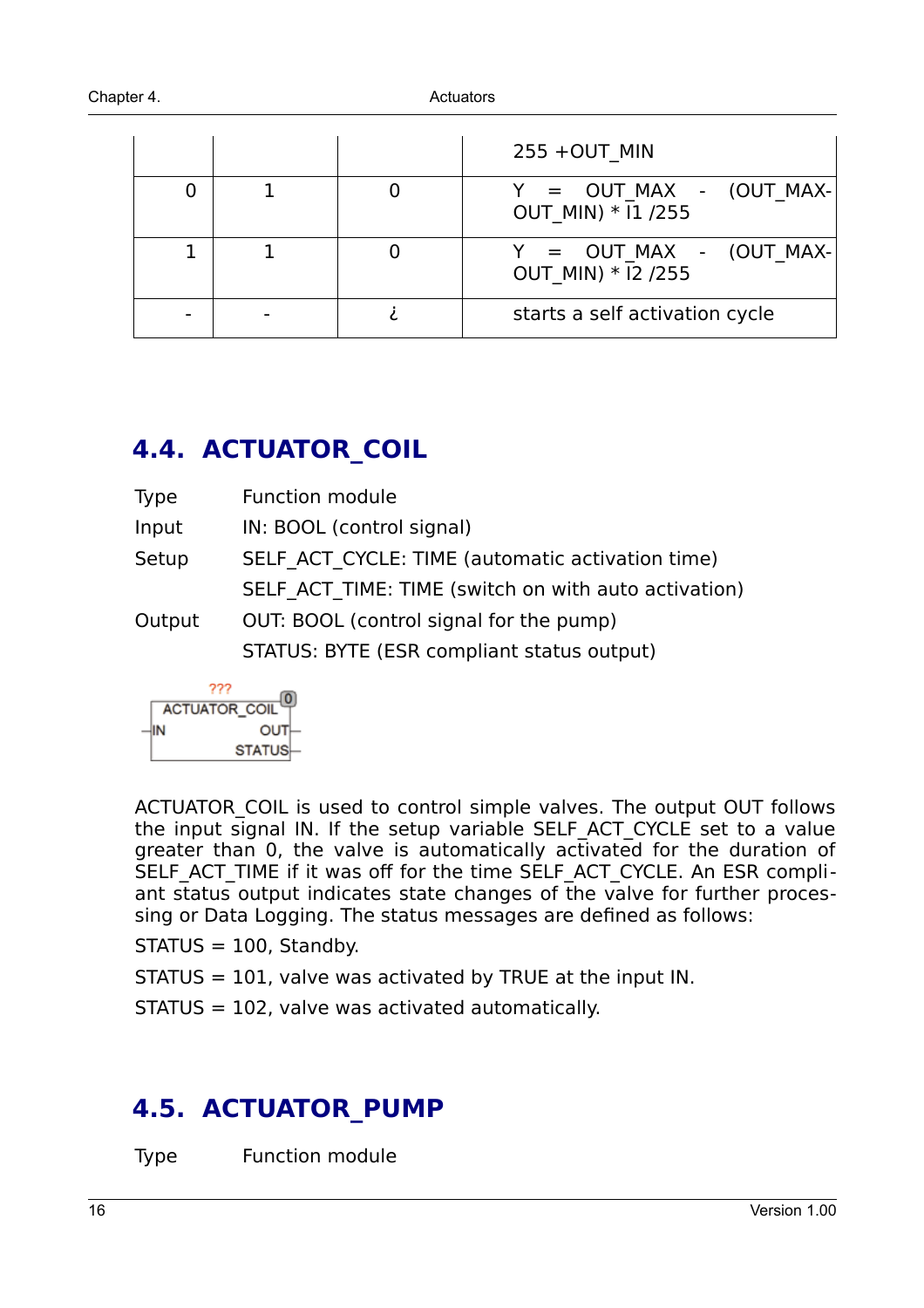| Chapter 4. | Actuators                                                   |
|------------|-------------------------------------------------------------|
| Input      | IN: BOOL (Control signal for pump)                          |
|            | MANUAL: BOOL (Manual control signal)                        |
|            | RST: BOOL (reset signal)                                    |
| Output     | PUMP: BOOL (control signal for the pump)                    |
|            | RUNTIME: REAL (engine running time in hours)                |
|            | CYCLES: REAL (number of on / off cycles of the pump)        |
| Setup      | MIN ONTIME: TIME (minimum runtime for motor)                |
|            | MIN OFFTIME: TIME (minimum stoptime for motor)              |
| ly)        | RUN EVERY: TIME (time after that the pump runs automatical- |



ACTUATOR\_PUMP is a pump interface with operating hours counter. The pump can be turned on with both IN or Manual. The setup variables MIN\_ONTIME and MIN\_OFFTIME set a minimum ON time and minimum OFF time. If the input IN reaches TRUE quicker than MIN\_ONTIME, then the pump continues to run until the minimum run time is reached. If the input IN is set longer than MIN ONTIME to TRUE, the pump runs until IN is FALSE again.

If the pump is turned on in quick succession, the pump waits until the elapsed time MIN OFFTIME, until they turn on the pump. With the setup variables RUN EVERY the time is defined after that the pump runs automatically when it is standing still for more than RUN EVERY time, so a stuck of the pump can be avoided. The pump turns itself on in this case, and runs for MIN\_ONTIME. By RUN\_EVERY = T # 0s, the automatic activation can be switched of.

An internal counter counts the pump operating hours and the number of switching cycles. Both values can be reset to zero with TRUE at input RST. The hour meter is permanently and gets not lost neither at power failure or reset. RUNTIME and CYCLES are both REAL values, so not the usual Overflow happens, as happened with TIME values after 50 days.

#### <span id="page-16-0"></span>**4.6. ACTUATOR\_UD**

Type Function module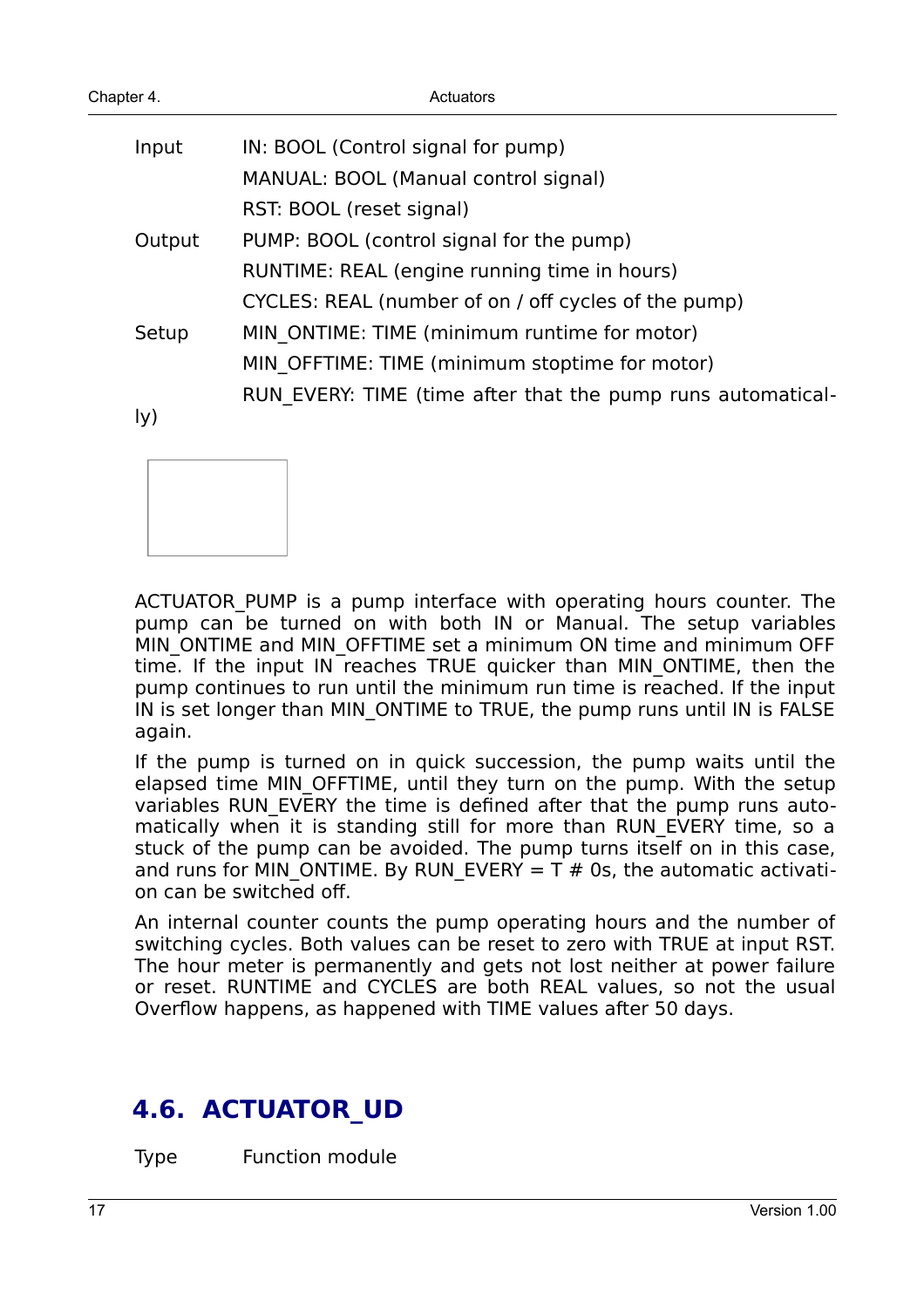| Input   | UD: BOOL (direction input in Auto Mode $UP = TRUE$ )       |
|---------|------------------------------------------------------------|
|         | ON: BOOL (TRUE, when in Auto Mode)                         |
|         | MANUAL: BOOL (TRUE, if Manual Mode)                        |
|         | UP: BOOL (UP enable in Manual Mode)                        |
|         | DN: BOOL (DN enable in Manual Mode)                        |
|         | OFF: BOOL (safety switch TRUE = outputs FALSE)             |
|         | YUP IN: BOOL (return input UP relay)                       |
|         | YDN IN: BOOL (return input DN relay)                       |
| Output  | YUP: BOOL (output for direction UP)                        |
|         | YDN: BOOL (output direction for DN)                        |
|         | STATUS: Byte (ESR compliant status and error output)       |
| Config  | SOUND: TIME (minimum on-time)                              |
|         | TOFF: TIME (minimum off time)                              |
|         | OUT RETURN: BOOL (switches and the return input YUP_In and |
| YDN in) |                                                            |

| ???         | Ü      |  |
|-------------|--------|--|
| actuator UD |        |  |
| UD          | Yup    |  |
| ON          | Ydn    |  |
| Manual      | status |  |
| Up          |        |  |
| Dn          |        |  |
| off         |        |  |
| YUP<br>in   |        |  |
| DN<br>in    |        |  |

ACTUATOR\_UD is a reversing contactor interface with locking and confgurable timing. With additional return inputs a activation was prevented as long as a relais stuck. The module has an automatic and a manual mode. In automatic mode (ON = TRUE and Manual = FALSE), the input of the UD decides about the direction and ON/OFF. As soon as the manual input is TRUE starts the Manual mode and outputs will follow only the inputs UP and DN. UP and DN may never be both TRUE, if happens both outputs gets FALSE. With a safety-switch-off input OFF the outputs are switched off in both the manual and in automatic mode at any time. Two return inputs YUP IN and YDN IN serve as separate inputs for the state of the relays due to the avoid activating the output of a other relais in case of a failure of one relay module. This error is reported through error messages at the output STATUS. The feedback function is only available if the config variable OUT\_RETURN is set to TRUE. Status reports all activities of the module in order to provide them for a data record. The status output is ESR compatible and combinable with other ESR modules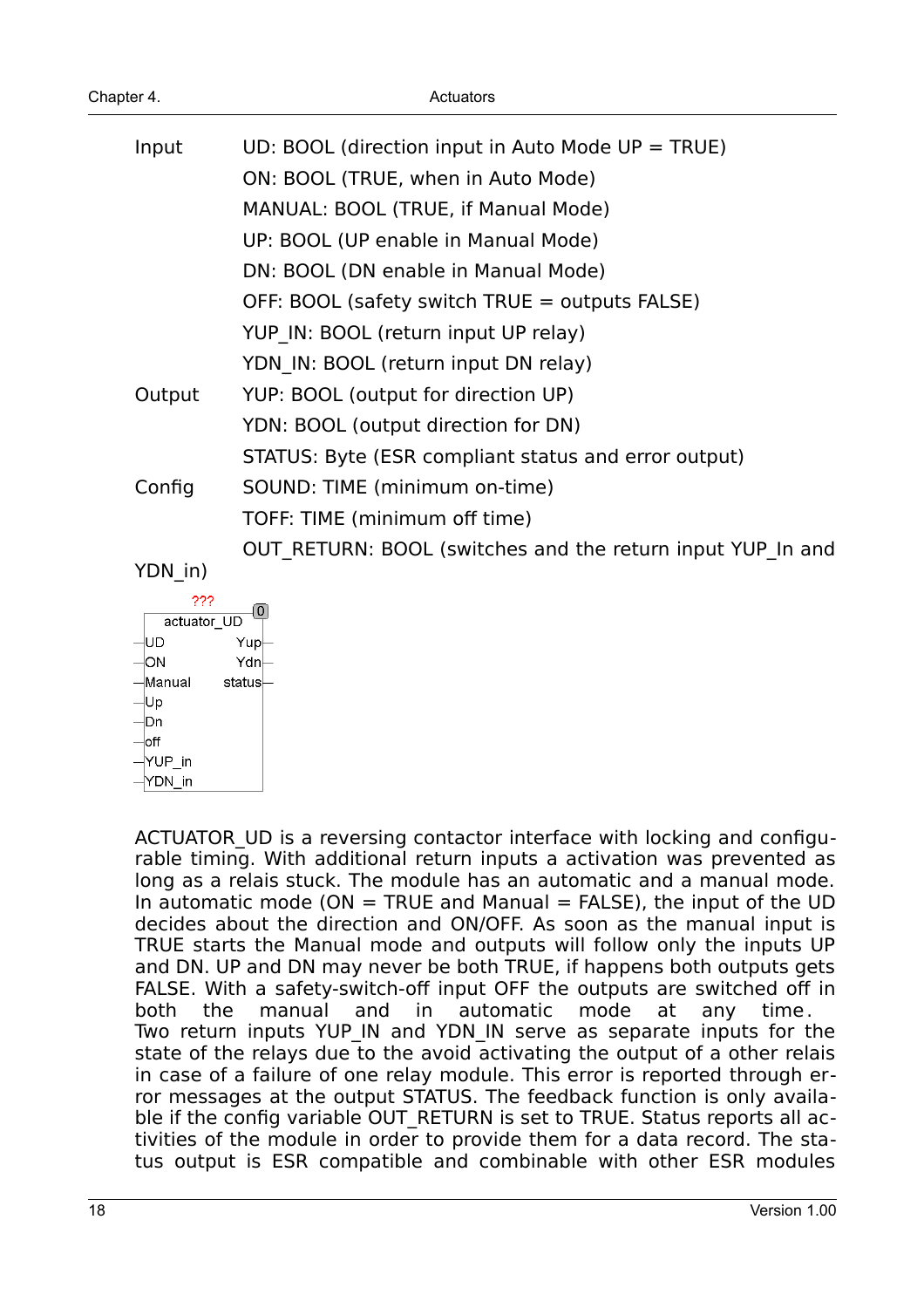from our our library.

The output status reports two errors:

1: YUP can not be set because YDN\_IN TRUE.

2: YDN can not be set because YUP IN TRUE.

The Config variables TON and TOFF define a minimum ontime and a dead time between two output impulses and therefore large motors or transmissions can be switched, even if they needs a start and stop time.

| <b>Manual</b>  | <b>UP</b>    | <b>DN</b>    | ON           | <b>UD</b>    | <b>OFF</b>     | <b>YUP</b>   | <b>YDN</b>   | <b>Status</b> |
|----------------|--------------|--------------|--------------|--------------|----------------|--------------|--------------|---------------|
| $\mathbf{1}$   | 0            | 0            |              |              | $\mathbf 0$    | 0            | 0            | 102           |
| $\mathbf 1$    | $\mathbf{1}$ | $\mathbf 0$  |              |              | $\mathbf 0$    | $\mathbf{1}$ | 0            | 103           |
| $\mathbf 1$    | 0            | $\mathbf{1}$ |              |              | $\mathbf 0$    | 0            | $\mathbf 1$  | 104           |
| $\mathbf{1}$   | $\mathbf 1$  | $\mathbf{1}$ |              |              | $\mathbf 0$    | 0            | 0            | 102           |
| $\overline{0}$ |              |              | $\mathbf{1}$ | $\mathbf{1}$ | $\overline{0}$ | $\mathbf{1}$ | 0            | 111           |
| $\mathbf 0$    |              |              | $\mathbf{1}$ | 0            | $\mathbf 0$    | 0            | $\mathbf{1}$ | 112           |
|                |              |              |              |              | $\mathbf{1}$   | 0            | 0            | 101           |
| $\mathbf 1$    | 0            | $\Omega$     | $\Omega$     |              | 0              | 0            | 0            | 110           |
| 0              |              |              | $\Omega$     |              |                | 0            | 0            | 110           |

#### <span id="page-18-0"></span>**4.7. AUTORUN**

| Type   | <b>Function module</b>                    |
|--------|-------------------------------------------|
| Input  | IN: BOOL (switch input)                   |
|        | TEST: BOOL (enables the Autorun cycle)    |
|        | ARE: BOOL (Enable Autorun)                |
| Setup  | TRUN: TIME (minimum duration of the load) |
|        | TOFF: TIME (Maximum lifetime of the load) |
| 1/0    | ARX: BOOL (Autorun Enable Signal)         |
| Output | OUT: BOOL (output to load)                |
|        | ARO: BOOL (TRUE if Autorun active)        |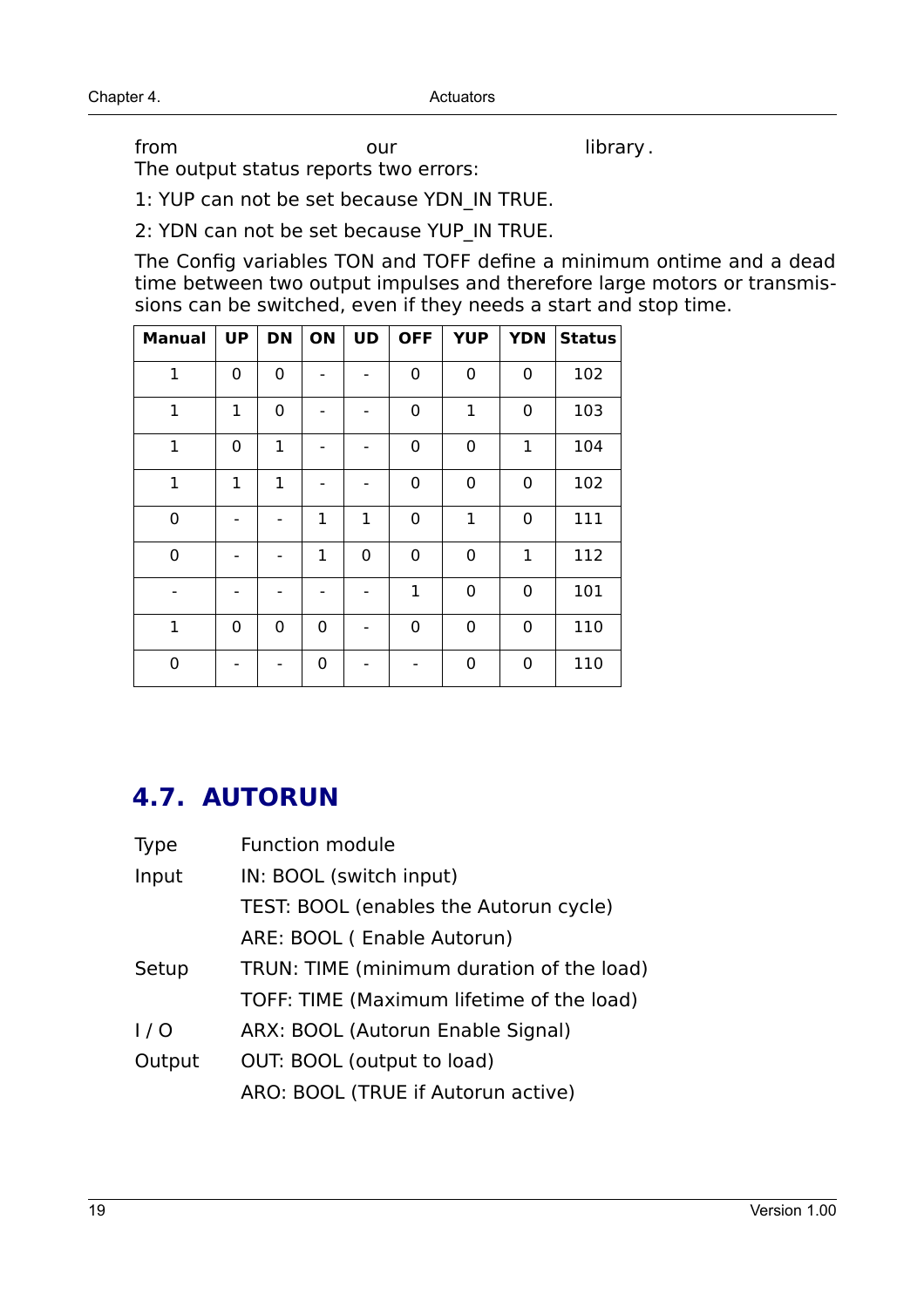|       | <b>AUTORUN</b> |
|-------|----------------|
| ΙN    | OUT            |
| ⊣TEST | <b>ARO</b>     |
| ARE   | <b>PARX</b>    |
| \RX ⊳ |                |

AUTORUN monitors the duration of a load and ensures that the load at OUT is on, after the time TOFF at least for the time TRUN. AUTORUN stores the run time and switches the output only on, if a minimum TRUN within the period TOFF is not reached. The input IN is the switching input for the output OUT. The output ARO indicates that just Autorun is activ. The input ARE must be TRUE to enable autorun, at ARE a Timer can be connected to start autorun at certain times. The I/O ARX prevents if TRUE an autorun, autorun can only be active if  $ARI = FALSE$ . If  $ARI = FALSE$  and the internal Timer have expired, the module switches ARO and OUT to TRUE and at the same time ARI to TRUE. This mechanism can be used in several ways:

a) A TRUE on the I/O ARX can prevent an autorun, it can, for example be controlled by an external Timer and allow the autorun only during a certain period of time.

b) The ARI ports of multiple modules can be connected together and thus prevents that several modules simultaneously switch in the autorun mode. The modules wait until the first module is finished with Autorun and then the next module will begin. This is very useful to prevent that a larger number of loads perform simultaneously the autorun and therefore create unnecessarily high current load.

| IN | т<br>Е<br>S<br>т | Α<br>$\mathsf{R}$<br>E | Α<br>$\overline{R}$<br>X | А<br>$\mathsf{R}$ |   |                                    |
|----|------------------|------------------------|--------------------------|-------------------|---|------------------------------------|
| X  | 0                |                        |                          |                   | X | Normal operation                   |
|    | 1                |                        | 1                        | 1                 | 1 | TEST starts the Au-<br>torun cycle |
|    | 0                |                        | 1                        | 0<br>><br>>       |   | Autorun cycle is ac-<br>tive       |

The operating states of AUTORUN:

A simple application of Autorun with input and output:

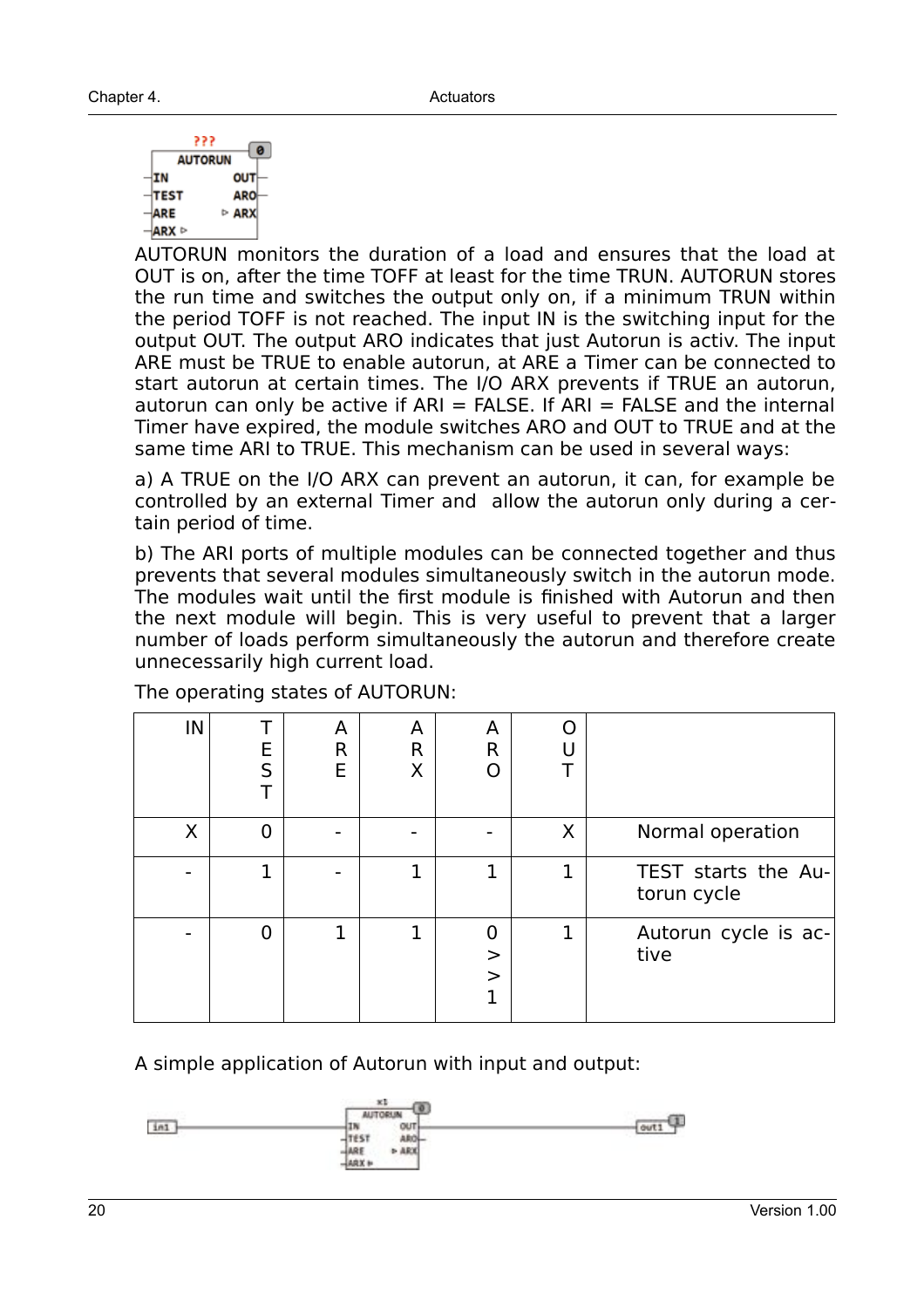In the next example, the inputs ARE (Autorun Enable ) will be released by a Timer so that autorun will run only at certain times. The autorun of the modules X1 and X2 will start at the same time.



The following example shows three autorun modules that are locked on ARI each other, so that only one device can go into the autorun and the other has to wait.

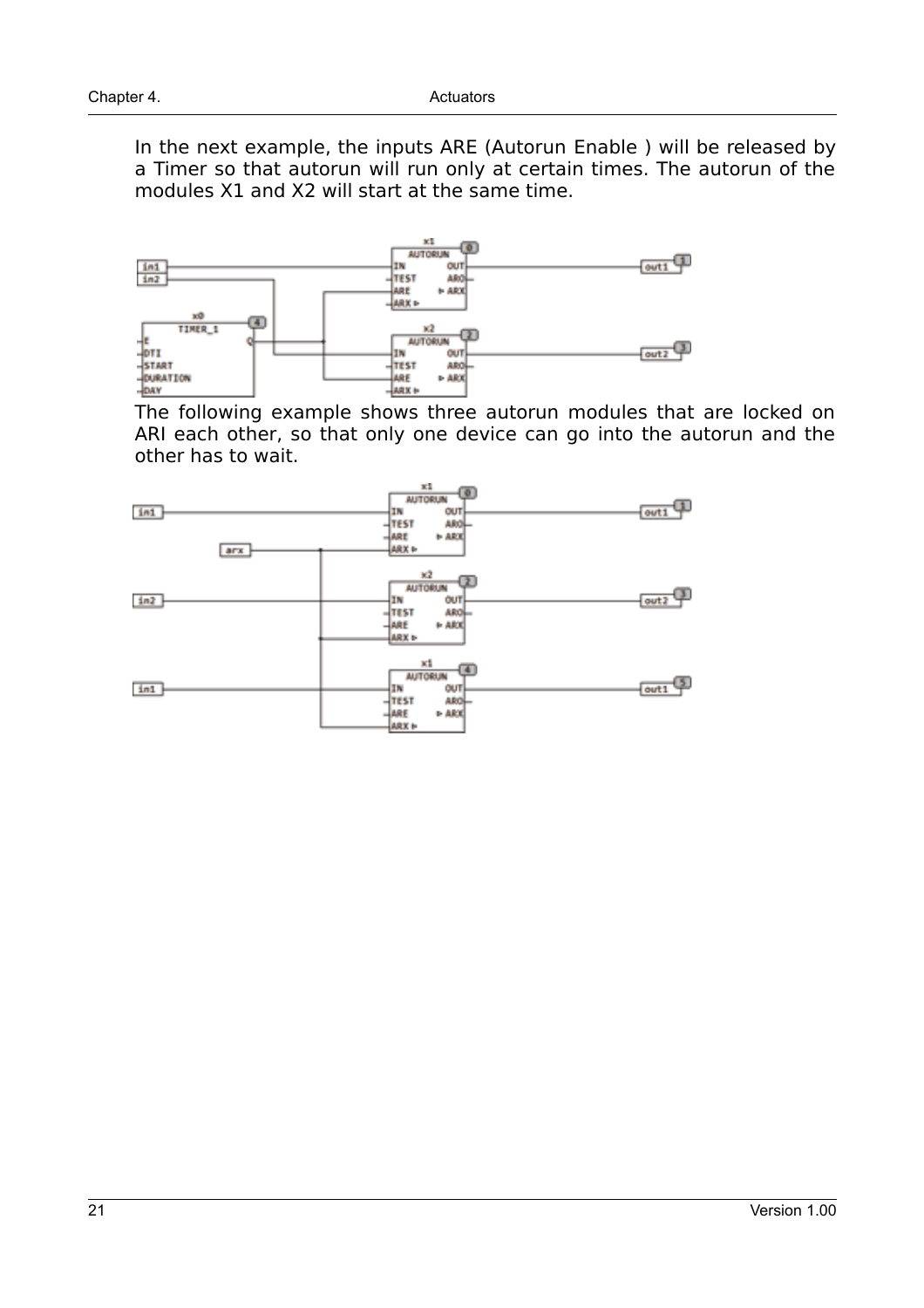# <span id="page-21-2"></span> **5. Heating, Ventilation, Air Condition**

# <span id="page-21-1"></span>**5.1. AIR\_DENSITY**

| <b>Function: REAL</b><br>Type |
|-------------------------------|
|-------------------------------|

Input T: REAL (air temperature in  $\degree$  C)

P: REAL (air pressure in Pascal)

RH: REAL (humidity in %)

Output (Density of air in kg  $/m<sup>3</sup>$ )



AIR DENSITY calculates the density of air in kg /  $m<sup>3</sup>$  depending on pressure, humidity and temperature. The temperature is given in ° C, pressure in Pascal and the humidity in %  $(50 = 50\%)$ .

## <span id="page-21-0"></span>**5.2. AIR\_ENTHALPY**

Type Function : REAL

Input T: REAL (air temperature)

RH: REAL (Relative humidity of the air)

Output (Enthalpy of air in J/g)



AIR ENTHALPY calculates the enthalpy of moist air from the statements T for temperature in degrees Celsius and relative humidity RH in % (50  $=$ 50%). The enthalpy is calculated in joules/gram.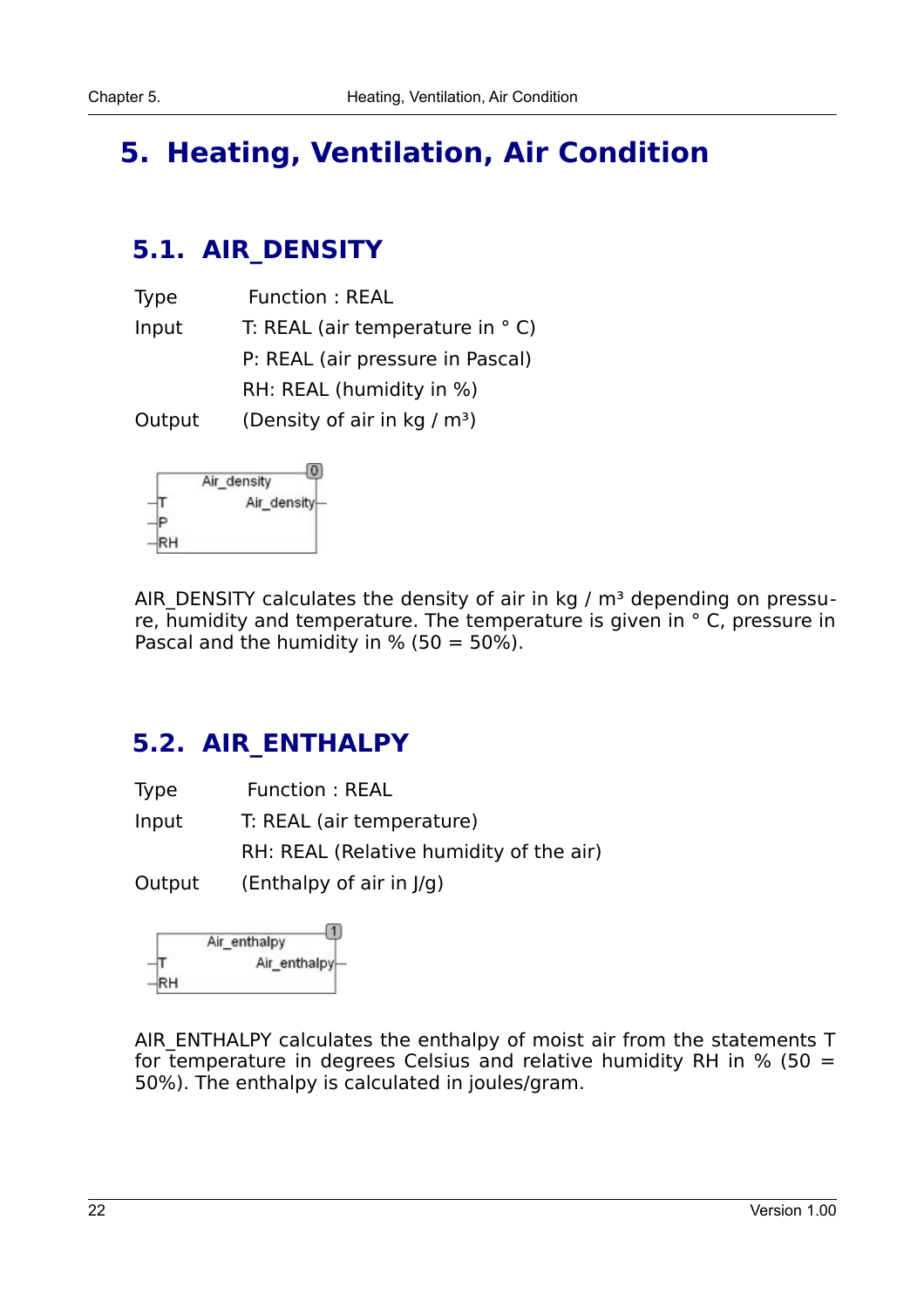# <span id="page-22-0"></span>**5.3. BOILER**

| Type   | <b>Function module</b>                                                       |  |  |  |  |  |
|--------|------------------------------------------------------------------------------|--|--|--|--|--|
| Input  | T_UPPER: REAL (input upper temperature sensor)                               |  |  |  |  |  |
|        | T LOWER: REAL (lower input temperature sensor)                               |  |  |  |  |  |
|        | PRESSURE: REAL (input pressure sensor)                                       |  |  |  |  |  |
|        | ENABLE: BOOL (hot water requirement)                                         |  |  |  |  |  |
| 1)     | REQ 1: BOOL (input requirements for predefined<br>Temperature                |  |  |  |  |  |
| 2)     | REQ 2: BOOL (input requirements for predefined Temperature                   |  |  |  |  |  |
|        | BOOST: BOOL (input requirement for immediate                                 |  |  |  |  |  |
|        | Deployment)                                                                  |  |  |  |  |  |
| Output | HEAT: BOOL (output loading circuit)                                          |  |  |  |  |  |
|        | ERROR: BOOL (error signal)                                                   |  |  |  |  |  |
|        | STATUS: Byte (ESR compliant status output)                                   |  |  |  |  |  |
| Setup  | T UPPER MIN: REAL (minimum temperature at top)                               |  |  |  |  |  |
|        | Default $= 50$                                                               |  |  |  |  |  |
|        | T UPPER MAX: REAL (maximum temperature at top)                               |  |  |  |  |  |
|        | Default = $60$                                                               |  |  |  |  |  |
|        | T LOWER ENABLE : BOOL (FALSE, if lower<br>Temperature Sensor does not exist) |  |  |  |  |  |
|        | T_LOWER_MAX: REAL (maximum temperature of bottom)                            |  |  |  |  |  |
|        | Default = $60$                                                               |  |  |  |  |  |
|        | T REQUEST 1: REAL (temperature requirement 1)                                |  |  |  |  |  |
|        | Default = $70$                                                               |  |  |  |  |  |
|        | T_REQUEST_2: REAL (temperature requirement 2)                                |  |  |  |  |  |
|        | Default $= 50$                                                               |  |  |  |  |  |
|        | T REQUEST HYS: REAL (hysteresis control) Default = $5$                       |  |  |  |  |  |
|        | T_PROTECT_HIGH: REAL (upper limit temperature,                               |  |  |  |  |  |
|        | Default = $80$ )                                                             |  |  |  |  |  |
|        | T PROTECT LOW: REAL (lower limit temperature,                                |  |  |  |  |  |
|        | Default $= 10$ )                                                             |  |  |  |  |  |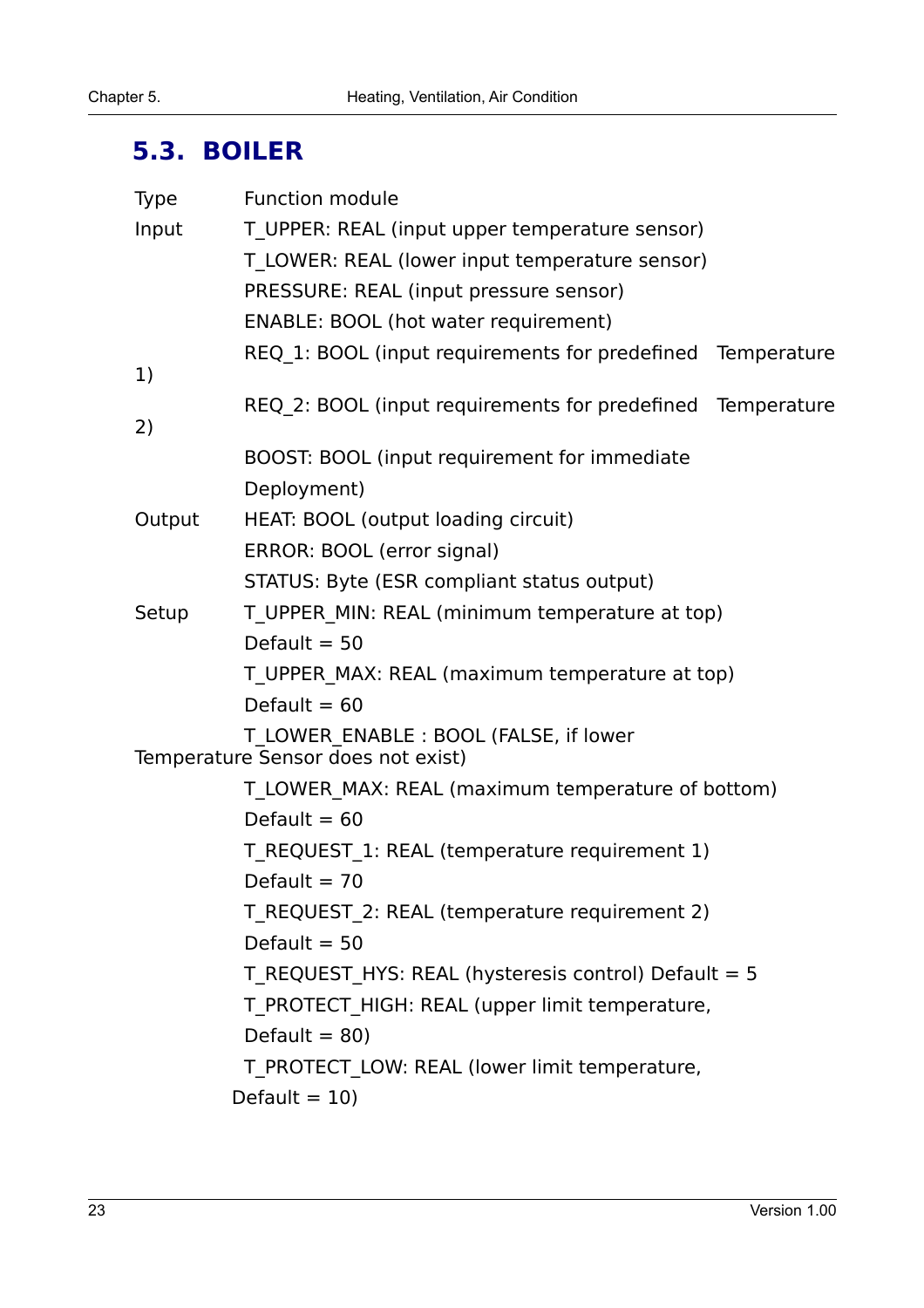| 222      | 6      |
|----------|--------|
| Boiler   |        |
| T_upper  | Heat   |
| T_lower  | error  |
| Pressure | status |
| enable   |        |
| Reg 1    |        |
| Req_2    |        |
| Boost    |        |

BOILER is a Controllerfor buffers such as warm water buffer. With two separate temperature sensor inputs also storage layers can be controlled. With the setup variable T LOWER ENABLE the lower temperature sensor can be switched on and off. When the input  $ENABLE = TRUE$ , the boiler is heated (HEAT = TRUE) until the preset temperature T LOWER MAX reaches the lower area of the buffer and then turn off the heater, until the lower limit temperature of the upper region (T\_UPPER\_MIN) is reached. If T\_LOWER\_ENABLE is set to FALSE, the lower sensor is not evaluated and it control the temperature between T\_UPPER\_MIN and T\_UPPER\_MAX at the top. A PRESSURE-input protects the boiler and prevents the heating, if not enough water pressure in the boiler is present. If a pressure sensor is not present, the input is unconnected. As further protection are the default values T\_PROTECT\_LOW (antifreeze) and T\_PROTECT\_HIGH are available and prevent the temperature in the buffer to not exceed an upper limit and also a lower limit. If an error occurs, the output ERROR is set to TRUE, while a status byte is reported at output STATUS, which can be further evaluated by modules such as ESR\_COLLECT. By a rising edge at input BOOST the buffer temperature is directly heated to T\_UPPER\_MAX (T\_LOWER\_ENA-BLE = FALSE) or T LOWER MAX (T LOWER ENABLE = TRUE). BOOST can be used to impairment heating up the boiler when ENABLE is set to FALSE. The heating by BOOST is edge-triggered and leads during each rising edge at BOOST to exactly one heating process. Due to a rising edge on BOOST while ENABLE  $=$  TRUE the heating is started immediately until the maximum temperature is reached. The boiler will be loaded to provide maximum heat capacity. The inputs REQ\_1 and REQ\_2 serve any time to provide a preset temperature (or T\_REQUEST\_1 T\_REQUEST\_2). REQ can be used for example to provide a higher temperature for legionella disinfection or for other purposes. The provision of the request temperatures is made by measuring at the upper temperature sensor and with a 2-point control whose hysteresis is set by T\_REQUEST\_HYS.

| <b>Status</b> |                                                                       |
|---------------|-----------------------------------------------------------------------|
| 1             | upper temperature sensor has exceeded the upper limit temperature     |
| 2             | upper temperature sensor has fallen below the lower limit temperature |
| 3             | lower temperature sensor has exceeded the upper limit temperature     |
| 4             | lower temperature sensor has fallen below the lower limit temperature |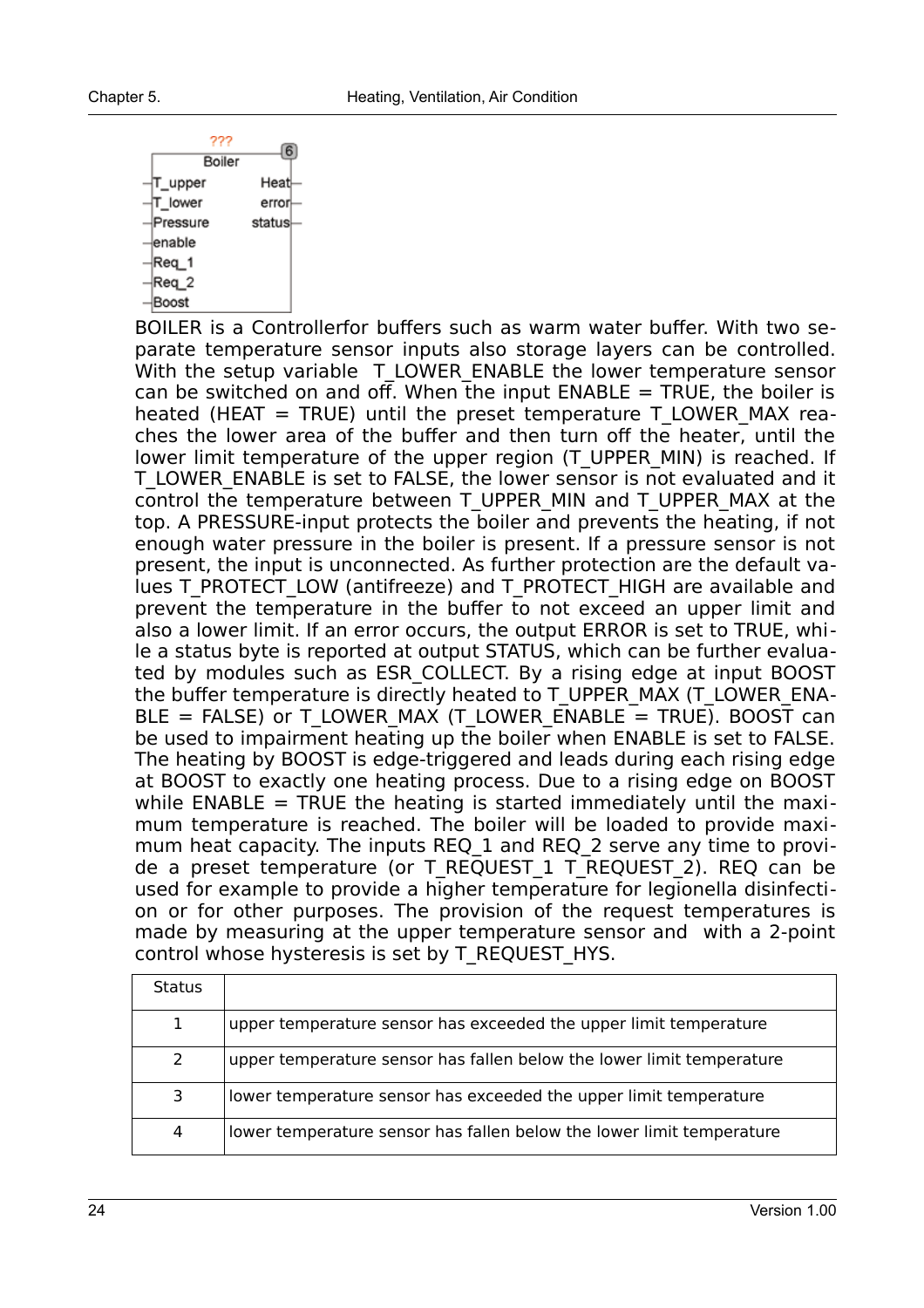| 5   | Water pressure in the buffer is too small |
|-----|-------------------------------------------|
| 100 | Standby                                   |
| 101 | <b>BOOST</b> recharge                     |
| 102 | Standard recharge                         |
| 103 | Recharge on Request Temperature 1         |
| 104 | Recharge on Request Temperature 2         |

The following Example shows the application of a BOILER with a TIMER and a public holiday mode:



#### <span id="page-24-0"></span>**5.4. BURNER**

| Type   | <b>Function module</b>                             |  |  |  |  |
|--------|----------------------------------------------------|--|--|--|--|
| Input  | IN: BOOL (control input)                           |  |  |  |  |
|        | Stage2: BOOL (control input level 2)               |  |  |  |  |
|        | OVER TEMP: BOOL (temperature limit of the boiler)  |  |  |  |  |
|        | OIL TEMP: BOOL (thermostat of fuel oil warming)    |  |  |  |  |
|        | FLAME: BOOL (flame sensor)                         |  |  |  |  |
|        | RST: BOOL (reset input for failure reset)          |  |  |  |  |
|        | RST TIMER: BOOL (reset for the service counter)    |  |  |  |  |
| Output | MOTOR: BOOL (control signal for the motor)         |  |  |  |  |
|        | COIL1: BOOL (control signal for valve oil Level 1) |  |  |  |  |
|        | COIL2: BOOL (control input for oil valve stage 2)  |  |  |  |  |
|        |                                                    |  |  |  |  |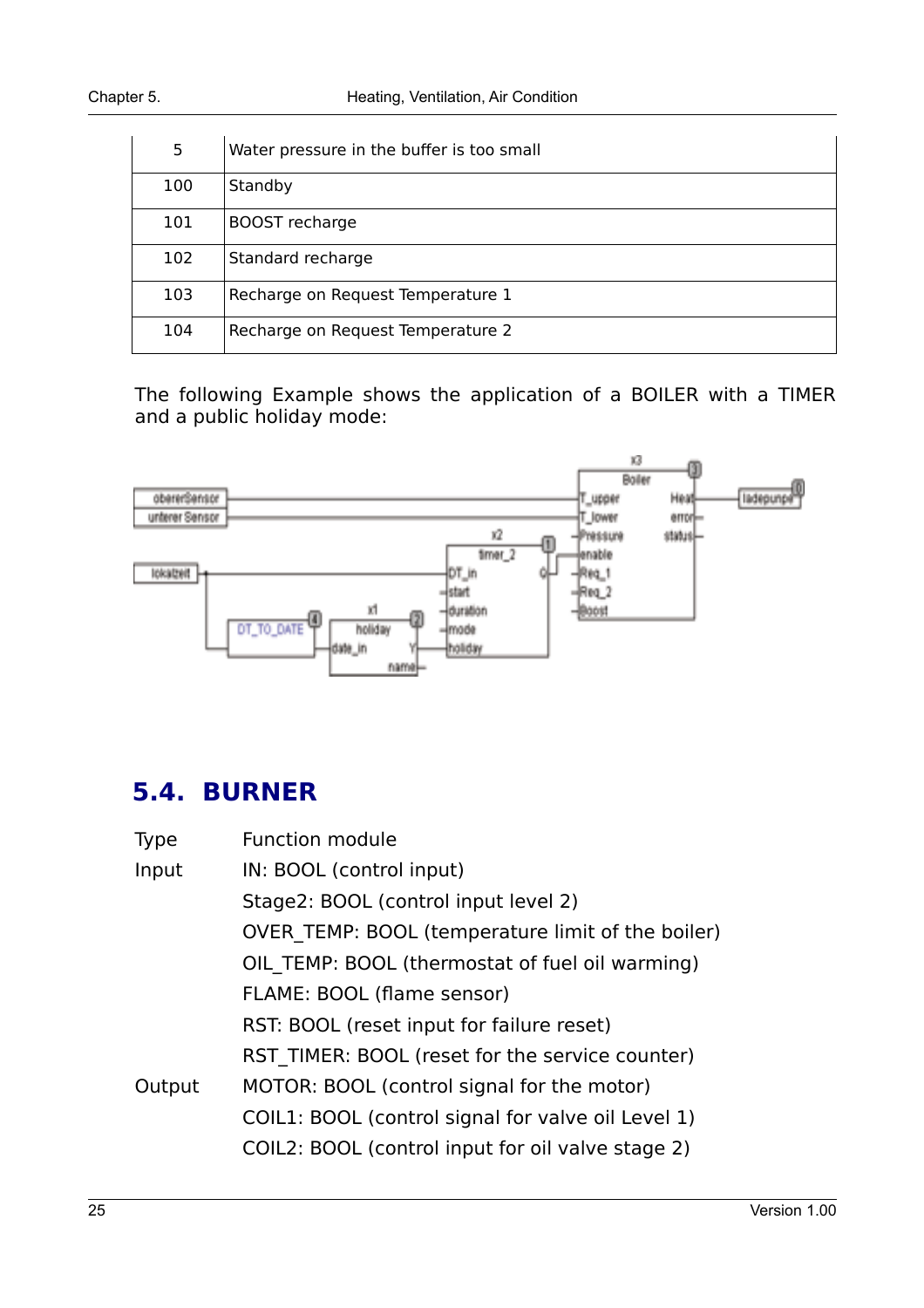|       | PRE HEAT: BOOL (fuel oil warming)                       |
|-------|---------------------------------------------------------|
|       | IGNITE: BOOL (ignition)                                 |
|       | KWH: REAL (kilo watt hour meter)                        |
|       | STATUS: BYTE (ESR compliant status output)              |
|       | FAIL: BOOL (fault: TRUE if error appearance)            |
| 1/0   | RUNTIME1: UDINT (operating time level 1)                |
|       | Runtime2: UDINT (operating time level 2)                |
|       | CYCLES: UDINT (number of burner starts)                 |
| Setup | PRE HEAT TIME: TIME (maximum time for fuel oil warming) |
|       | PRE VENT TIME: TIME (prepurge)                          |
|       | PRE IGNITE TIME: TIME (pre ignition time)               |
|       | POST_IGNITE_TIME: TIME (post ignition time)             |
|       | STAGE2 DELAY: TIME (delay level 2)                      |
|       | SAFETY TIME: TIME ()                                    |
|       | LOCKOUT TIME: TIME (time must elapse before with        |
|       | a RST a interference can be deleted)                    |
|       | MULTIPLE IGNITION: BOOL ()                              |
|       | KW1: REAL (burner output at level 1 in KW)              |
|       | KW2: REAL (burner output at level 2 in KW)              |
|       |                                                         |

| ???                                            |                           |
|------------------------------------------------|---------------------------|
| <b>BURNER</b>                                  |                           |
| in                                             | motor                     |
| $\lnot$ stage2                                 | coil1                     |
| <b>⊣over_temp</b>                              | coil2                     |
| $\mathbin{{\dashdot}}$ loi $\mathbf{l}\_$ temp | pre_heat                  |
| $-I$ Flame                                     | ignite                    |
| ⊣rst                                           | KWh                       |
| $\neg$ rst_timer                               | status                    |
| $\neg$ runtime1 $\triangleright$               | fail                      |
| $\neg$ runtime2 $\neg$                         | ⊳ runtime1                |
| cycles b                                       | $\triangleright$ runtime2 |
|                                                | $\triangleright$ cycles   |

BURNER is a control interface for oil or gas burner operating at kilowatt hour meter and counter. The module controls a two-stage burner with optional fuel oil warming. The input IN is the control input that starts the burner only when the input OVER TEMP is FALSE. OVER TEMP is the boiler thermostat protection, which gets TRUE, if the boiler temperature has reached the maximum temperature. A burner start begins with the fuel oil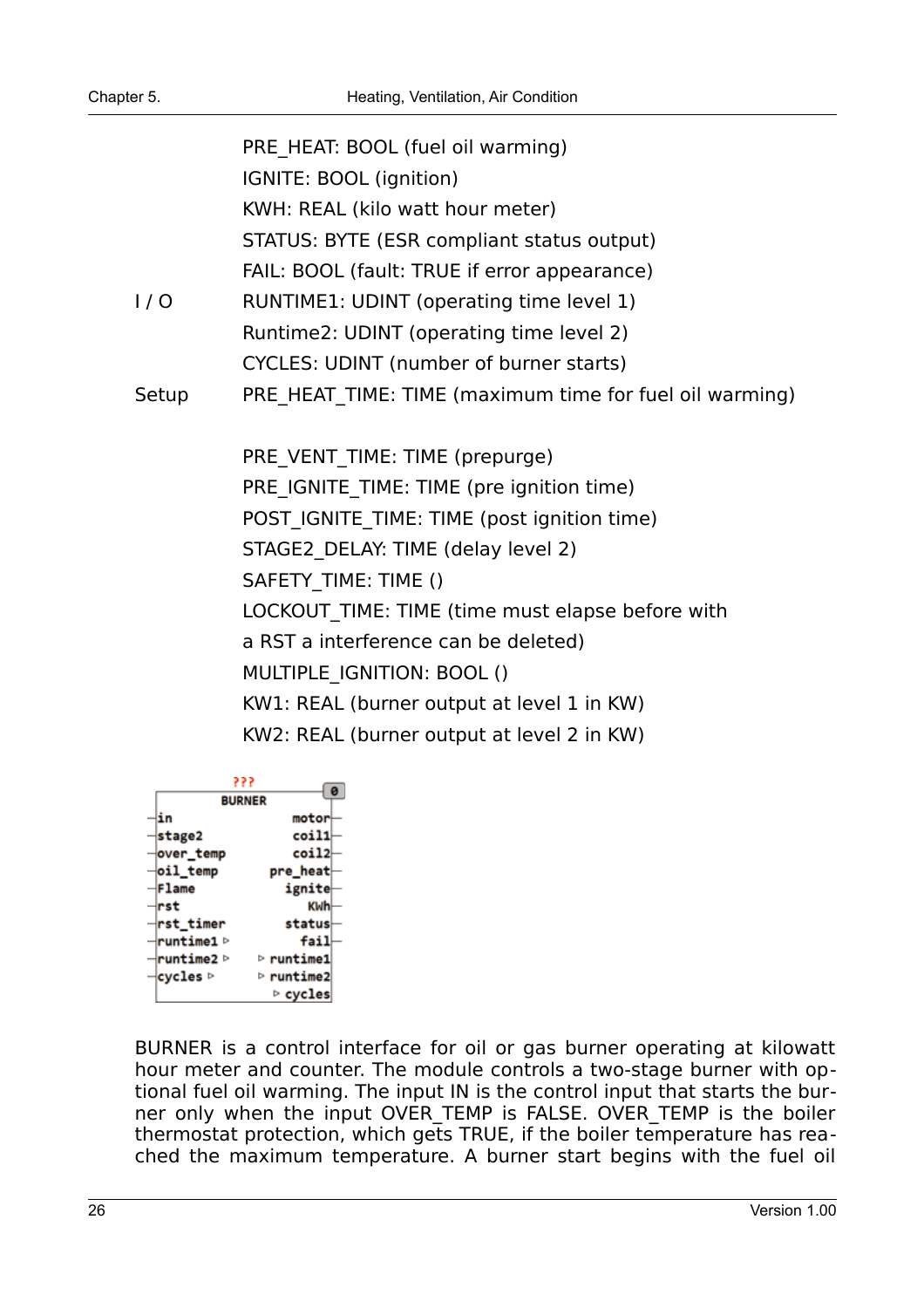warming, by PRE HEAT gets TRUE. Then it waits for a signal at the input OIL TEMP. If the signal OIL TEMP is within the PRE HEAT TIME not TRUE and the oil temperature is not reached, the start sequence is interrupted and the output FAIL is set to TRUE. At the same time the error is spent at the Output STATUS. After fuel oil warming the motor gets on and sets the fan in operation. Then after a defned time the ignition is switched and the oil valve is opened. If no response of the fame sensor after specifed time (SAFETY TIME), the module shows a failure. A fault is signaled even if the fame sensor responds before the ignition. If after a successful ignition, the flame breaks off and the set-variable MULTIPLE IGNITION  $=$  TRUE, immediately a ignition is started. A second stage is activated automatically after the time STAGE2\_DELAY when the input STAGE2 is TRUE.

If a fault occurs, then the module is locked for a fixed time LOCKOUT TIME and only after this time a RST can start the operation again. During the LOCKOUT TIME, the RST Input must be FALSE. A TRUE at input OVER TEMP stops immediately every action and reports the error 9.



The status output indicates the current state of the module:

 $110 =$  Wait for Start signal (Standby)

 $111 =$  startup sequence is executed

 $112 =$  burner runs on stage 1

 $113$  = burner runs at stage 2

A number of error conditions are provided at the output STATUS, if an error is present:

- $1$  = fuel oil warming has not responded within the PRE HEAT TIME
- $2$  = flame sensor is active during fuel oil warming (PRE HEAT TIME)

 $3$  = flame sensor is active during the aeration period

(PRE\_VENTILATION\_TIME)

 $4 =$  safety time (Safety Time) was passed without a flame

- $5$  = flame stops in operation
- 9 = boiler overheating contact has tripped

Trace recording of a normal boot sequence: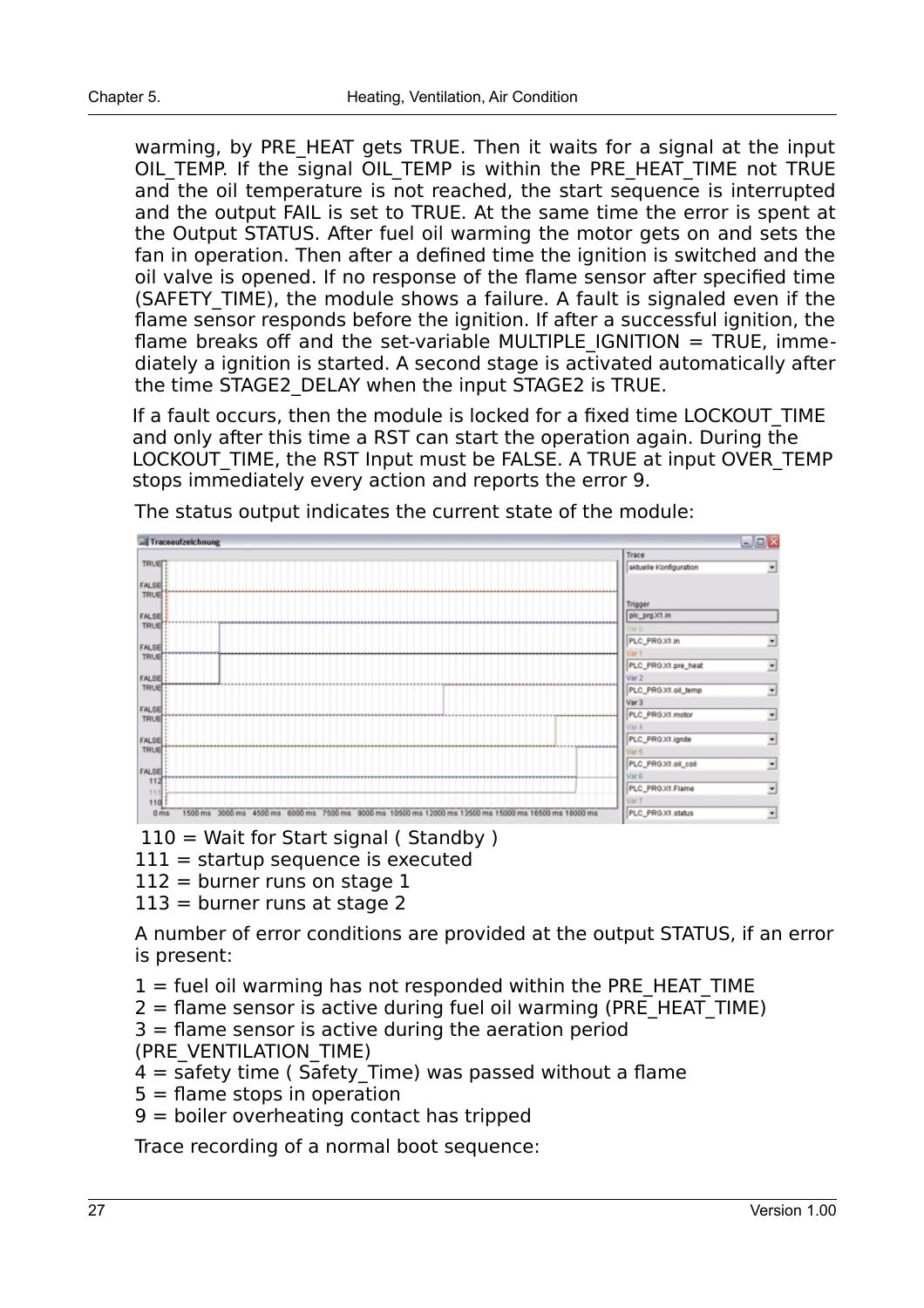The signal IN starts the sequence with the output PRE HEAT. After reaching the oil temperature (OIL\_TEMP = TRUE), the engine started and the PRE VENTILATION TIME (time from engine start until oil valve is open) awaited. After an adjustable time (PPR\_IGNITION\_TIME) before opening the oil valve, the ignition is turned on. The ignition is then on until the POST IGNITION TIME has expired. The operating time per stage is measured independently in seconds.

| IN | over     | Oil                      | Flam                     | <b>Rst</b> | mo- | Oil                      | Pre      | iq-      | Sta- | fail     |                                  |
|----|----------|--------------------------|--------------------------|------------|-----|--------------------------|----------|----------|------|----------|----------------------------------|
|    | tem      | tem                      | e                        |            | tor | coil                     | hea      | nite     | tus  |          |                                  |
| 0  | $\Omega$ | $\overline{\phantom{a}}$ | $\overline{\phantom{0}}$ | $\Omega$   | 0   | 0                        | $\Omega$ | 0        | 110  | 0        | Wait mode                        |
| 1  | $\Omega$ | $\Omega$                 | $\Omega$                 | $\Omega$   | 0   | 0                        | 1        | 0        | 111  | 0        | fuel oil warming period          |
| 1  | 0        | 1                        | $\Omega$                 | $\Omega$   | 1   | 0                        | 1        | 0        | 111  | 0        | aeration period                  |
| 1  | 0        | 1                        | $\Omega$                 | $\Omega$   | 1   | 0                        | 1        | 1        | 111  | 0        | pre janition period              |
| 1  | $\Omega$ | 1                        | $\Omega$                 | $\Omega$   | 1   | 1                        | 1        | 1        | 111  | 0        | Open valve stage 1               |
| 1  | 0        | 1                        | 1                        | $\Omega$   | 1   | 1                        | 1        | 1        | 112  | 0        | Flame burns post janition period |
| 1  | $\Omega$ | 1                        | 1                        | $\Omega$   | 1   | 1                        | 1        | $\Omega$ | 112  | 0        | Burner is running                |
| 1  | 0        | 1                        | $\Omega$                 | $\Omega$   | 1   | 1                        | 1        | 1        | 111  | $\Omega$ | Post-janition after flame stops  |
|    | 1        | $\overline{ }$           |                          |            |     | $\overline{\phantom{a}}$ |          |          | 9    | 1        | Boiler overheating               |
|    | 0        | 1                        |                          | $\Omega$   |     | 0                        | 1        | 0        | 3    | 1        | foreign light failure            |

The following time diagram explains the various setup times and the sequence:



The timing diagram refects the exact time line:

```
t1 = pre\text{-heating (PRE HEAT TIME)}
```
- $t2 =$  prepurge (PRE VENT Time)
- $t3$  = pre ignition time (PRE IGNITE TIME)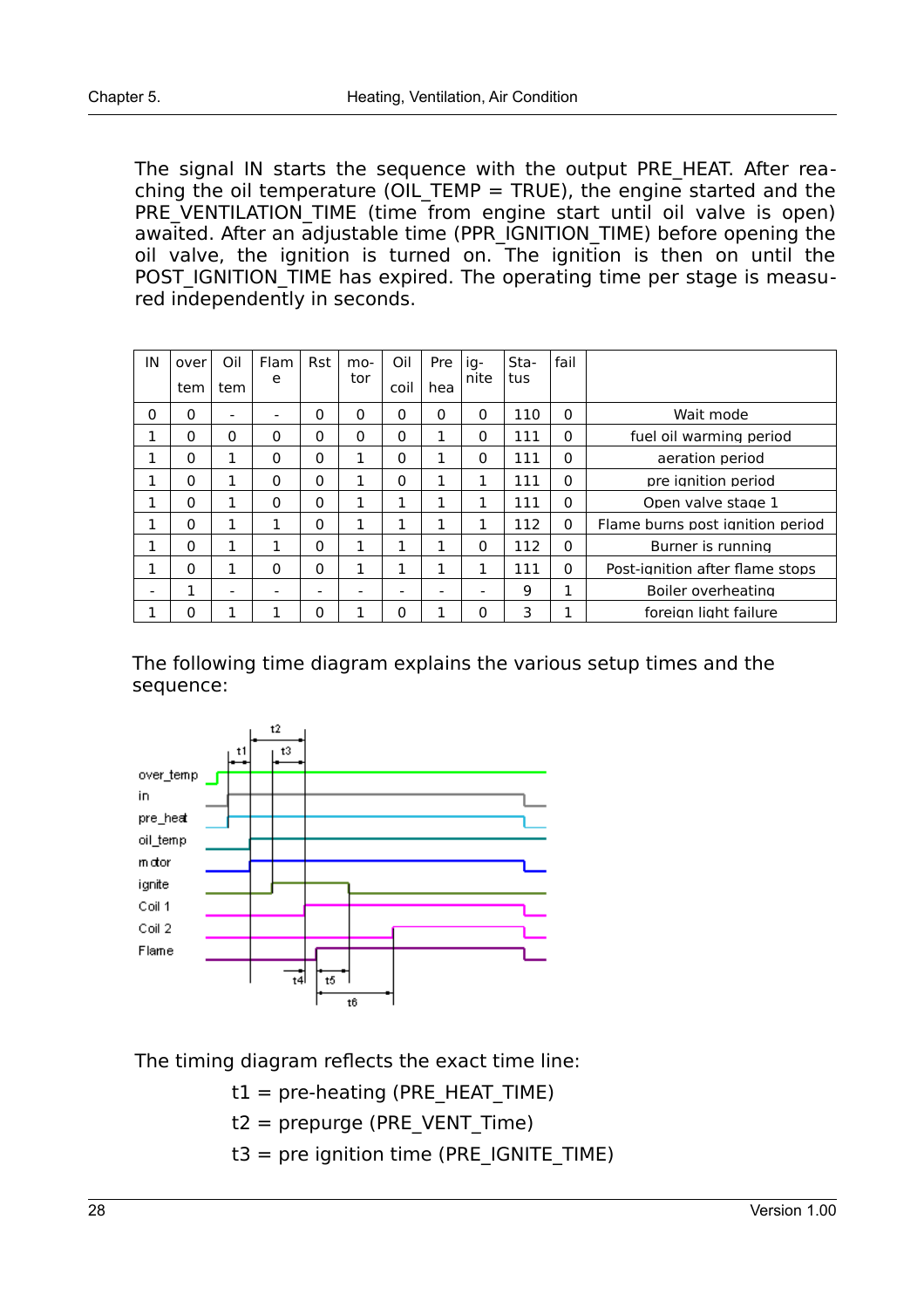- $t4 = s$ afety time (SAFETY TIME)
- $t5$  = post ignition time (POST IGNITE TIME)
- $t6 =$  delay for stage 2 (STAGE2 DELAY)

#### <span id="page-28-1"></span>**5.5. DEW\_CON**

- Type Function : REAL
- Input RH: REAL (Relative Humidity)
	- T: REAL (temperature in °C)
- Output REAL (water vapor concentration in  $g/m<sup>3</sup>$ )



The module DEW\_CON calculates from the relative humidity (RH) and temperature (T in °C) water vapor concentration in the air. The result is calculated in grams/m<sup>3</sup>. RH is shown in % (50 = 50%) and indicates the temperature in °C.

The module is suitable for temperatures from -40 $^{\circ}$ C to +90 $^{\circ}$ C.

#### <span id="page-28-0"></span>**5.6. DEW\_RH**

| <b>Type</b> | <b>Function: REAL</b>                                         |
|-------------|---------------------------------------------------------------|
| Input       | VC: REAL (water vapor concentration in air, in grams / $m3$ ) |
|             | T: REAL (temperature in $^{\circ}$ C)                         |
| Output      | REAL (Relative humidity in %)                                 |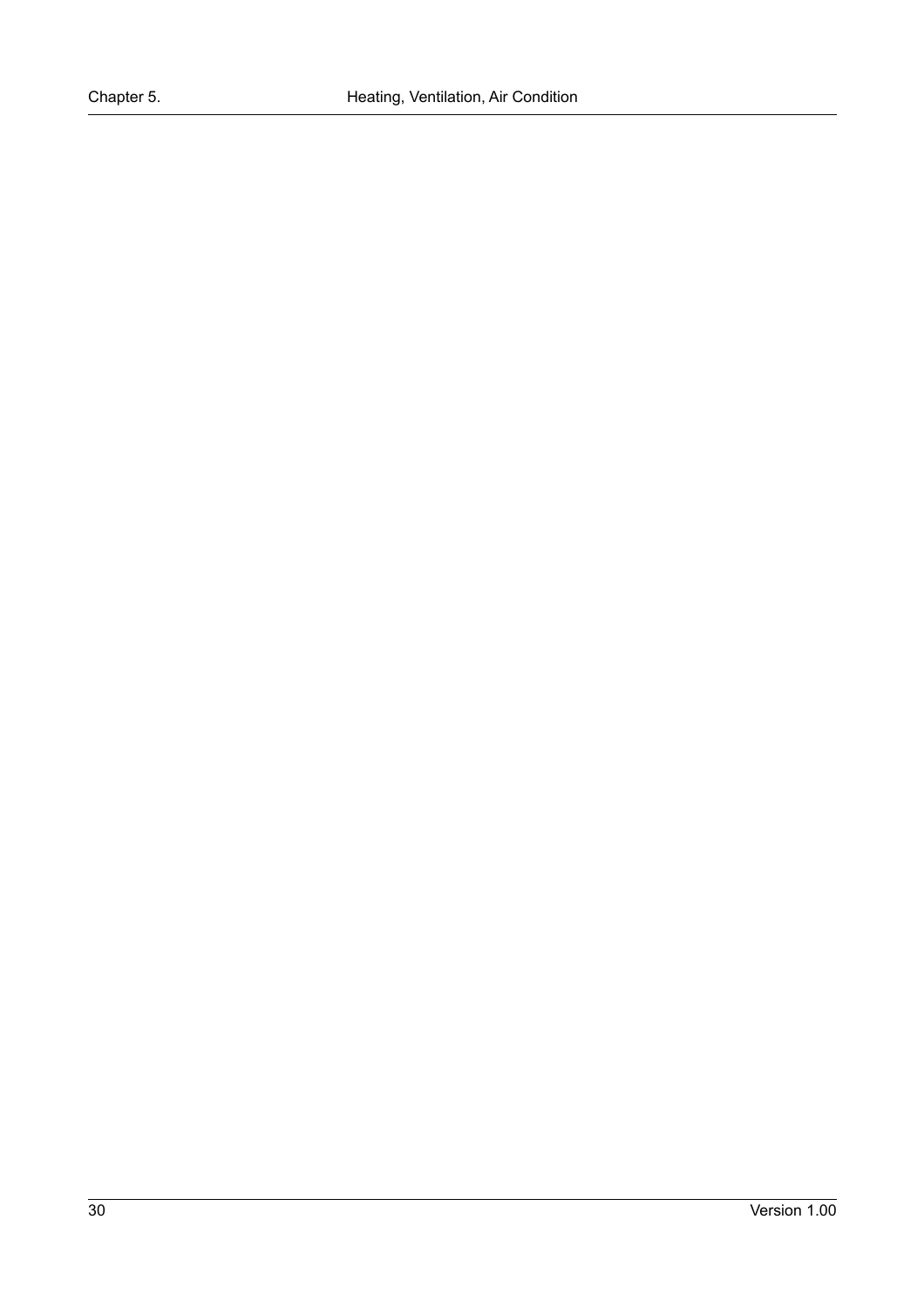

The module DEW RH calculates the relative humidity in % (50 = 50%) from the water vapor concentration (VC) and temperature (T in  $\degree$  C). The water vapor concentration is measured in grams  $/m<sup>3</sup>$ . DEW CON can be used for calculations in both directions (heat up and cool down). If cooled too much, then the maximum relative humidity limited to 100%. For calculation of the dew point of the module DEW\_TEMP is recommended.

In the following example, the case will be calculated when air is cooled from 30°C and relative humidity of 50% by 6 degrees. The module DEW CON provides the moisture concentration in the outlet air of 30° and DEW RH calculates the resulting relative humidity RH of 69.7%. These calculations are important when air is cooled or heated. In air conditioning systems a resulting relative humidity of 100% hast to be avoided due to condensation and the resulting problems.



See also the modules DEW\_CON and DEW\_TEMP.

## <span id="page-30-0"></span>**5.7. DEW\_TEMP**

Type Function : REAL

Input RH: REAL (Relative Humidity)

T: REAL (temperature in °C)

Output REAL (dew point)



The module DEW TEMP calculate the dew point temperature from the relative humidity (RH) and temperature (T in  $\degree$  C). The relative humidity is given in %  $(50 = 50\%)$ .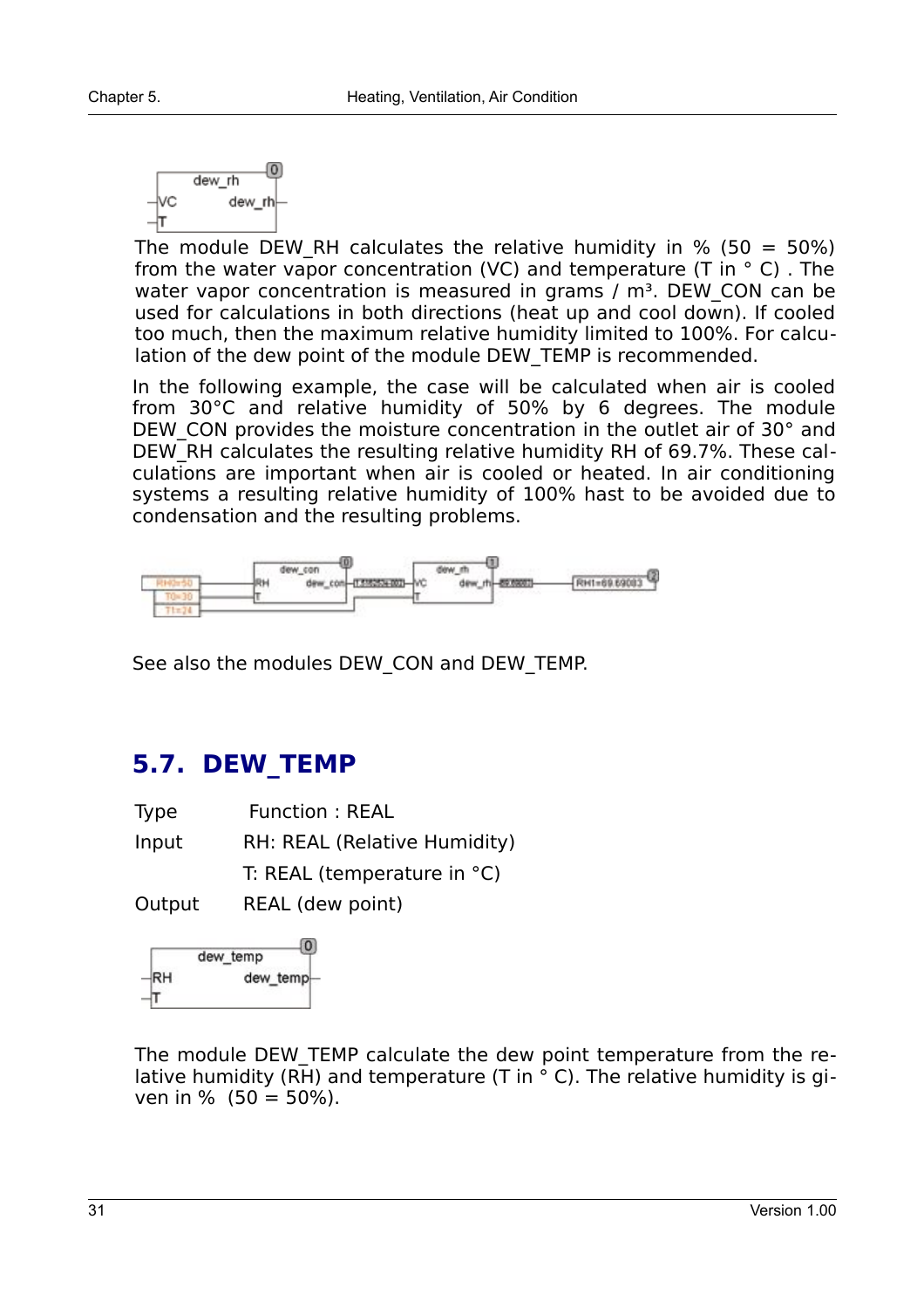## <span id="page-31-1"></span>**5.8. HEAT\_INDEX**

| <b>Type</b> | <b>Function: REAL</b>                 |  |  |  |  |
|-------------|---------------------------------------|--|--|--|--|
| Input       | T: REAL (temperature in $^{\circ}$ C) |  |  |  |  |
|             | RH: REAL (Relative Humidity)          |  |  |  |  |
| Output      | REAL (Heat Temperature Index)         |  |  |  |  |
| Heat index  | Heat index-                           |  |  |  |  |
|             |                                       |  |  |  |  |

HEAT\_INDEX calculates at high temperatures and high humidity wind chill. The function is defined for temperatures above 20 ° C and relative humidity > 10%. For values outside the defned range, the input temperature is passed out.

#### <span id="page-31-0"></span>**5.9. HEAT\_METER**

| <b>Type</b> | <b>Function: REAL</b>                                  |  |  |  |  |  |
|-------------|--------------------------------------------------------|--|--|--|--|--|
| Input       | TF: REAL (flow temperature in $^{\circ}$ C)            |  |  |  |  |  |
|             | TR: REAL (back flow temperature in °C)                 |  |  |  |  |  |
|             | LPH: REAL (Flow in L/h or L/pulse)                     |  |  |  |  |  |
|             | E: BOOL (Enable Signal)                                |  |  |  |  |  |
|             | RST: BOOL (asynchronous reset input)                   |  |  |  |  |  |
| Setup       | CP: REAL (Specific heat capacity 2nd component)        |  |  |  |  |  |
|             | DENSITY: REAL (density of the 2nd component)           |  |  |  |  |  |
|             | CONTENT: REAL (share, $1 = 100\%$ )                    |  |  |  |  |  |
|             | PULSE MODE: BOOL (pulse counter if TRUE)               |  |  |  |  |  |
|             | RETURN METER: BOOL (flow meter in the return           |  |  |  |  |  |
|             | if TRUE)                                               |  |  |  |  |  |
|             | AVG TIME: TIME (time interval for current consumption) |  |  |  |  |  |
| Output      | C: REAL (current consumption in joules/hour)           |  |  |  |  |  |
| 1/0         | Y: REAL (amount of heat in joules)                     |  |  |  |  |  |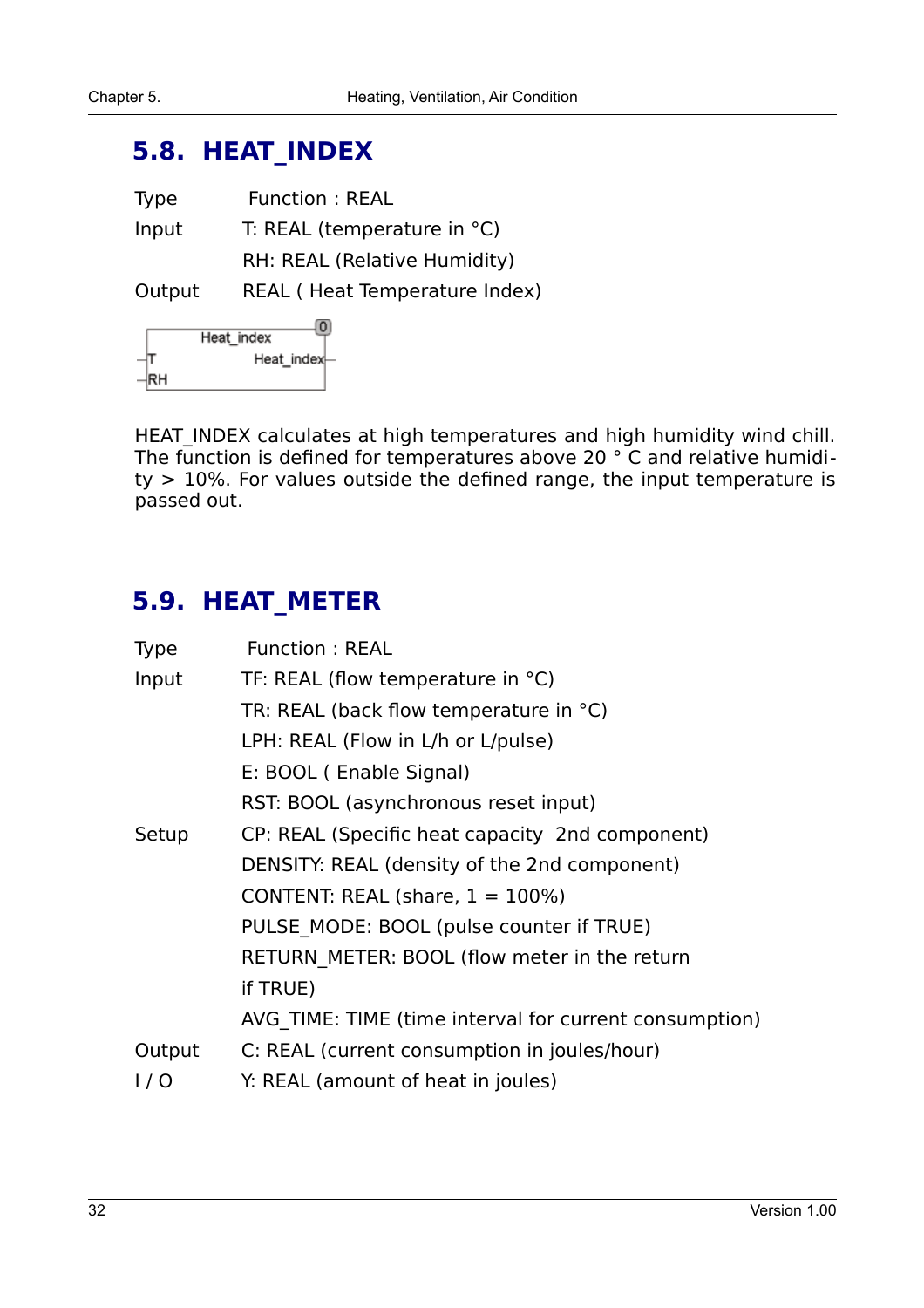$$
\begin{array}{c}\n\begin{array}{c}\n\text{777} \\
\text{100} \\
\text{110} \\
\text{120} \\
\text{130} \\
\text{140} \\
\text{150} \\
\text{160} \\
\text{170} \\
\text{180} \\
\text{190} \\
\text{100} \\
\text{100} \\
\text{100} \\
\text{100} \\
\text{100} \\
\text{100} \\
\text{100} \\
\text{100} \\
\text{100} \\
\text{100} \\
\text{100} \\
\text{100} \\
\text{100} \\
\text{100} \\
\text{100} \\
\text{100} \\
\text{100} \\
\text{100} \\
\text{100} \\
\text{100} \\
\text{100} \\
\text{100} \\
\text{100} \\
\text{100} \\
\text{100} \\
\text{100} \\
\text{100} \\
\text{100} \\
\text{100} \\
\text{100} \\
\text{100} \\
\text{100} \\
\text{100} \\
\text{100} \\
\text{100} \\
\text{100} \\
\text{100} \\
\text{100} \\
\text{100} \\
\text{100} \\
\text{100} \\
\text{100} \\
\text{100} \\
\text{100} \\
\text{100} \\
\text{100} \\
\text{100} \\
\text{100} \\
\text{100} \\
\text{100} \\
\text{100} \\
\text{100} \\
\text{100} \\
\text{100} \\
\text{100} \\
\text{100} \\
\text{100} \\
\text{100} \\
\text{100} \\
\text{100} \\
\text{100} \\
\text{100} \\
\text{100} \\
\text{100} \\
\text{100} \\
\text{100} \\
\text{100} \\
\text{100} \\
\text{100} \\
\text{100} \\
\text{100} \\
\text{100} \\
\text{100} \\
\text{100} \\
\text{100} \\
\text{100} \\
\text{100} \\
\text{100} \\
\text{100} \\
\text{100} \\
\text{100} \\
\text{100} \\
$$

HEAT METER is a calorimeter. The amount of heat Y is measured in joules. The inputs of TF and TR are the forward and return temperature of the medium. At the input LPH the fow rate in liters/hour, resp. the fow rate per pulse of E is specifed. The property of E is determined by the Setup Variable PULSE MODE. PULSE MODE = FALSE means the amount of heat is added continuously as long as E is set to TRUE. PULSE MODE  $=$  TRUE means the amount of heat with each rising edge of E is added up. The PULSE MODE is turned on the use of heat meters, while indicating the flow rate in liters per pulse at the input LPH and the heat meter is connected at the input E. If no flow meter is present, the the pump signal is connected at input E and at the input LPH given the pump capacity in liters per hour. When using a flow meter with analog output is the output to be converted to liters per hour and sent to the input LPH, the input E will be set to TRUE. With the setup variables CP, DENSITY and CONTENT the 2nd component of the medium is specifed. For operation with pure water no details of CP, DENSITY and CONTENT are necessary. [fzy] If a mixture of water and a 2nd media is present, with CP the specific heat capacity in J/KgK, with DENSITY the density in KG/l and with CONTENT the portion of the 2nd component is specifed. A proportion of 0.5 means 50% and 1 would be equivalent to 100%. The setup variables RETURN\_METER is specified whether the flow meter sits in forward or reverse. RETRUN METER  $=$ TRUE for return measurement and FALSE for flow measurement. The output C of the module represents the current consumption. The current consumption is measured in joules/hour, and is determined at the intervals of AVG\_TIME.

The module has the following default values that are active when the corresponding values are not set by the user:

PULSE  $MODE = FALSE$ RETURN\_METER = FALSE AVG TIME  $= T#5s$ 

#### <span id="page-32-0"></span>**5.10. HEAT \_TEMP**

Type Function module Input T\_EXT: REAL (TAT)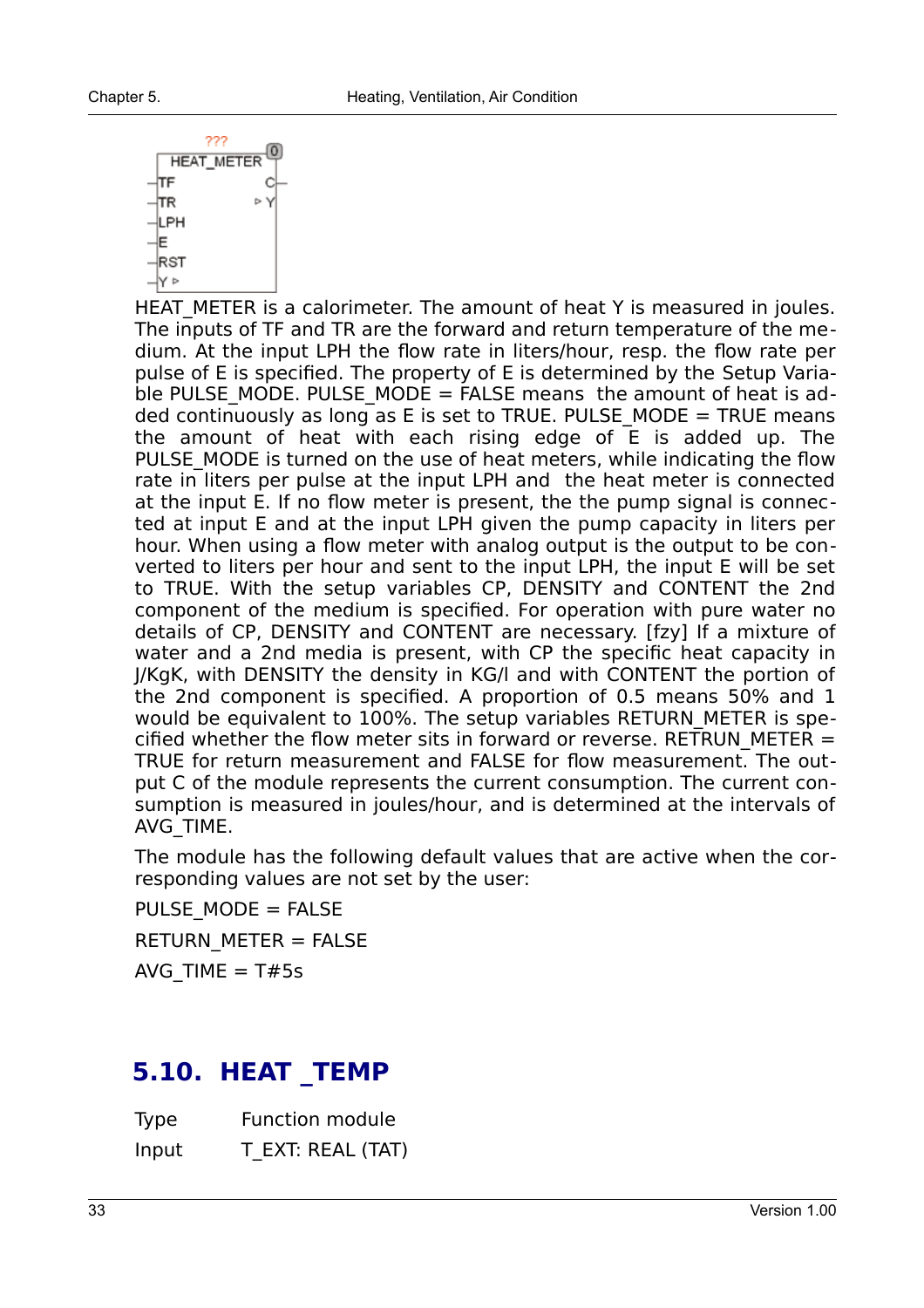|        | T INT: REAL (nominal room temperature)                      |
|--------|-------------------------------------------------------------|
|        | OFFSET: REAL (lowering or raising the                       |
|        | Room temperature)                                           |
|        | T REQ: REAL (temperature requirement)                       |
| Output | TY: REAL (heating circuit flow temperature)                 |
|        | HEAT: BOOL (heating requirement)                            |
| Setup  | TY MAX: REAL (maximum heating circuit temperature, 70°C)    |
|        | TY MIN: REAL (minimum heating circuit temperature, 25°C)    |
|        | TY C: REAL (design temperature, 70°C)                       |
|        | T INT C: REAL (room design temperature, 20°C)               |
|        | T EXT C: REAL (T EXT at design temperature -15°C)           |
|        | T DIFF C: REAL (forward / reverse differential 10°C)        |
|        | C: REAL (constant of the heating system, DEFAULT = $1.33$ ) |
|        | H: REAL (threshold requirement for heating $3^{\circ}$ C)   |
|        |                                                             |

| <b>HEAT TEMP</b> |             |  |
|------------------|-------------|--|
| T EXT            |             |  |
| T_INT            | <b>HEAT</b> |  |
| <b>OFFSET</b>    |             |  |
| T REO            |             |  |

HEAT TEMP calculates the flow temperature of the outside temperature by the following formula:

TY = TR + T\_DIFF / 2 \* TX + (TY\_Setup - T\_DIFF / 2 - TR) \* TX ^ (1 / C) with:  $TR = T INT + OFFSET$ 

TX := (TR - T\_EXT) / (T\_INT\_Setup - T\_EXT\_Setup);

The parameters of the heating curve are given by the setup variables TY C (design flow temperature), T INT C (room temperature at the design point), T\_EXT\_C (outside temperature at the design point) and T\_DIFF\_C (diference between forward / reverse at the design point). With the input offset, the heating curve of room reduction (negative offset) or room boost (positive offset) can be adjusted. With the setup variables TY MIN and TY MAX the flow temperature can be kept to a minimum and maximum value. The input T REQ is used to support requirements such as external temperature from the boiler. If T\_REQ is larger than the calculated value of the heating curve for TY so  $TY$  is set to T REQ. The limit of TY MAX does not apply to the request by T\_REQ. The setup variable H defne at what outside temperature the heating curve is calculated, as long as T\_EXT + H  $>=$  T\_INT +OFFSET the TY stays at 0 and HEAT is FALSE. If T\_EXT + H < T\_INT + OFFSET the HEAT is TRUE and TY outputs the calcu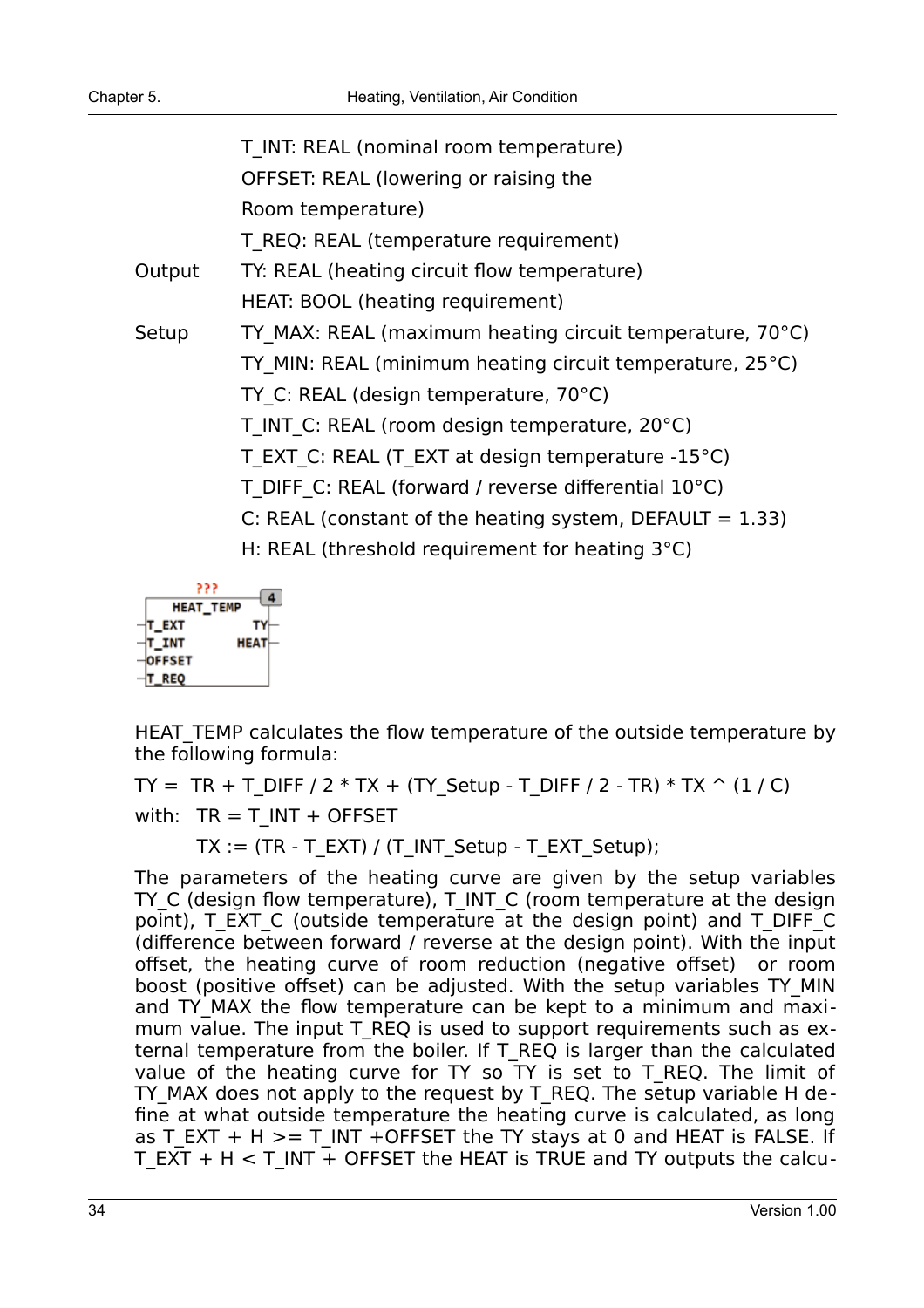lated flow temperature. The setup variable C determines the curvature of the heating curve. The curvature is dependent on the heating system.

Convectors:  $C = 1.25 - 1.45$ Panel radiators:  $C = 1.20 - 1.30$ Radiators:  $C = 1.30$ Pipes:  $C = 1.25$ Floor heating:  $C = 1.1$ 

The larger the value of C, the stronger the heating curve is curved. A value of 1.0 gives a straight line as the heating curve. Typical heating systems are between 1.0 and 1.5.

The graph shows Heating curves for the design temperatures of 30 - 80°C flow temperature at -20<sup>°</sup> C outside temperature and at a C of 1.33:



#### <span id="page-34-0"></span>**5.11. LEGIONELLA**

Type Function module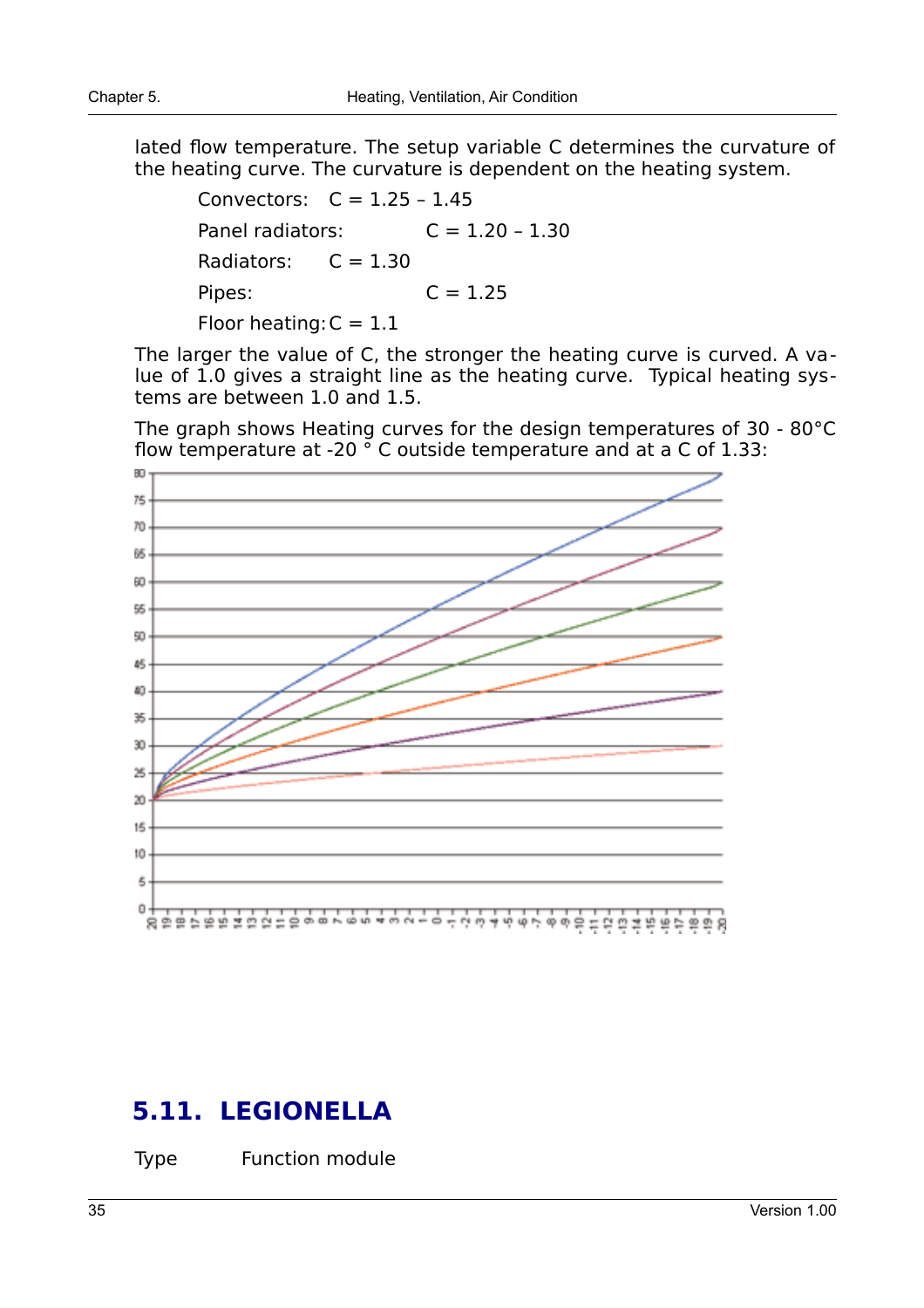| Input  | MANUAL: BOOL (Manual Start Input)                           |
|--------|-------------------------------------------------------------|
|        | TEMP BOILER: REAL (boiler temperature)                      |
|        | TEMP RETURN: REAL (temperature of the circulation pipe)     |
|        | DT IN: DATE TIME (Current time of day and date)             |
|        | RST: BOOL (Asynchronous Reset)                              |
| Output | HEAT: BOOL (control signal for hot water heating)           |
|        | PUMP: BOOL (control signal for circulation pump)            |
|        | STATUS: Byte (ESR compliant status output)                  |
|        | Valve07: BOOL (control outputs for valves of circulation)   |
|        | RUN: bool (true if sequence is running)                     |
| Setup  | T START: TOD (time of day at which the disinfection starts) |
|        | DAY: INT (weekday on which the disinfection starts)         |
|        | TEMP SET : REAL (temperature of the boiler)                 |
|        | TEMP OFFSET: REAL ()                                        |
|        | TEMP HYS: REAL ()                                           |
|        | T MAX HEAT: TIME (maximum time to heat up the boiler)       |
|        | T MAX RETURN: TIME (maximum time until the input            |
|        | TEMP RETURN to be active after VALVE)                       |
|        | TP 0  7: TIME (disinfection time for circles 07).           |
|        | ???<br>(10)                                                 |

|             | 10            |
|-------------|---------------|
| legionella  |               |
| manual      | Heat          |
| temp boiler | pump          |
| temp_return | valve0        |
| DT in       | valve1        |
| rst         | valve2        |
|             | valve3        |
|             | valve4        |
|             | valve5        |
|             | valve6        |
|             | valve7        |
|             | run           |
|             | <b>Status</b> |

LEGIONELLA has an integrated timer, which starts on a certain day (DAY) to a specific time of day (T\_START) the desinfection. For this purpose, the external interface of the local time is needed (DT\_IN). Each time can be started the desinfection by hand with a rising edge at MANUAL.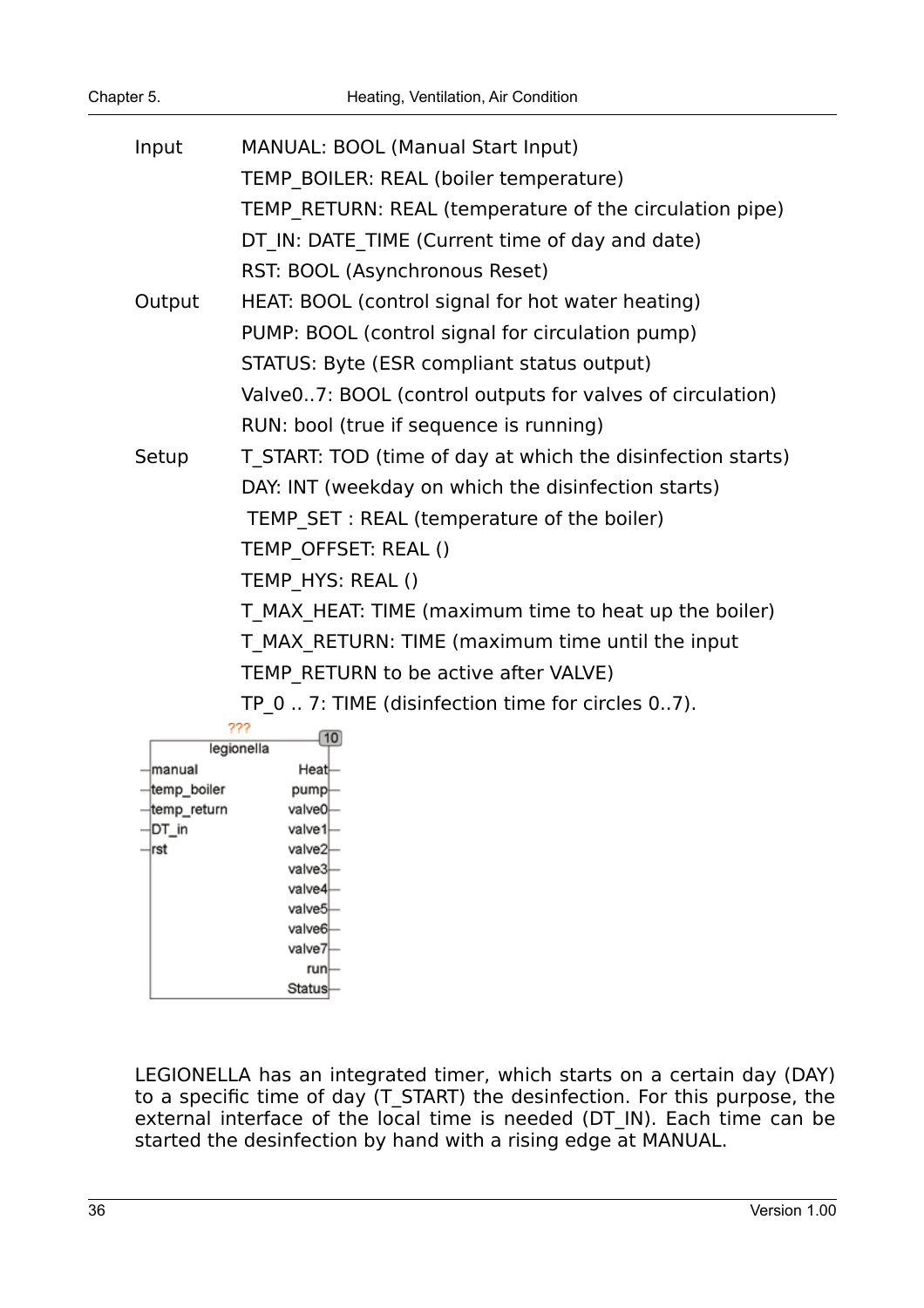The process of a disinfection cycle is started with an internal start due to DT IN, DAY and T\_START, or by a rising edge at MANUAL. The output HEAT is TRUE and controls the heating of the boiler. Within the heating time T\_MAX\_HEAT the input signal TEMP\_BOILER must go then to TRUE. If the temperature is not reported within T\_MAX\_HEAT, the output STATUS passes fault. The disinfection then continues anyway. After the heating, the heater temperature is measured and reheated if necessary by TRUE at the output HEAT. When the boiler temperature is reached, PUMP gets TRUE and the circulation pump is turned on. Then the individual valves are opened one after the other and measured, whether within the time T\_MAX\_RETURN the temperature war reached at the return of the circulation line. If a return flow thermometer is not present, the input T MAX RE-TURN remains open.

The output STATE is compatible with ESR, and may give the following messages:

110 On hold

- 111 Sequence run
- 1 Boiler temperature was not reached
- 2 Return temperature at Ventil0 was not reached
- 3..8 Return temperature at valve1..7 was not reached

Schematic internal structure of Legionella:



The following example shows a simulation for 2 disinfection circuits with trace recording. In this structure, VALVE2 connected to the input RST and thus disrupts the sequence after of two circles: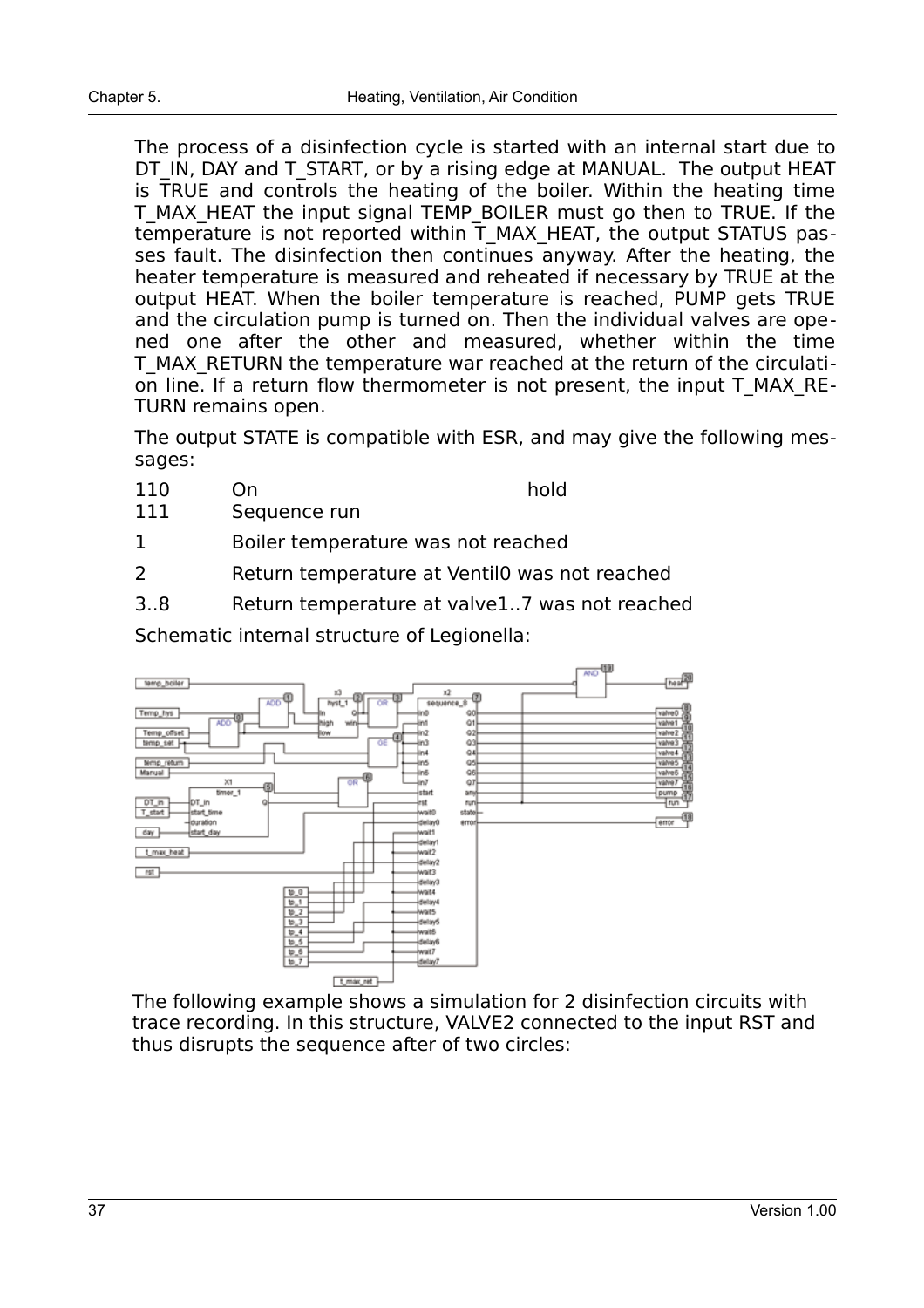

### **5.12. SDD**

Type Function : REAL

Input T: REAL (air temperature in °C)

ICE: BOOL (TRUE for air over ice and FALSE for air over water)

Output REAL (saturation vapor pressure in Pa)



SDD calculates the saturation vapor pressure for water vapor in air. The temperature T is given in Celsius. The result can be calculated for air over ice (ICE = TRUE) and for air to water (ICE = FALSE). The scope of the func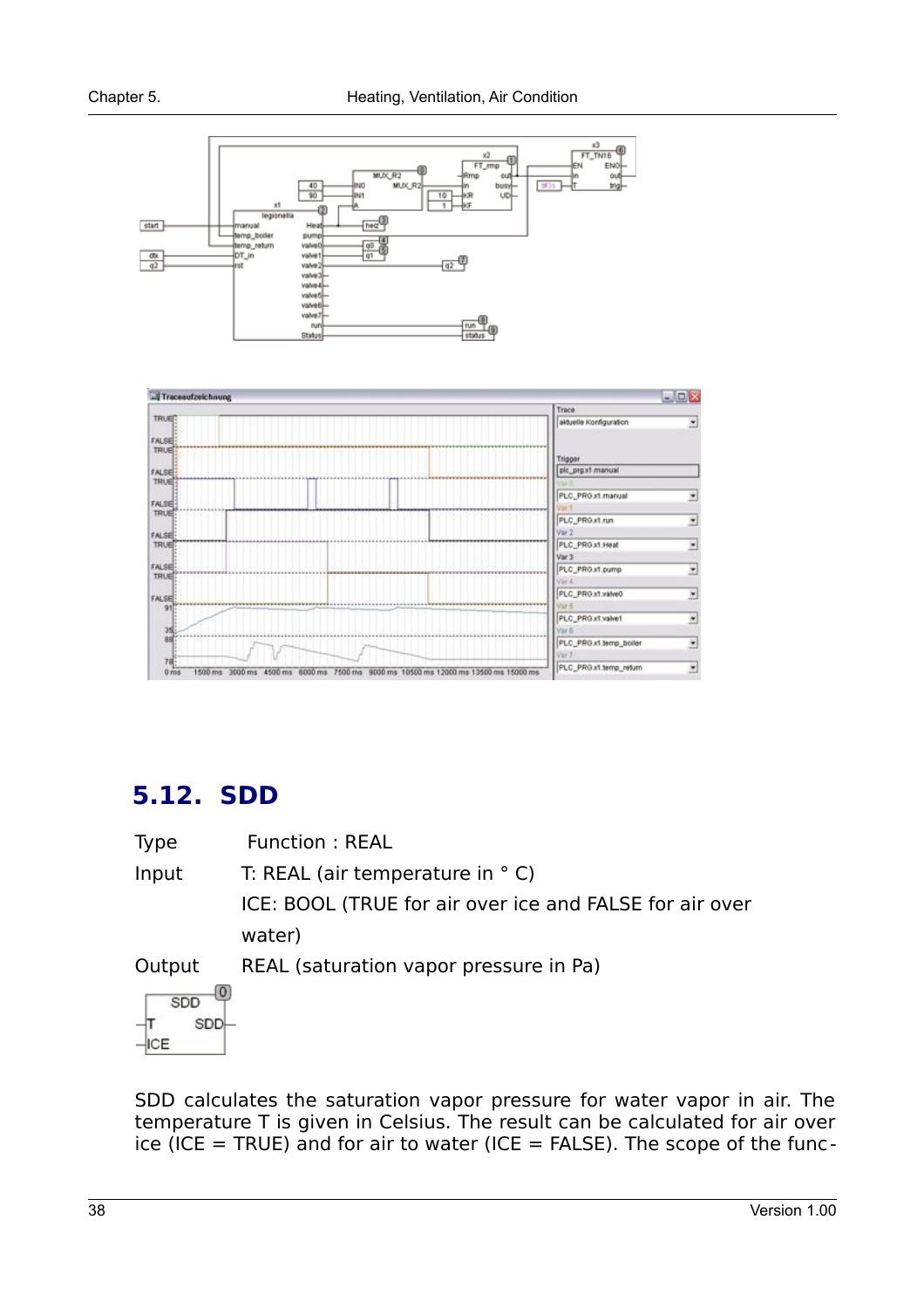tion is -30°C to 70°C over water and at -60°C to 0°C on ice. The calculation is performed according to the Magnus formula.

### **5.13. SDD\_NH3**

Type Function : REAL

Input T: REAL (temperature in °C)

Output REAL (saturation vapor pressure in Pa)



SDD NH3 calculates the saturation vapor pressure for ammonia (NH3). The temperature T is given in Celsius. The scope of the function is located at -109°C to 98°C.

### **5.14. SDT\_NH3**

Type Function : REAL

Input T: REAL (temperature in °C)

Output REAL (saturation vapor pressure in Pa)



SDT\_NH3 calculates the saturation temperature for ammonia (NH3). The pressure P is given in Celsius. The scope of the function is 0.001 bar to 60 bar.

# **5.15. T\_AVG24**

| <b>Type</b> | Function module                       |
|-------------|---------------------------------------|
| Input       | TS: INT (external temperature sensor) |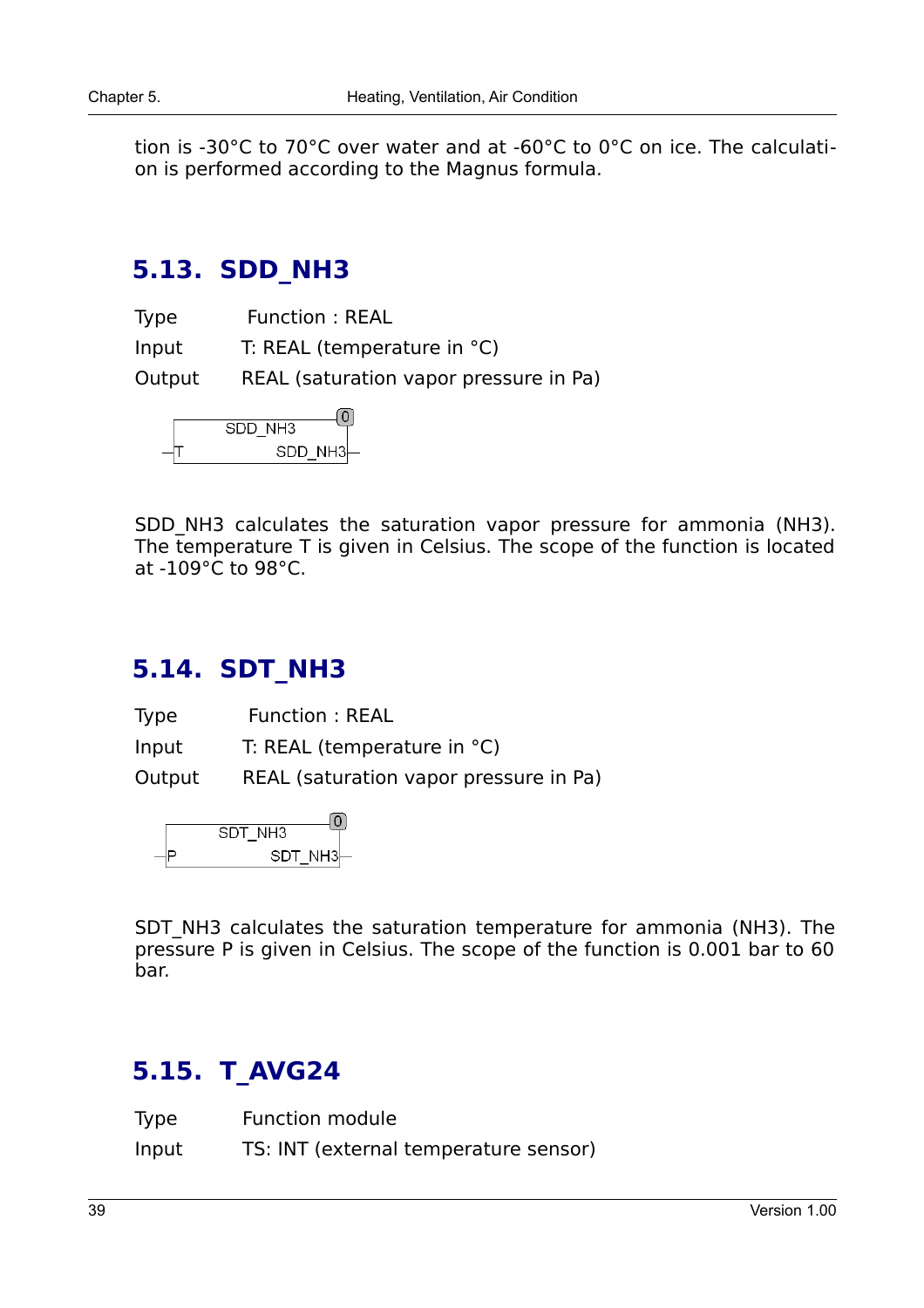|                             | DTI: DT (Date and time of day)                           |
|-----------------------------|----------------------------------------------------------|
|                             | RST: BOOL (Reset)                                        |
| Setup                       | T FILTER: TIME (T of the input filter)                   |
|                             | $SCALE: REAL := 1.0$ (scaling factor)                    |
|                             | SFO: REAL (zero balance)                                 |
| Output                      | TA: REAL (Current outside temperature)                   |
|                             | TP: BOOL (TRUE if T24 is renewed)                        |
| 1/0                         | T24: REAL (daily average temperature)                    |
|                             | T24 MAX: REAL (Maximaltemp. in the last 24 hours)        |
|                             | T24 MIN: REAL (minimum temperature in the last 24 hours) |
|                             | ???<br>T_AVG24                                           |
| $-\mathsf{TS}$              | TA⊦                                                      |
| $-DTI$                      | ТP                                                       |
| $-$ RST                     | ⊳ Т24                                                    |
| $-T24$                      | $\triangleright$ T24 MAX                                 |
| $-T24$ MAX $\triangleright$ | $\triangleright$ T24_MIN                                 |
| –IT24 MIN ⊵                 |                                                          |

T\_AVG24 determines the daily average temperature T24. The sensor input TS is of type INT and is the temperature \* 10 (a value of 234 means 23.4 °C). The data of flter run for noise suppression on a low-pass flter with time T FILTER. By scale and SFO a zero error, and the scale of the sensor can be adjusted. At output TA shows the current outside temperature, which is measured every hour and half hour. The module writes every 30 minutes the last, over the 48 values calculated daily average in the I / O variable T24. This needs to be defned externally and thereby can be defnded remanent or persistent. If the frst start a value of -1000 found in T24, then the module initializes at the first call with the current sensor value, so that every 30 minutes a valid average may be passed. If T24 has any value other than -1000, then the module is initialized with this value and calculates the average based on this value. This allows a power failure and remanent storage of T24 an immediate working after restart. A reset input can always force a restart of the module, which depending on the value in T24, the module is initializes with either TS or the old value of T24. If the module should be set on a particular average, the desired value is written into T24 and then a reset generated.

T24\_MAX and T24\_MIN passes the maximum and minimum values of the last 24 hours. To determine the maximum and minimum value, the temperatures of each half hour are considered. A temperature value that occurs between 2 measurements is not considered.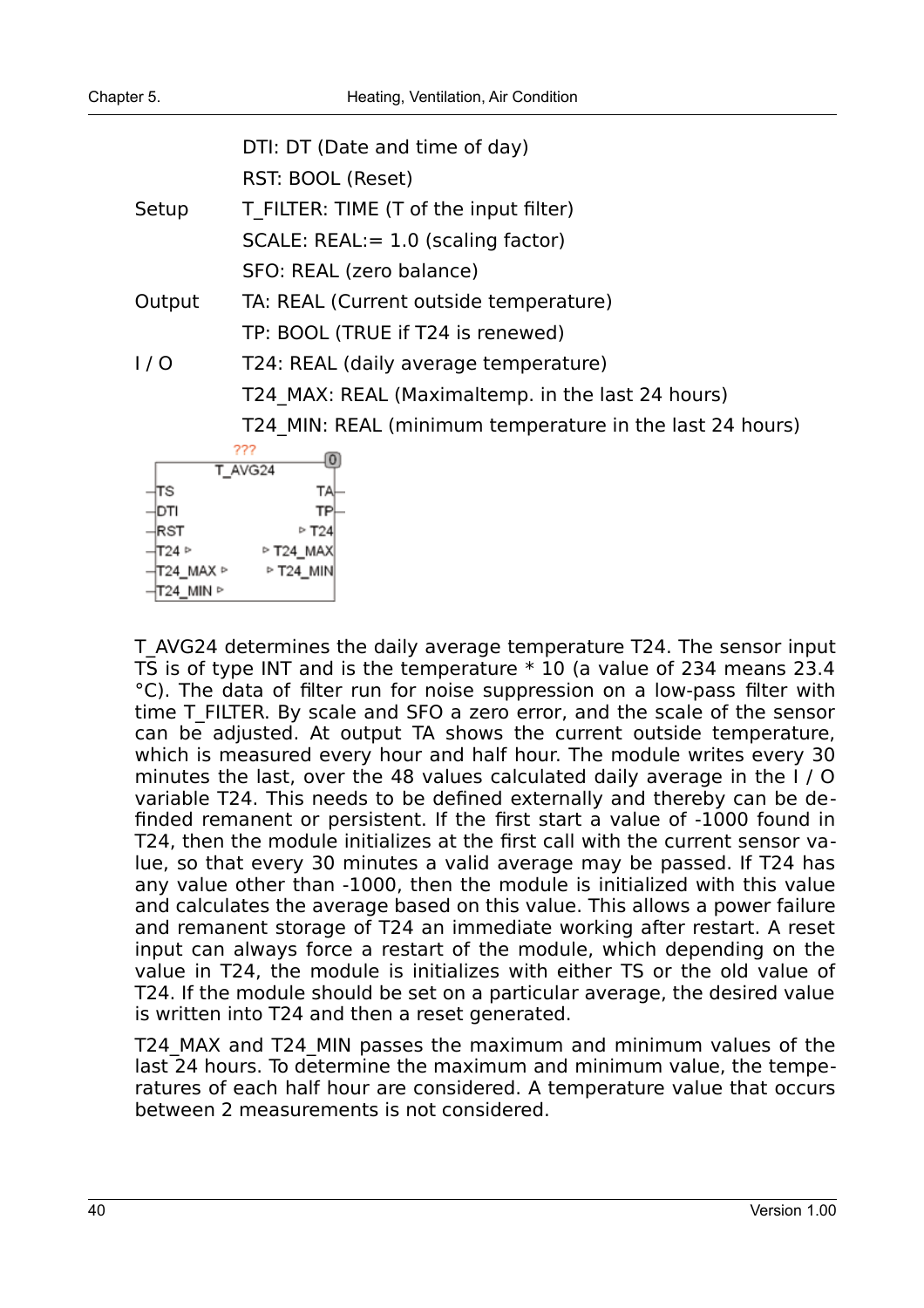**ACLR** 

# **5.16. TANK\_LEVEL**

**STATUS** 

| Type              | <b>Function module</b>                                 |
|-------------------|--------------------------------------------------------|
| Input             | LEVEL : BOOL (input for level sensor)                  |
|                   | LEAK: BOOL (input for leak sensors)                    |
|                   | ACLR: BOOL (input to reset the alarm)                  |
| Setup             | MAX VALVE TIME (Maximum make-up time for valve)        |
|                   | LEVEL DELAY TIME: TIME (response time for input LEVEL) |
| Output            | VALVE: BOOL (output signal to valve)                   |
|                   | ALARM: BOOL (alarm output)                             |
|                   | STATUS: BYTE (ESR compliant status output)             |
| <b>TANK LEVEL</b> |                                                        |
| <b>FVFL</b>       | VALVE-                                                 |
| ⊪ ⊏∧⊮             | AL A PM                                                |

TANK LEVEL used to keep the level of liquid in a tank constant. At the input LEVEL a niveau sensor is connected and at the output VALVE, the after feed valve is connected. To debounce at the troubled fll niveau the level sensor, its response time can be adjusted using the Setup variable LEVEL DELAY TIME. At the input LEVEL with TRUE is displayed, that the liquid level is too low. After the input was through for the time LEVEL\_DE-LAY TIME to TRUE, the output VALVE set to TRUE to replenish fluid. During the replenishment process MAX VALVE TIME is monitored, and if VALVE stay longer than this time to TRUE, an alarm is generated in the case of sensor failures or leaks to prevent a permanent refll. The module also monitors the input LEAK which for normal operation must always be FALSE. Once LEAK goes to TRUE the refll immediately stops and a alarm is generated. LEAK is used to connect leak sensors and or additional niveau sensors above the normal levels. If f an alarm occurs in the operation the module will stop any refill until the error has been fixed and the input ACLR is set to TRUE shortly. At the ESR status output all operating conditions are passed with ESR messages.

 $STATUS = 1$ , leak sensor (LEAK) is enabled.

 $STATUS = 2$ , refill time (MAX VALVE TIME) was exceeded.

 $STATUS = 100$ , level is reached, feeding off.

 $STATUS = 101$ , ACLR was pressed.

 $STATUS = 102$ , level below, make-up runs.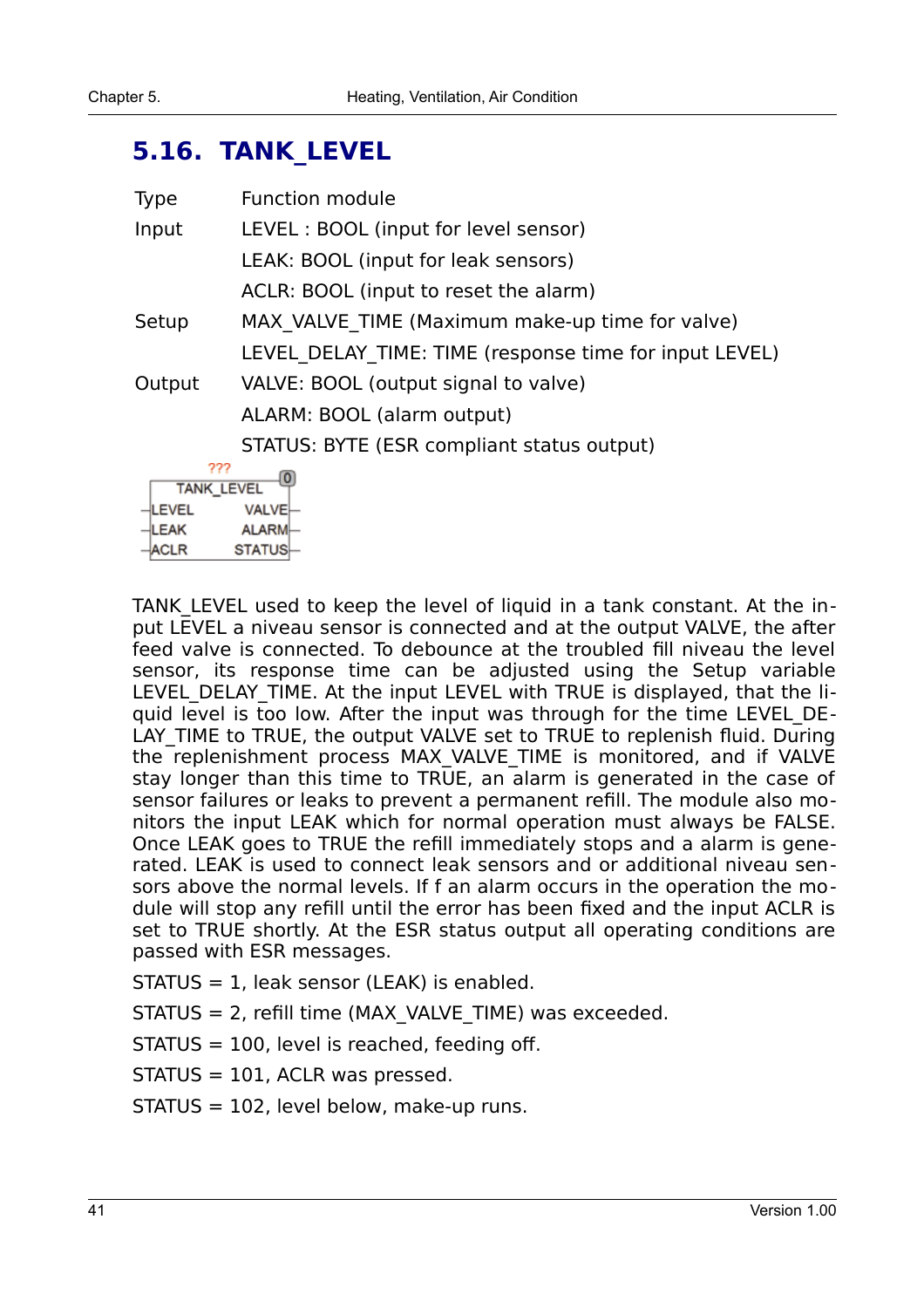# **5.17. TANK\_VOL1**

| Type   | <b>Function: REAL</b>         |                                          |
|--------|-------------------------------|------------------------------------------|
| Input  |                               | TR : REAL (Radius of the tank)           |
|        | TL: REAL                      | (Length of the tank)                     |
|        | H: REAL                       | (Filling height of the tank)             |
| Output | Real                          | (Contents of the tank to the fill level) |
| ΓR     | <b>TANK VOL1</b><br>TANK VOL1 | TL<br>TR<br>н                            |

TANK VOL1 calculates the contents of a tube-shaped tanks filled to the height H.

# **5.18. TANK\_VOL2**

| Type | <b>Function: REAL</b> |
|------|-----------------------|
|      |                       |

- Input TR : REAL (Radius of the tank)
	- H: REAL (Filling height of the tank)

Output Real (Contents of the tank to the fll level)

|    | TANK VOL2 |
|----|-----------|
| ТR | TANK VOL2 |
|    |           |

TANK\_VOL2 calculates the contents of a spherical tanks flled to the height H.

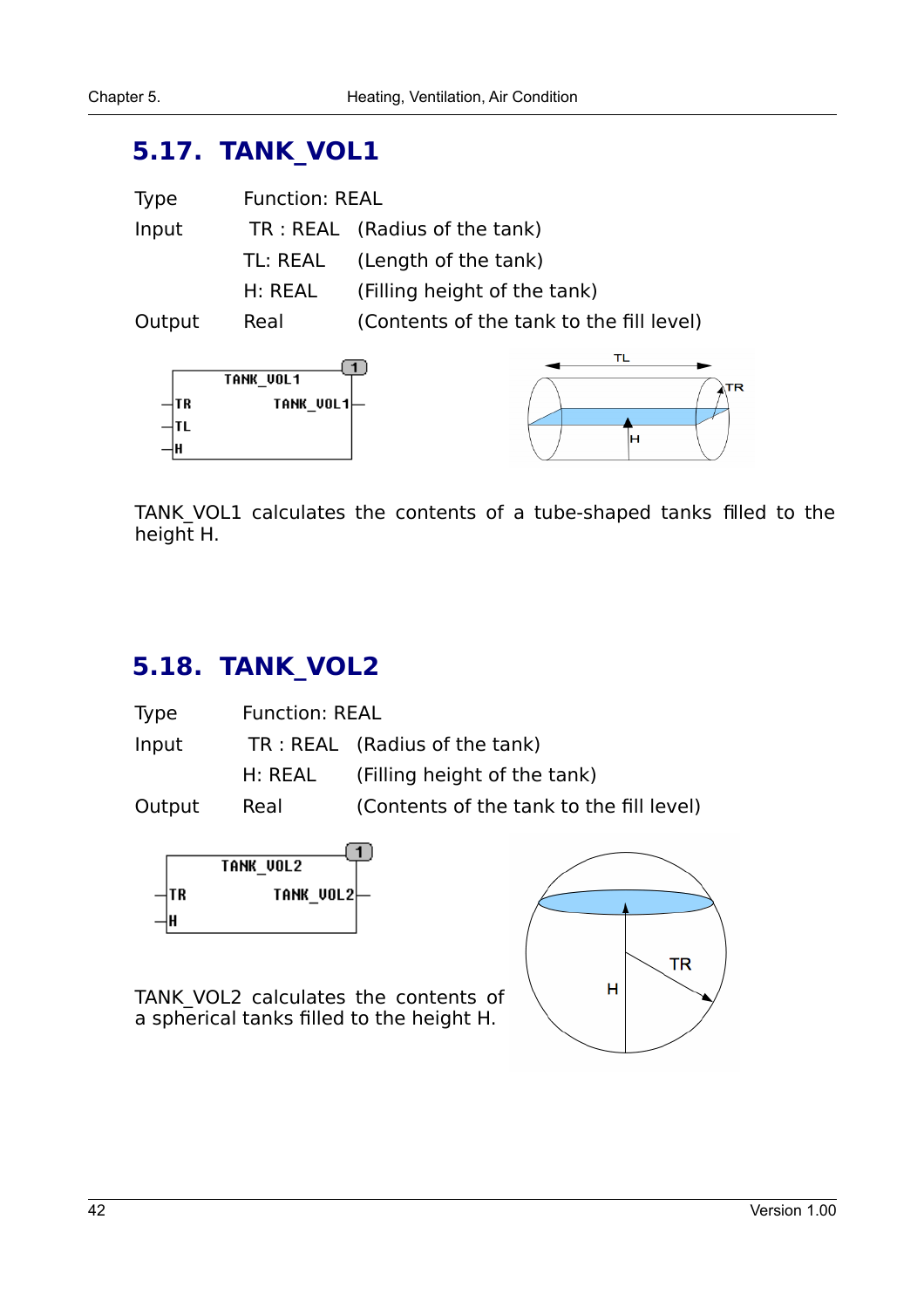# **5.19. TEMP\_EXT**

| Type   | Function module                                            |
|--------|------------------------------------------------------------|
| Input  | T EXT1: REAL (external temperature sensor 1)               |
|        | T EXT2: REAL (external temperature sensor 2)               |
|        | T_EXT3: REAL (external temperature sensor 3)               |
|        | T_EXT_Setup: BYTE (query mode)                             |
|        | DT_IN: DATE_TIME (daytime)                                 |
| Output | T_EXT: REAL (output outside temperature)                   |
|        | HEAT: BOOL (heating signal)                                |
|        | COOL: BOOL (cooling signal)                                |
| Setup  | T EXT MIN: REAL (minimum outdoor temperature)              |
|        | T EXT MAX: REAL (maximum outside temperature)              |
|        | T_EXT_DEFAULT: REAL (default external temperature)         |
|        | HEAT_PERIOD_START: DATE (start of heating season)          |
|        | HEAT PERIOD STOP: DATE (end of heating season)             |
|        | COOL PERIOD START: DATE (start of cooling period)          |
|        | COOL_PERIOD_STOP: DATE (end of cooling period)             |
|        | HEAT_START_TEAMP_DAY (heating trigger temperature day)     |
|        | HEAT_START_TEAMP_NIGHT (heating trigger temperature night) |
|        | HEAT STOP TEMP: REAL (heating stop temperature)            |
|        | COOL_START_TEAMP_DAY (cooling start temperature day)       |
|        | COOL_START_TEMP_NIGHT (cooling start temperature night)    |
|        | COOL_STOP_TEMP: REAL (cooling stop temperature)            |
|        |                                                            |
|        |                                                            |

START\_DAY: TOD (start of the day) START\_NIGHT: TOD (early night) CYCLE\_TIME: TIME (query time for outside temperature)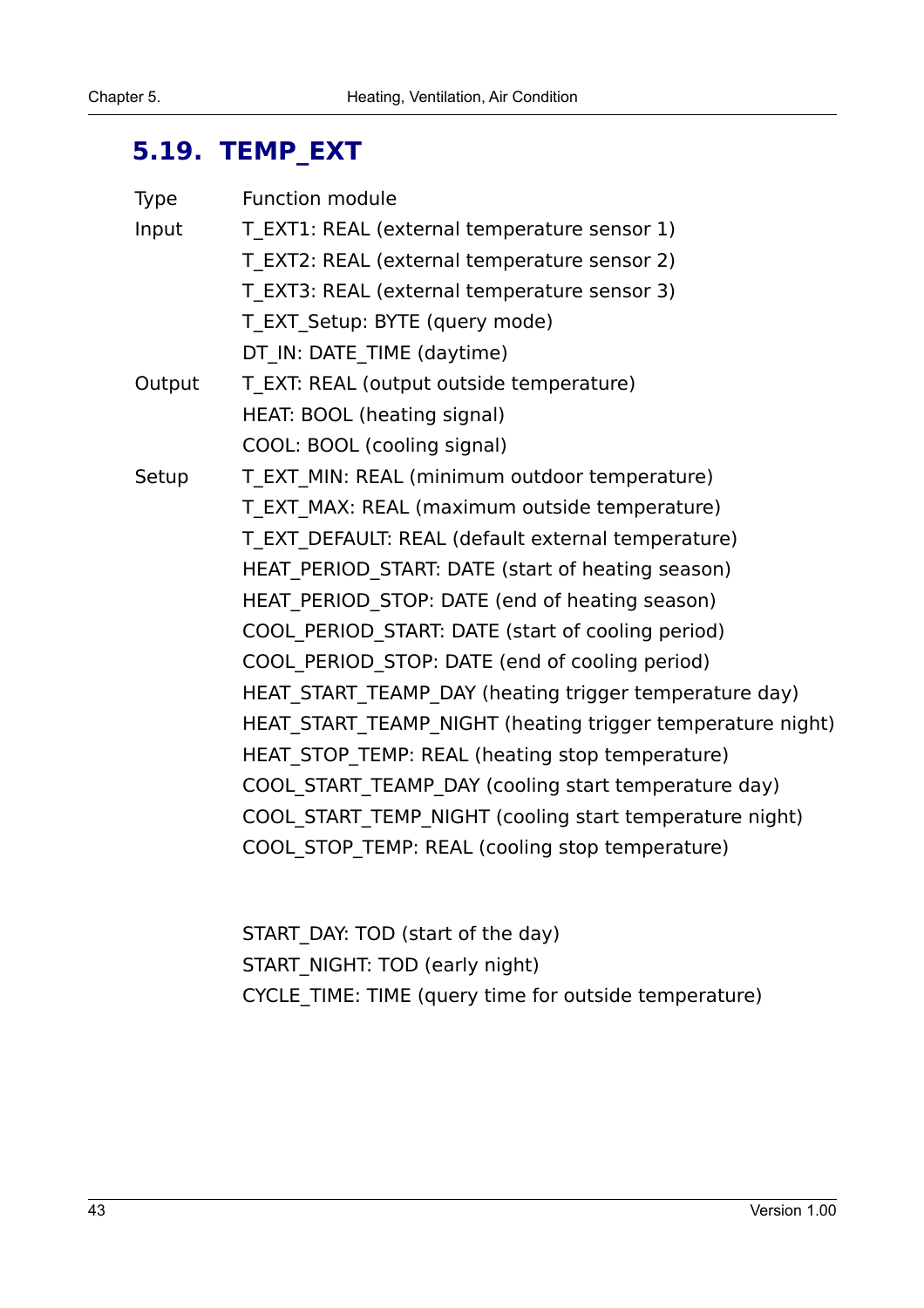|              | 0     |
|--------------|-------|
| temp_ext     |       |
| t ext1       | t_ext |
| t_ext2       | heat  |
| t_ext3       | cool  |
| t_ext_config |       |
| dt in        |       |

TEMP EXT processes up to 3 remote temperature sensor and provides by mode a selected external temperature to the heating control. It calculates signals for heating and cooling depending on outdoor temperature, date and time. With the input T EXT Setup is defined how the output value T\_EXT is determined. If T\_EXT\_Setup is not connected, then the default value 0. The setup values  $\bar{T}$  EXT MIN and T EXT Max set the minimum and maximum value of the external temperature inputs. If these limits are exceeded or not reached, a fault in the sensor or broken wire is assumed and instead of measured valued the default value T\_EXT\_DEFAULT is used.

| T EXT Setup | T EXT                                |
|-------------|--------------------------------------|
| 0           | Average of T EXT1, T ext2 and T ext3 |
| 1           | T EXT1                               |
| 2           | T EXT2                               |
| 3           | T EXT3                               |
| 4           | T EXT DEFAULT                        |
| 5           | Lowest value of the 3 inputs         |
| 6           | Highest value of 3 inputs            |
| 7           | Average value of 3 inputs            |

With the setup variables HEAT PERIOD and COOL PERIOD is defines when heating and when cooling is allowed. The decision, whether the output HEAT or COOL gets TRUE, still depends on the setup values HEAT START -HEAT STOP and COOL START and COOL STOP. These values can be defined separately for day and night. The start of a day and night period can be determined by the setup variables START\_DAY and START\_NIGHT. A variable CYCLE TIME specifies how often the outside temperature to be queried.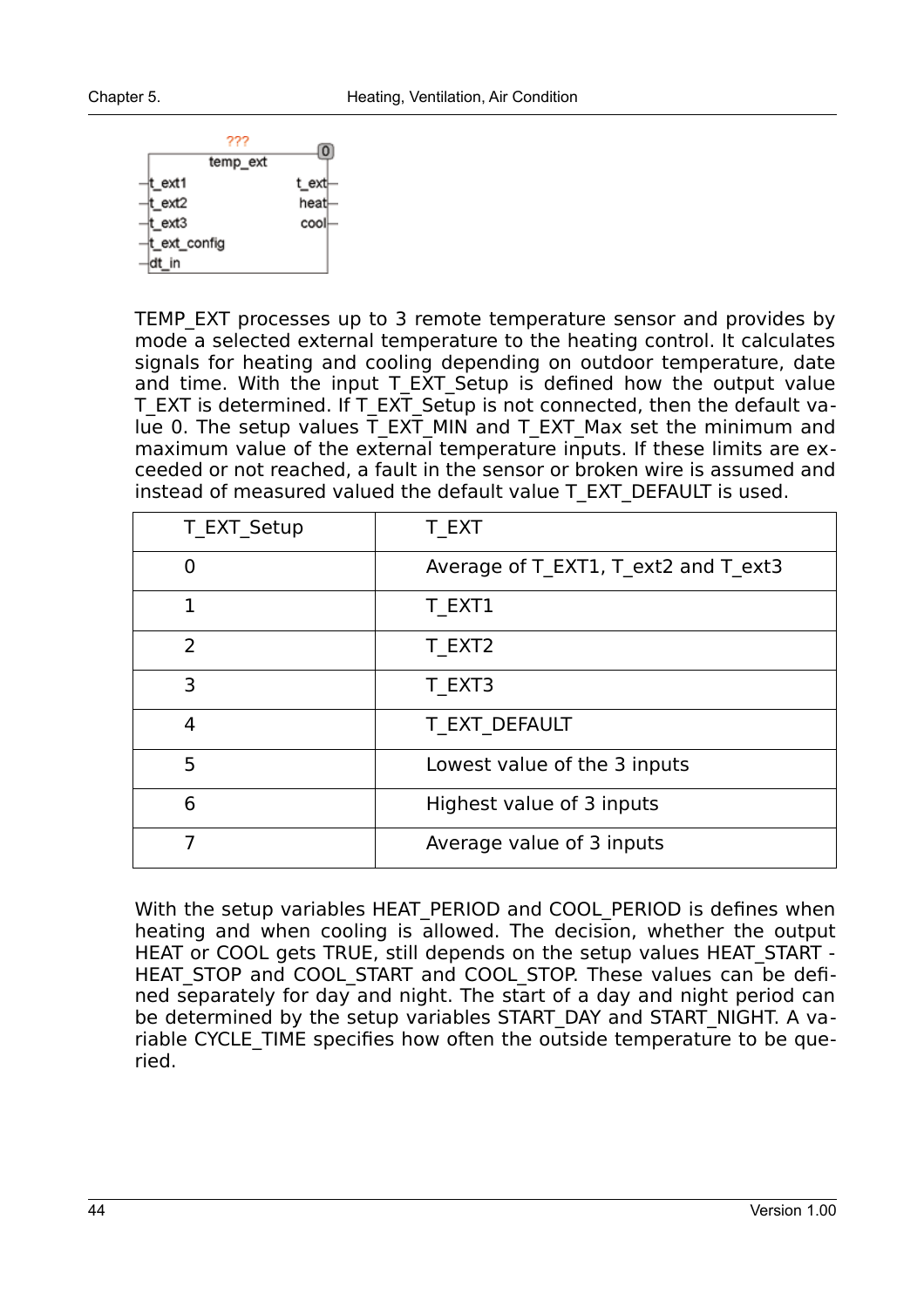### **5.20. WATER\_CP**

Type Function : REAL Input T: REAL (water temperature in °C) Output REAL (Specifc heat capacity at temperature T)  $\Omega$ water\_CP water CP

WATER CP calculates the specific heat capacity of liquid water as a function of temperature at atmospheric pressure. The calculation is valid in the temperature range from 0 to 100 degrees Celsius and is calculated in joules / (gram \* kelvin). The temperature T is given in Celsius.

### **5.21. WATER\_DENSITY**

Type Function : REAL

Input T: REAL (temperature of the water)

SAT: BOOL (TRUE, if the water is saturated with air)

Output REAL (water density in grams / liter)

|  | Water_density |
|--|---------------|
|  | Water_density |
|  |               |

WATER DENSITIY calculates the density of liquid water as a function of temperature at atmospheric pressure. The temperature T is given in Celsius. The highest density reached water at 3.983 °C with 999.974950 grams per liter. WATER DENSITY calculates the density of liquid water, not frozen or evaporated water. WATER\_DENSITY calculates the density of air-free water when SAT = FALSE, and air-saturated water when SAT = TRUE. The calculated values are calculated using an approximate formula and results values with an accuracy greater than 0.01% in the temperature range of 0 - 100°C at a constant pressure of 1013 mBar.

The deviation of the density of air saturated with water is corrected according to the formula of Bignell.

The dependence of the density of water pressure is relatively low at about 0.046 kg/m<sup>3</sup> per 1 bar pressure increase, in the range up to 50 bar. The low pressure dependence has practical applications, no signifcant infuence.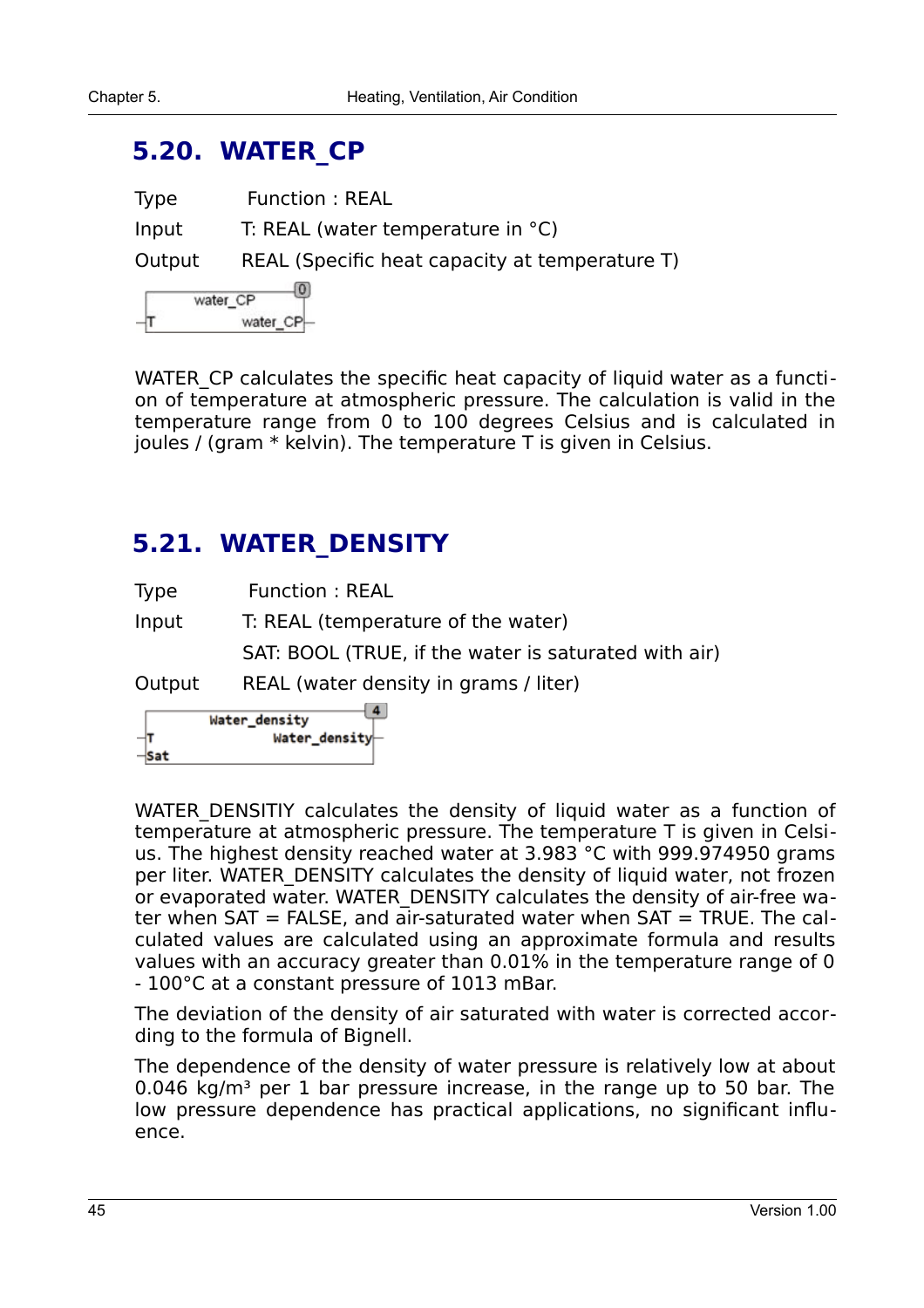# **5.22. WATER\_ENTHALPY**

Type Function : REAL

Input T: REAL (temperature of the water)

Output REAL (enthalpy of water in J/g at temperature T)

water enthalpy water enthalpy -іт

WATER ENTHALPY calculates the Enthalpy (Heat content) of liquid water as a function of temperature at atmospheric pressure. The temperature T is given in Celsius. The calculation is valid for a temperature of 0 to 100 ° C and the result is the amount of heat needed to head the water from 0 ° C to a temperature of T. The result is expressed in joules / gram J / g and passed as KJ/Kg. It is calculated by linear interpolation in steps of 10 ° and thus reach a sufficient accuracy for non-scientific applications. A possible Application of WATER\_ENTHALPY is to calculate the amount of energy needed, for example, to head a buffer tank at  $X(T2 - T1)$  degree. From the energy required then the runtime of a boiler can be calculated exactly and the required energy can be provided. Since there temperature readings are signifcantly delays, with this method a better heating is possible in practice.

# **5.23. WCT**

| Type       | <b>Function: REAL</b>                        |
|------------|----------------------------------------------|
| Input      | T: REAL (outdoor temperature in $\degree$ C) |
|            | V: REAL (Wind speed in km/h)                 |
| Output     | REAL (wind chill temperature)                |
| <b>WCT</b> |                                              |
|            | WC <sup>-</sup>                              |
|            |                                              |

WCT calculates the wind chill temperature depending on the wind speed in km/h and the outside temperature °C. The wind chill temperature is defined only for wind speeds greater than 5 km/h and temperatures below 10 °C. For values outside the defned range, the input temperature is output.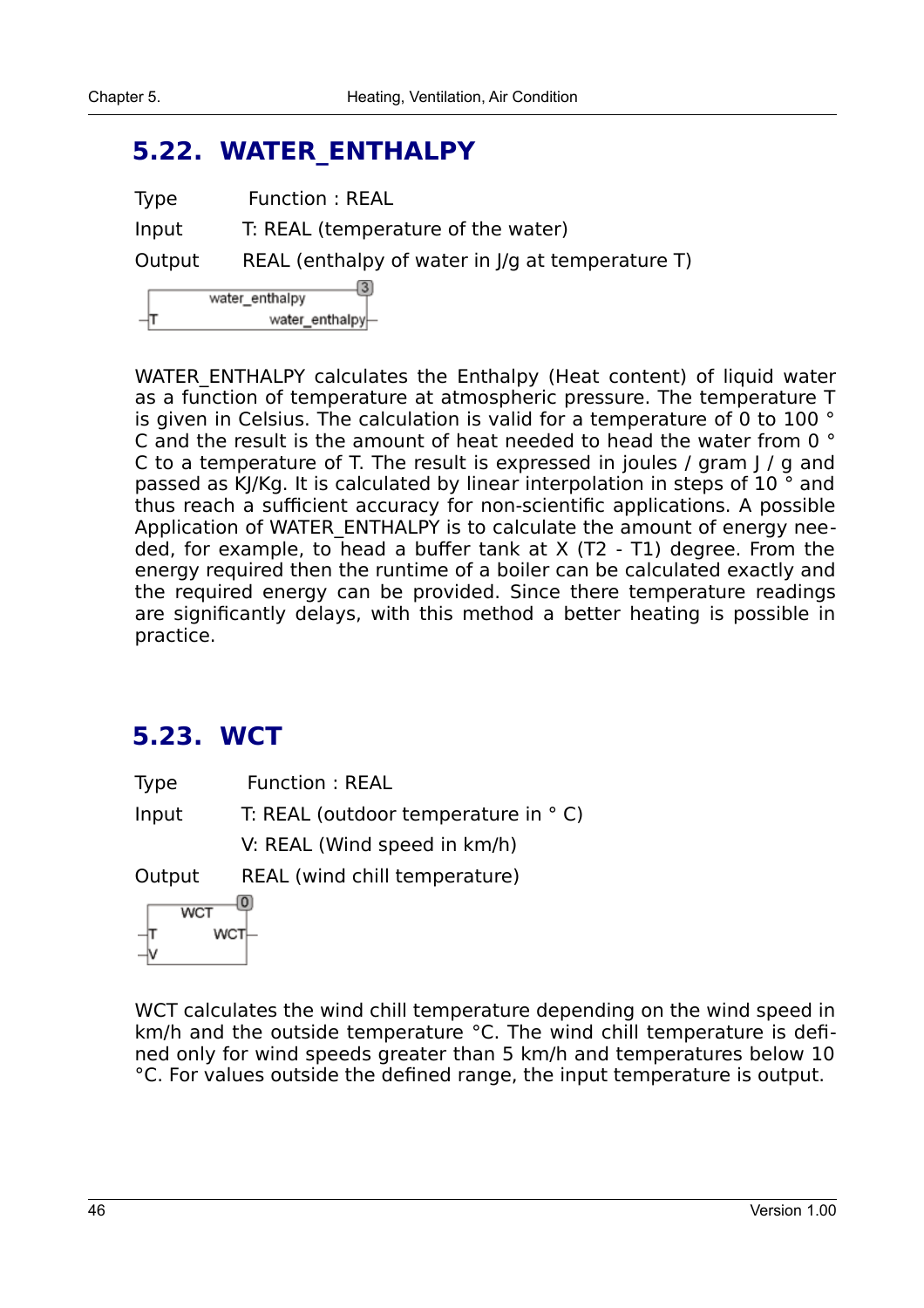# **6. Electrical Engineering**

# **6.1. CLICK**

status

| Type   | <b>Function module</b>                              |
|--------|-----------------------------------------------------|
| Input  | IN: BOOL (control input for buttons)                |
| Output | Q: BOOL (output)                                    |
|        | SINGLE: BOOL (output for simple key press)          |
|        | DOUBLE: BOOL (output for double key press)          |
|        | TRIPLE: BOOL (output for tripple key press)         |
|        | STATUS: BYTE (ESR compliant status output)          |
| Setup  | T DEBOUNCE: TIME (debounce time for buttons)        |
|        | T SHORT: TIME (Maximum time for short pulse)        |
|        | T PAUSE: TIME (maximum interval between two pulses) |
|        | T RESetup: TIME (reconfiguration time)              |
| ???    |                                                     |
| —ın    | click                                               |
|        | single                                              |
|        | double-                                             |
|        | triple-                                             |

CLICK is a button interface which automatically adjusts to the connected switch. If a switch is connected, CLICK recognize themselves whether it is an opener or closer, and then evaluates each case only the first flank. With the setup variable T\_DEBOUNCE the debounce of the buttons is set. It is set by default to 10 ms. The time T\_RESetup is used to decide whether a make or break is connected to the input IN. If the input is for more than this time in a state, it is assumed as rest mode. The default value is 1 minute for T\_RESetup. With short successive pulses a single, double or triple pulse evaluated and switches according to the output SINGLE, DOUBLE or TRIPLE. If the pulse is longer than the setup time T\_SHORT or a pause between two pulses is longer than T PAUSE, then the pulse sequence is interrupted and the corresponding output is set, until the contrary input pulse is inactive. The output Q corresponds to the input pulse. However, it is always High- active. An ESR compliant status output indicates state changes to subsequent ESR compliant evaluation modules. With short pulses, the output SINGLE (one pulse), DOUBLE (2 pulses) or TRIPLE (3 pulses) is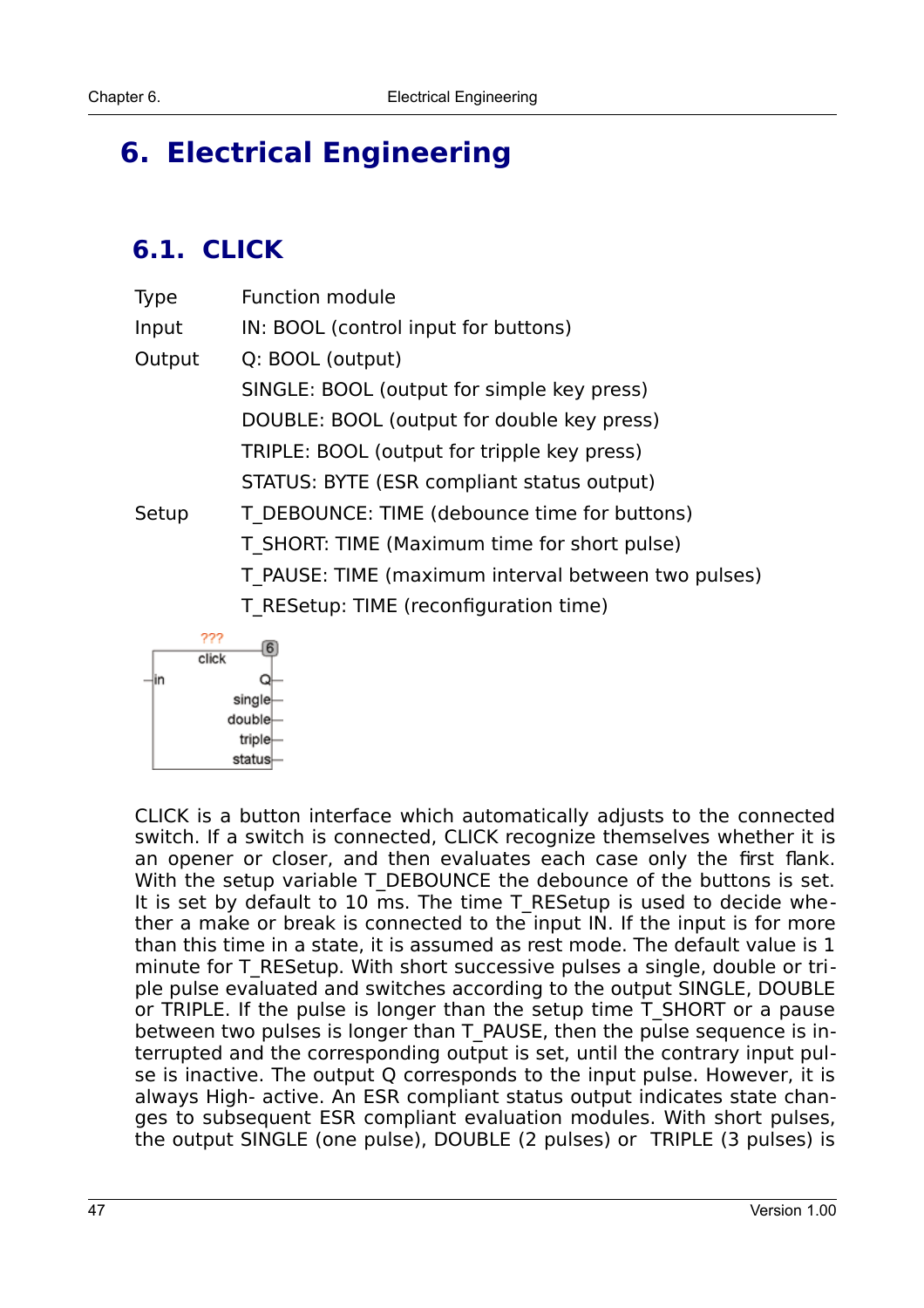selected. The corresponding output remains at least one cycle active and as a maximum of as long as the input IN remains active.

| <b>Status</b> |                         |
|---------------|-------------------------|
| 110           | Inactive input          |
| 111           | Output SINGLE activated |
| 112           | Output DOUBLE activated |
| 113           | TRIPLE output enabled   |

Example 1 shows an application of CLICK with three subsequent dimming modules. Analog can also be used up to 3 switch or a mixture of dimmers or switches.



Example 2 shows CLICK with a dimmer, and behaves like a dimmer without CLICK, however, a short double-click sets the output of the dimmer at 100% and a triple-click is as an additional switching output available.

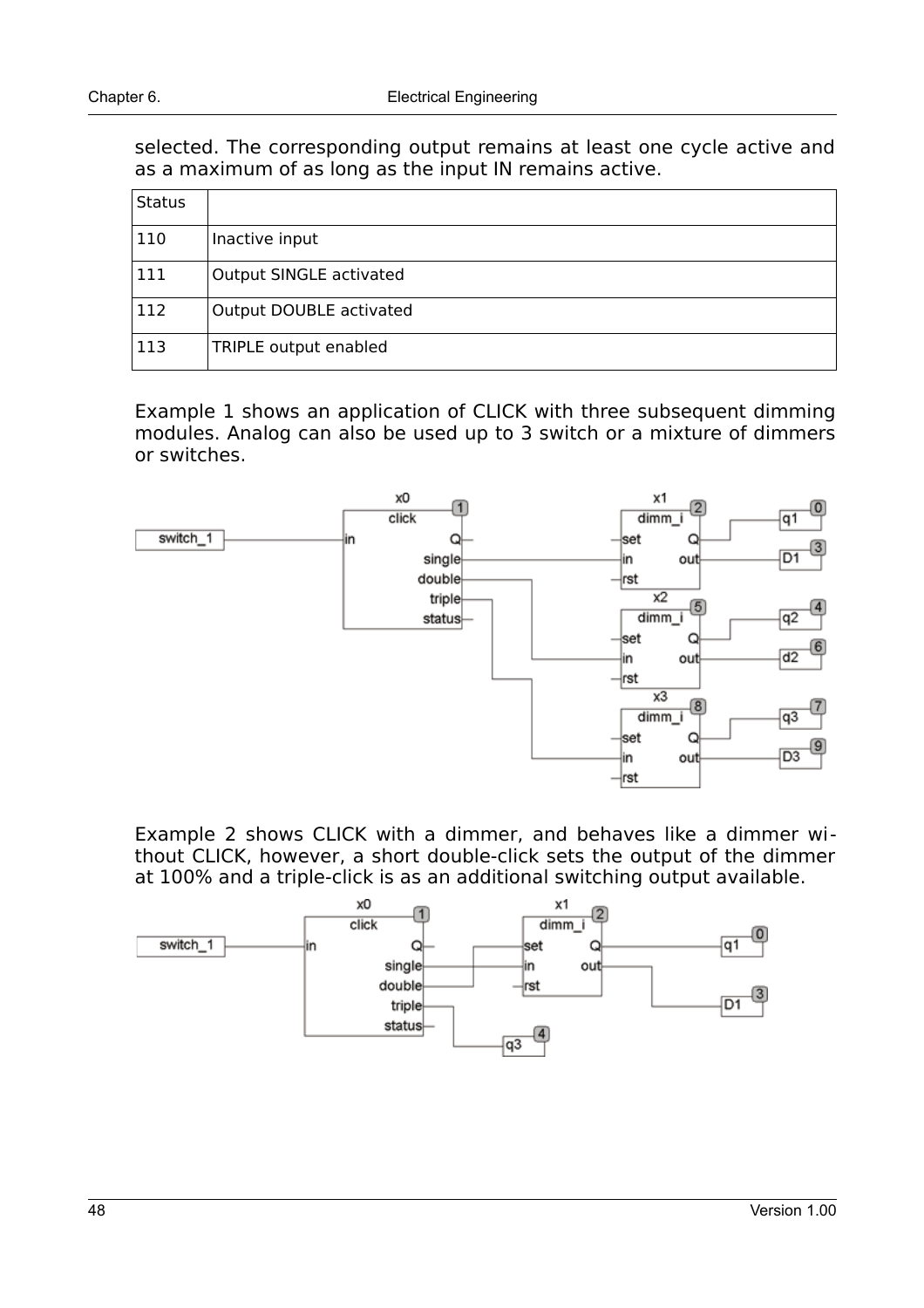# **6.2. CLICK\_MODE**

| <b>Type</b> | <b>Function module</b>                           |
|-------------|--------------------------------------------------|
| Input       | IN: BOOL (control input for buttons)             |
| Output      | SINGLE: BOOL (output for simple key press)       |
|             | DOUBLE: BOOL (output for double key press)       |
|             | LONG: BOOL (output for a long key press)         |
|             | TP LONG: BOOL (pulse when long key press starts) |
| Schun       | T LONG: TIME (decoding time for long key press)  |

Setup T\_LONG: TIME (decoding time for long key press)



CLICK MODE is a push button interface which decodes both simple click, double click or long keystrokes. With short pulses a single or double-click is decoded switches the according outputs SINGLE or DOUBLE, each for a one cycle. If the pulse is longer than the T\_LONG, then the output TP\_OUT is set for one cycle to TRUE and the output LONG remains TRUE until the input IN goes back to FALSE.

# **6.3. DEBOUNCE**

- Type Function module
- Input IN: BOOL (input signal from the switch or push button) TD: TIME (debounce) PM: BOOL (operation mode TRUE = pulse mode operation)

Output Q: BOOL (output)



DEBOUNCE can debounce the signal from a switch or button and pass it debounced to the output Q . If  $PM = FALSE$ , the output Q follows the input signal IN debounced, if  $PM = TRUE$  at the input IN a leading edge is detec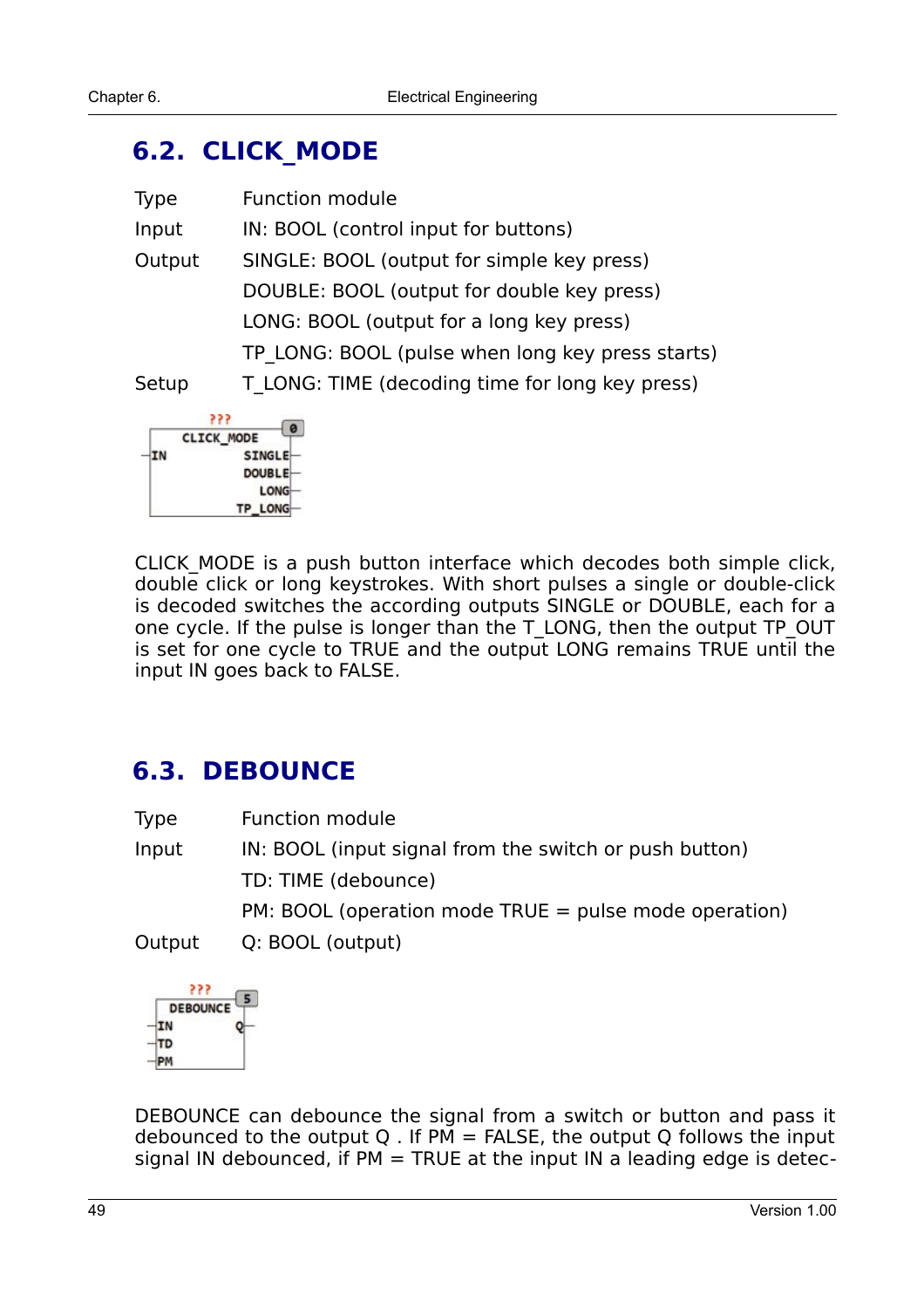ted and the output Q remains only for one cycle to TRUE. The debounce time for the input IN is set by the time TD.

# **6.4. DIMM\_2**

| <b>Function module</b>                            |  |  |  |  |  |
|---------------------------------------------------|--|--|--|--|--|
| SET: BOOL (input for switching the output to VAL) |  |  |  |  |  |
| VAL BYTE (value for the SET operation)            |  |  |  |  |  |
| I1: BOOL (tax receipt for Taster1, On)            |  |  |  |  |  |
| I2: BOOL (tax receipt for switch2, down)          |  |  |  |  |  |
| RST: BOOL (entrance to switch of the output)      |  |  |  |  |  |
| Q: BOOL (output)                                  |  |  |  |  |  |
| D1: BOOL (output for doubleclick at I1)           |  |  |  |  |  |
| D2: BOOL (output for doubleclick at I2)           |  |  |  |  |  |
| <b>OUT: Byte ( Dimmer Output)</b>                 |  |  |  |  |  |
| T_DEBOUNCE: TIME (debounce time for buttons)      |  |  |  |  |  |
| T ON MAX: TIME (start limitation)                 |  |  |  |  |  |
| T DIMM START: TIME (reaction time to dim)         |  |  |  |  |  |
| T DIMM: TIME (time for a dimming ramp)            |  |  |  |  |  |
| MIN ON: BYTE (minimum value of OUT at startup)    |  |  |  |  |  |
| MAX ON: BYTE (maximum value of OUT at startup)    |  |  |  |  |  |
| RST OUT: BOOL (if Reset is true, OUT is set to 0) |  |  |  |  |  |
| SOFT DIMM: BOOL (Soft start at power-up)          |  |  |  |  |  |
| DBL1_TOG: BOOL ( Enable Toggle for D1)            |  |  |  |  |  |
| DBL2_TOG: BOOL ( Enable Toggle for D2)            |  |  |  |  |  |
| DBL1_SET: BOOL ( Enable Value for doubleclick I1) |  |  |  |  |  |
| DBL2_SET: BOOL ( Enable Value for doubleclick I2) |  |  |  |  |  |
| DBL1 POS: BYTE (value for doubleclick at I1)      |  |  |  |  |  |
| DBL2 POS: BYTE (value for double at I2)           |  |  |  |  |  |
|                                                   |  |  |  |  |  |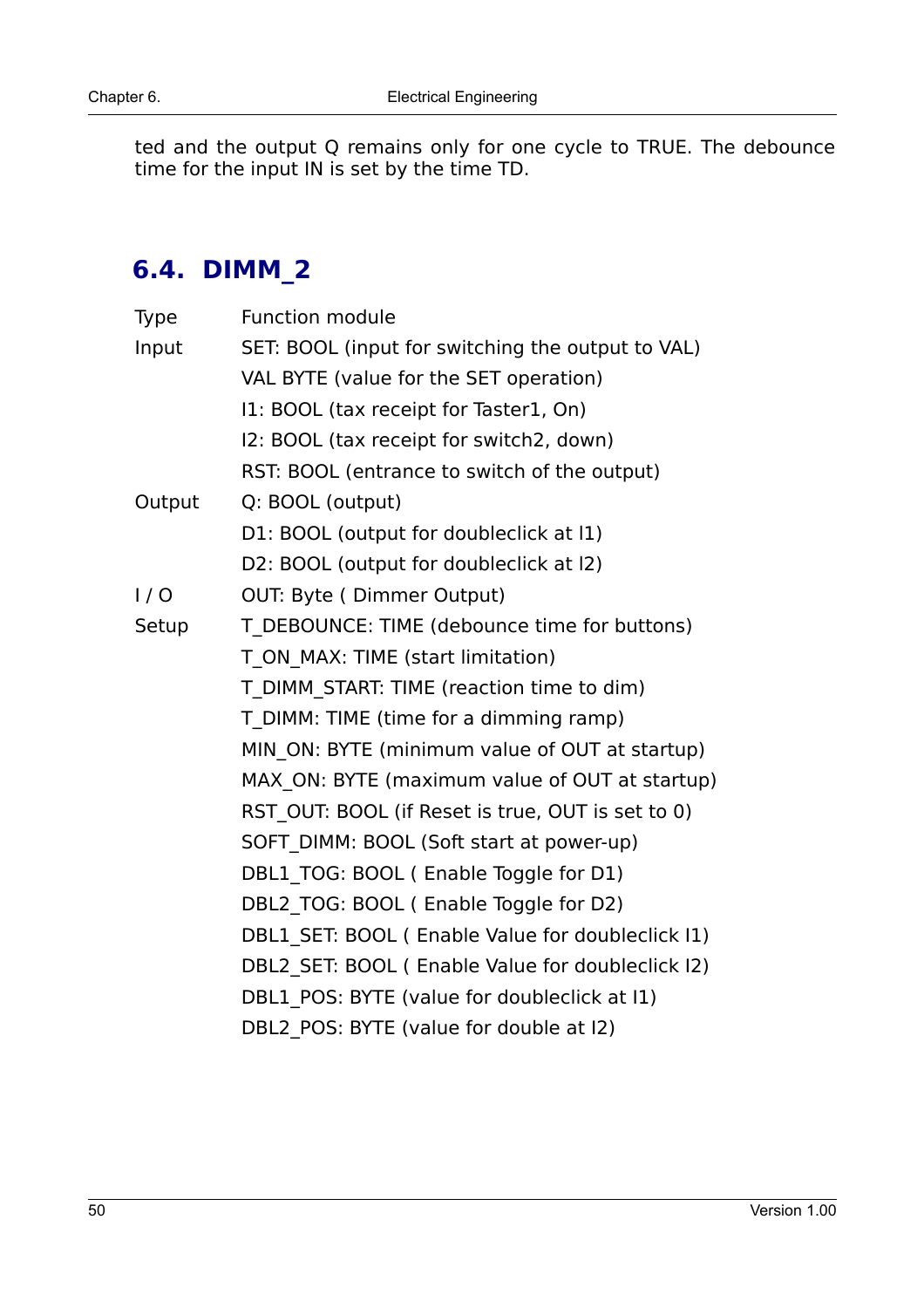|            | ???                | ø                    |
|------------|--------------------|----------------------|
|            | <b>DIMM</b><br>- 2 |                      |
| SET        |                    |                      |
| VAL        |                    | D1                   |
| 11         |                    | D <sub>2</sub>       |
| 12         |                    | $\triangleright$ OUT |
| <b>RST</b> |                    |                      |
| OUT ⊵      |                    |                      |
|            | ٠                  | ٠                    |

 DIMM\_2 is an intelligent Dimmer for 2-button operation. The Dimmer can be set via the setup variables. The time T\_DEBOUNCE is used to debounce the switch and is set by default to 10ms. A start limitation T\_ON\_MAX switches the output off when it is exceeded. The times T DIMM Start and T\_DIMM set the timing cycle of the Dimmers .

With the inputs of SET and RST, the output Q can be switched on or off at any time. SET sets the output OUT to the predetermined value VAL, RST sets OUT to 0 if the setup variable RST\_OUT is set to TRUE. RST switches D1 and D2 in addition to FALSE. SET and RST may be used for connection of Fire alarm systems or Alarm systems. In case of fre or burglary all the lights can be set to On with SET or switched to off with RST when exit of the building.

While switch on and of the last output value of the dimmer remains at the output OUT, only a FALSE at output Q switches the light of and a TRUE at Q switch the lamp on again. While switching on by a short press the mpodule limits the output OUT for a minimum MIN\_ON and a maximum of at least MAX ON. If, for example, the dimmer set to 0 then the module is automatically set the output OUT to 50 and vice versa, the output OUT if it is higher than MAX ON is limited to MAX ON. These parameters are to prevent that after switching-on a very small value at the output OUT occures and despite active Q no light is switched on. By the parameter MIN ON a minimum value of light is defned when switched on. Conversely, for example: the light in the bedroom is prevented to apply full brightness immediately. If the parameter SOFT DIMM set to TRUE, the DIM starts at power on with a long button press every time at 0. In addition to the function of the dimmer, at the inputs I1 and I2 a doubleclick is decoded and puts the outputs of D1 resp. D2 for one cycle to TRUE. If the setup variable D? TOGGLE is set to TRUE then the output D? is inverted by double-clicking. The outputs D1 and D2 can be used to to switch additional consumer or events with a double-click. An output of D? may be attributed to the SET input and the dimmer also be set to a predefned value defnded by VAL using a double-click. If the setup variable DBL? SET set to TRUE, so a corresponding double-click does not modify the associated output D? but the value of the variable DBL? POS is passed through to the output OUT and the output Q is switched on if necessary. OUT is the value of the dimmer and is defned as an I/O variable external. This has the advantage that the value of the dimmer can be infuenced externally at any time and can be reconstructed even after a power failure. OUT can be defned if desired retentive and persistent.

The following table shows the operating status of the dimmer: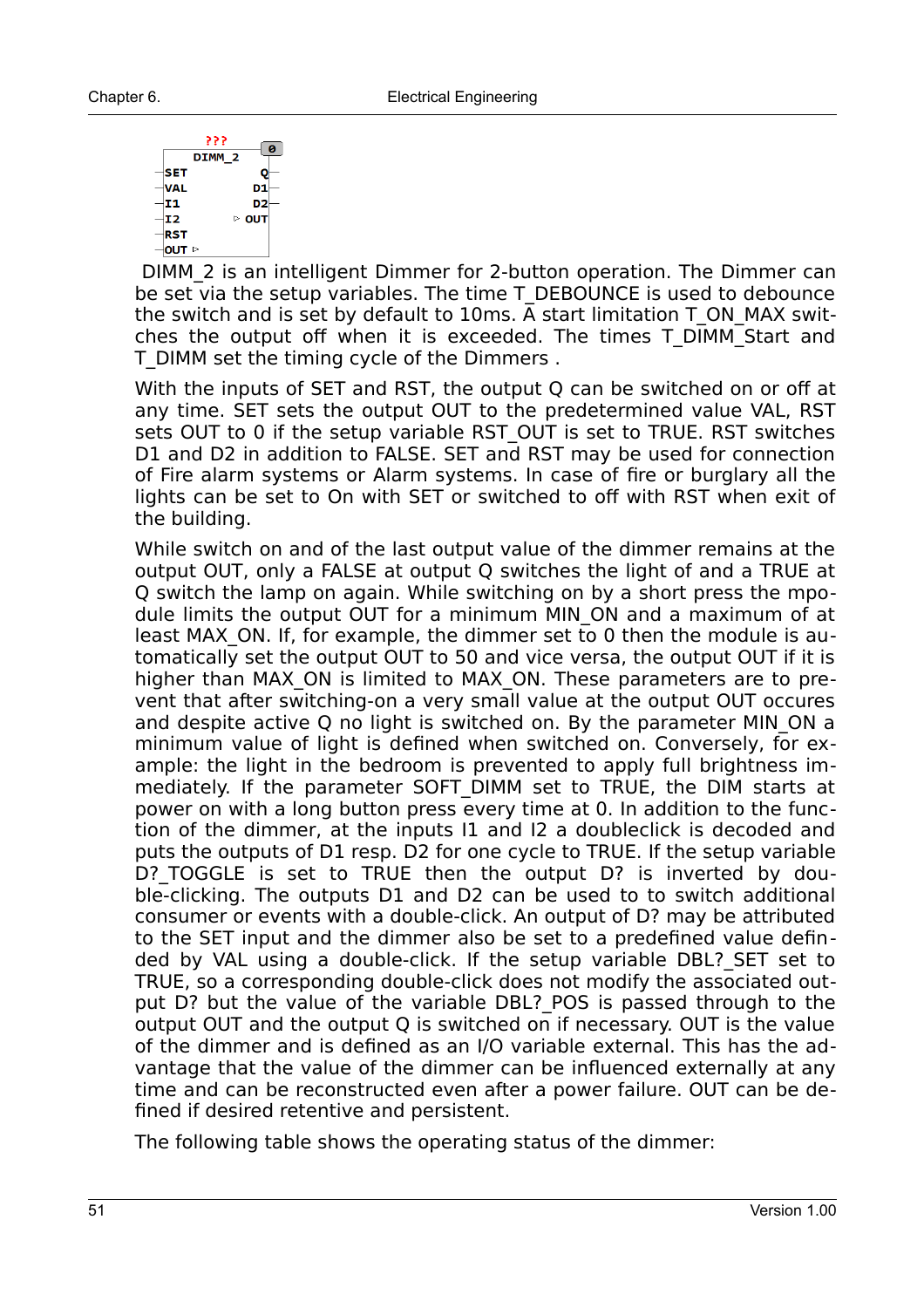| 11             | 12 <sup>2</sup> | SET          | <b>RST</b>   | Q            | D <sub>1</sub> | D <sub>2</sub> | <b>OUT</b>                       |
|----------------|-----------------|--------------|--------------|--------------|----------------|----------------|----------------------------------|
| single         |                 | $\Omega$     | $\mathbf{0}$ | $\mathbf{1}$ |                |                | LIMIT(MIN_ON, OUT, MAX_ON)       |
| $\blacksquare$ | single          |              |              | $\mathbf 0$  | -              |                |                                  |
| double         |                 | $\mathbf 0$  | $\mathbf{0}$ |              | <b>TOG</b>     |                |                                  |
|                |                 |              |              |              | <b>PULSE</b>   |                |                                  |
| $\blacksquare$ | double          | $\Omega$     | $\mathbf{0}$ |              |                | <b>TOG</b>     |                                  |
|                |                 |              |              |              |                | <b>PULSE</b>   |                                  |
| long           |                 | 0            | $\Omega$     | $\mathbf{1}$ |                |                | dimm up                          |
|                |                 |              |              |              |                |                | start from 1 if SOFT_DIMM = TRUE |
|                | long            |              |              | $\mathbf 1$  |                |                | dimm down and turn off at 0      |
|                |                 | 1            | $\mathbf{0}$ | ON           | -              |                | <b>VAL</b>                       |
|                |                 | $\mathbf{0}$ | $\mathbf 1$  | <b>OFF</b>   | <b>OFF</b>     |                | 0 wenn RST_OUT = TRUE            |

# **6.5. DIMM\_I**

| <b>Type</b> | <b>Function module</b>                                 |  |  |  |  |  |
|-------------|--------------------------------------------------------|--|--|--|--|--|
| Input       | SET: BOOL (input for switching the output to VAL)      |  |  |  |  |  |
|             | VAL BYTE (value for the SET operation)                 |  |  |  |  |  |
|             | IN: BOOL (control input for buttons)                   |  |  |  |  |  |
|             | RST: BOOL (entrance to switch of the output)           |  |  |  |  |  |
| Output      | Q: BOOL (output)                                       |  |  |  |  |  |
|             | DBL: BOOL (double-click output)                        |  |  |  |  |  |
| 1/0         | <b>OUT: Byte (Dimmer Output)</b>                       |  |  |  |  |  |
| Setup       | T DEBOUNCE: TIME (debounce time for buttons)           |  |  |  |  |  |
|             | T RESETUP: TIME (reconfiguration time)                 |  |  |  |  |  |
|             | T ON MAX: TIME (start limitation)                      |  |  |  |  |  |
|             | T DIMM START: TIME (reaction time to dim)              |  |  |  |  |  |
|             | T DIMM: TIME (time for a dimming ramp)                 |  |  |  |  |  |
|             | MIN ON: BYTE: $= 50$ (minimum value of OUT at startup) |  |  |  |  |  |
|             | MAX ON: BYTE: = 255 (maximum value of OUT at startup)  |  |  |  |  |  |
|             | SOFT DIMM: BOOL (if TRUE dimming begins after          |  |  |  |  |  |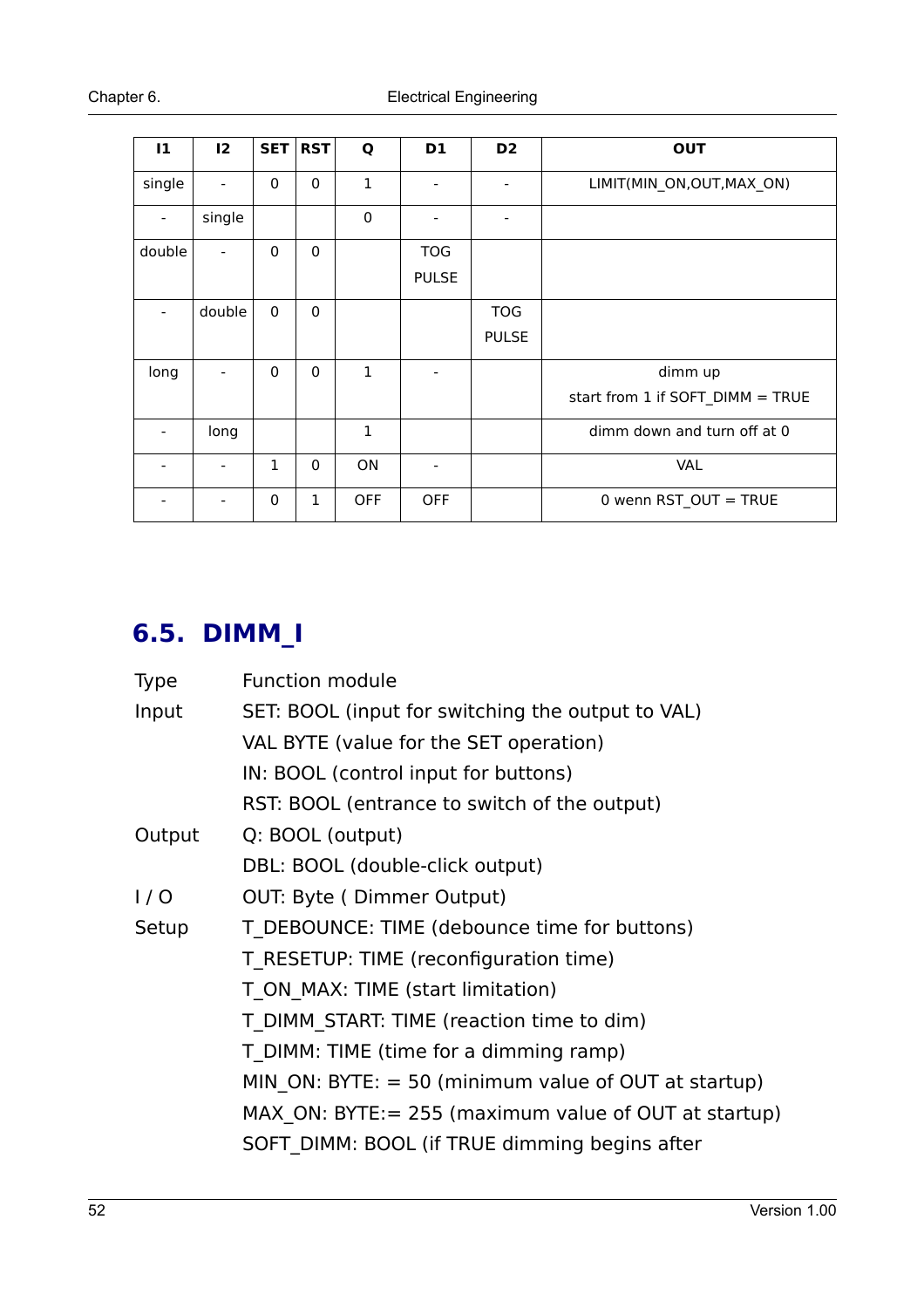switch on at 0) DBL\_TOGGLE: BOOL (if TRUE the output DBL is inverted at each double-click) RST OUT: BOOL (if Reset is true, OUT is set to 0)



DIMM I is an intelligent Dimmer which automatically adjusts itself to opening or closing switches without reconfgure. The Dimmer can be set via the setup variables. Over time T\_DEBOUNCE the button is debounced. It is set by default to 10ms. The time variable T\_RECONFIG decide whether a open or close switch is connected at the Input IN. If the input is longer than that defined T\_RECONFIG defined time in a state, this is assumed to rest position. If the start limitation T\_ON\_MAX is exceeded, it switches the output automatically of. The times and  $\overline{T}$  DIMM Start T\_DIMM sets the timing of the Dimmers fxed.

With the inputs of SET and RST, the output Q can be switched on or off at any time. SET relies on the output OUT through the by VAL predetermined value , RST sets OUT to 0 if the setup RST\_OUT variable is set to TRUE. RST also switch DBL to FALSE. SET and RST may be used to connect fire alarm systems or alarm systems. WIth SET all the lights in an emergency case can be centrally enabled or disabled with RST when leaving the building.

While switch on and of the last output value of the dimmer remains at the output OUT, only a FALSE at output Q switches the light off, and a TRUE at Q switch the lamp on again. When switching from a short press limits the module the output OUT to at least MIN\_ON and maximal MAX\_ON. If, for example, the dimmer to 0, the device automatically sets the output OUT to 50 and vice versa, the output OUT gets, if it is higher than MAX\_ON, is limited to MAX\_ON.

These parameters are intended to prevent present after turning a very small value at the output OUT and Q active terms despite no light. By the parameter MIN ON a minimum value of light is defined when switched on.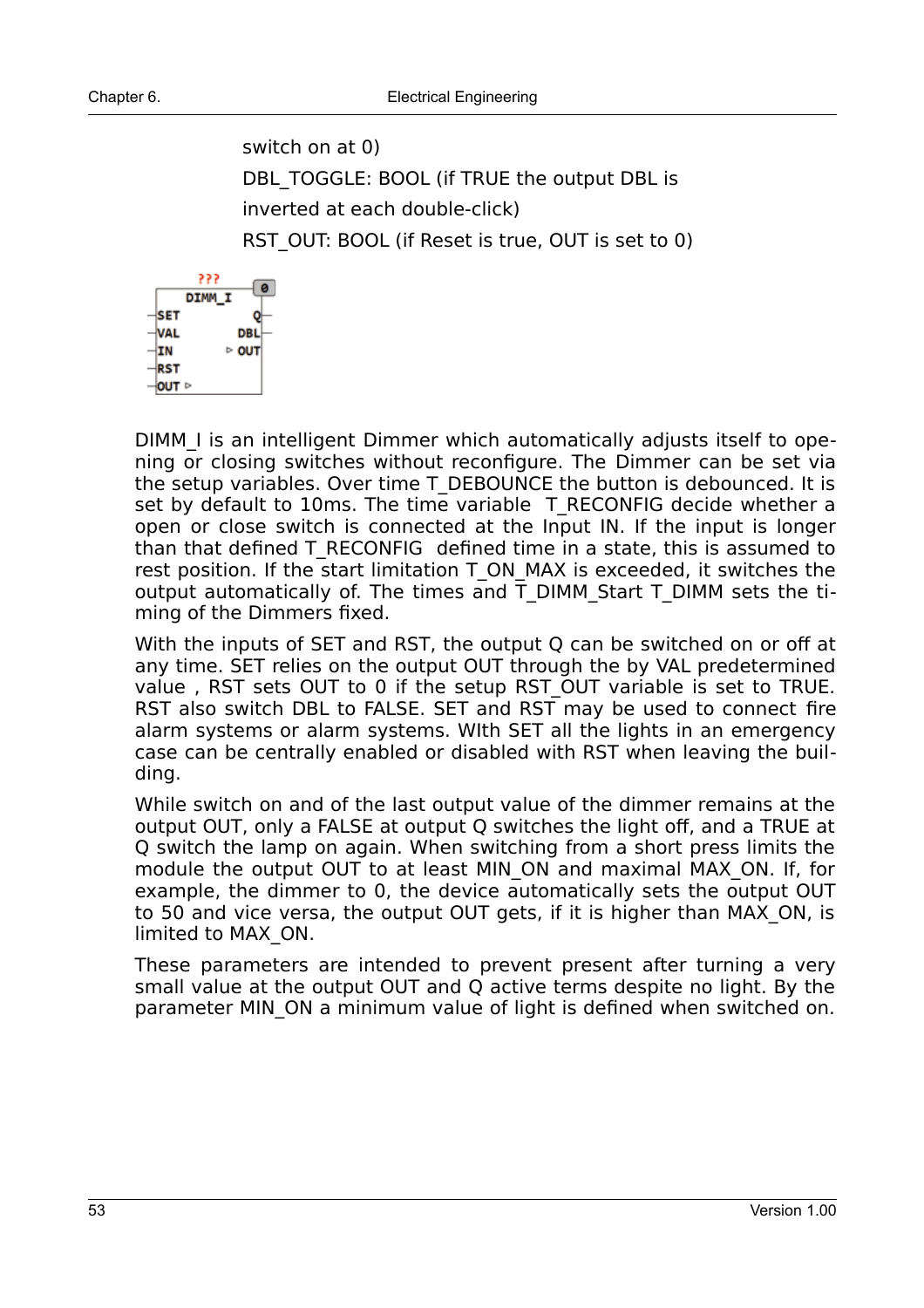Conversely, for example: the light in the bedroom is prevented by MAX ON to apply full brightness immediately after switch on. If the parameter SOFT DIMM set to TRUE, the dimming starts at power on with a long button press every time at 0. In addition to the function of the dimmer a double-click on the input IN is decoded to the output DBL for one cycle to TRUE. If the setup variable DBL\_TOGGLE is set to TRUE, the output DBL is inverted each time at a double click.

The output DBL can be used to switch additional load or events with a double-click. The output DBL can be switched to the input SET and the dimmer can be set to a predefned value VAL using a double-click. OUT is the value of the dimmer and is defned as an I/O variable external. This has the advantage that the value of the dimmer can be changed externally at any time and can be reconstructed even after a power failure. OUT can be defned if desired retentive and persistent.

| IN     | <b>SET</b> | <b>RST</b> | Q          | <b>DIR</b>         | <b>DBL</b>               | <b>OUT</b>                                   |
|--------|------------|------------|------------|--------------------|--------------------------|----------------------------------------------|
| single | 0          | 0          | NOT Q      | OUT<127            | $\overline{\phantom{a}}$ | LIMIT(MIN ON, OUT, MAX ON)                   |
| double | 0          | 0          |            |                    | <b>TOG</b>               |                                              |
|        |            |            |            |                    | <b>PULSE</b>             |                                              |
| long   | 0          | 0          | <b>ON</b>  | <b>NOT DIR</b>     |                          | Ramp up or down depending on DIR             |
|        |            |            |            |                    |                          | start at 0 when soft dimm = TRUE and $Q = 0$ |
|        |            |            |            |                    |                          | reverse direction if 0 or 255 is reached     |
|        | 1          | $\Omega$   | <b>ON</b>  | OUT <sub>127</sub> | $\blacksquare$           | <b>VAL</b>                                   |
|        | 0          | 1          | <b>OFF</b> | UP                 | <b>OFF</b>               | 0 wenn RST $OUT = TRUE$                      |

The following table shows the operating status of the dimmer:

### **6.6. F\_LAMP**

| <b>Type</b> | <b>Function module</b>                      |
|-------------|---------------------------------------------|
| Input       | SWITCH: BOOL (dimmer switch input)          |
|             | DIMM: BYTE (input from the dimmer)          |
|             | RST: BOOL (input for resetting the counter) |
| Output      | LAMP: BYTE (dimmer output)                  |
|             | STATUS: BYTE (ESR compliant status output)  |
| 1/0         | ONTIME: UDINT (operating time in seconds)   |
|             | ONTIME: UDINT (operating time in seconds)   |
|             |                                             |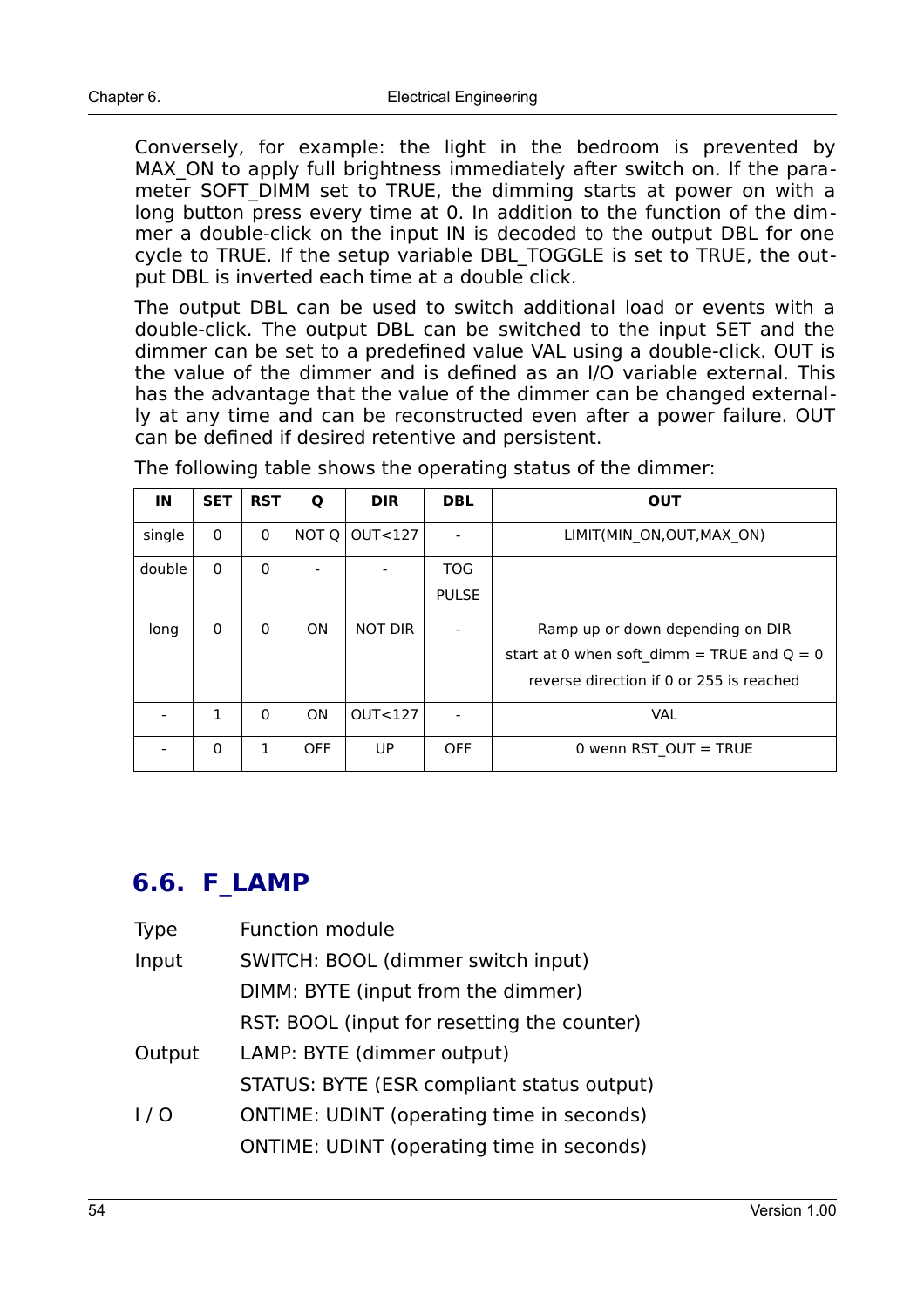Setup T\_NO\_DIMM: UINT (cut off time dimmer in hours) T\_Maintenance : UINT (reporting time for lamp replacement in Hours)

|                 | ???           |                 |  |
|-----------------|---------------|-----------------|--|
|                 | <b>F LAMP</b> |                 |  |
| ⊣SWITCH         |               | LAMP            |  |
| <b>DIMM</b>     |               | <b>STATUS</b>   |  |
| RST             |               | ⊳ ONTIME        |  |
| <b>ONTIME P</b> |               | <b>▷ CYCLES</b> |  |
| CYCLES ▷        |               |                 |  |

F LAMP is an interface for fluorescent lamp. The output LAMP follows the input DIMM and SWITCH. If DIMM is not connected, the default is off 255 is used and the output LAMP passes 0-255 depending on SWITCH. The outputs ONTIME and CYCLES count the operating time of the light bulb in seconds and the switching cycles. Both values are externally stored and can be saved permanent or persistent , more info, see the module ONTIME. A TRUE at the input RST resets both values to 0. The setup variables T\_NO\_DIMM determines after which length of time a new lamp the dimming may be done. This value, when not otherwise set by the user, defaults to 100 hours. Fluorescent lamps may not use reduced levels of brightness, during the first 100 hours, otherwise your life is shortened dramatically. By a RST at replace of the lamp module it prevents the dimming in the initial phase. The output state is ESR compatible, and can report operating conditions, but also pass a message to change the bulb. The default time T\_MAINTENANCE is, if not modified by the user, 15000 hours. If T\_Maintenance set to 0 so no message is generated for lamp replacement.

| <b>Status</b> |                             |
|---------------|-----------------------------|
| 110           | Lamp off                    |
| 111           | Lamp on, no dimming allowed |
| 112           | Lamp on, dim allowed        |
| 120           | Call for lamp replacement   |

The following example shows the use of the module F\_LAMP in conjunction with DIMM\_I:

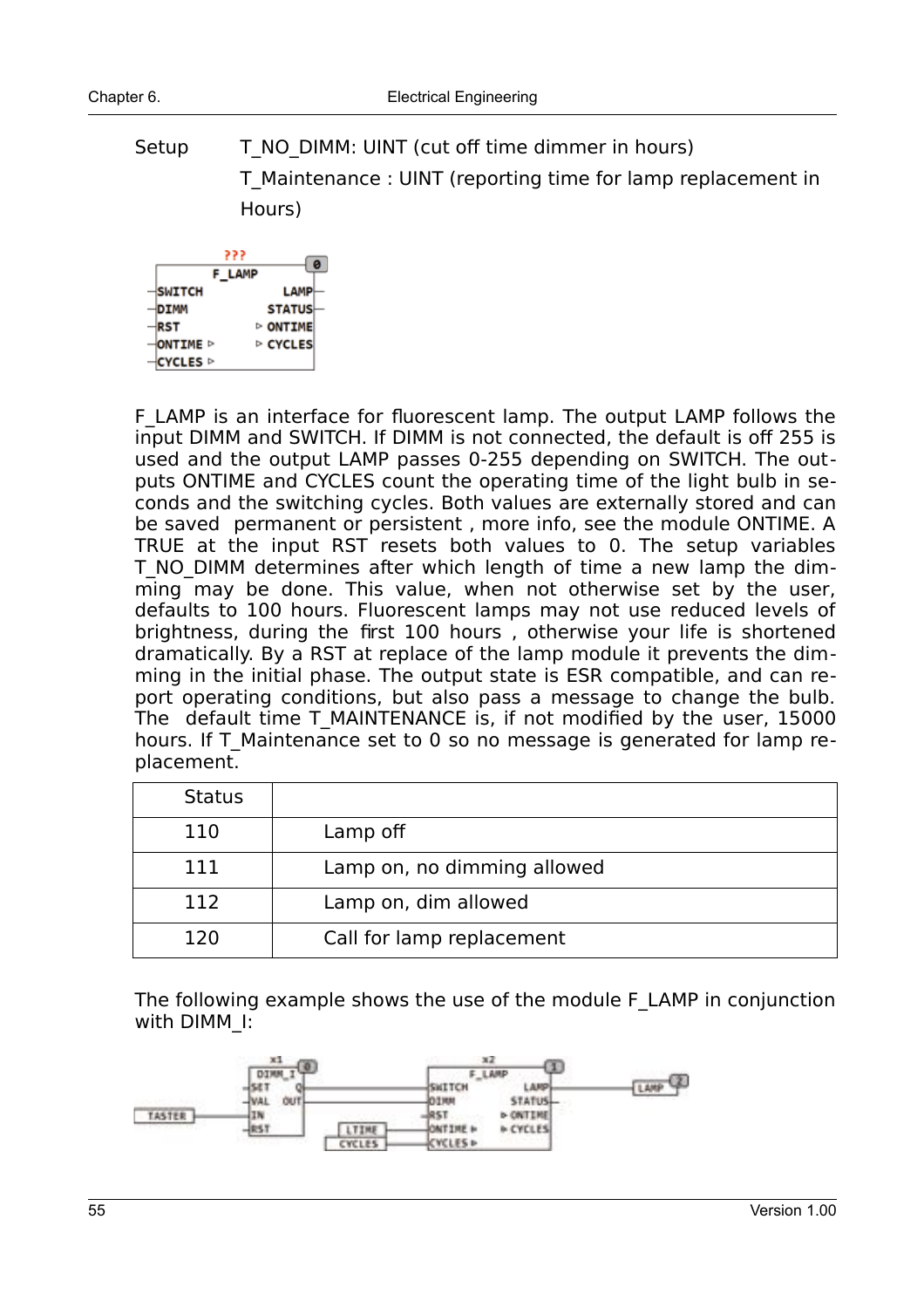# **6.7. PULSE\_LENGTH**

| Type               | <b>Function module</b>                                      |
|--------------------|-------------------------------------------------------------|
| Input              | IN: BOOL (input pulse)                                      |
| Output             | SHORT: BOOL(pulse if $IN < T$ SHORT)                        |
|                    | MIDDLE: BOOL (pulse if $IN = < T$ LONG and $IN = T$ _SHORT) |
|                    | LONG: BOOL (TRUE if $IN > T$ SHORT)                         |
| Setup              | T SHORT: TIME (Maximum length for short pulse)              |
|                    | T LONG : TIME (minimum length for a long pulse)             |
| X1<br>Pulse Length |                                                             |
|                    | short-                                                      |
|                    | middle-                                                     |
|                    | long-                                                       |

PULSE LENGTH sets on an input pulse at IN one of the 3 outputs. The output SHORT is for one cycle TRUE if the input pulse is less than T\_SHORT. The output MIDDLE will TRUE for one cycle when the input pulse length is between T\_SHORT and T\_LONG. The output of LONG is set when the input pulse has exceeded T\_LONG and remains to TRUE, as the input pulse is set to TRUE.

# **6.8. PULSE\_T**

- Type Function module
- Input IN: BOOL (input pulse)
	- T1: TIME (minimum time)
	- T2: TIME (maximum time)
- Output Q: BOOL (output pulse)

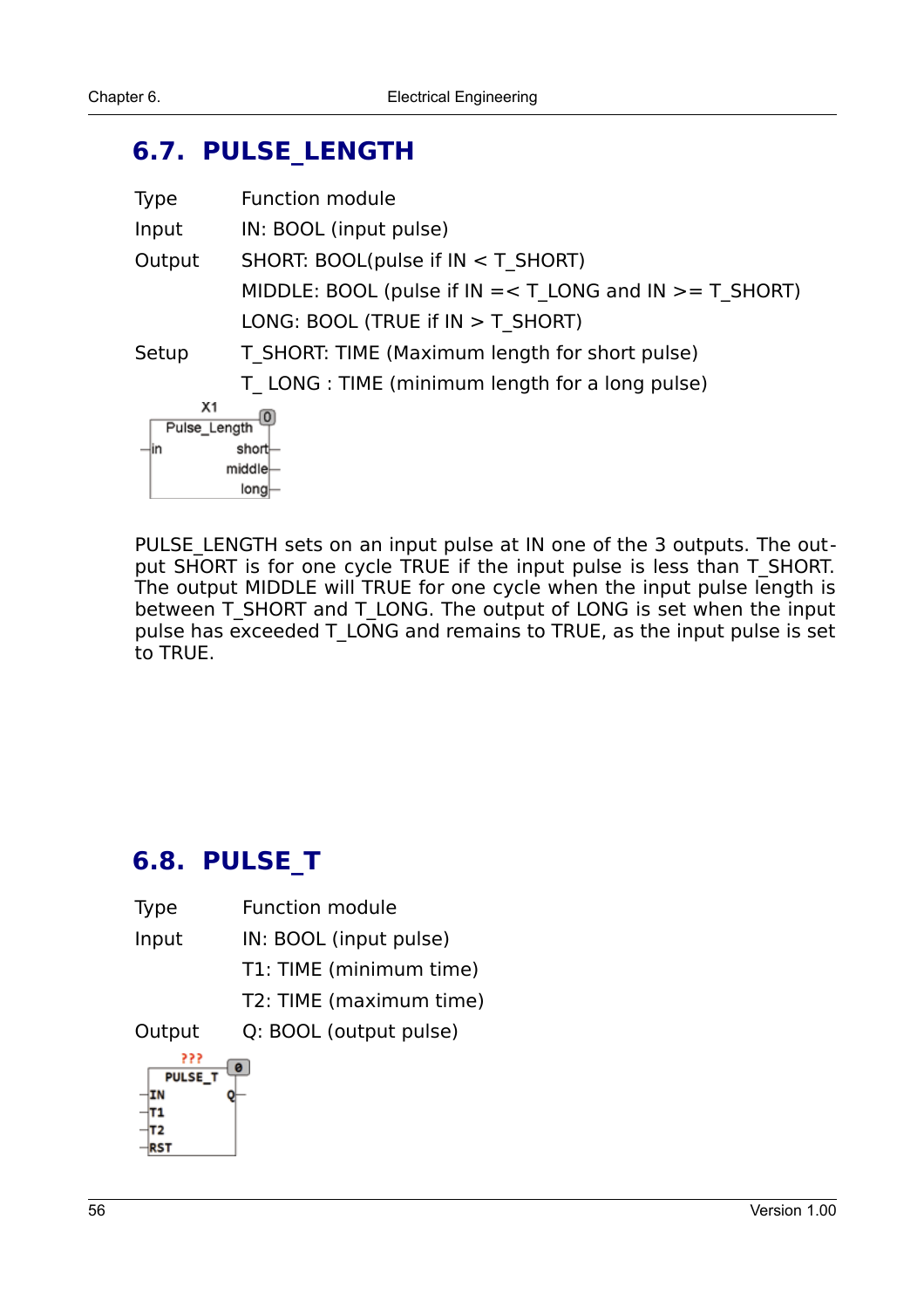PULSE T generates an output pulse length of T2 when the input IN is less than  $\overline{11}$  to TRUE. If the input IN for longer than T1 to TRUE, the output Q follows the input IN and is at the same time with IN set to FALSE. If IN is longer than the time T2 to TRUE, the output is after the time T2 automatically reset to FALSE. A further impulse at IN while the output is TRUE sets the output with the falling edge of IN to FALSE. Is input IN longer than the time T2 set to TRUE, the output Q automatically defaults to FALSE after the time T2 .

The following chart shows the input pulse that applies to T1 longer and



the output Q follows the input. Then, at input IN a short pulse (less than T1) is generated and the output remains active until a further pulse to IN resets it again. Another short pulse at the input IN sets the output to TRUE, until it will be deleted automatically after the expiry of the time T2.

# **6.9. SW\_RECONFIG**

Type Function module

Input IN: BOOL (push button input)

TD: TIME (debounce time for input)

TR: TIME (reconfguration)

Output Q: BOOL (output)



SW\_RESetup is an intelligent push button interface, it can debounce the input and automatically detects whether a break contact element or closing contact is connected to the input IN. If at input IN a break contact element is detected, so the output Q is inverted. If a closing contact is connected to the input IN, the module creates for each change of state of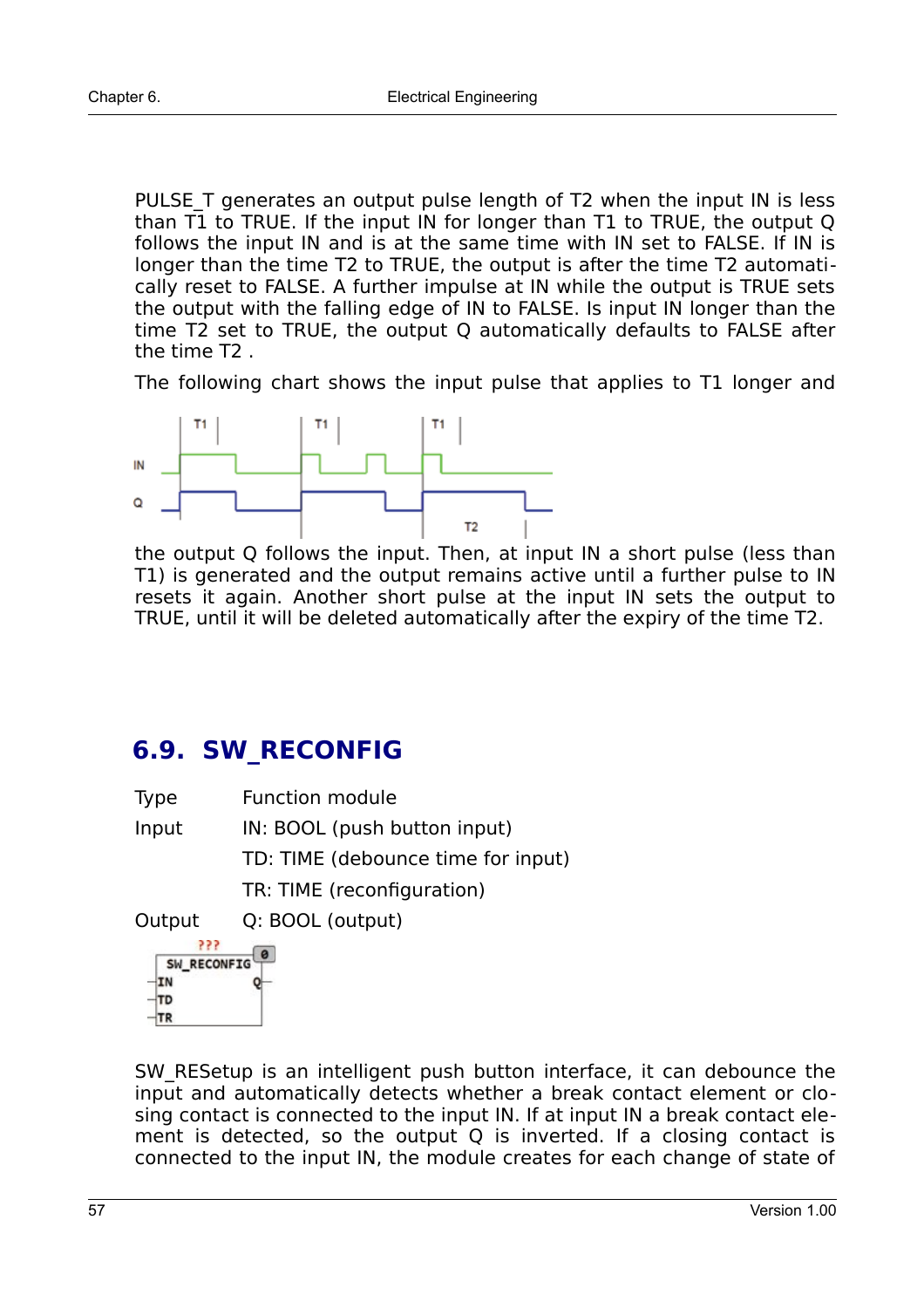the switch with a pulse with length TR. TD is the bounce time and TR the reconfiguration time. If the input IN remains longer than the reconfiguration time is, in a state, the output is FALSE, and will thus pass the next pulse at the input to an active high pulse. In the practical installation techniques this may be a great advantage if some switches are somtimes are break contact elements and sometimes connected as closing contact.

The following chart illustrates the operation of the module:



# **6.10. SWITCH\_I**

| Type        | <b>Function module</b>                             |  |  |
|-------------|----------------------------------------------------|--|--|
| Input       | SET: BOOL (input for switching the output to 100%) |  |  |
|             | IN: BOOL (control input for buttons)               |  |  |
|             | RST: BOOL (entrance to switch of the output)       |  |  |
| Output      | Q: BOOL (output)                                   |  |  |
| Setup       | T DEBOUNCE: TIME (debounce time for buttons)       |  |  |
|             | T RESetup: TIME (reconfiguration time)             |  |  |
|             | T ON MAX: TIME (start limitation)                  |  |  |
| switcl      |                                                    |  |  |
| set<br>lim. |                                                    |  |  |

SWITCH I is an intelligent switch which automatically adjusts to the connected switch or push-button switches. If a switch is connected, the output follows each switching edge of the switch. However, if a push-button switch is connected, SWITCH I detects whether there is an opener or closer, and then evaluates only the first edge. The setup variable T\_ON\_MAX determines after which time the output is switched off automa-

⊣rst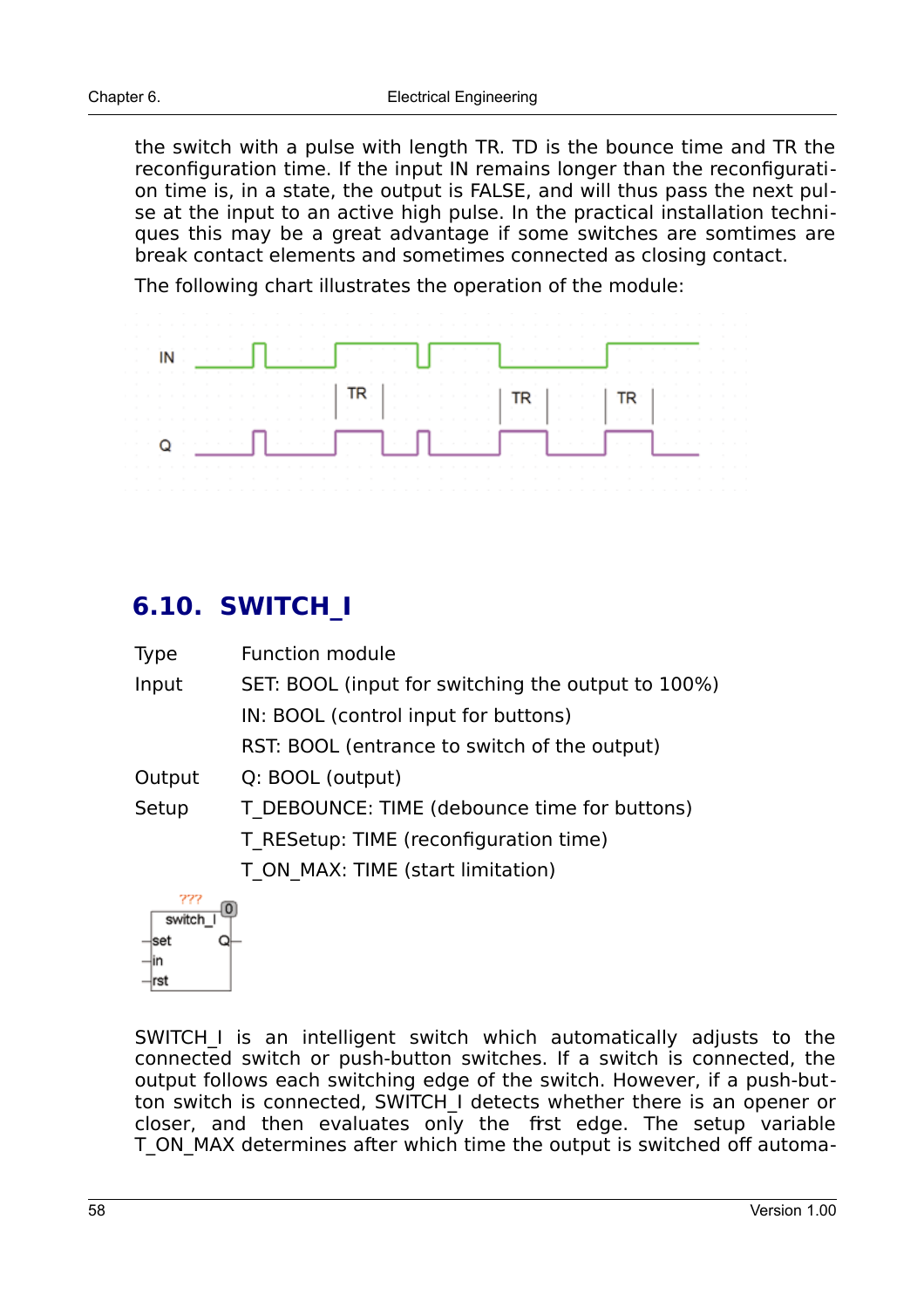tically. With the SET and RST inputs the output can be switched at any time to 100% or off. Applications are the message of smoke detectors or alarm systems. The time T\_DEBOUNCE serves to debounce the switch and is by default set to 10ms. The time T\_RESetup is used to decide whether a close switch or break switch is connected to the input IN. If the input is for more than this time in a state, it is assumed as rest mode.

# **6.11. SWITCH\_X**

| Type | <b>Function module</b> |  |
|------|------------------------|--|
|      |                        |  |

Input IN1..6: BOOL (push button inputs)

Output Qx: BOOL (switch outputs)

Setup T\_DEBOUNCE: TIME (debounce time for buttons)

|         | 77?                   |
|---------|-----------------------|
|         | Switch_X <sup>0</sup> |
| –IN1    | Q1                    |
| ⊣IN2    | Q2                    |
| ⊣IN3    | Q3                    |
| –IN4    | Q4                    |
| $-IIN5$ | Q5                    |
| –IN6    | Q6                    |
|         | Q31                   |
|         | Q41                   |
|         | Q51                   |
|         | Q61                   |
|         | Q32                   |
|         | Q42                   |
|         | Q52                   |
|         | Q62                   |

SWITCH X is an interface for up to 6 push-buttons. The individual buttons are debounced with T\_DEBOUNCE and switch the respective outputs Q1 to Q6. IN3 to IN6 are directly connected to the outputs when they be operated alone. IN1 and IN2 generate a pulse for one cycle after they are pressed. If one of the inputs IN3 up to N6 is pressed during input IN1 or IN2 is operated , then no output pulse passed to Q1 to Q6, but the corresponding output Q31 to Q62 is activated. Q42, for example, is activated if IN4 is operated while IN2 is operated. Q2 and Q4 are then inactive.

SWITCH X thus allows the inputs IN3 to IN6 to realize a triple occupancy and select it by pressing IN1 or IN2 and a further input.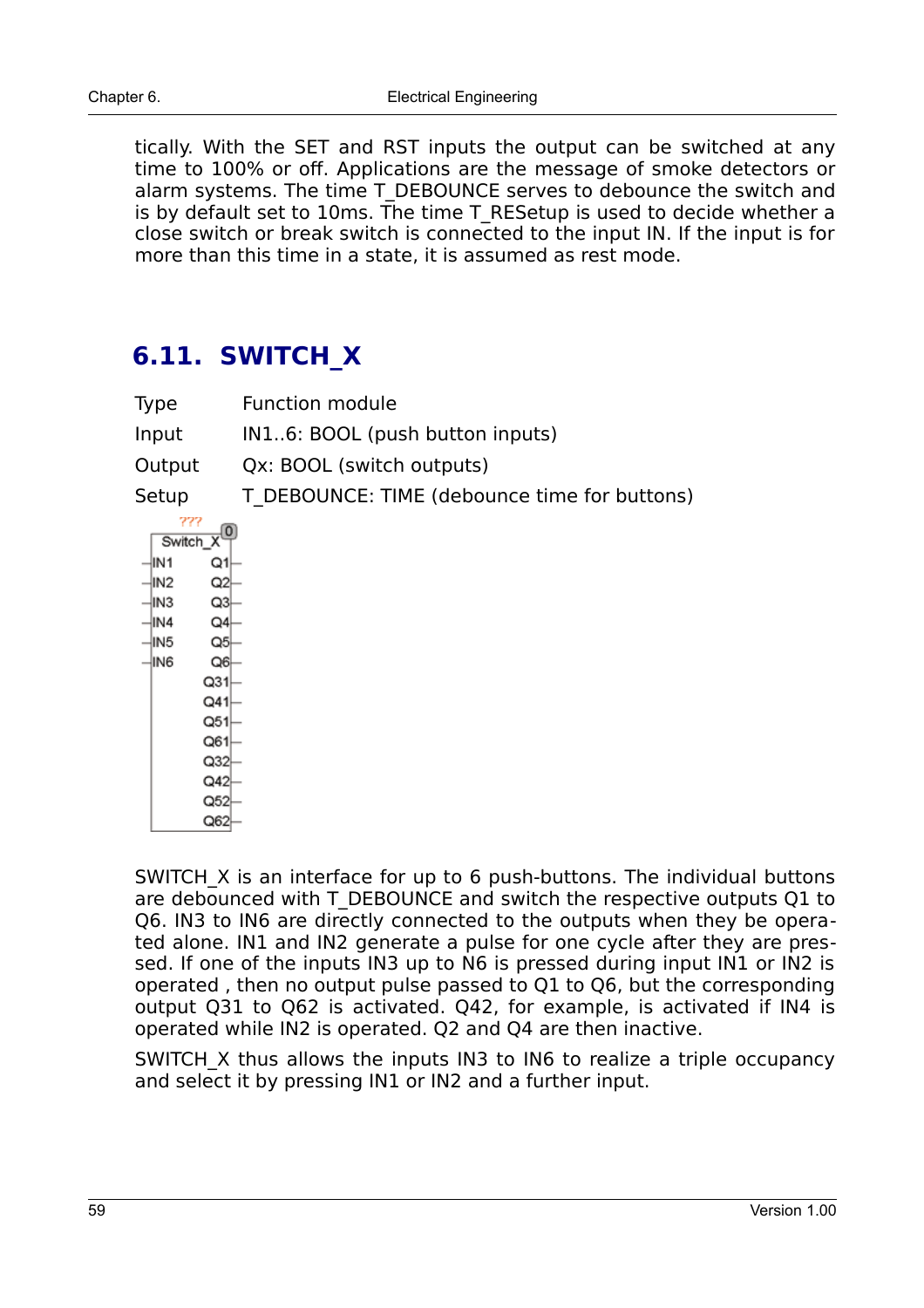### **6.12. TIMER \_ 1**

| <b>Type</b> | <b>Function module</b>                         |
|-------------|------------------------------------------------|
| Input       | E: BOOL (Enable Input)                         |
|             | DTI: DATE TIME (date time input)               |
|             | START: TOD(time of day)                        |
|             | DURATION: TIME (duration of the output signal) |
|             | DAY: BYTE (Selection of the week days)         |
| Output      | Q: BOOL (switch output)                        |



TIMER\_1 generates at selectable days a week, an output event Q with a programmable duration (DURATION) and a fxed starting time START. DTI provides the module the local time. START and DURATION sets the time of day and duration of the event. The input DAY determines on which days of week the event is generated. IF DAY is set to 0, thus no event is produced. A DURATION = 0 indicates that the output is only set for one cycle. The resulted output signal can also run past midnight, or it may be longer than a day. The maximum pulse duration, however is 49 days (T#49d). The input DAY is of type BYTE and the bits 0..7 define the days of the event. Bit 0 corresponds to Sunday, bit 1 Saturday .. Bit 6 corresponds to Monday. If the bits 0..6 in DAY are set, so every day an event is generated, otherwise only for those days for which the corresponding bit is set. The input Default is, if it is not connected, set to  $2#0111$  1111, and thus is the module is active every day. An additional Enable Input E can unlock the module. This input is TRUE if it is not connected.

# **6.13. TIMER\_2**

| <b>Type</b> | function module                                |
|-------------|------------------------------------------------|
| Input       | DT IN: DATE TIME (date time input)             |
|             | START TIME: TOD (start time)                   |
|             | DURATION: TIME (duration of the output signal) |
|             | MODE: BYTE (daily selection)                   |
|             |                                                |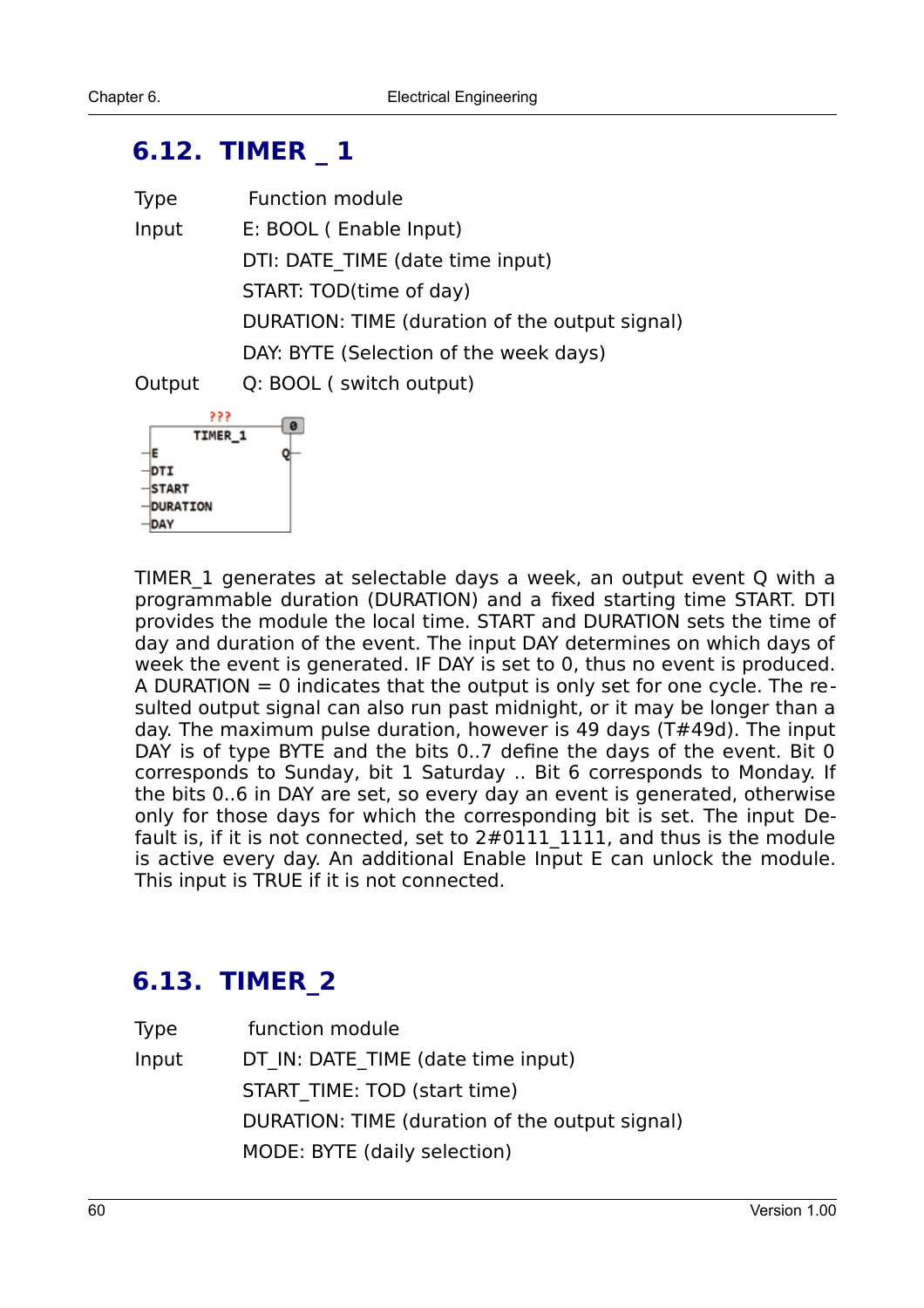|                                                                            | HOLIDAY: BOOL (holiday signal) |
|----------------------------------------------------------------------------|--------------------------------|
| Output                                                                     | Q: BOOL (Output)               |
| 222<br>timer <sub>2</sub><br>DT in<br>start<br>duration<br>mode<br>holiday | υ                              |

TIMER\_2 generates an output event with a programmable duration. DT\_IN provides the building block the local time. START\_TIME and DURATION specifes the time of day and the duration of the event. The input mode determines how often and on which days the event are produced. HOLIDAY is an input signal indicating whether the current day is a holiday. This signal can be generated by the module HOLIDAY.

| <b>MODE</b>    | Q                                                 |
|----------------|---------------------------------------------------|
| 0              | no output is created                              |
| $\mathbf 1$    | only on Monday                                    |
| $\overline{2}$ | only on Tuesday                                   |
| 3              | only on Wednesday                                 |
| 4              | only on Thursday                                  |
| 5              | only on Friday                                    |
| 6              | only on Saturday                                  |
| $\overline{7}$ | Only on Sunday                                    |
| 11             | every day                                         |
| 12             | every 2 days                                      |
| 13             | every 3 days                                      |
| 14             | every 4 days                                      |
| 15             | every 5 days                                      |
| 16             | every 6 days                                      |
| 20             | Weekdays (Monday to Friday)                       |
| 21             | Saturday and Sunday                               |
| 22             | Working days (weekdays excluding public holidays) |
| 23             | Holidays and weekends                             |
| 24             | Only on holidays                                  |
| 25             | First day of the month                            |
| 26             | Last day of the month                             |
| 27             | Last day of the year (December 31)                |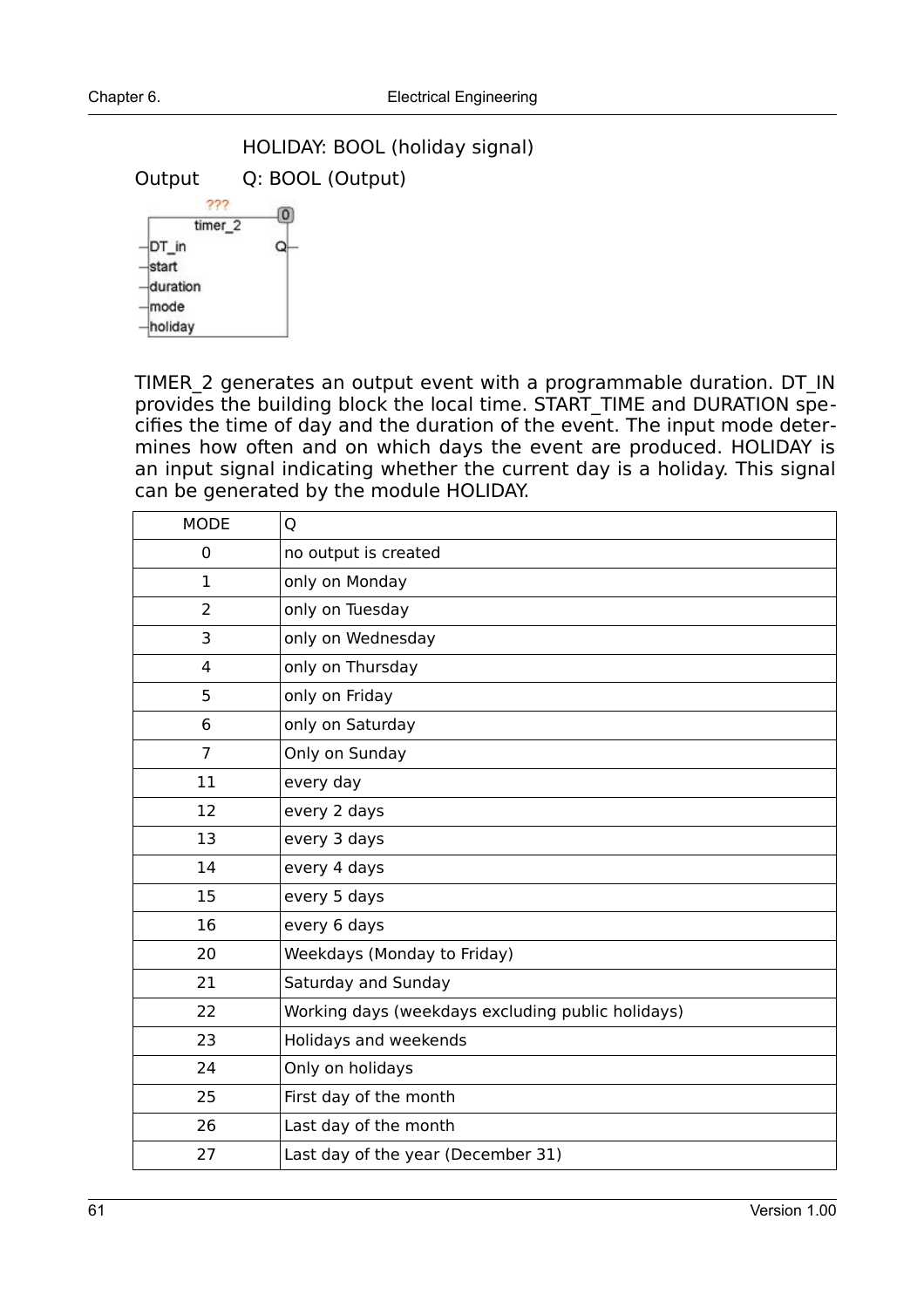28 First day of the year (January 1)

### Example of the use of TIMER\_2:



The example shows the system routine (in this case for a Wago controller), which reads the internal clock and provides for DATE TIME for TIMER 2 and HOLIDAY. HOLIDAY provides holiday information on the TIMER\_2. TI-MER 2 supplies in this example at weekends (Saturday and Sunday) and holidays (mode  $= 22$ ) an output signal at 12:00 noon for a period of 30 minutes. TIMER\_2 produces, limited by the cycle time, the exact DURATION at the output. TIMER\_2 notes on which day it produced the last output pulse, thus ensuring that generates only one pulse per day.

# **6.14. TIMER\_EVENT\_DECODE**

| Type | Function |
|------|----------|
|      |          |

Input EVENT: STRING ( Event string) LANG: INT (language)

OUTPUT TIMER\_BOOK

|              | TIMER_EVENT_DECODE  |
|--------------|---------------------|
| $\neg$ EVENT | TIMER_EVENT_DECODE- |
| $-ILANG$     |                     |

TIMER EVENT DECODE allows the programming of Timer Events using string instead of loading the structure TIMER\_EVENT.

The events are specifed as follows:

<Typ;Kanal; Day , Start, duration, country, Lor>

|               | Element   Description                                                  | <b>Formats</b>                |
|---------------|------------------------------------------------------------------------|-------------------------------|
| $\langle$ $>$ | Start and stop characters of<br>the record.                            |                               |
| <b>Type</b>   | Type of event (as described in '123', 2#0101, 8#33, 16#FF<br>TIMER P4) |                               |
|               | Channel to be programmed channel                                       | $'123'$ , 2#0101, 8#33, 16#FF |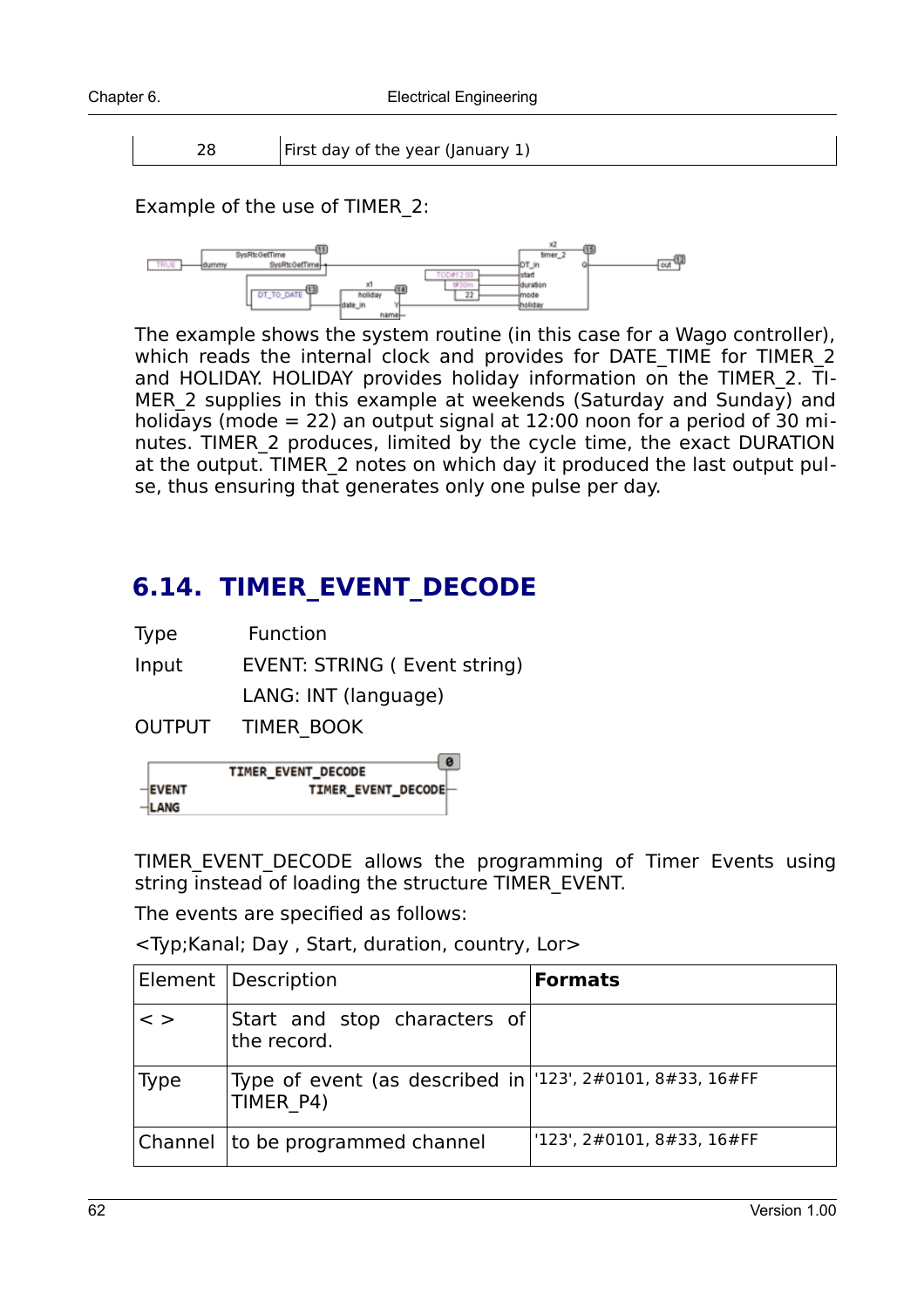| Day     | Selection number eg Day        | '123', 2#0101, 8#33, 16#FF, 'Mo'<br>'MO, DI, DO' |
|---------|--------------------------------|--------------------------------------------------|
| Start   | Start time (daytime)           | 'TOD#12:00'                                      |
|         | Duration Duration of the event | 'T#1h3m22s'                                      |
| Country | And logical link               | '123', 2#0101, 8#33, 16#FF                       |
| Lor     | logical or link                | '123', 2#0101, 8#33, 16#FF                       |

Field Day has, depending on the type of event diferent meanings and can also be specifed with week as a text or a list of the week. The input LANG specifies the used language,  $0$  = the default language set in the setup ,  $1$ = english, .... more info about languages, see the section data types.

# **6.15. TIMER\_EXT**

| Type  | Function module                                            |
|-------|------------------------------------------------------------|
| Input | ENA: BOOL (module enable)                                  |
|       | ON: BOOL (forces the output Q to TRUE)                     |
|       | OFF: BOOL (forces the output Q to FALSE)                   |
|       | MAN: BOOL (control input when $ON = OFF = TRUE$ )          |
|       | SWITCH: BOOL (push button input)                           |
|       | DT IN: DATETIME (input for date and time of day)           |
|       | SUN SET: TOD (time of sunset)                              |
|       | SUN RISE: TOD (time of sunrise)                            |
|       | HOLIDAY: BOOL (input for holiday module)                   |
| Setup | HOLIDAY: BOOL (input for holiday module)                   |
|       | T SET START: TIME (Start-before sunset)                    |
|       | T SET STOP: TIME (off time after sunset)                   |
|       | T DAY STOP: TOD (off time after daytime)                   |
|       | T RISE START: TIME (ON time before sunrise)                |
|       | T DAY START: TOD (turn-on time of day)                     |
|       | T RISE STOP: TIME (OFF time after sunrise)                 |
|       | <b>ENABLE SATURDAY: BOOL (active on Saturdays if TRUE)</b> |
|       |                                                            |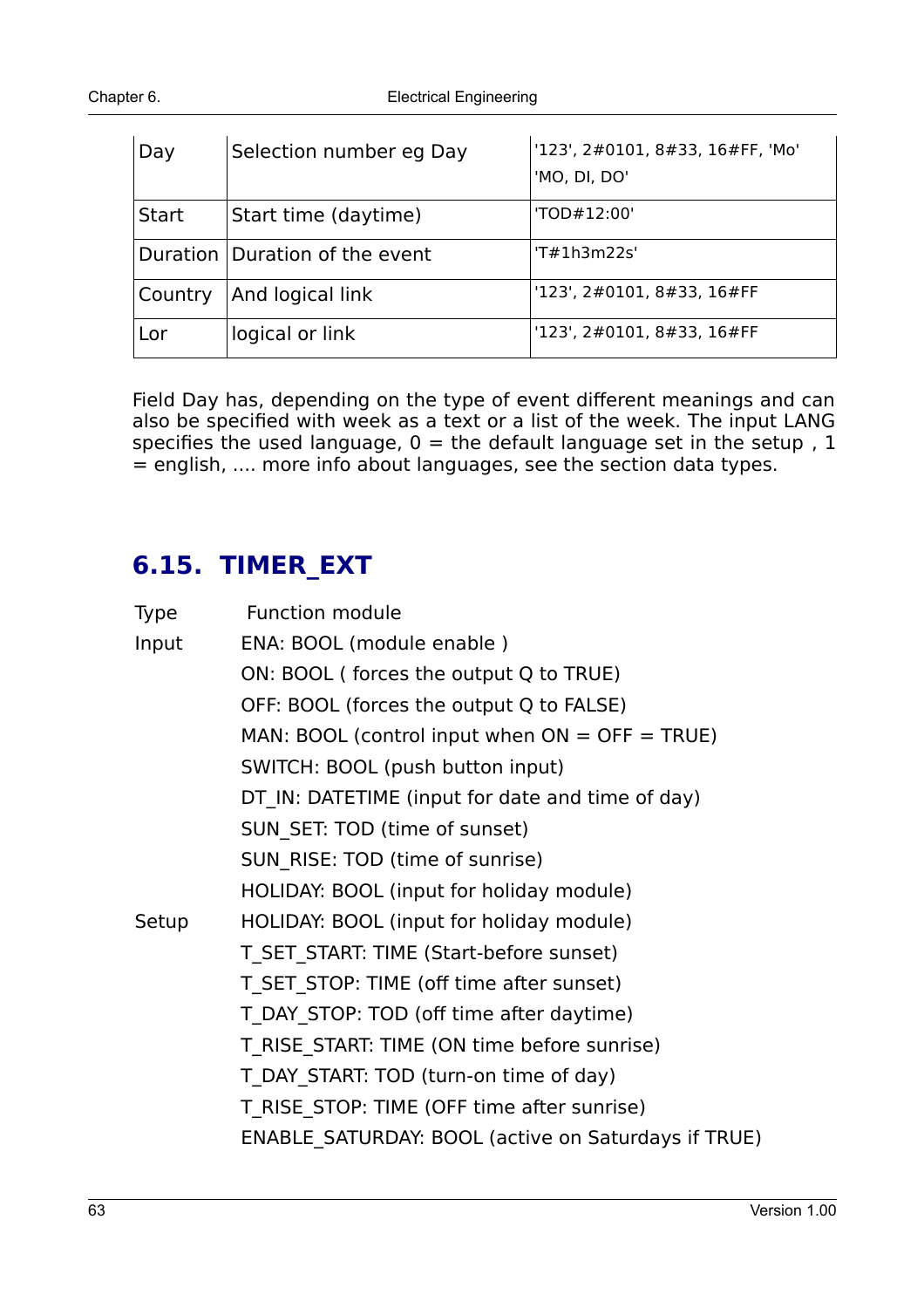$\overline{\hspace{1mm}}$ SUN\_SET **HOLIDAY** 

|                 | <b>ENABLE SUNDAY: BOOL (active on Sundays if TRUE)</b>  |
|-----------------|---------------------------------------------------------|
|                 | <b>ENABLE HOLIDAY: BOOL (active on Holiday if TRUE)</b> |
| Output          | Q: BOOL (switch output)                                 |
|                 | Status: BYTE (ESR compliant status output)              |
| $\neg$ ena      | ???<br><b>TIMER_EXT</b>                                 |
| -ON             | <b>STATUS</b>                                           |
| $-$ OFF         |                                                         |
| —IMAN           |                                                         |
| $\neg$ SWITCH   |                                                         |
| ⊣DT IN          |                                                         |
| $\neg$ SUN RISE |                                                         |

 TIMER\_EXT is a Timer specifcally for outdoor lighting or other loads are to be turned on at twilight. The output Q is at fixed times of the day ON and OFF, in addition, the output can before twilight turned ON and after twilight turned off automatically. An additional input SWITCH can switch the output, regardless of the respective time of day, on and off. The inputs ENA, ON, OFF and MAN provide a detailed automatic and manual control of the output. If ENA is not connected, the module is still Enabled because its internal Default is TRUE. The following table provides detailed information about the operating conditions of the block.

| <b>ENA</b>     | ON                           | <b>OFF</b>                   | <b>MAN</b>               | <b>SWITCH</b>            | Timer                          | Q          | <b>STATUS</b> |
|----------------|------------------------------|------------------------------|--------------------------|--------------------------|--------------------------------|------------|---------------|
| L              | $\qquad \qquad \blacksquare$ | $\qquad \qquad \blacksquare$ | $\overline{a}$           | $\overline{\phantom{a}}$ | -                              | L          | 104           |
| H              | H                            | L                            | $\overline{\phantom{a}}$ | $\overline{\phantom{a}}$ | -                              | H          | 101           |
| H              | L                            | H                            | $\overline{\phantom{a}}$ | $\overline{\phantom{a}}$ | -                              | L          | 102           |
| H              | H                            | H                            | X                        | $\overline{\phantom{a}}$ |                                | <b>MAN</b> | 103           |
| H              | L                            | L                            | $\overline{\phantom{a}}$ | ż                        |                                | NOT Q      | 110           |
| H              | L                            | L                            | $\overline{\phantom{a}}$ | $\overline{\phantom{a}}$ | $TOD = T$ DAY START            | H          | 111           |
| H              | L                            | L                            | $\overline{\phantom{a}}$ | $\overline{\phantom{a}}$ | $TOP = T$ DAY STOP             | L          | 112           |
| $\overline{H}$ | L                            | L                            | $\overline{\phantom{a}}$ | $\overline{\phantom{a}}$ | TOD = SUN RISE - T RISE START  | H          | 113           |
| $\overline{H}$ | L                            | L                            | $\overline{\phantom{a}}$ | $\overline{\phantom{a}}$ | $TOD = SUM RISE + T RISE STOP$ | L          | 114           |
| H              | L                            | L                            | $\overline{\phantom{0}}$ | $\overline{\phantom{a}}$ | TOD = SUN SET - T SET START    | H          | 115           |
| $\overline{H}$ | L                            | L                            | $\qquad \qquad$          |                          | $TOD = SUN SET + T SET STOP$   | L          | 116           |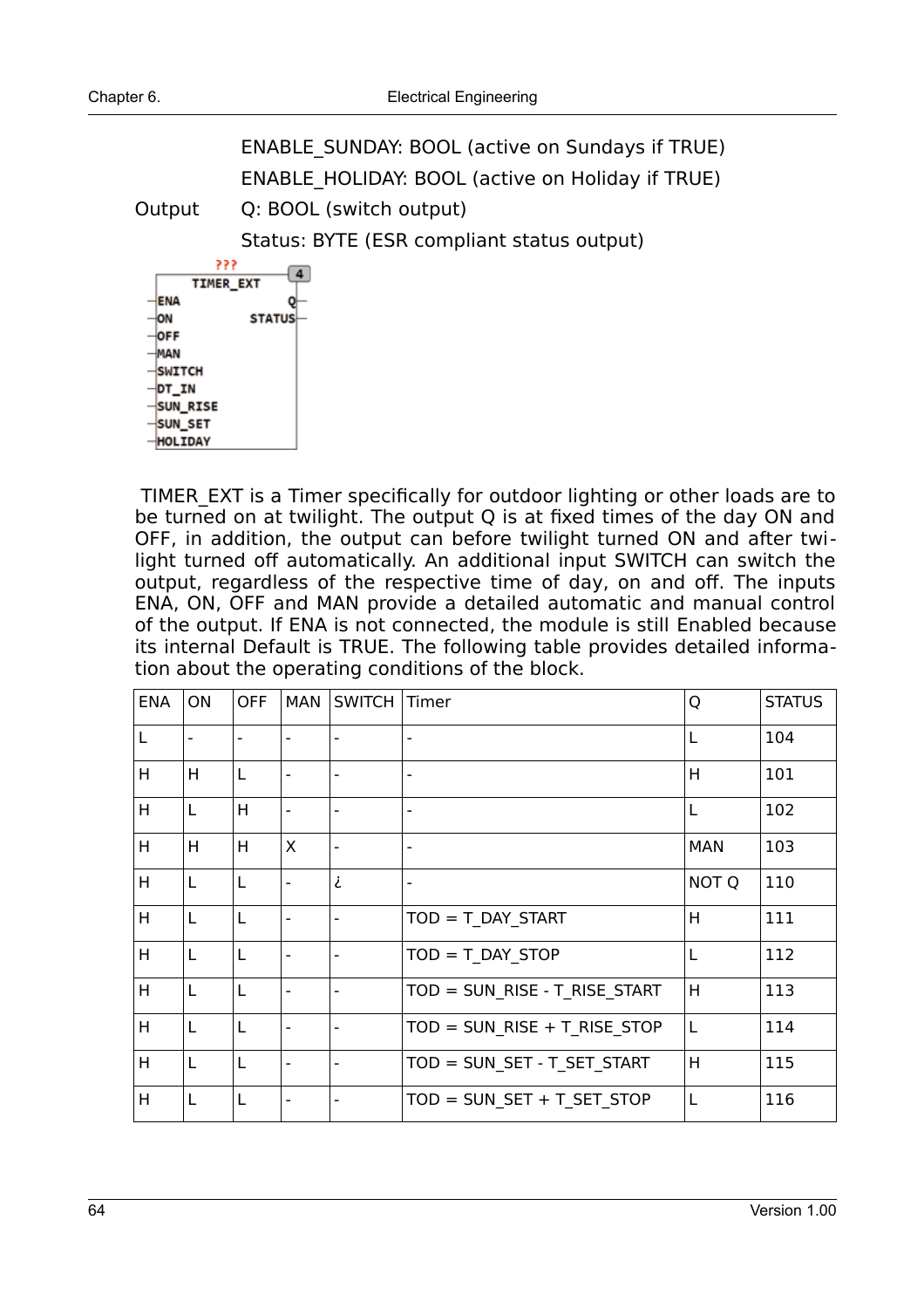

The setup variables ENABLE SUNDAY, SATURDAY and HOLIDAY define whether the block is active on Saturdays, Sundays and public holidays. If the module should not be ON at public holidays, at the input HOLIDAY to the module HOLIDAY must be connected from the library, this module indicates a TRUE if today is a public holiday. The setup variables T\_SET\_START, T\_SET\_STOP, T\_RISE\_START, T\_RISE\_STOP, T\_DAY\_START and T\_DAY\_STOP set the switching times. if one of those variables is T#0s or TOD#00:00 then the switch time is inactive. This means that ie. T\_SET\_START (switch before sunset) only turns on when it is set to at least 1 second. the module gets ON the output Q, at a time T\_DAY\_START, and in reach of T\_DAY\_STOP\_OFF again when one of the two times ( T\_DAY\_START or T\_DAY\_STOP) TOD#0:00 is and the corresponding switch process is not executed. The module switch ON at the time T\_RISE\_START before sunrise (SUN\_RISE), and OFF reaching of T\_RISE\_STOP after sunrise again. The same is for the times at sunset.



### **6.16. TIMER\_P4**

| <b>Type</b> | function module                    |
|-------------|------------------------------------|
| Input       | DTIME: DATE TIME (date time input) |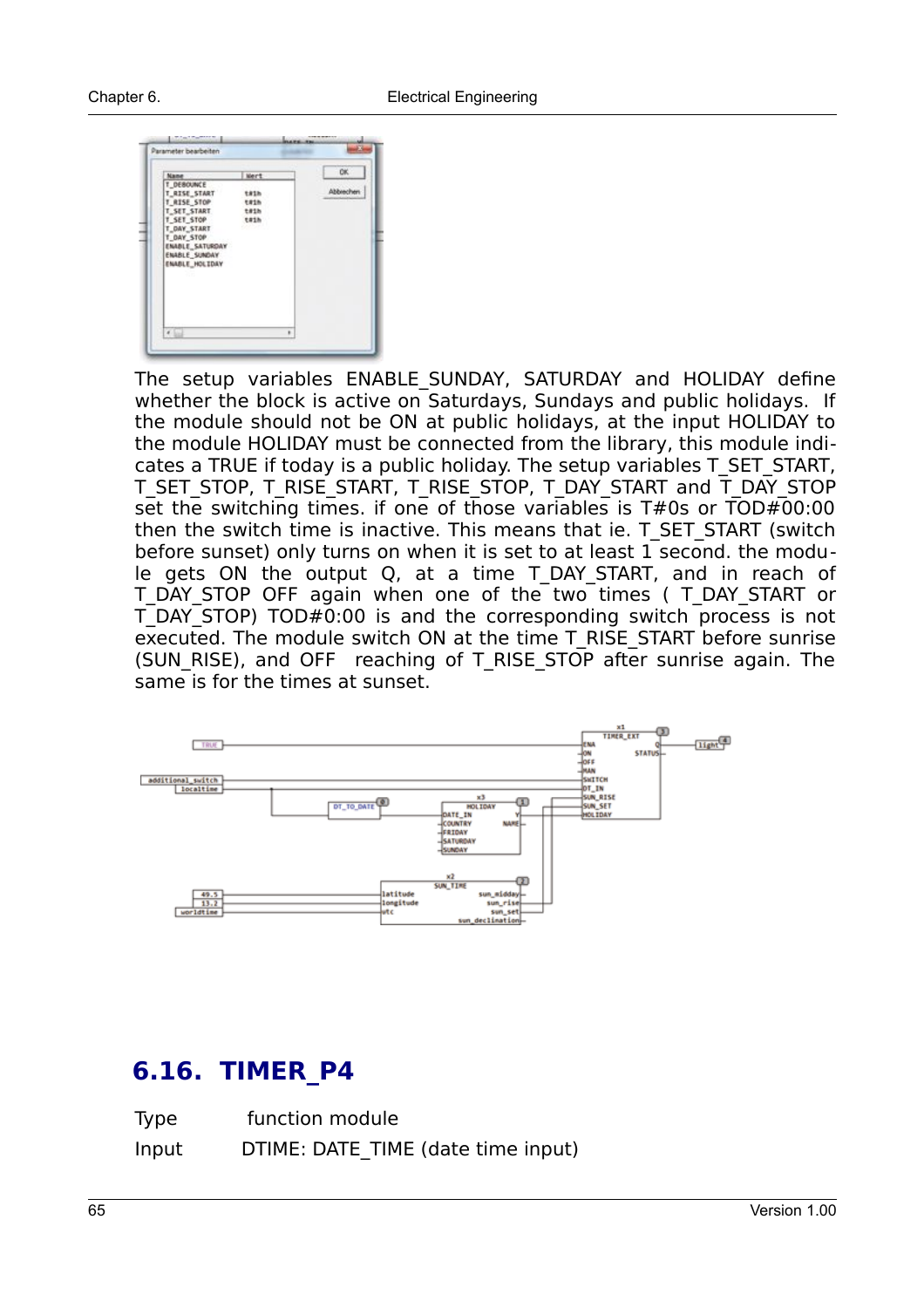TREF 0: TOD (reference time 0) TREF\_1: TOD (reference 1) HOLY: BOOL (holiday input) L0..L3: BOOL (Logic Inputs) OFS: INT (channel offset) ENQ: BOOL (If ENQ = FALSE all outputs remain FALSE) MAN: BOOL (switch for manual operation) MI: BYTE (channel selection for manual operation) RST: BOOL (Asynchronous Reset) I / O PROG: ARRAY [0..63] OF TIMER EVENT (program data)

Output Q0..Q3: BOOL (switch outputs)

STATUS: BYTE ( ESR compliant status output)

|       | 222           | $\mathbf{0}$ |  |
|-------|---------------|--------------|--|
|       | TIMER P4      |              |  |
|       | ⊣ртіме        | Q0           |  |
|       | $-$ TREF_0    | Q1           |  |
|       | $\neg$ TREF_1 | Q2           |  |
|       | ⊣HOLY         | Q3l          |  |
| ⊣L0   |               | STATUS       |  |
| –L1   |               | ⊵ PROG       |  |
| –L2   |               |              |  |
| ⊣L3   |               |              |  |
|       | ⊣OFS          |              |  |
|       | –IENQ         |              |  |
|       | $-MAN$        |              |  |
| $-MI$ |               |              |  |
|       | –lRST         |              |  |
|       | ⊣PROG ⊵       |              |  |

TIMER\_P4 is a universal programmable Timer which has a lot of opportunities. In addition to events at fxed times, also events depending on external hours like sunrise or sunset can be programmed. In addition to the timing programm, all outputs can be linked fexible with logic inputs. Up to 63 independently programmable events are possible, and the user has virtually unlimited possibilities.

The programming of the Timers are done via an ARRAY [0..63] OF TIMER\_EVENT. It can thereby any number of events per channel and overlapping events can be generated.

The data structure TIMER\_EVENT contains the following felds:

| Data field     | Data Type   | <b>Description</b> |
|----------------|-------------|--------------------|
| <b>CHANNEL</b> | <b>BYTE</b> | Channel number     |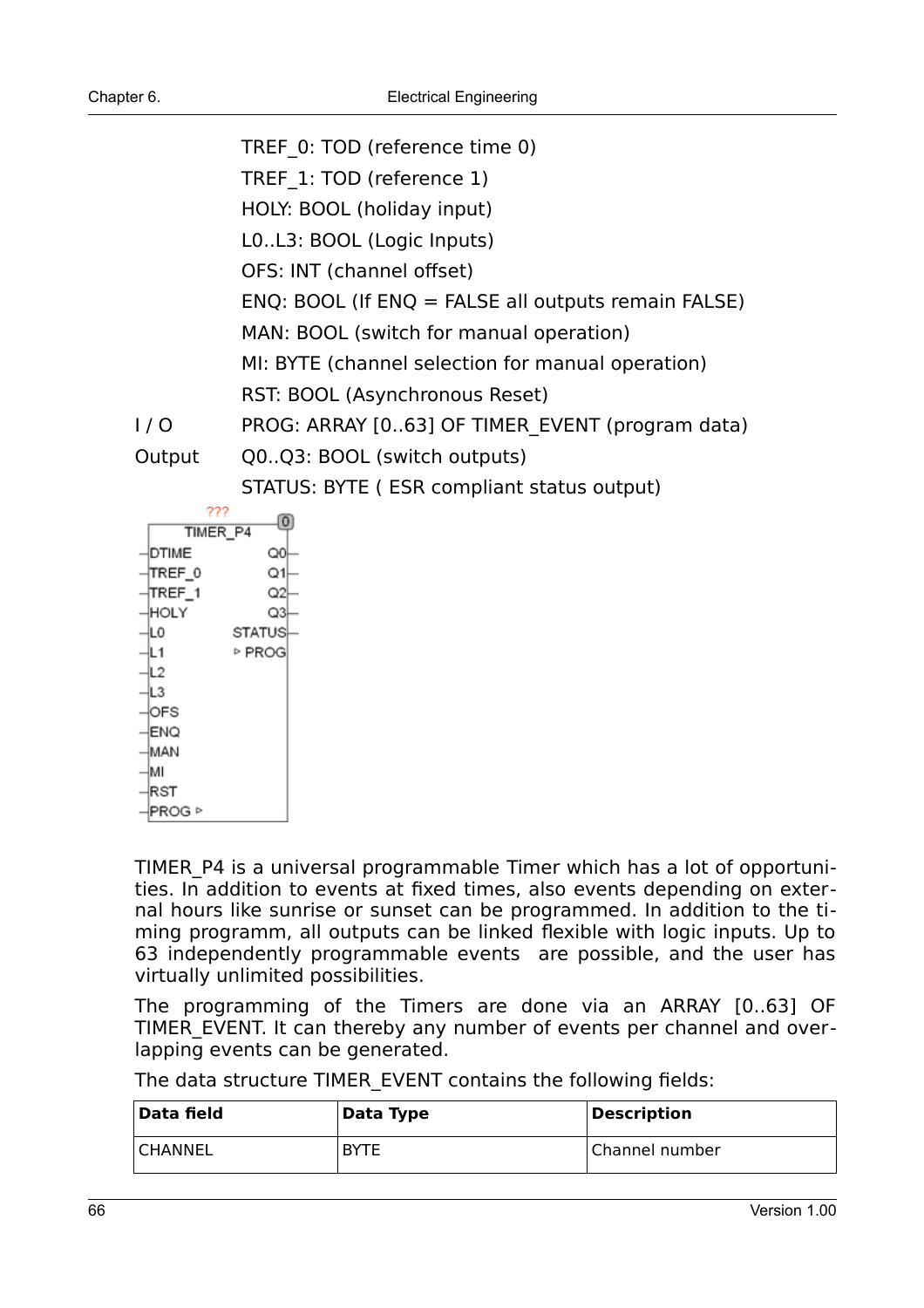| <b>TYPE</b>     | <b>BYTE</b>  | Event Type             |
|-----------------|--------------|------------------------|
| <b>DAY</b>      | <b>BYTE</b>  | Day or another number  |
| <b>START</b>    | <b>TOD</b>   | Start time             |
| <b>DURATION</b> | <b>TIME</b>  | Duration of the event  |
| LAND            | <b>BYTE</b>  | Mask to be logical and |
| <b>LOR</b>      | <b>BYTE</b>  | Mask for Logical OR    |
| <b>LAST</b>     | <b>DWORD</b> | Internal use           |

The data field is the CHANNEL specified for the relevant event channel, if multiple channels are to be switched simultaneously per channel must be programmed in separate events. The TYPE of event determines what type of event is to be programmed, see the overview in the following table. DAY defines either a bitmask days of the week (Bit7 =  $MO$ , bit0 =  $SO$ ), or the day of the month/year or a defned another number or count depending on the event type. START is the start time (TIMEOFDAY) of the event, with events as a function of an external time START can also defne a time difference. The duration defnes independent of the type of event, how long the event lasts. Was an event is started the timer remembers in the data structure each day, so that each event is run at maximum once per day. If several events per day and channel are to be defned, they can be programmed independently by multiple events. LAND and LOR defne logical masks for additional logical links, a detailed description of the possible state of links is provided below in the text.

The Timer has an additional manual input which allows to override outputs manually. If MAN = TRUE is the 4 lowest bits of the input MI are passed to the outputs Q. The input is an enable input and must be set to TRUE for normal operation, if ENQ is set to FALSE, all outputs remain at FALSE. The Module can always be reset by means of the asynchronous input RST, here all running events are deleted. The input OFS is used only when more of the TIMER modules are cascaded, the value of OFS then determines which channel number the first output of the module has. If OFS is set to 4 for example, so the modules does not response to the corresponding channel number 0..3 but to the channels 4..7. Thus, multiple devices are cascaded in a simple way.

The STATUS output is an ESR compliant status output which reports the operating states of the module.

 $STATUS = 100$  (The module is disabled,  $ENQ = FALSE$ )

 $STATUS = 101$  (manual operation, MAN = TRUE)

STATUS = 102 (automatic operation)

The following example shows two cascaded timers :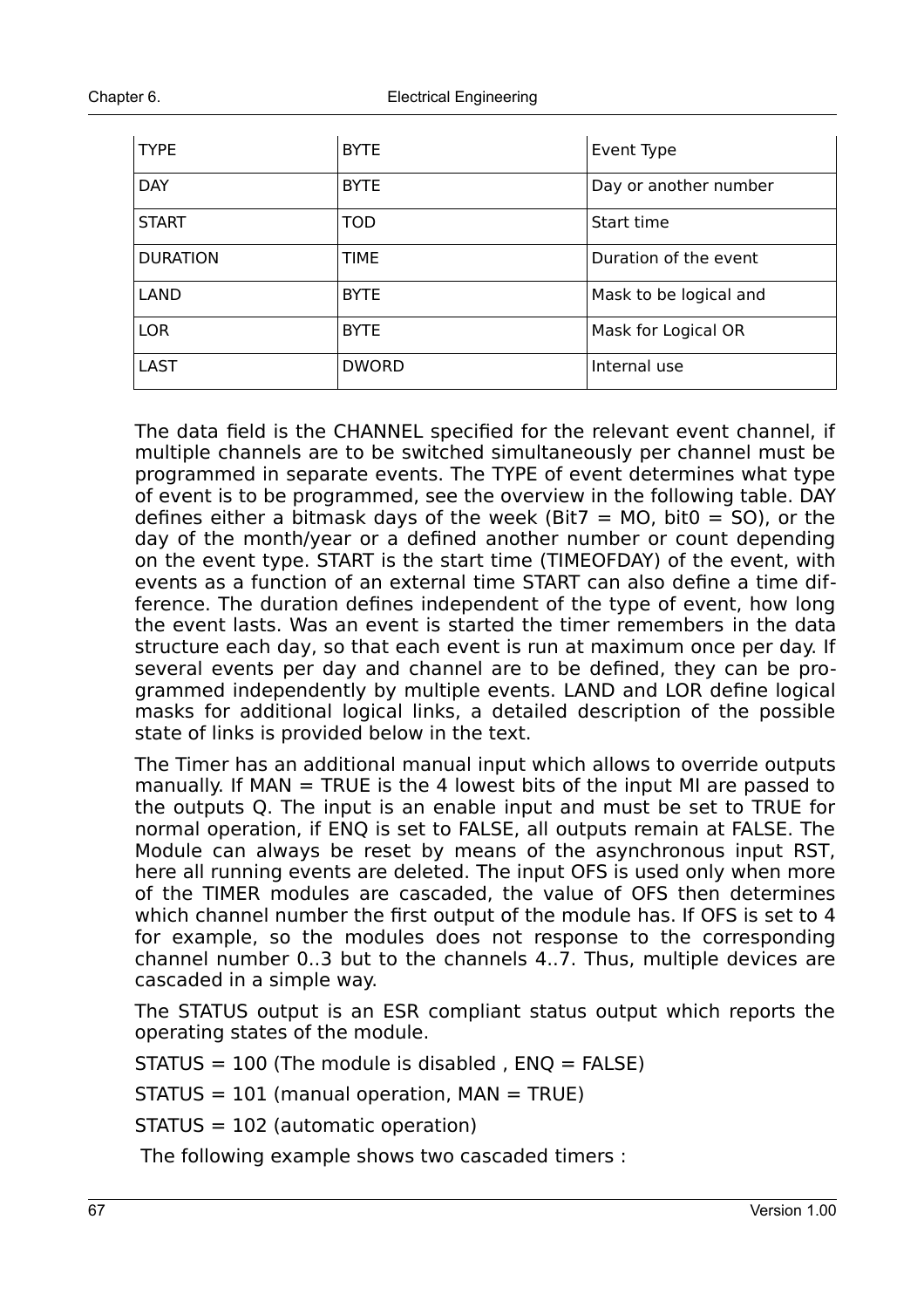

Block diagram of the timers :



If a programmed event occurs then the corresponding timer of the selected channel is started with the pre-defned time period. The channel output can be linked by logical AND with up to 4 inputs L0..L3, only the inputs are associated, which are defnded in the event mask LAND with a 1 . contains the mask LAND not a 1 (2#00000000) then no input is connected to the output. If the mask LAND contains, for example 2#00001001) then the output signal of the Timer is linked with the logic inputs L0 and L3 by AND. The output in this case is only true if both an event the Timer has started and at the same time L0 and L3 are TRUE. After the AND link the output can be additionally connected to any logic inputs in the same manner using the mask LOR OR.

| <b>TYP</b><br>Е | <b>Description</b>                 | <b>DAY</b> | <b>Start</b>   | <b>Duration</b> |
|-----------------|------------------------------------|------------|----------------|-----------------|
|                 | daily event                        |            | Start time     | Duration        |
| 2               | Event on selected days of the week | B06        | Start time     | Duration        |
| 3               | Event every N days                 | N          | Start time     | Duration        |
| 10              | <b>Weekly Event</b>                | Day<br>οt  | the Start time | Duration        |

The following events can be programmed: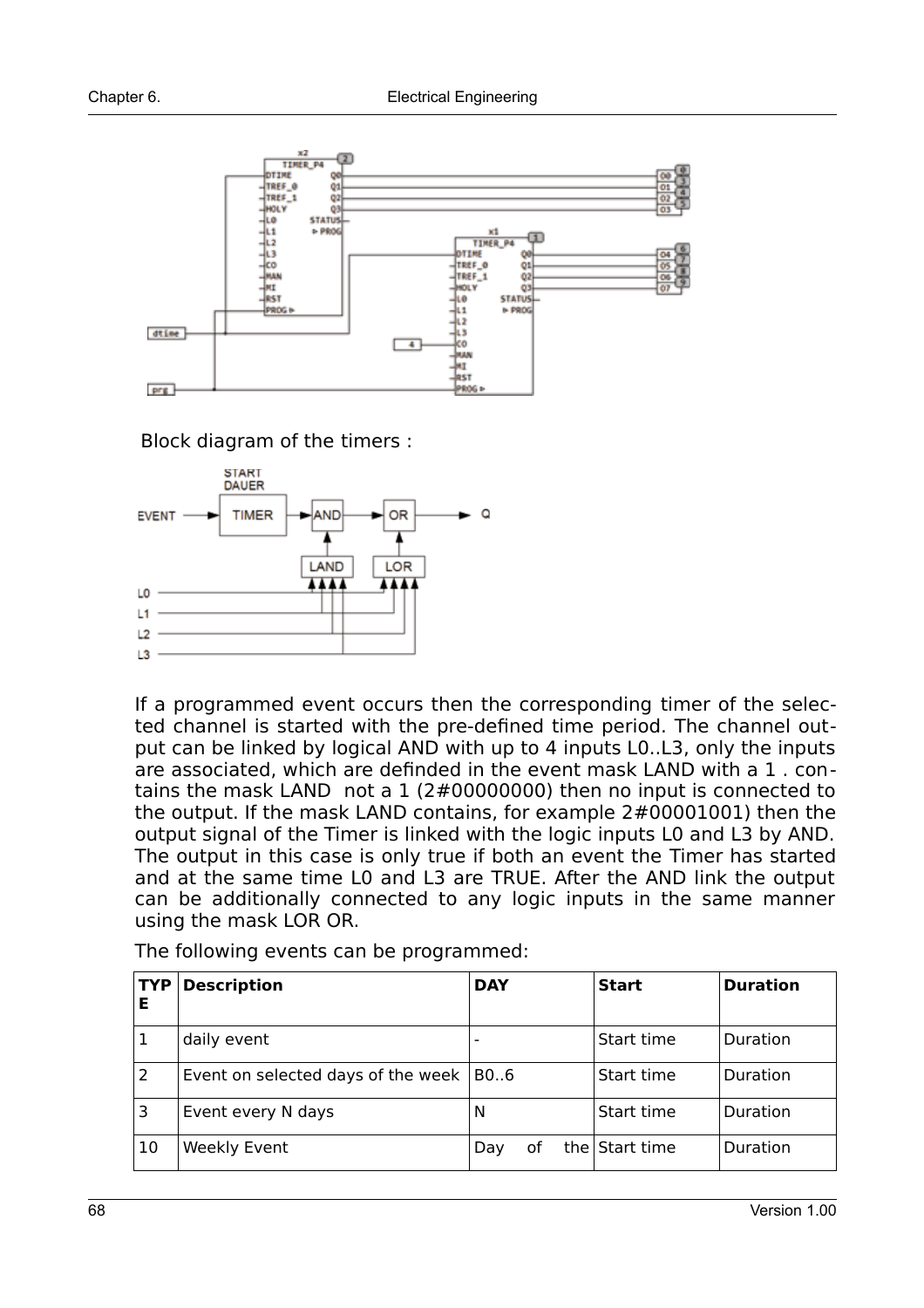|    |                                | week                         |                |          |
|----|--------------------------------|------------------------------|----------------|----------|
| 20 | monthly event                  | Day of<br>month              | the Start time | Duration |
| 21 | last day of the month          | $\overline{\phantom{a}}$     | Start time     | Duration |
| 30 | annual event                   | of<br>Day<br>year            | the Start time | Duration |
| 31 | last day of the year           | $\qquad \qquad \blacksquare$ | Start time     | Duration |
| 40 | Event to leap days             | $\overline{\phantom{a}}$     | Start time     | Duration |
| 41 | Event on holidays              |                              | Start time     | Duration |
| 42 | on holidays and weekends       | $\qquad \qquad \blacksquare$ | Start time     | Duration |
| 43 | Event during the week          | $\overline{\phantom{0}}$     | Start time     | Duration |
| 50 | External event after time      | 0,1                          | Offset         | Duration |
| 51 | Event before external time     | 0,1                          | -Offset        | Duration |
| 52 | Output to time+set offset      | 0, 1, 2                      | Offset         |          |
| 53 | Output to time + offset delete | 0, 1, 2                      | Offset         |          |
| 54 | output to time - set offset    | 0, 1, 2                      | Offset         |          |
| 55 | output to time - offset delete | 0, 1, 2                      | Offset         |          |

Event Types:

1. daily event

at a daily event, only channel number, start time and duration of the event is programmed. The field DAY has no meaning.

2. Event on selected days of the week

at this event the timer is started at selectable day of the week. In feld DAY is here defned by a bit mask at which days during the week days the event has to be started. Monday = bit  $6$ ,.... Sunday = bit 0. The event will start only on weekdays when the corresponding bit in feld DAY is TRUE.

3. Event every N days

this after a period of N days, the defned event starts. In feld DAY is specified, after how many days the event starts.  $N = 3$  means that the event will be started every 3 days. N can take this value of 1..255.

10. Weekly Event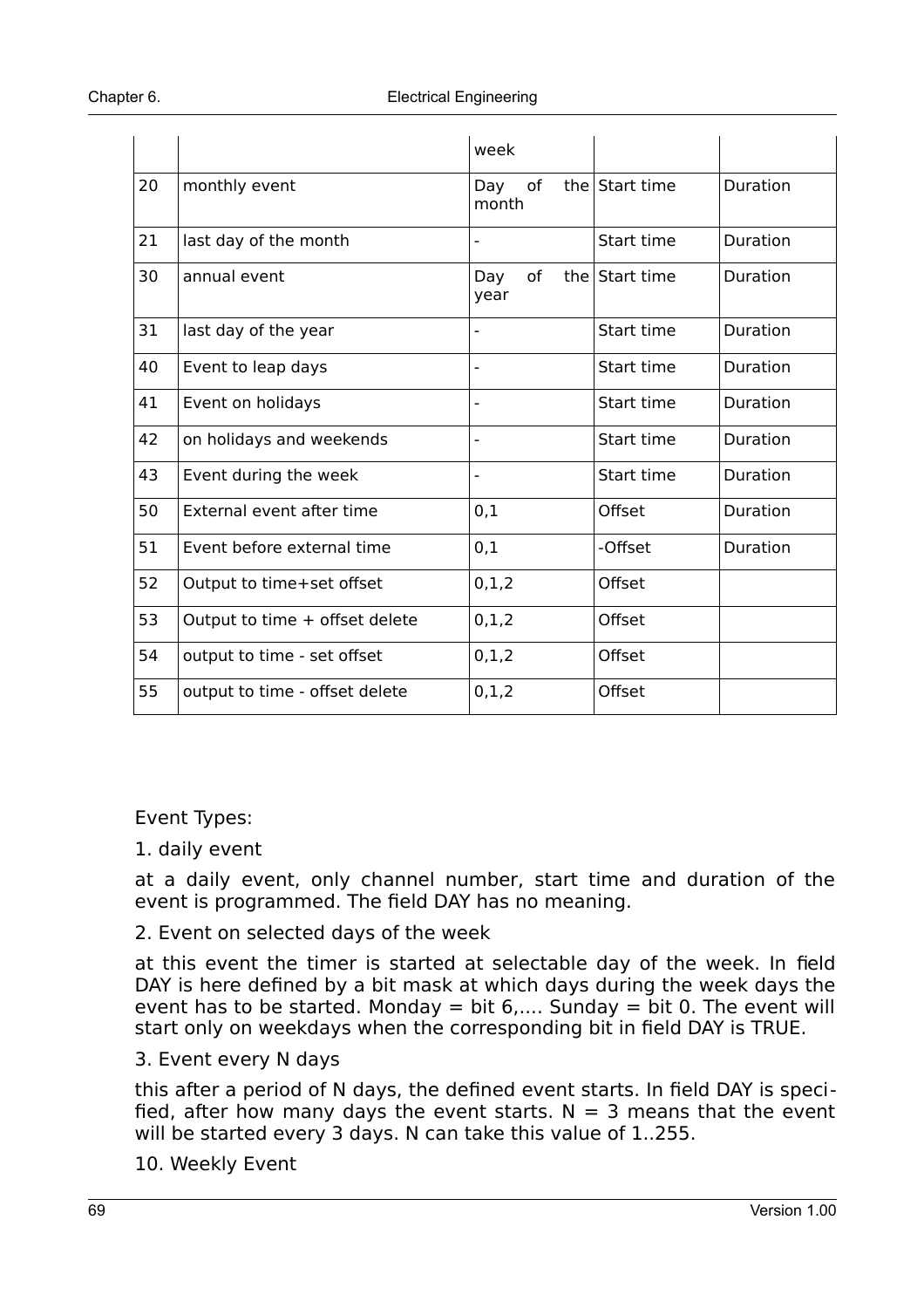here, a event is started on a particular day in the week, the corresponding day is defined in the field DAY:  $1 =$  Monday .....  $7 =$  Sunday.

### 20. monthly event

At monthly events in the field DAY the corresponding day of the month is defined in which the event will take place. DAY  $= 24$  means that the event respectively at 24th of a month starts.

### 21. End of the month

As months have no fxed length, it is also useful to generate an event on the last day of a month. In this mode the DAY has no meaning.

#### 30. annual event

At annual events, in the field DAY the corresponding day of the year is defined, in which the event starts. DAY  $=$  33 means that each event at the 33rd day of the year starts, which corresponds to the 2nd of February.

#### 31. End of the year

As years have no fxed length, it is also useful to generate an event on the last day of the year . In this mode the DAY has no meaning. The event is produced on 31. December.

#### 40. Event to leap days

This event is only generated on 29. February, which is only in a leap year. DAY here has no meaning.

#### 41. Event on holidays

This event is only generated when the input  $HOLY = TRUE$ . At this input must be connected the module HOLIDAY from the library. If this mode is not used, the input HOLY remains open. The Field Day has no meaning here.

### 42. Event on holidays and weekends

This event is generated when the input HOLY = TRUE, or a Saturday or Sunday is present. At this input IHOLY must be connected for this purpose the module HOLIDAY from the library. If this mode is not used, the input HOLY remains open. The Field Day has no meaning here.

#### 43. Event during the week

This event is generated only during the week days from Monday to Friday. The Field Day has no meaning here.

#### 50. External event after time

Here is generated a daily event that depends on an external time. IN feld START here is not the start time itself, but rather set the offset of the external time. In feld DAY is indicated the external time that is used as a reference. DAY = 0 means TREF 0, and DAY = 1 corresponds TREF 1. An event after external time, for example, is an event 1 hour after sunset. In this case, TREF 1 (DAY must be on 1) passes the time of sunset, and in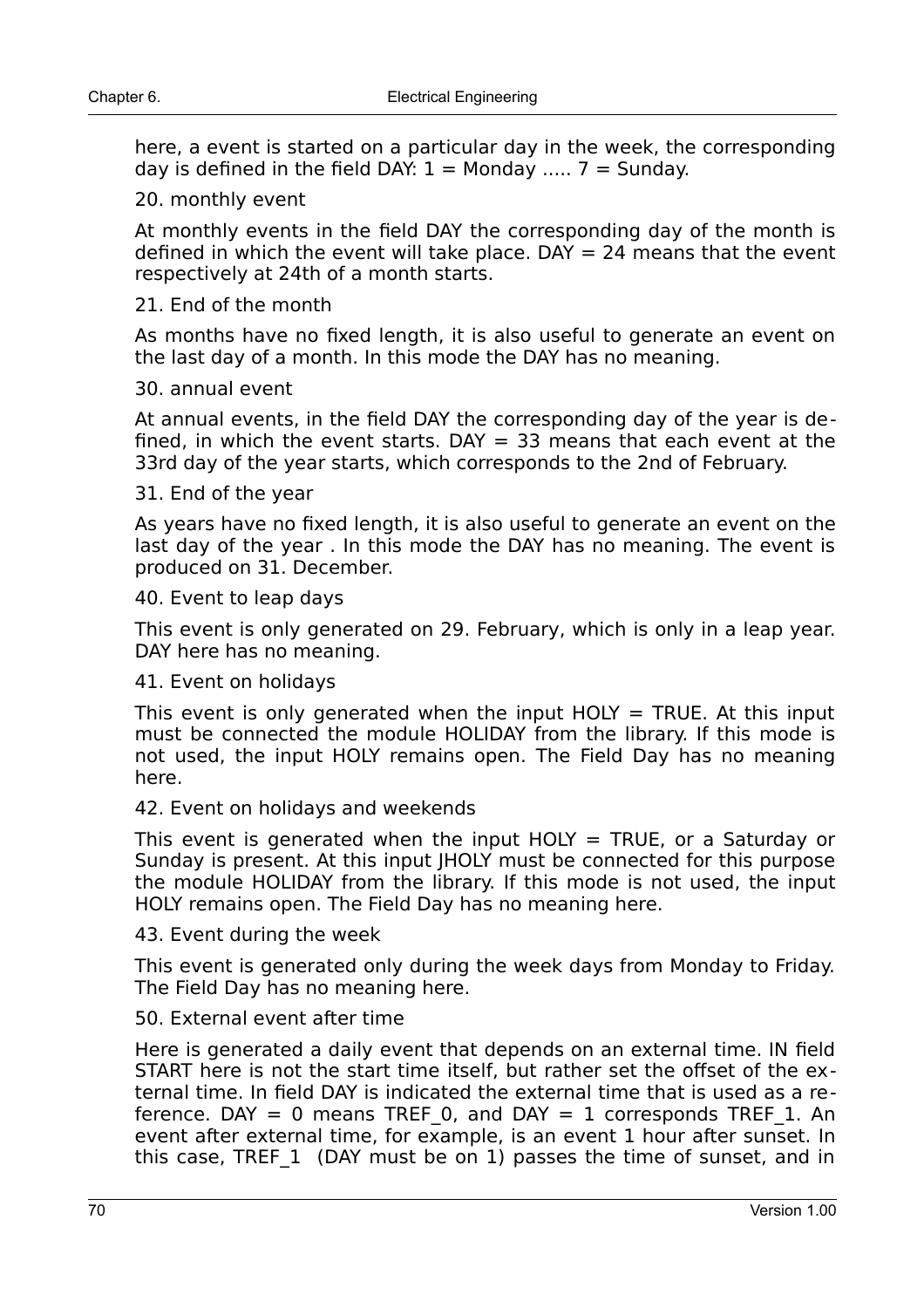the field Start the time 01:00 (one hour offset) is specified. The times for sunrise and sunset can be fed from the module SUN\_TIME from the library.

51. Event before external time

Here is generated a daily event that depends on an external time. IN feld START here is not the start time itself, but rather set the offset of the external time. In feld DAY is indicated the external time that is used as a reference. DAY = 0 means TREF 0, and DAY = 1 corresponds TREF 1. An event before external time, for example, is an event 1 before after sunset. In this case, TREF 1 (DAY must be on 1) passes the time of sunset, and in the field Start the time  $01:00$  (one hour offset before TREF 1) is specified. The times for sunrise and sunset can be fed from the module SUN\_TIME from the library.

52 Set output after external time

An event of type 52 switches the output on at reaching an external time  $+$ START. The external time is TREF1 when DAY = 1 or TREF 0 if DAY = 0. If  $DAY > 1$  the external time is 0. The output remains then to TRUE until it is overwritten with a new event or is deleted by a separate event.

53 Delete output with external offset

An event of type 53 switches the output off at reaching an external time  $+$ START. The external time is TREF1 when DAY = 1 or TREF 0 if DAY = 0. Is  $DAY > 1$  is the external time is 0.

54 Set output with negative offset

An event of type 54 switches the output on at reaching an external time - START. The external time is TREF1 when DAY = 1 or TREF 0 if DAY = 0. If DAY  $>1$  the external time is 0. The output is then held to TRUE until it is overwritten with a new event or deleted by a separate event.

55 Output with negative ofset

An event of type 55 switches the output off when reaching the external time - START. The external time is TREF1 when DAY = 1 or TREF 0 if DAY = 0. Is DAY  $> 1$  is the external time is 0.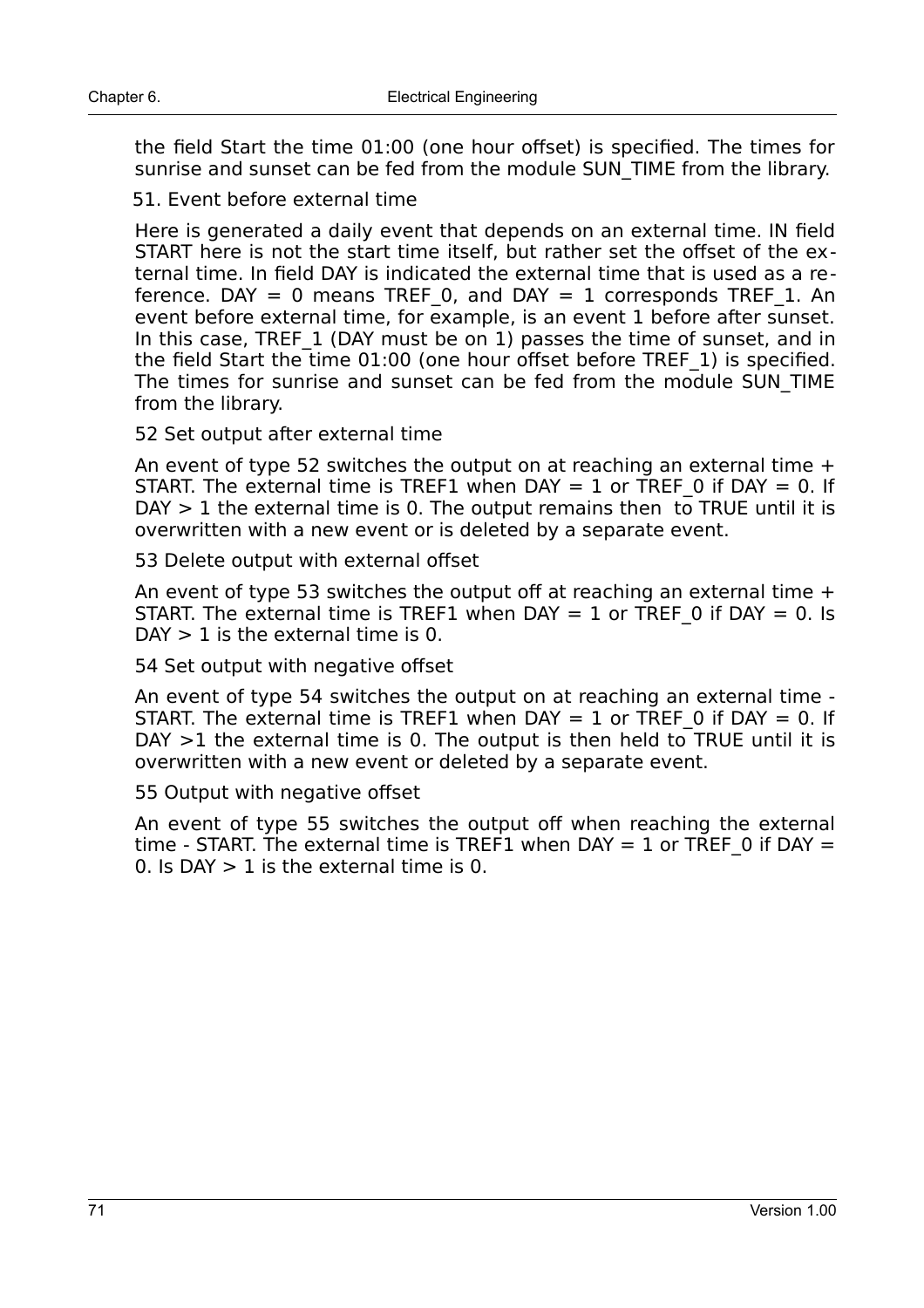# **7. Blind Modules**

# **7.1. Introduction**

The following modules are designed and harmonized to each other that a modular structure of a shutter controller can be reached. This modular system allows quick and easy setup from simple to complex blind controllers which are aligned to the application. The system can also be expanded at any later time, allowing any expansion of the functions. Applications include all types of blinds, shutters, and all types of shading devices. The modules are designed so they can be easily connected in series and the order of the wiring at the same time determines the priority of the functions. The signals UP and DN for manual operation, and the guidelines for angle and position in the automatic mode (PI and AI) are passed from module to this module, which ensures a simple signal path and a clear structure. A special feature is that the signals UP and DN if both are true simultaneously switch to automatic mode.

All modules have the inputs UP and DN with which the manual upd and down command is received and by QU and QD is passed on to the next module. If both inputs UP and DN set to TRUE then the relevant modules switch to automatic mode and evaluate the inputs PI and AI (position and angle) for input from the blind.

If both inputs UP and DN set to TRUE then the relevant modules switch to automatic mode and evaluate the inputs AI and PI (position and angle for input from the blind. By order of the modules also the priority of the individual functions are determined and can easily changed by users .

Future or custom features can be turned on in this way quickly and easily into the existing modules without having to modify the existing programming.

The STATUS output passes ESR compliant messages about the state of the module. When there are no messages available each module passes the input adjacent S IN status messages on to the STATUS output.

| <b>STATUS</b> | Module          | Description                   |
|---------------|-----------------|-------------------------------|
| 111           | <b>SECURITY</b> | Safe position in case of fire |
| 112           | <b>SECURITY</b> | Security position at wind     |
| 113           | <b>SECURITY</b> | Safety position at ALARM      |
| 114           | <b>SECURITY</b> | Door contact safety position  |
| 115           | <b>SECURITY</b> | Security position in the rain |

Summary of the Blind status messages: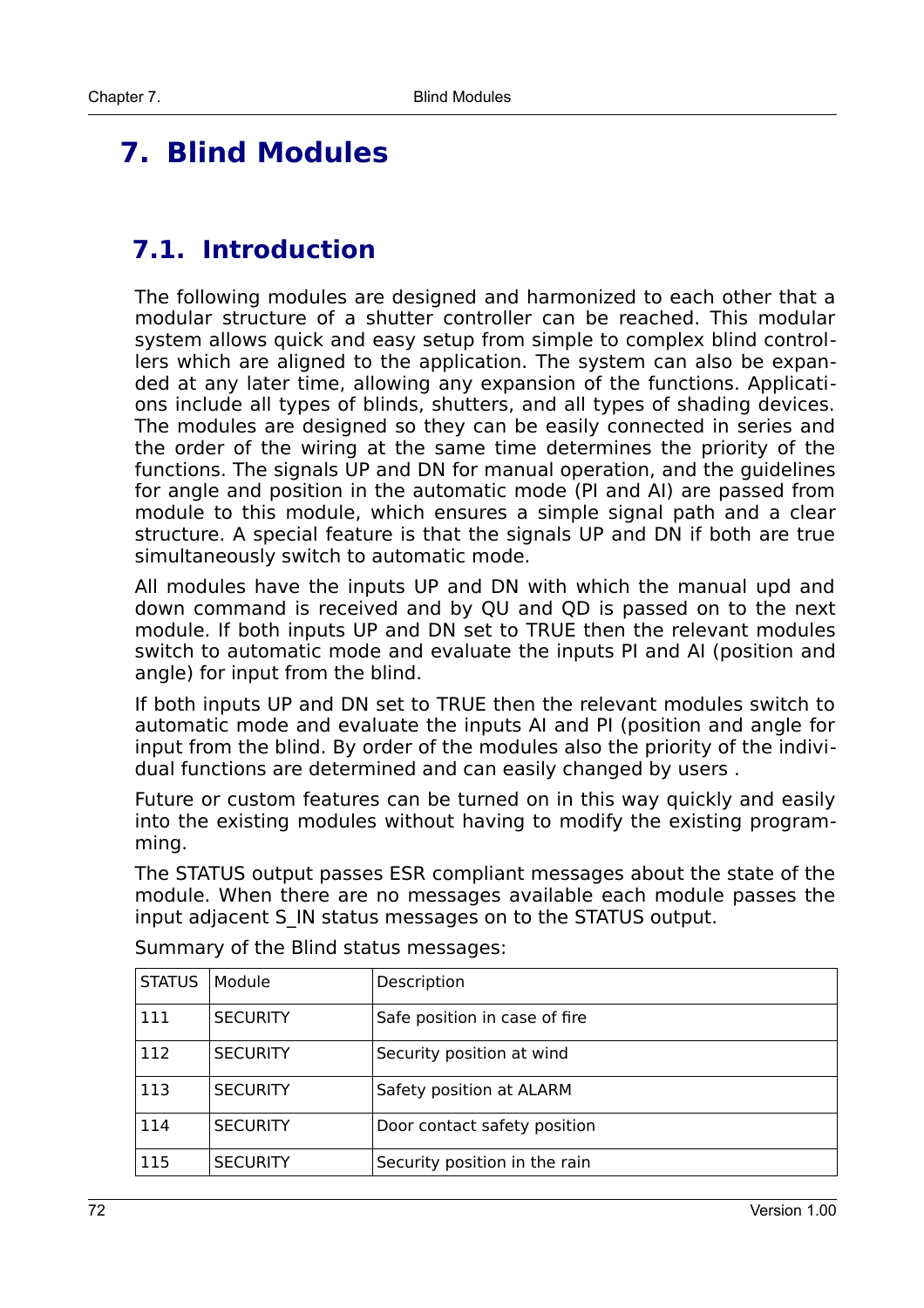| 1       | <b>ACTUATOR</b>  | Error UP and DOWN simultaneously |
|---------|------------------|----------------------------------|
| 120     | <b>ACTUATOR</b>  | Up motion                        |
| 121     | <b>ACTUATOR</b>  | down motion                      |
| 121     | <b>CONTROL</b>   | Up moving position               |
| 122     | <b>CONTROL</b>   | Down moving position             |
| 123     | <b>CONTROL</b>   | UP moving angle                  |
| 124     | <b>CONTROL</b>   | Down moving angle                |
| 121     | <b>CONTROL S</b> | Up motion                        |
| 122     | <b>CONTROL S</b> | down motion                      |
| 123     | <b>CONTROL S</b> | Auto positioning                 |
| 127     | <b>CONTROL S</b> | Lockout Time                     |
| 128     | <b>CONTROL S</b> | Calibration                      |
| 129     | <b>CONTROL S</b> | Extend mode                      |
| 130     | <b>INPUT</b>     | Standby                          |
| 131     | <b>INPUT</b>     | <b>Manual Timeout</b>            |
| 132     | <b>INPUT</b>     | Manual Up                        |
| 133     | <b>INPUT</b>     | <b>Manual Down</b>               |
| 134     | <b>INPUT</b>     | SingleClick up                   |
| 135     | <b>INPUT</b>     | SingleClick Down                 |
| 136     | <b>INPUT</b>     | Forced position                  |
| 137     | <b>INPUT</b>     | Double click 1                   |
| 138     | <b>INPUT</b>     | Double click 2                   |
| 141     | <b>NIGHT</b>     | Night position active            |
| 151     | <b>SHADE</b>     | Active shading                   |
| 160-175 | <b>SCENE</b>     | active scene                     |
| 178     | <b>SET</b>       | Set operation                    |
| 179     | <b>SET</b>       | Restore operation                |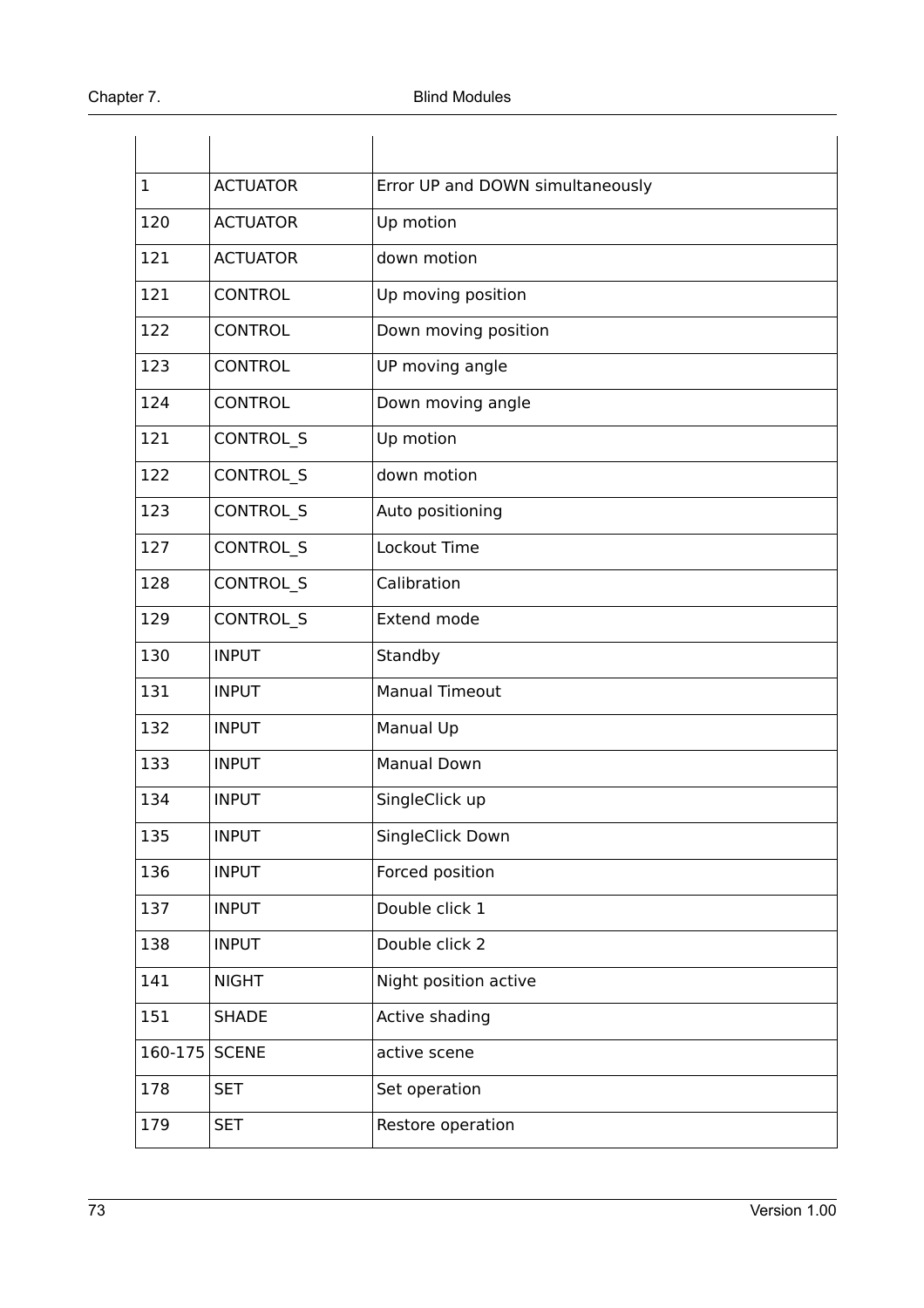## **7.2. BLIND\_ACTUATOR**

Type Function module

Input UP: BOOL (Input UP)

DN: BOOL (input DOWN)

S\_IN: BYTE (ESR compliant status input)

- T\_UD: TIME (run time up / down)
- T\_ANGLE: TIME (duration of the slat adjustment)
- Setup T\_LOCKOUT: TIME (delay time between change of direction)

Output POS: BYTE (position of the shutter,  $0 =$  bottom, 255 = top)

ANG: BYTE (angle of the fin,  $0 =$  vertical, 255 = horiz.)

QU: BOOL (motor up signal)

QD: BOOL (motor down signal)

STATUS: BYTE (ESR compliant status output)

| blind_actuator |        |
|----------------|--------|
| UP             | pos    |
| DN             | ang    |
| S IN           | ou     |
| T UD           | OD     |
| Angle          | status |

BLIND ACTUATOR is a blind / shutter actuator to simulate the position and the angle of the slats. The inputs UP and DN are mutually interlocked, so that QU and QD can never be active at the same time. With time T\_LOCK-OUT the minimum pause is set between a change of direction. Additionally BLIND ACTUATOR provides two outputs with the type Byte which simulate the position of fn and the position of the shutter. For accurate simulation, adjust the setup times and T\_UD T\_ANGLE accordingly. T\_UD sets the time to drive from "closed" needed to "open" (up position). T\_ANGLE specifes the time for adjusting the fin from "vertical" to horizontal. The actuator ensures that first the fin be placed horizontally and then starting the "open" action of the shutter. Conversely, when "close" the shutter the fin set vertically before the down movement begins.  $POS = 0$  means blinds shut down, and POS means  $= 255$  blind is up. Intermediate positions are in accordance with intermediate values 0 ..255 The angle of the blades is issued by the output ANG, with mean ANG  $= 0$  is invertical position and ANG  $= 255$  is the horizontal position, values 0-255 indicate the appropriate an-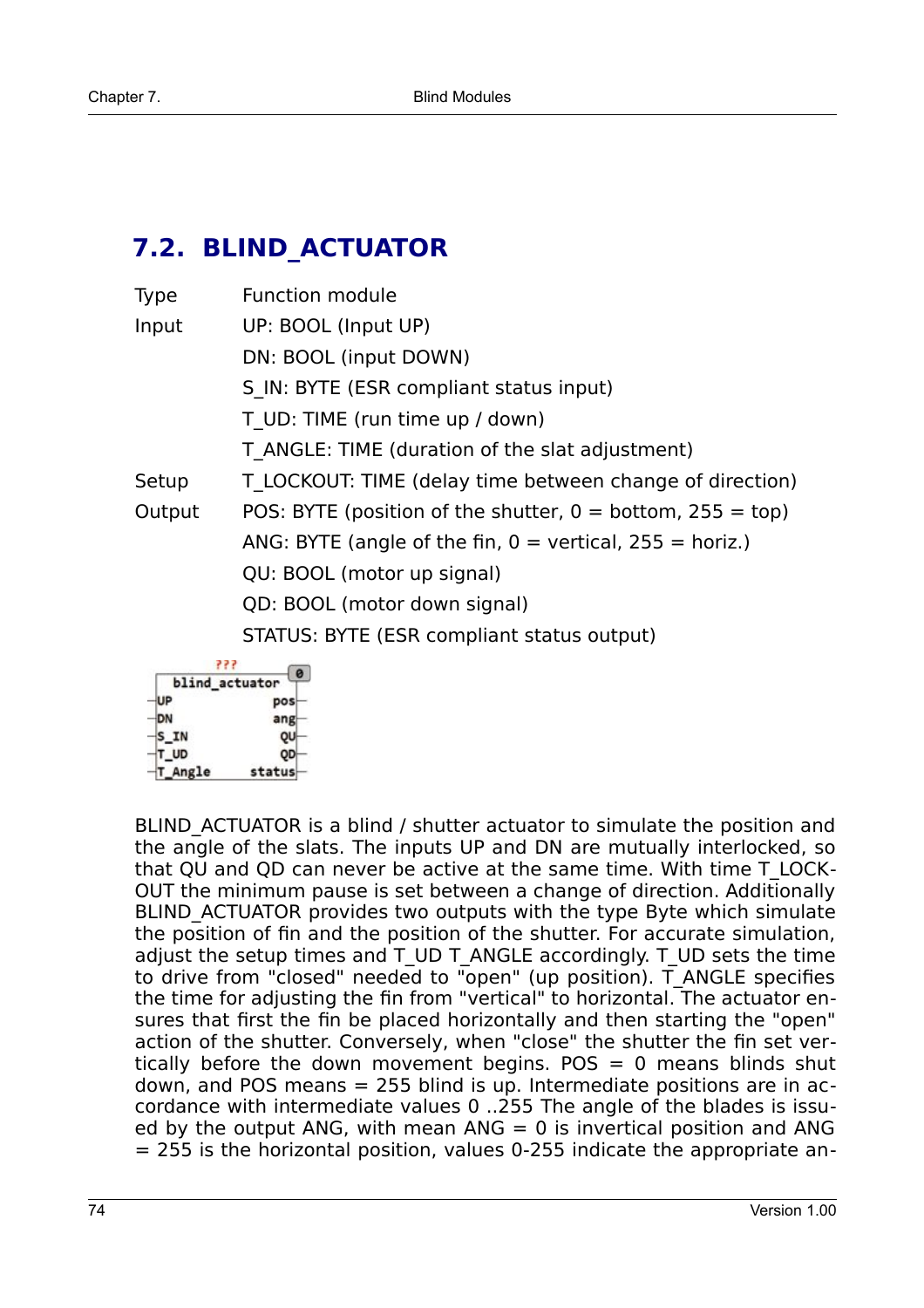gle. By outputs POS and ANG the information on the position of the shutter control is provided. ANG and POS may only provide useful results if the times T\_UD and T\_ANGLE are precisely adapted to the corresponding blind. The actuator may, if T\_ANGLE is set to T#0s, be used for all types of roller shutters. The inputs T\_UD, T\_ANGLE T\_LOCKOUT and have the following default values:

 $T$  UD = T#10S

T ANGLE =  $T#3S$ 

 $T$  LOCKOUT = T#100MS

The input and output S IN STATUS are ESR compliant outputs and inputs. In Input S IN the upstream functions report their status to the module, this status will be forwarded to the output of STATUS, and own status messages also issued on STATUS. If a status message is present at the input it will overwrite the own status messages, an error will be put out with highest priority.

| <b>STATUS</b> | Meaning                                |
|---------------|----------------------------------------|
| 0             | no message                             |
|               | Error, UP and DN active simultaneously |
| 101           | <b>Manual UP</b>                       |
| 102           | Manual DN                              |
| <b>NNN</b>    | forwarded message                      |

The following graphic shows the internal structure and function of the module:



# **7.3. BLIND\_CONTROL**

Type Function module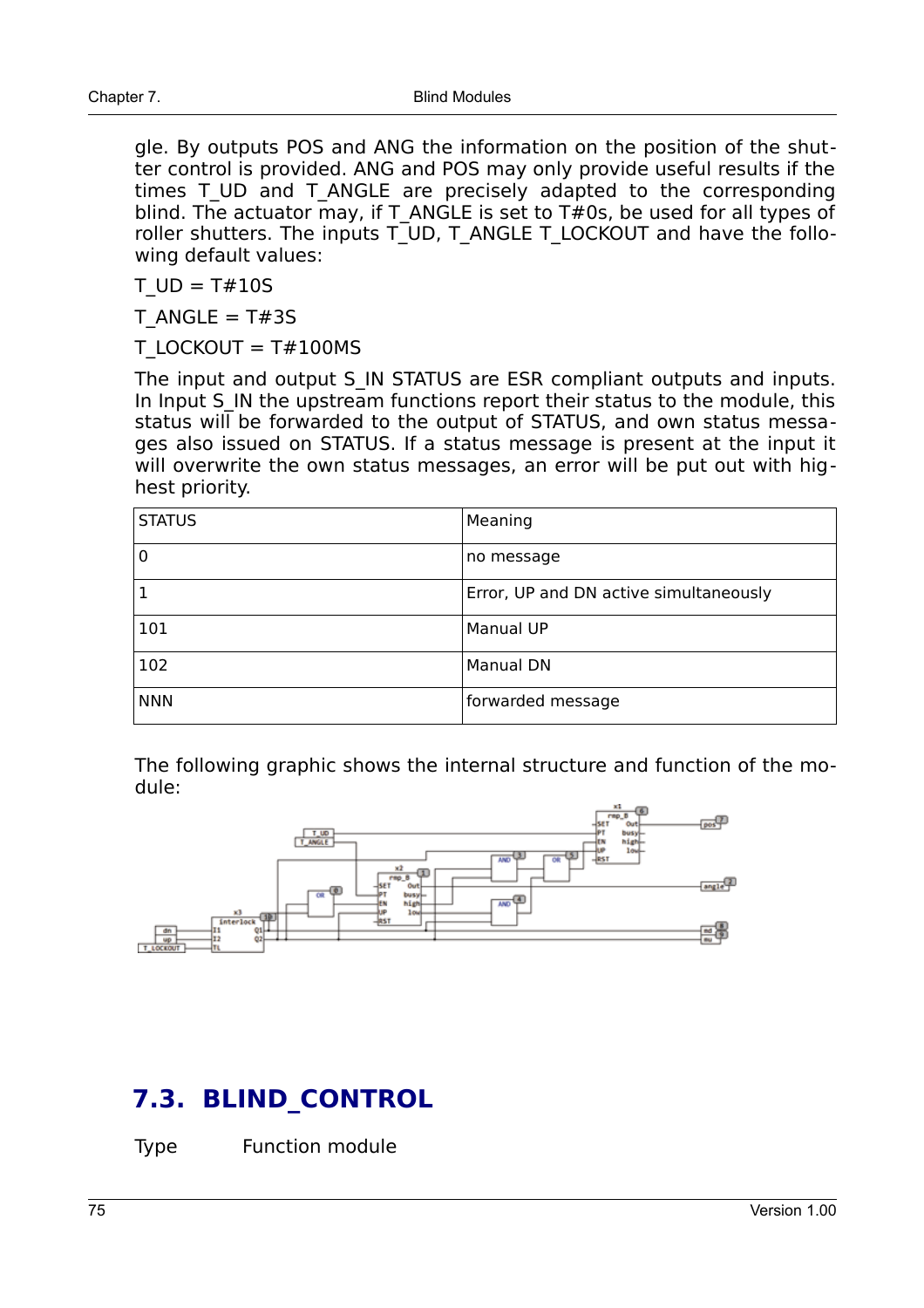| Input  | UP: BOOL (Input UP)                                            |  |  |
|--------|----------------------------------------------------------------|--|--|
|        | DN: BOOL (input DOWN)                                          |  |  |
|        | S IN: BYTE (ESR compliant status input)                        |  |  |
|        | PI : BYTE (default of position)                                |  |  |
|        | AI : BYTE (default of fin angle)                               |  |  |
|        | T UD : TIME (time to move up 0 255)                            |  |  |
|        | T ANGLE : TIME (time to move flap from von 0255) 255           |  |  |
| Setup  | SENS : BYTE (resolution of controll module)                    |  |  |
|        | T LOCKOUT : TIME (lockout time at direction reverse of motors) |  |  |
| Output | POS : BYTE (simulated shutter position)                        |  |  |
|        | ANG : BYTE (simulated fin angle)                               |  |  |
|        | MU: BOOL (motor up signal)                                     |  |  |
|        | MD: BOOL (Motor down Signal)                                   |  |  |
|        | STATUS: BYTE (ESR compliant status output)                     |  |  |
|        |                                                                |  |  |



BLIND CONTROL controls the shutter and the fin angle according to settings in PI and AI if UP and DN is both TRUE (automatik modue). POS und ANG are herein the values of the shutter. At this outputs the simulated position and angle of the shutter are bypassed. BLIND\_CONTROL switch the outputs MU or MD to TRUE in a corresponding order until the values in POS and ANG correspond to default of PI and AI. A internal sequencer controls that while shutter moves up and down the fn angle is adjusted before the up and down movement happens. So when the shutter moves up or down, the fin angle is adjusted and after the movement it restores it's angle. The input SNES defnes at which diference the control module is active and adjusts the output in a way to correspond to the inputs PI and AI. IF SENS  $= 0$  every difference is controlled, if SENS  $= 5$  (default) after a difference of 5 between the setup values and the actual values controlling is done. If UP and DN is not TRUE, BLIND\_CONTROL leaves the automatic mode and the outputs QU and QD are controled by manual mode of UP and DN. BLIND CONTROL does not need BLIND ACTUATOR to control a shutter because BLIND\_ACTUATOR is integrated in BLIND\_CONTROL already. If no au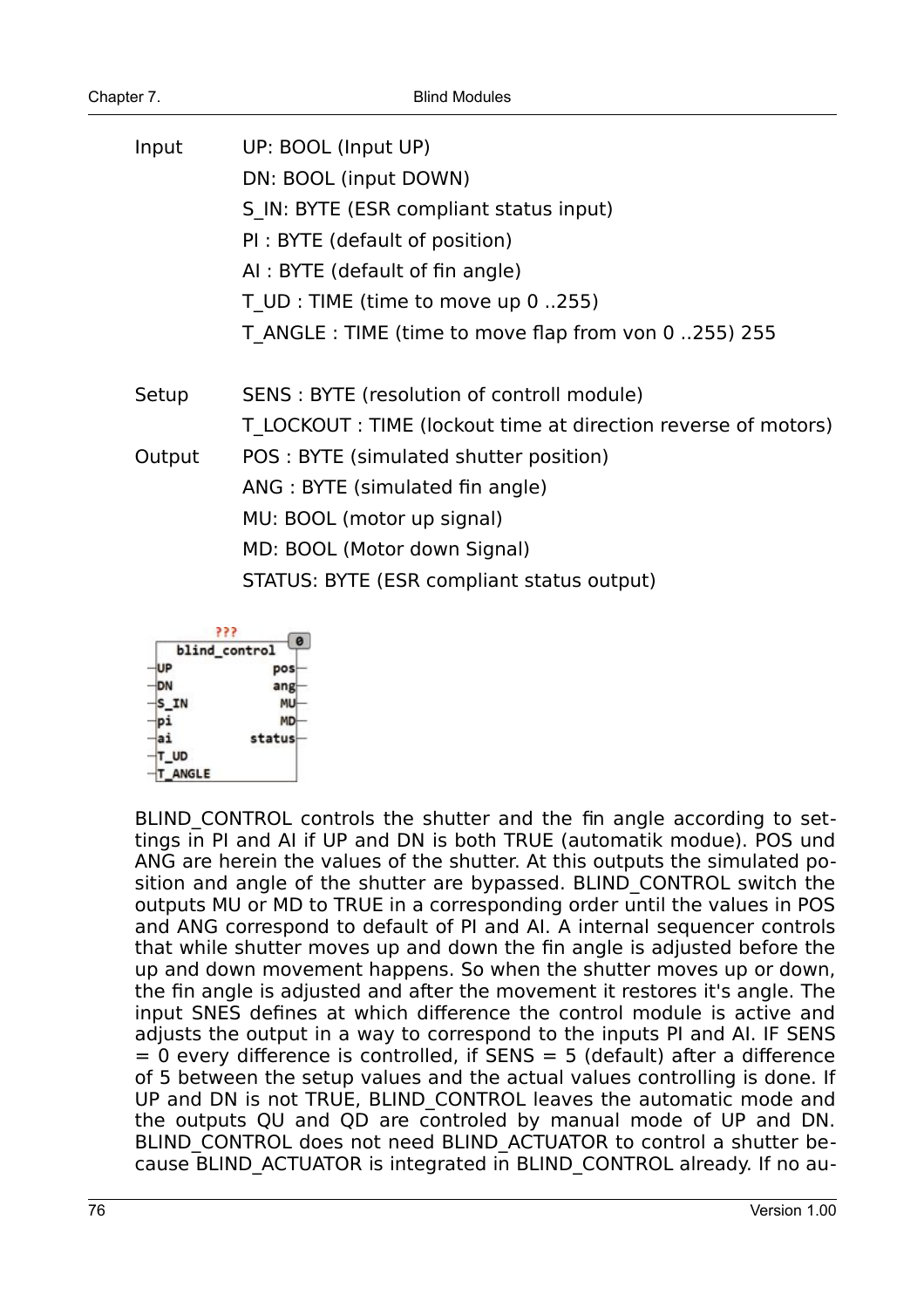tomatic mode for a shutter is needed, BLIND\_ACTUATOR only is recommended. Use of BLIND\_CONTROL must be carefully and must set the cycle time for the module smaller than T\_ANGLE / 512  $*$  SENS. With a doubleclick to the SENS symbol the setup values can be adjusted (default 5). If the cycle time is to long, the shutter moves up and down in a not periodically manner. If a smaller cycle time is not possible, the SENS value can be increased.

The graph shows the shutter geometry.



The table shows the working states of the module.

| UP | <b>DN</b> | ΡI | Al | ΜU | MD |                                                  |
|----|-----------|----|----|----|----|--------------------------------------------------|
|    |           | -  | ٠  |    |    | no action                                        |
| Н  |           |    | ۰  | н  |    | shutter moves up                                 |
|    | н         |    | -  |    | н  | shutter moves down                               |
| H  | н         | P  | A  | X  | X  | Position P and angle A are driven automatically. |

The input and output S IN STATUS are ESR compliant outputs and inputs. In Input S IN the upstream functions report their status to the module, this status will be forwarded to the output of STATUS, and own status messages also issued on STATUS.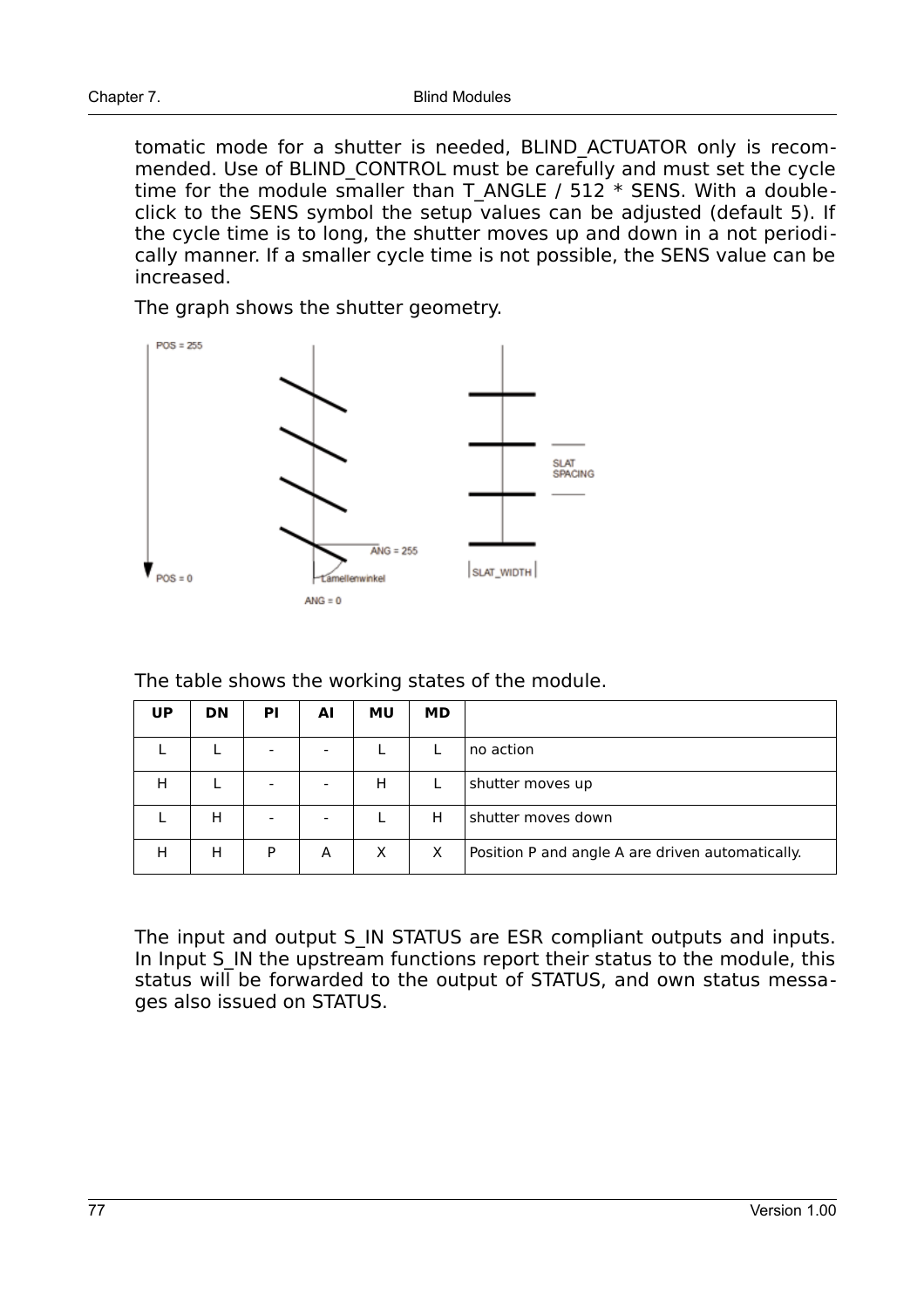| <b>STATUS</b> | <b>Meaning</b>           |
|---------------|--------------------------|
| 0             | no message               |
| 101           | manually up              |
| 102           | manually down            |
| 121           | position up              |
| 122           | position down            |
| 123           | fin setting horizontally |
| 124           | fin setting vertically   |
| <b>NNN</b>    | forwarded messages       |

# **7.4. BLIND\_CONTROL\_S**

| <b>Function module</b>                                         |  |  |
|----------------------------------------------------------------|--|--|
| UP: BOOL (Input UP)                                            |  |  |
| DN: BOOL (input DOWN)                                          |  |  |
| S IN: BYTE (ESR compliant status input)                        |  |  |
| PI : BYTE (default of position)                                |  |  |
| T UP: TIME (duration of the blinds upwards)                    |  |  |
| T DN: TIME (Duration of the blinds downwards)                  |  |  |
| RU: BOOL (release up)                                          |  |  |
| RD: BOOL (release down)                                        |  |  |
| T LOCKOUT : TIME (lockout time at direction reverse of motors) |  |  |
| T EXT: TIME (extension time to stop)                           |  |  |
| EXT TRIG: BYTE (Trigger for extension time)                    |  |  |
| R POS TOP: BYTE (Maximum position when $RD = TRUE$ )           |  |  |
| R POS BOT: BYTE (minimum position if RU = TRUE)                |  |  |
| POS: BYTE (Simulated position)                                 |  |  |
| MU: BOOL (motor up signal)                                     |  |  |
| MD: BOOL (Motor down Signal)                                   |  |  |
| STATUS: BYTE (ESR compliant status output)                     |  |  |
|                                                                |  |  |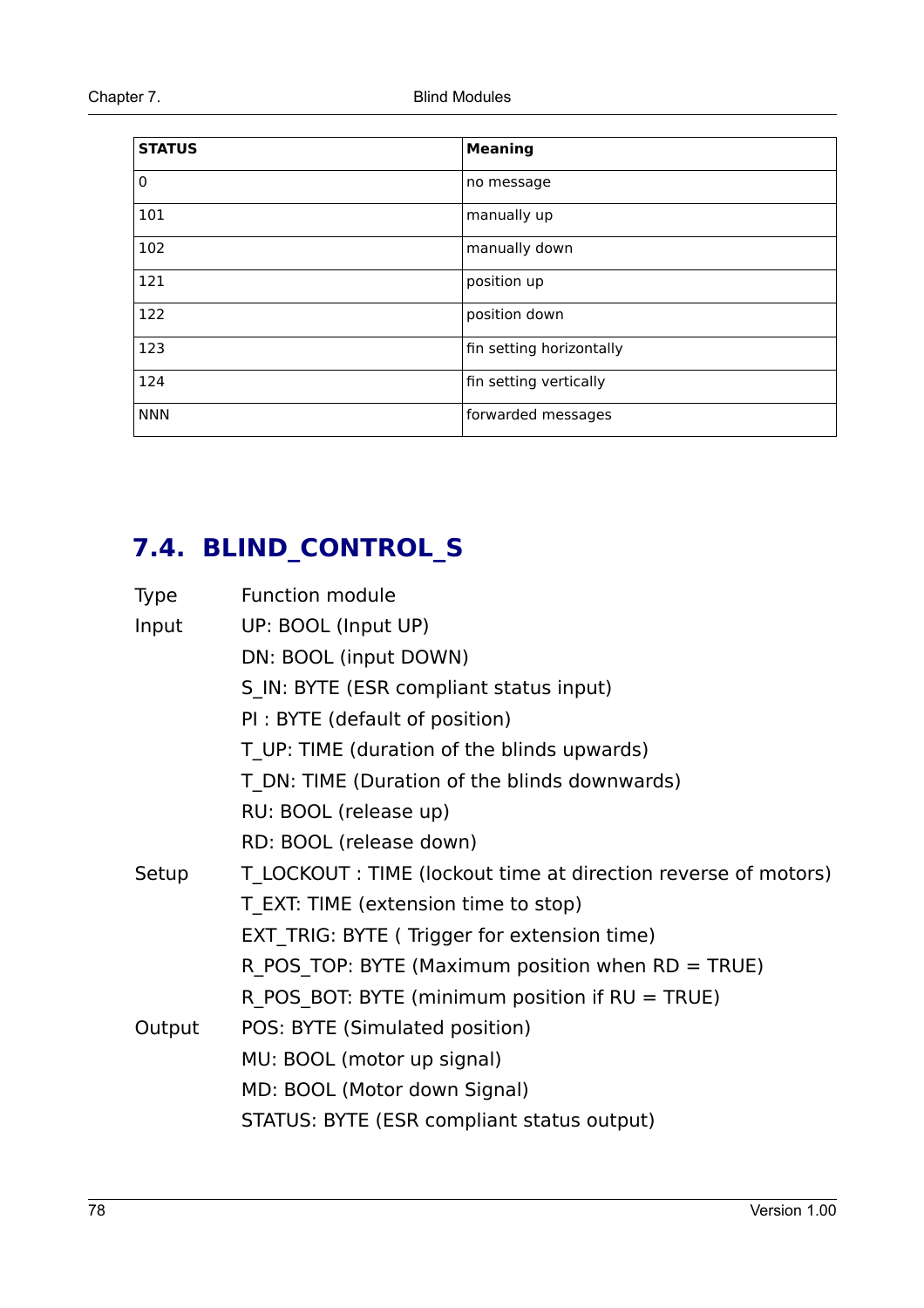| ???             |               |
|-----------------|---------------|
| BLIND_CONTROL_S |               |
| UP              | POS           |
| DN              | MU            |
| S IN            | МD            |
|                 | <b>STATUS</b> |
| UP              |               |
| DN              |               |
| RU              |               |
|                 |               |

BLIND CONTROL 5 manages and controls the position of blinds. The outputs MU and MD control the up and down direction of the motors. The time T\_LOCKOUT is the waiting time for a change of direction between MU and MD and the times T\_UP and T\_DN determine how long the engine need for a full movement downwards or upwards. As the run time of the engine can vary, on reaching a final position (Above or below) the corresponding motor is in addition to the time T\_EXT controlled to ensure that the final position is attained, which provides a continuous calibration of the system. For the frst start and after a power failure, a calibration run is done automatically upwards. The variable EXT\_TRIG indicates from what distance from the final value the run time will be extended. In automatic mode the setting R POS TOP limits the maximum position of the blinds if  $RD = TRUE$ . For example the blind remain at 240 if  $RD = TRUE$  and R POS TOP = 240, which may prevent freezing in winter in the up position. Similarly, R POS BOT and  $RU = TRUE$  are for the lowest possible position in charge, which can place during the summer for forced ventilation. The output of POS is the simulated position of the blinds,  $0 =$  down and 255 = up. S IN and STATUS are the ESR compatible status inputs and outputs.

| UP | DN | <b>STATUS</b>            |                        | <b>MU</b> | <b>MD</b> |
|----|----|--------------------------|------------------------|-----------|-----------|
| H  | H  | 103                      | POS is regulated to PI | auto      | aut<br>0  |
|    | H  | 102                      | Manual operation down  |           | H         |
| H  |    | 101                      | Manual mode up         | H         |           |
|    |    | $\overline{\phantom{0}}$ | <b>Manual Timeout</b>  | L.        |           |
|    |    | 107                      | Lockout Time           |           |           |
|    |    | 108                      | Auto calibration       | H         |           |
|    |    | 109                      | Time extension         | X         | X         |

The module is interconnected with other components of the shutter control: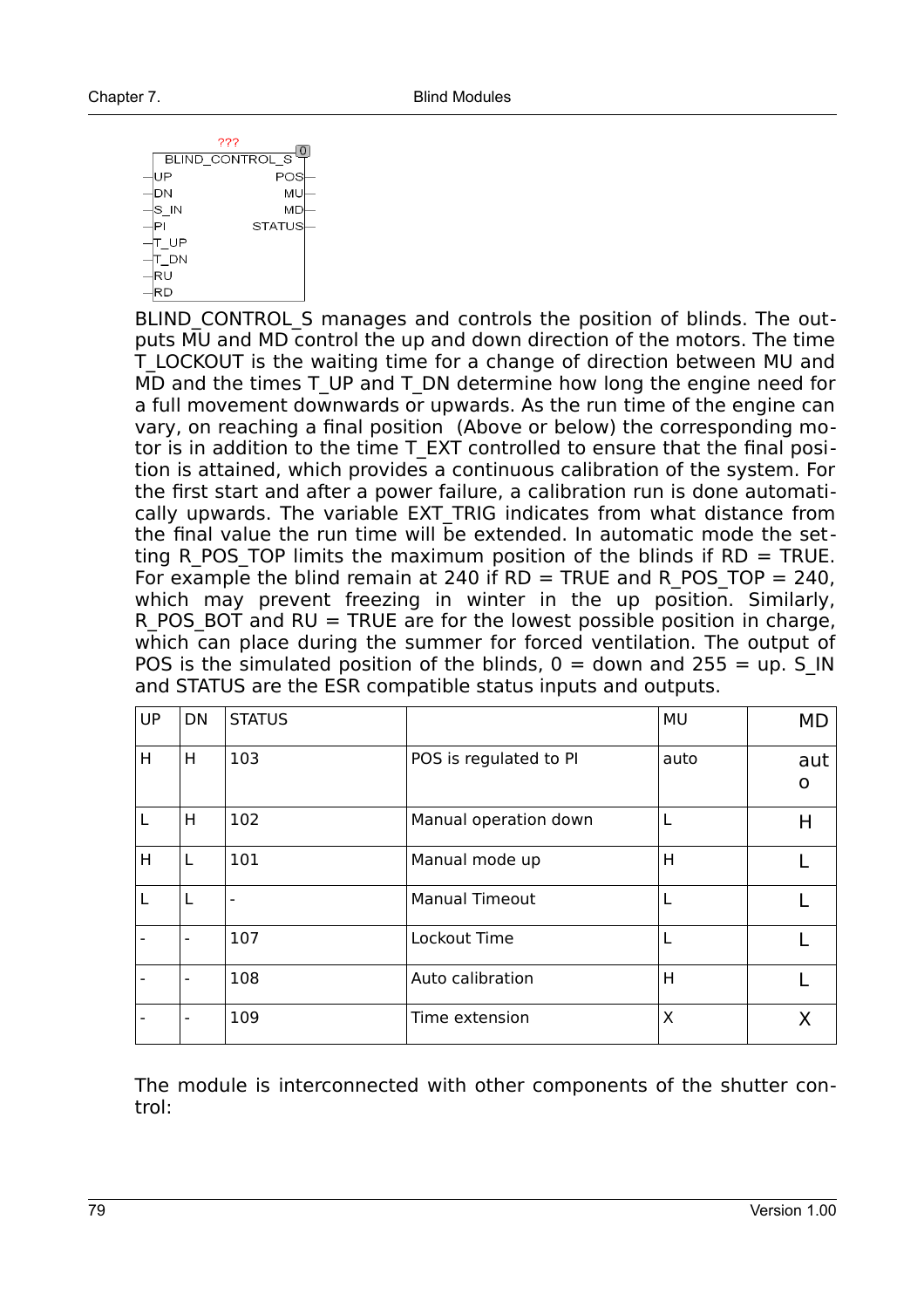|       | 222<br>BLIND_INPUT |      | 222<br>BLIND_CONTROL_S |
|-------|--------------------|------|------------------------|
| 4POS  | QU                 | JΡ   | POS                    |
| -JANG | QD                 | DN   | MU                     |
| lS1   | <b>STATUS</b>      | S IN | MD                     |
| -ls2  | РO                 | P    | <b>STATUS</b>          |
| IN    | AO                 | ∵UP  |                        |
| PI    | D1                 | . DN |                        |
| A     | D2                 | IRL  |                        |
|       |                    | IRC  |                        |

BLIND\_CONTROL\_S is specially designed for the control of blinds and has in contrast to shutters no angle, so the device also has no input AI and no output ANG. BLIND CONTROL S can be connected of course with the other BLIND components of the library.

The module supports automatic calibration, which can cause, after a power failure, to move up all blinds, which is undesired some times in your absence. Therefore, in case of your absence the desired position of the blinds should be given to the input PI. The blinds move to up position for calibration, and then automatically move into the desired position. The automatic calibration however can be prevented if both inputs UP and DN are FALSE.

#### **7.5. BLIND\_INPUT**

| <b>Type</b> | <b>Function module</b>                                 |  |  |
|-------------|--------------------------------------------------------|--|--|
| Input       | POS: BYTE (return of the blind position)               |  |  |
|             | ANG: BYTE (return of the slat angle)                   |  |  |
|             | S1: BOOL (Input UP)                                    |  |  |
|             | S2: BOOL (input DOWN)                                  |  |  |
|             | IN: BOOL (Controlled operations if TRUE)               |  |  |
|             | PI: BYTE (position if $IN = TRUE$ )                    |  |  |
|             | AI: BYTE (angle if $IN = TRUE$ )                       |  |  |
| Setup       | SINGLE SWITCH: BOOL (TRUE for single button operation) |  |  |
|             | CLICK EN: BOOL (TRUE for single-click mode)            |  |  |
|             | CLICK TIME: TIME (Timeout for K lick Detection)        |  |  |
|             | MAX RUNTIME: TIME (Timeout for one movement)           |  |  |
|             | MANUAL TIMEOUT: TIME (Timeout of manual operation)     |  |  |
|             | DEBOUNCE TIME: TIME (debounce time for the inputs S)   |  |  |
|             | DBL CLK1: BOOL (move to double click position if TRUE) |  |  |
|             | DBL POS1: BYTE (position at S1 double-click)           |  |  |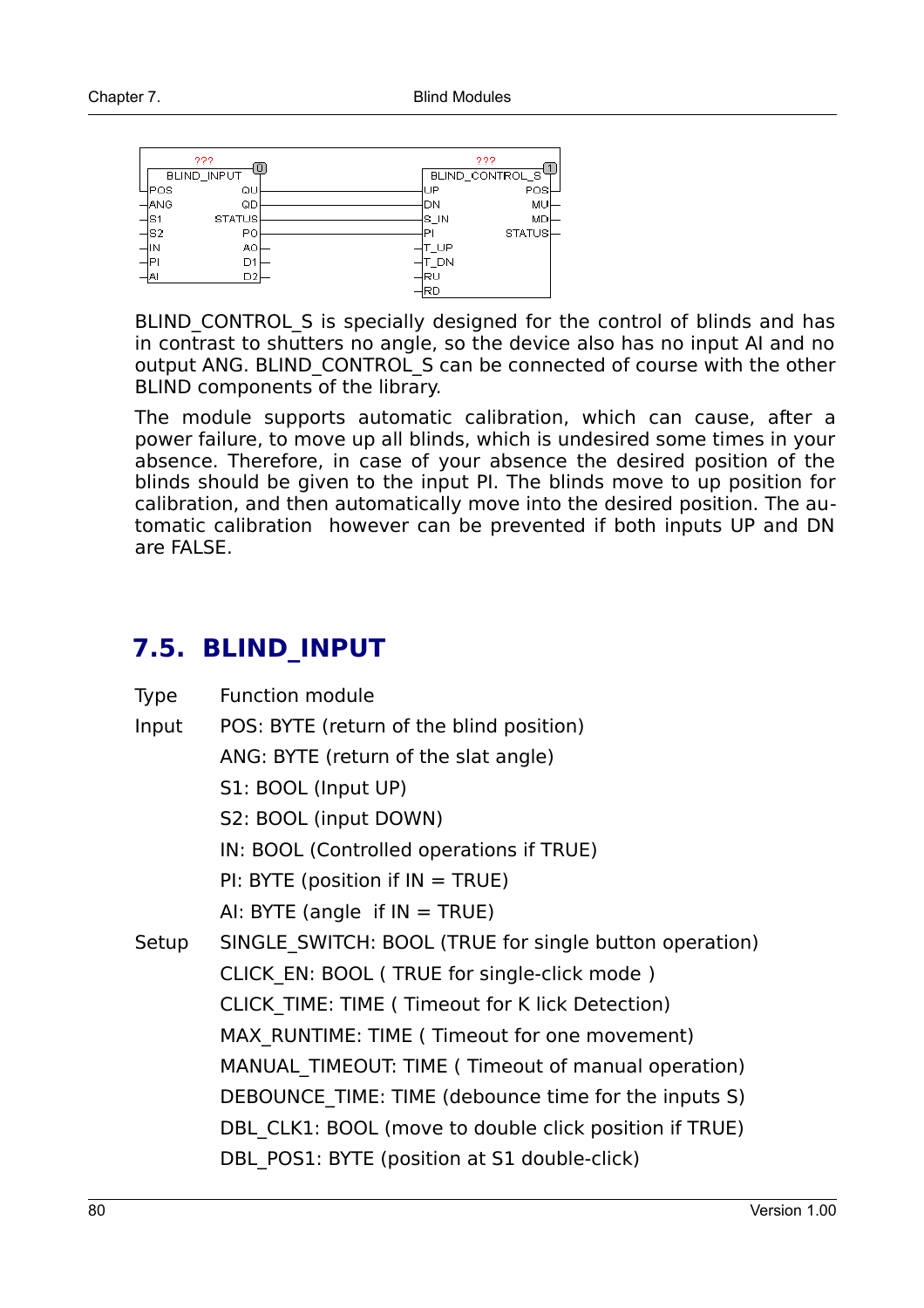DBL\_ANG1: BYTE (angle at S1 double-click) DBL CLK2 away: BOOL (move to double click position if TRUE) DBL POS2: BYTE:  $= 255$  (position at S2 double click) DBL ANG2: BYTE:  $= 255$  (angle at S2 double click) D1 TOGGLE:  $BOOL: = TRUE$  (Toggle mode for D1) D2 TOGGLE:  $BOOL: = TRUE$  (Toggle mode for D2) MASTER MODE: BOOL (enable the master mode if TRUE)

Output QU: BOOL (motor up signal)

QD: BOOL (motor down signal)

STATUS: BYTE (ESR compliant status output)

PO: BYTE (output position)

- AO: BYTE (output angular position)
- D1: BOOL (command output for double click function 1)

D2: BOOL (command output for double click function 2)

|     | ٠<br><b>BLIND INPUT</b> |
|-----|-------------------------|
| POS | ou                      |
| ANG | <b>OD</b>               |
| S1  | <b>STATUS</b>           |
| S2  | PO                      |
| ΙN  | A <sub>O</sub>          |
| PΙ  | D1                      |
|     | D2                      |

BLIND INPUT serves as a key interface for operating blinds. The module supports three modes, manual, automatic and controlled operation. if  $IN =$ FALSE (manual mode), the inputs S1 and S2 are used to control the outputs of QU and QD. If the Setup Variable SINGLE\_SWITCH = TRUE, then the input S2 is ignored and the entire control is on the S1 switch. S1 will switch alternately QU and QD so as followed by pressing the button S1 change between up and down motion in succession. The internal default is FALSE (2 button configuration). The setup variable MANUAL TIMEOUT defined rest period after which (time with no signal at S1 or S2), the device automatically switches to automatic mode. If this value is not specifed then the internal default value of 1 hour used. When the input  $IN = TRUE$ , the outputs of QU and QD goes to automatic (both are set TRUE), and switched the inputs PI and AI to the outputs PO and AO. IN can be pulsed to take on the values in short, the module controls these values for the time MAX\_RUNTIME and then switches back to automatic mode. As long as  $IN = TRUE$  the automatic mode is pushed to the values of AI and PI. The inputs POS and ANG are the return receipts for the current position of the shutter. These values are provided by the module BLIND\_CONTROL. With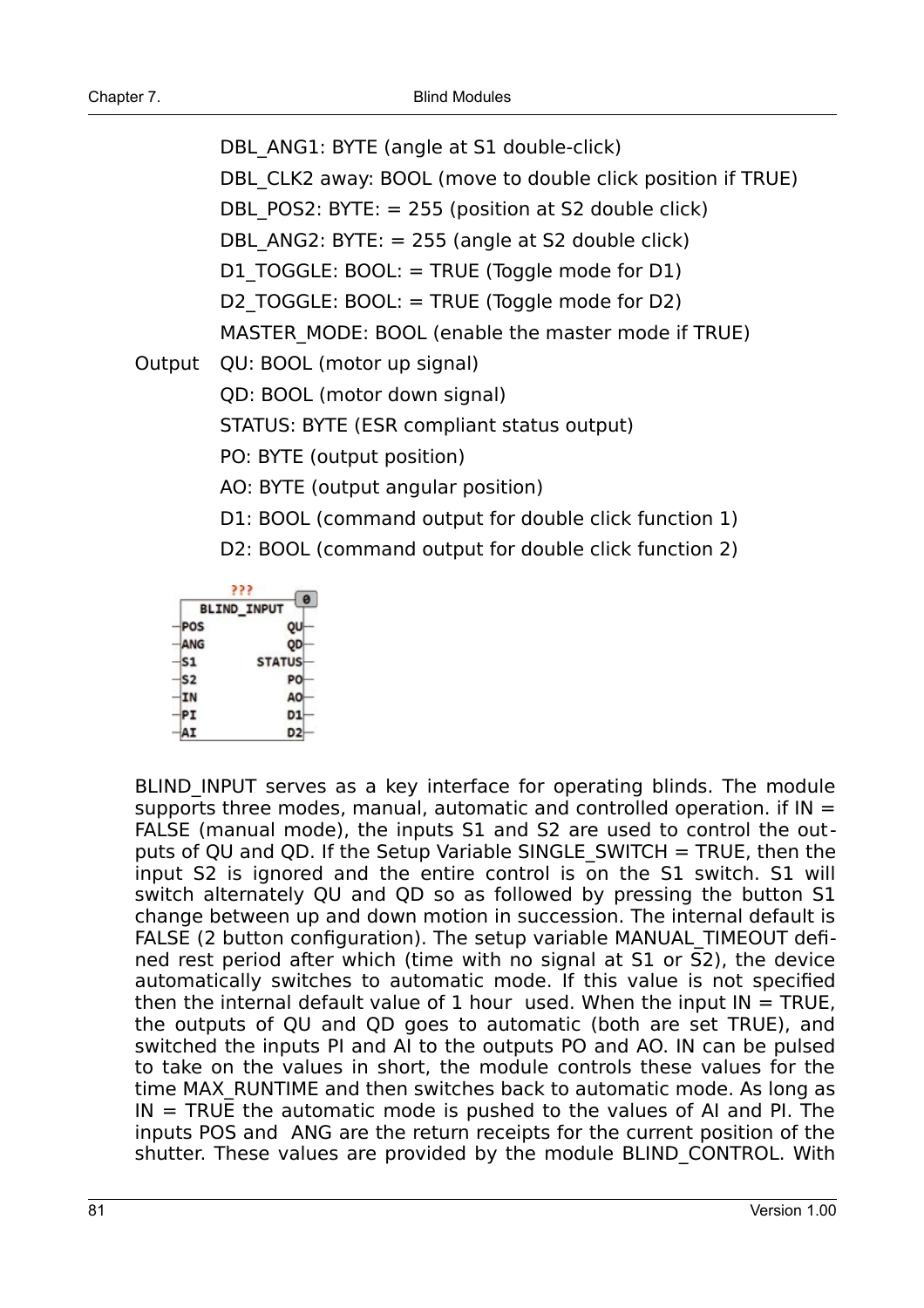the variable SETUP CLICK MODE a click operation is set, a short press starts on the direction up for S1 and down for S2 and a second short press stops the appropriate direction or reverses the direction. This setting make sense for blinds with a long run time, or to move with a button press to one end. if the key is pressed longer as the setup time CLICK\_TIME so the CLICK mode will be leaved and the shutter moves as long as the button is held down in manual mode. If a key press is shorter than CLICK\_TIME, the blinds moves further until a further click stops the drive or a final position is achieved. The default value is 500 milliseconds for CLICK\_TIME and the default for CLICK\_MODE is TRUE. If both variables CLICK\_MODE Setup and SINGLE SWITCH are TRUE at the same time, a button operation with only one button on S1 is possible. With the time set of MAX\_RUNTIME the run time is limited, which ist started by a simple one Click started but not terminated with another Click . The value of MAX\_ RUNTIME defaults to T#60s and should be as long as the blind safely reach the end position from any position. Two outputs D1 and D2 can be used to evaluate a double-click on S1 or S2, if D? Toggle = TRUE a double-clicking switch an appropriate output and a further double-click again off, if  $D$ ? Toggle = FALSE so with each double-click a pulse is generated at the corresponding output.

After a manual operation command is the module is for the time MANUAL\_TIMEOUT in the mode "Manual Standby" (STATUS = 131), the manually hit position is maintained so well for this time and the automatic functions of all downstream components are suppressed. By a long (longer than CLICK\_TIME) pressure on both buttons, the "Manual standby" mode is terminated prematurely and returned to automatic mode.

| <b>POS</b> | S <sub>1</sub> | <b>S2</b> | IN | PI                       | QU | QD | PO                           | D1                       | D <sub>2</sub>           |                                                     |
|------------|----------------|-----------|----|--------------------------|----|----|------------------------------|--------------------------|--------------------------|-----------------------------------------------------|
| <b>ANG</b> |                |           |    | AI                       |    |    | ΑO                           |                          |                          |                                                     |
| X          | L              | L         | L  | $\overline{\phantom{a}}$ | H  | H  | $X * 5$                      |                          |                          | Standy / automatic operation                        |
|            |                |           | н  | Y                        | H  | н  | Y                            |                          |                          | controlled operation, PI and AI are<br>served       |
| X          | н              | L         | L  | $\overline{\phantom{a}}$ | H  | L  | X                            | $\overline{a}$           |                          | Manual mode up                                      |
| Χ          | L              | Н         | L  | $\overline{\phantom{a}}$ | L  | н  | X                            | $\overline{a}$           |                          | Manual operation down                               |
| X          | H              | H         | L  | $\overline{\phantom{a}}$ | H  | H  | X                            | $\overline{a}$           |                          | Manual Mode Exit prematurely                        |
| X          | L              | L         |    | $\overline{\phantom{a}}$ | L  | L  | X                            |                          |                          | Manual operation standby until ti-<br>meout expires |
| Χ          | $*4$           | L         | L  | $\overline{\phantom{a}}$ | H  | L  | X                            | $\overline{\phantom{a}}$ |                          | $CLICK$ $EN = TRUE$                                 |
| X          | L              | $*4$      |    | $\overline{\phantom{a}}$ | L  | H  | X                            | $\overline{\phantom{0}}$ |                          | $CLICK$ $EN = TRUE$                                 |
|            | $*2$           | L         | L  | $\overline{\phantom{a}}$ | H  | H  | $\qquad \qquad \blacksquare$ | $/$ D1                   | $\overline{\phantom{0}}$ | D1 TOGGLE = TRUE                                    |
|            | $*2$           | L         |    | $\overline{\phantom{a}}$ | H  | H  | $\overline{\phantom{0}}$     | $*3$                     |                          | $D1 TOGGLE = FALSE$                                 |

The following table shows the operating states of the module: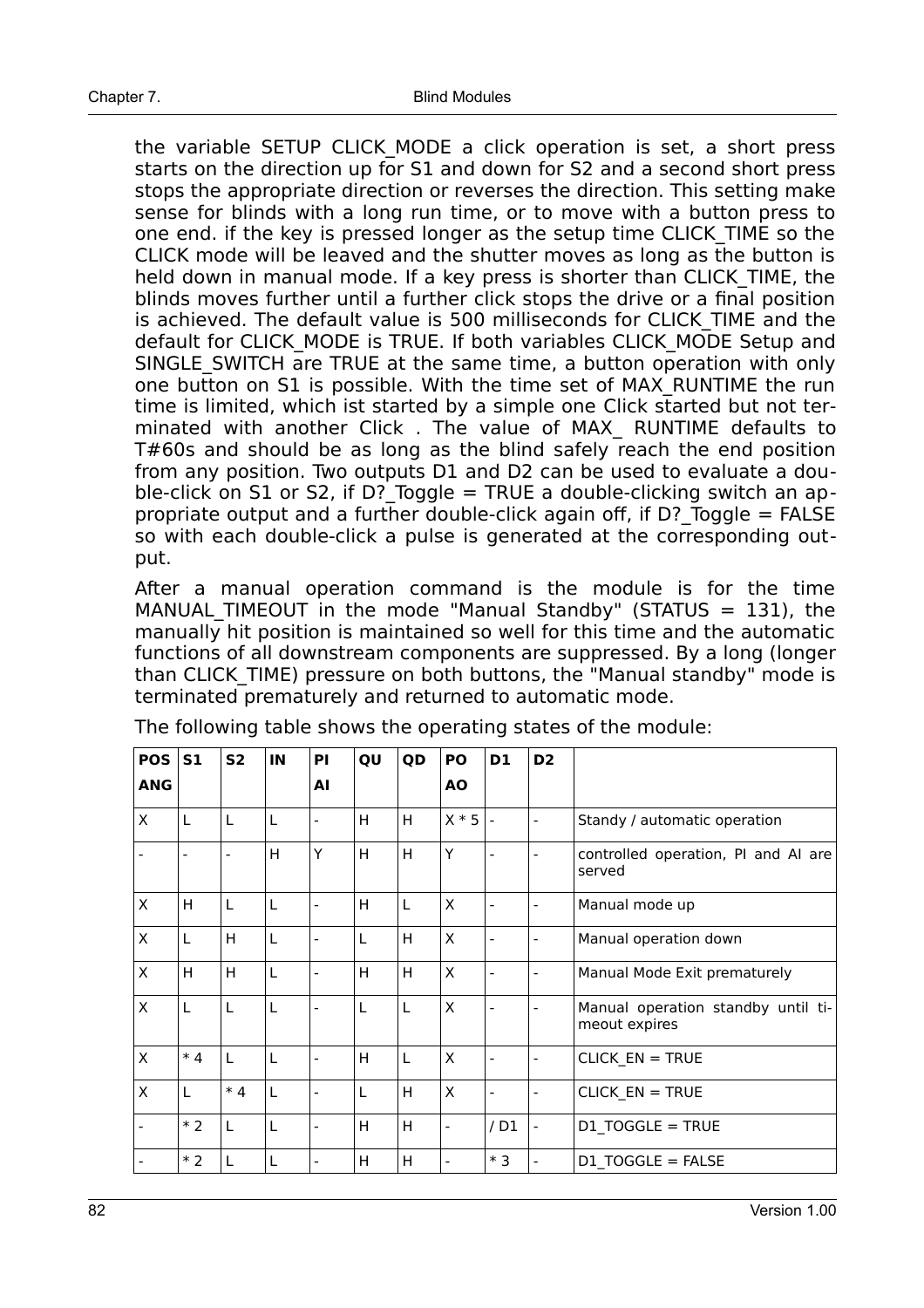|    |                                                                                                        | $*2$ |  |  | Н | н | $\overline{\phantom{a}}$ |  | / D <sub>2</sub> | D2 TOGGLE = TRUE    |
|----|--------------------------------------------------------------------------------------------------------|------|--|--|---|---|--------------------------|--|------------------|---------------------|
|    |                                                                                                        | $*2$ |  |  | Н | н | $\overline{\phantom{a}}$ |  | $*3$             | D2 TOGGLE = $FALSE$ |
|    | *1 in transition in the automatic mode, the outputs PO and AO are set to the last value of POS and AN. |      |  |  |   |   |                          |  |                  |                     |
| *2 | Double click                                                                                           |      |  |  |   |   |                          |  |                  |                     |
| *3 | Output pulse for one cycle                                                                             |      |  |  |   |   |                          |  |                  |                     |
| *4 | Single click, is blind moves in one direction for MAX RUNTIME                                          |      |  |  |   |   |                          |  |                  |                     |

\*5 angle and position are not transferred if the variable MASTER\_MODE = TRUE.

The output of STATUS is compatible and ESR are status messages about state changes.

| <b>STATUS</b> | <b>Meaning</b>                    |
|---------------|-----------------------------------|
| 130           | Standby mode                      |
| 131           | <b>Manual Standby</b>             |
| 132           | manually up                       |
| 133           | manually down                     |
| 134           | Single-clicking up                |
| 135           | single-click down                 |
| 136           | $IN = TRUE$ forces values         |
| 137           | Double-clicking position 1 is hit |
| 138           | Double-click position 2 is hit    |
| 139           | Force Automatic Mode              |

The following example shows the structure of a blind controller with the module BLIND\_INPUT and BLIND\_CONTROL:

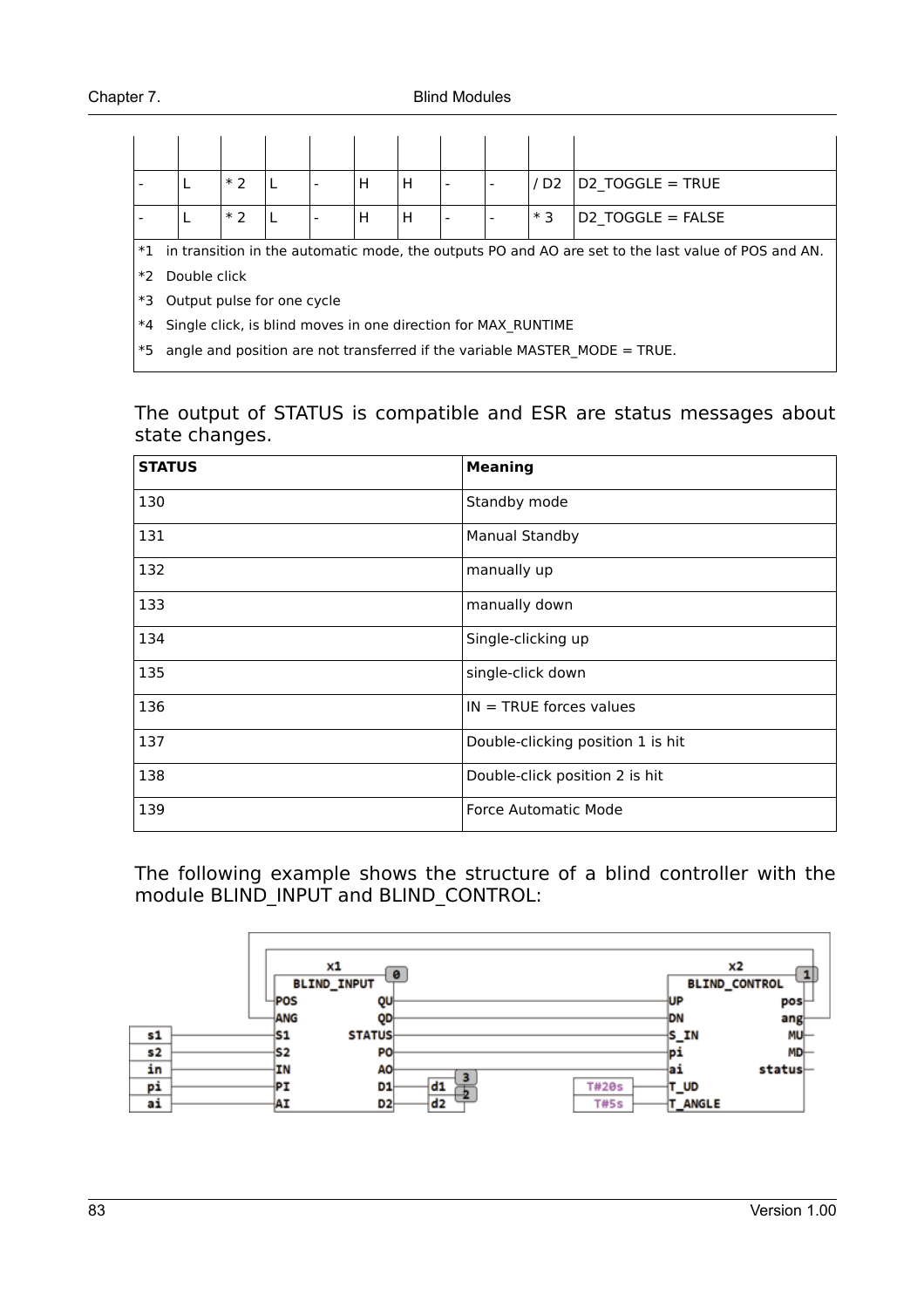The use of other BLIND modules is optional and is used to extend the functionality. BLIND\_INPUT and BLIND\_CONTROL gives a full blind control.

BLIND INPUT can decode a double click at the two inputs S1 and S2 and turn the two outputs D1 and D2. These outputs can be used downstream function blocks or to control any other event.



Master Mode:

With the variable MASTER MODE = TRUE, the master mode is turned on. The master mode prevents that the angle ANG and position POS will be transfered to the outputs AO and PO in Standby Mode 130. Blind modules which are between the input and Control modules can switch the position of the shutter and the shutter remains after the change in the new position (if MASTER MODE = FALSE). However, if the variable MASTER MODE = TRUE ensures that after an automatic stop by downstream modules the Blind Input resets again to the old position. If MASTER MODE = FALSE in the state 130 the POS and ANG is transmitted in on the outputs of PO and AO. Is MASTER MODE = TRUE the last valid value remains at the STATUS 130 on the outputs PO and AO and the inputs of POS and ANG are not transferred. The module BLIND\_INPUT thus retains the last valid BLIND\_IN-PUT position.

#### **7.6. BLIND\_NIGHT**

Type Function module

Input UP: BOOL (Input UP)

DN: BOOL (input DOWN)

S\_IN: BYTE (ESR compliant status input)

PI: BYTE (input value of the blind position in automatic mode)

AI: BYTE (input value of the blade angle in automatic mode)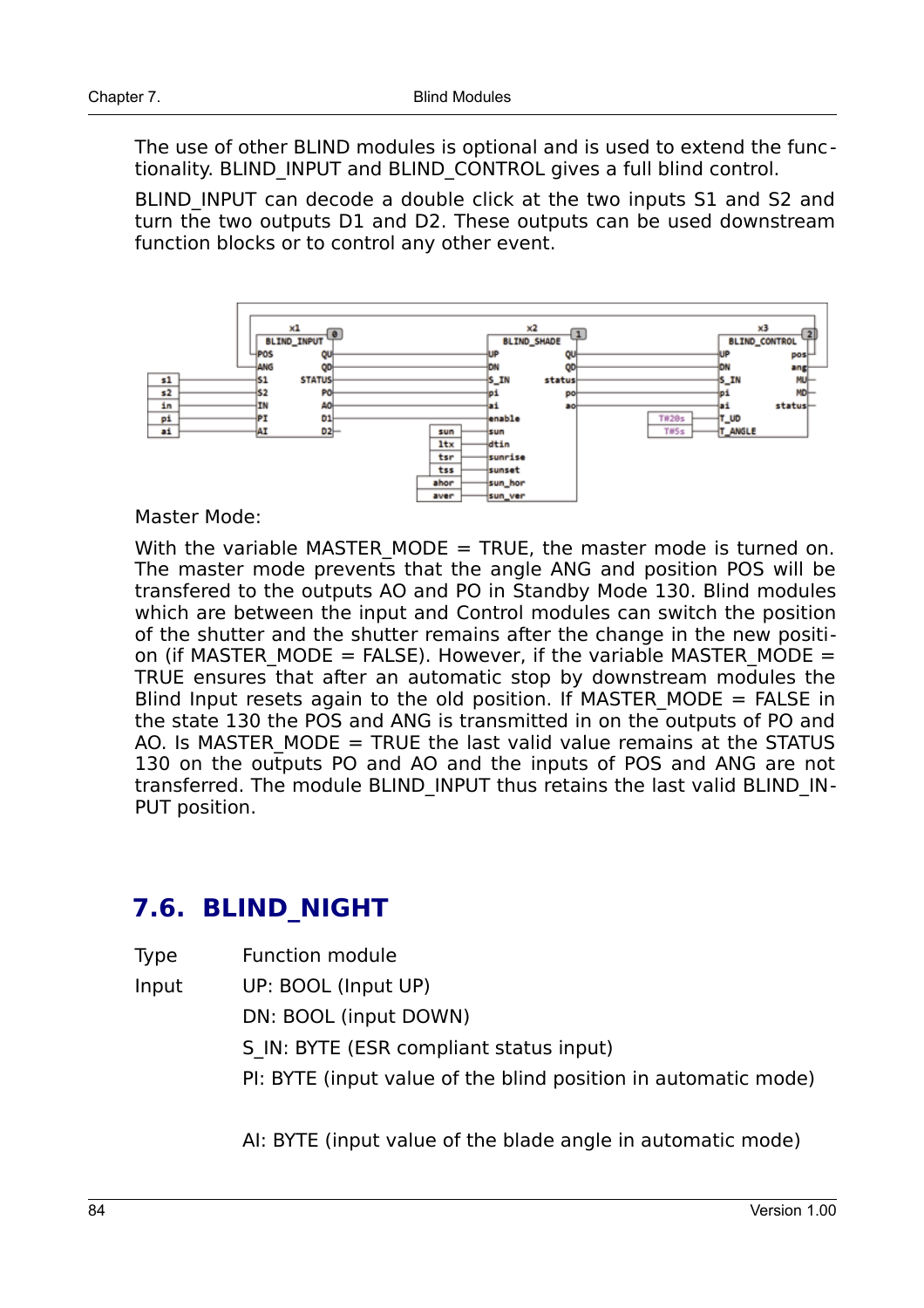|               | E NIGHT: BOOL (Automatic night service on)             |  |  |  |  |  |  |
|---------------|--------------------------------------------------------|--|--|--|--|--|--|
|               | E DAY: BOOL (automatic day service onπ)                |  |  |  |  |  |  |
| Setup         | SUNRISE OFFSET: INT (offset from sunrise in minutes)   |  |  |  |  |  |  |
|               | SUNSET OFFSET: INT (offset by the sunset in minutes)   |  |  |  |  |  |  |
|               | T1: TOD (earliest point in time for night-shade)       |  |  |  |  |  |  |
|               | T2: TOD (the latest point in time for night-shade)     |  |  |  |  |  |  |
|               | T3: TOD (earliest point in time for day position)      |  |  |  |  |  |  |
|               | T4: TOD (latest point in time for day position)        |  |  |  |  |  |  |
|               | NIGHT POSITION: BYTE (position for night service)      |  |  |  |  |  |  |
|               | NIGHT ANGLE: BYTE (angle for night service)            |  |  |  |  |  |  |
|               | DAY POSITION: BYTE (position for day position)         |  |  |  |  |  |  |
|               | DAY ANGLE: BYTE (angle for day position)               |  |  |  |  |  |  |
|               | RESTORE TIME: TIME (time to hit the day position)      |  |  |  |  |  |  |
| <b>IN/OUT</b> | CX: CALENDAR (data structure for local time)           |  |  |  |  |  |  |
| Output        | QU: BOOL (motor up signal)                             |  |  |  |  |  |  |
|               | QD: BOOL (motor down signal)                           |  |  |  |  |  |  |
|               | STATUS: BYTE (ESR compliant status output)             |  |  |  |  |  |  |
|               | PO: BYTE (output value of the blind in automatic mode) |  |  |  |  |  |  |

AO: BYTE (output value of the blade angle in automatic mode)

NIGHT: BOOL (TRUE between sunset and sunrise)

| 0           |               |  |  |  |  |  |  |
|-------------|---------------|--|--|--|--|--|--|
| BLIND NIGHT |               |  |  |  |  |  |  |
| UP          | QU            |  |  |  |  |  |  |
| DΝ          | QD            |  |  |  |  |  |  |
| S IN        | <b>STATUS</b> |  |  |  |  |  |  |
| PI          | P0            |  |  |  |  |  |  |
| A١          | A0            |  |  |  |  |  |  |
| e night     |               |  |  |  |  |  |  |
| E DAY       |               |  |  |  |  |  |  |
| DTIN        |               |  |  |  |  |  |  |
| SUNRISE     |               |  |  |  |  |  |  |
| SUNSET      |               |  |  |  |  |  |  |

BLIND\_NIGHT serves to close the shutters or blinds at night. The module automatically closes the blind after sunset with a delay of SUNSET\_OFFSET and the blind goes up after sunrise with a delay of SUNRISE\_OFFSET again.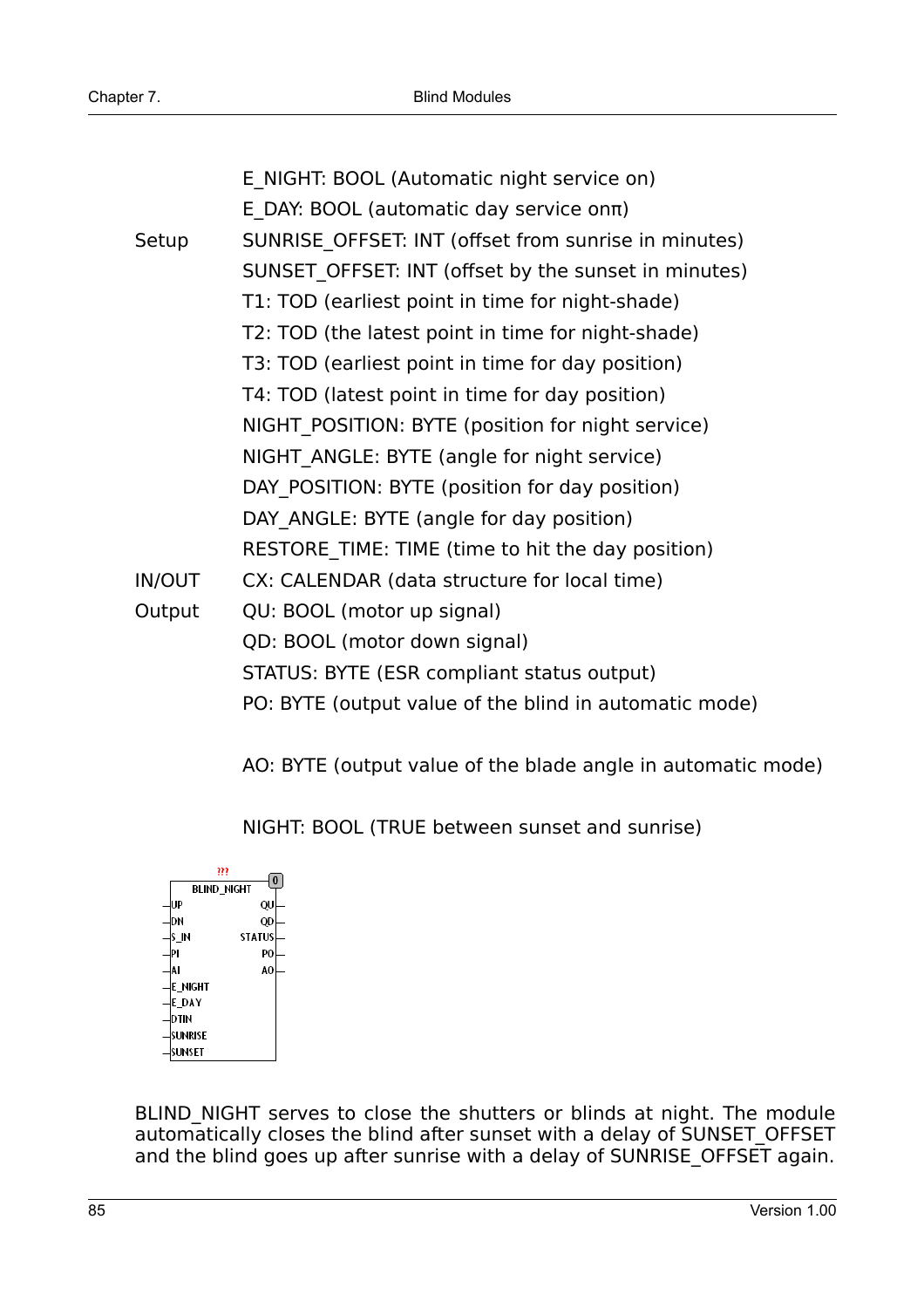The opening and closing can be unlocked separately with E\_NIGHT for close and E\_DAY for open. If, for example E\_NIGHT set to TRUE and E\_DAY not, so in the evening at dusk the blinds shuts down, but it must be opened the next morning manually. If E\_NIGHT and E\_DAY are not connected so both set internally to TRUE. To identify the corresponding periods, the module requires an external data structure of type CALENDAR. UP, DN and S IN the inputs from other BLIND modules and are passed in the day mode to the outputs QU, QD and STATUS. The signals PI, AI and PO, AO pass the values for the position and angle of the blind to the following modules. In the night mode at the outputs of PO and AO the values for night mode are passed, any manual operation deletes the automatic night mode. If E\_DAY = TRUE, at the end of the night the defned day mode with DAY\_POSITION and DAY ANGLE is restored. The time RESTORE TIME is the maximum time to reach the day position.

The input and output S IN STATUS are ESR compliant outputs and inputs. In Input S IN the upstream functions report their status to the module, this status will be forwarded to the output of STATUS, and own status messages also issued on STATUS.

| <b>STATUS</b> | Meaning                      |
|---------------|------------------------------|
| 0             | no message                   |
| 141           | Night mode                   |
| 142           | day position will be reached |
| <b>NNN</b>    | forwarded messages           |

The following graphic shows the interconnection with other modules of BLIND\_NIGHT for blind control:



BLIND\_NIGHT Timing Diagram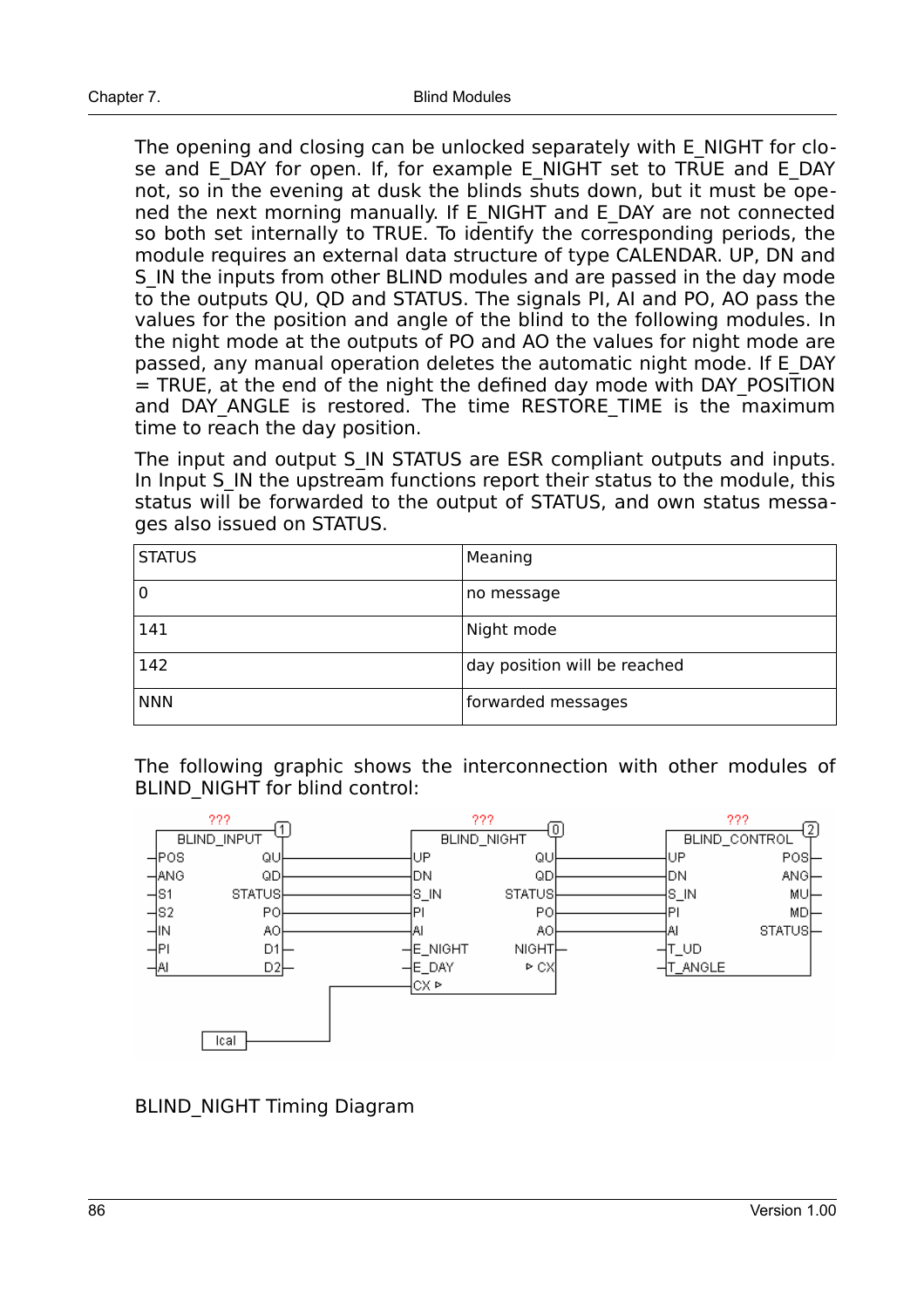

The timing diagram shows a course of a day. The times T1 and T2 defne the allowed range for the beginning of the night shade, T3 and T4 defne the appropriate area for the restoration of the day position. The day and night position is predetermined by the setup values DAY POSITION, DAY\_ANGLE, NIGHT\_POSITION and NIGHT\_ANGLE. Using two release inputs E\_DAY and E\_NIGHT, the night shade and the days position are unlocked separately. Thus, for example if E\_NIGHT = FALSE and TRUE = E\_DAY the module can be used in the morning to bring the blinds in the specifed days position.

#### **7.7. BLIND\_SCENE**

- Type Function module
- Input UP: BOOL (Input UP)
	- DN: BOOL (input DOWN)
	- S IN: BYTE (ESR compliant status input)
	- PI: BYTE (input value of the blind position in automatic mode)

AI: BYTE (input value of the blade angle in automatic mode)

| ENABLE: BOOL (enable input for scenes) |
|----------------------------------------|
| SWRITE: BOOL (write input scenes)      |

SCENE: BYTE (number of the scene)

Output QU: BOOL (motor up signal) QD: BOOL (motor down signal) STATUS: BYTE (ESR compliant status output) PO: BYTE (output value of the blind in automatic mode)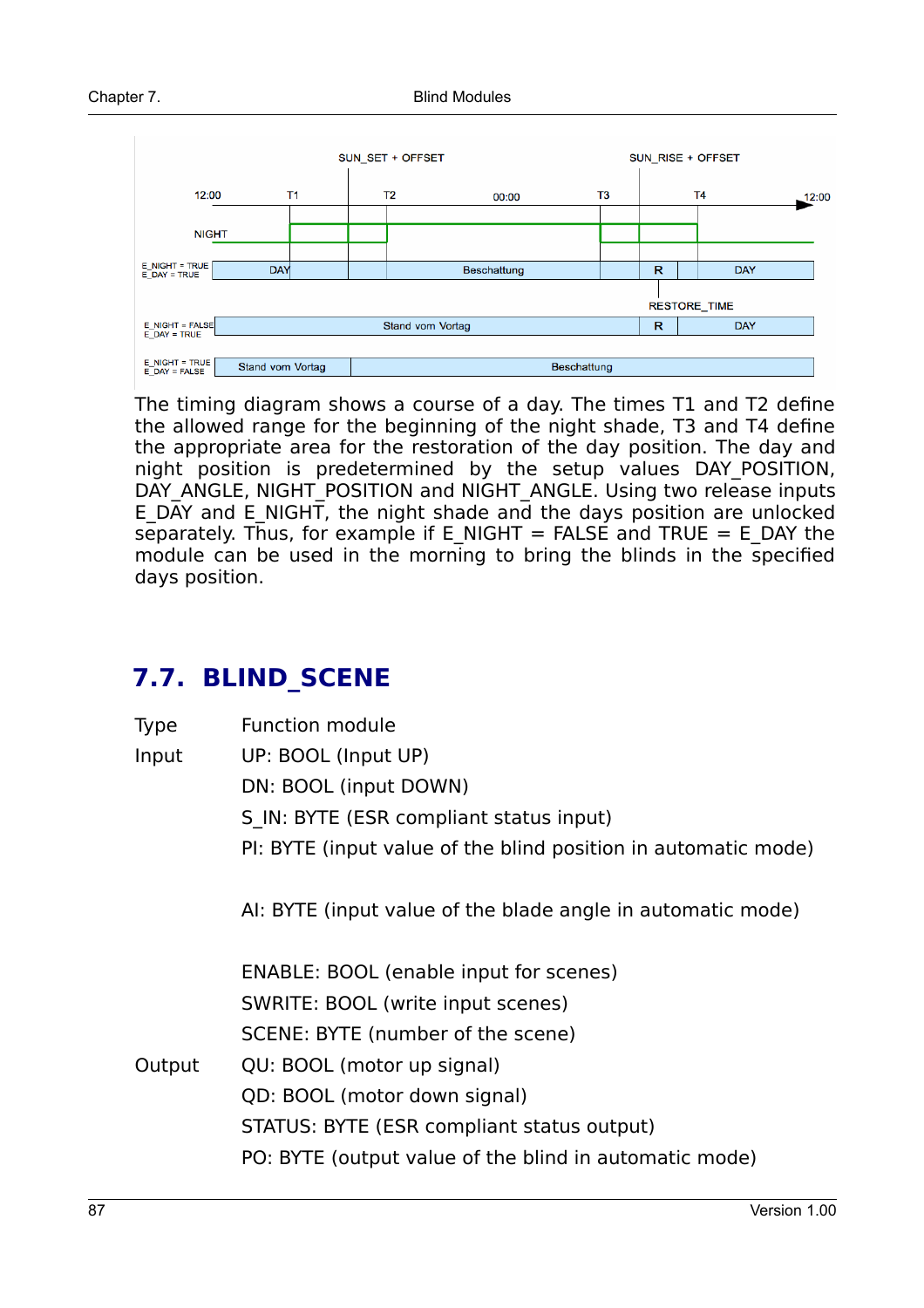[fuzzy] AO: BYTE (output value of the blade angle in automatic mode)



BLIND SCENE stores up to 16 scenes consisting of relevant current blind position and angle, and can restore these scenes during retrieval. Every scene can be active or inactive, depending on whether saving the scene the input ENABLE was TRUE or not (ENABLE  $=$  TRUE means active). A scene is retrieved by the number of the scene (0 .. 15) is applied at the input SCENE and simultaneously ENABLE is set to TRUE. A scene can only be accessed if both the inputs UP and DN are the same TRUE (automatic mode). This ensures that an active scene always overridden by the manual mode of operation is.

The following table illustrates the operation of BLIND\_SCENE:

| UP | <b>DN</b> | <b>ENABLE</b> | <b>SWRITE</b> | <b>SCENE</b> | QU |                          | PO                       | AO                       |                        |
|----|-----------|---------------|---------------|--------------|----|--------------------------|--------------------------|--------------------------|------------------------|
|    |           |               |               |              |    |                          | PI                       | Al                       | no scene               |
|    |           |               |               |              |    | $\overline{\phantom{0}}$ | $\overline{\phantom{0}}$ | $\overline{\phantom{a}}$ | write scene number y   |
|    |           |               |               |              |    | $\overline{\phantom{0}}$ | $\overline{\phantom{0}}$ | $\overline{\phantom{0}}$ | disable scene number y |
|    |           |               |               | v            |    |                          | $\overline{\phantom{a}}$ | $\overline{\phantom{a}}$ | recall scene number y  |

The input S IN and output STATUS are ESR compliant inputs and outputs, through input S\_IN upstream modules report their status to the module, this status will be forwarded to the output of STATUS, and own status messages issued also on STATUS.

| <b>STATUS</b> | Meaning           |
|---------------|-------------------|
| 160175        | scenes 015 active |
| 176           | Scene written     |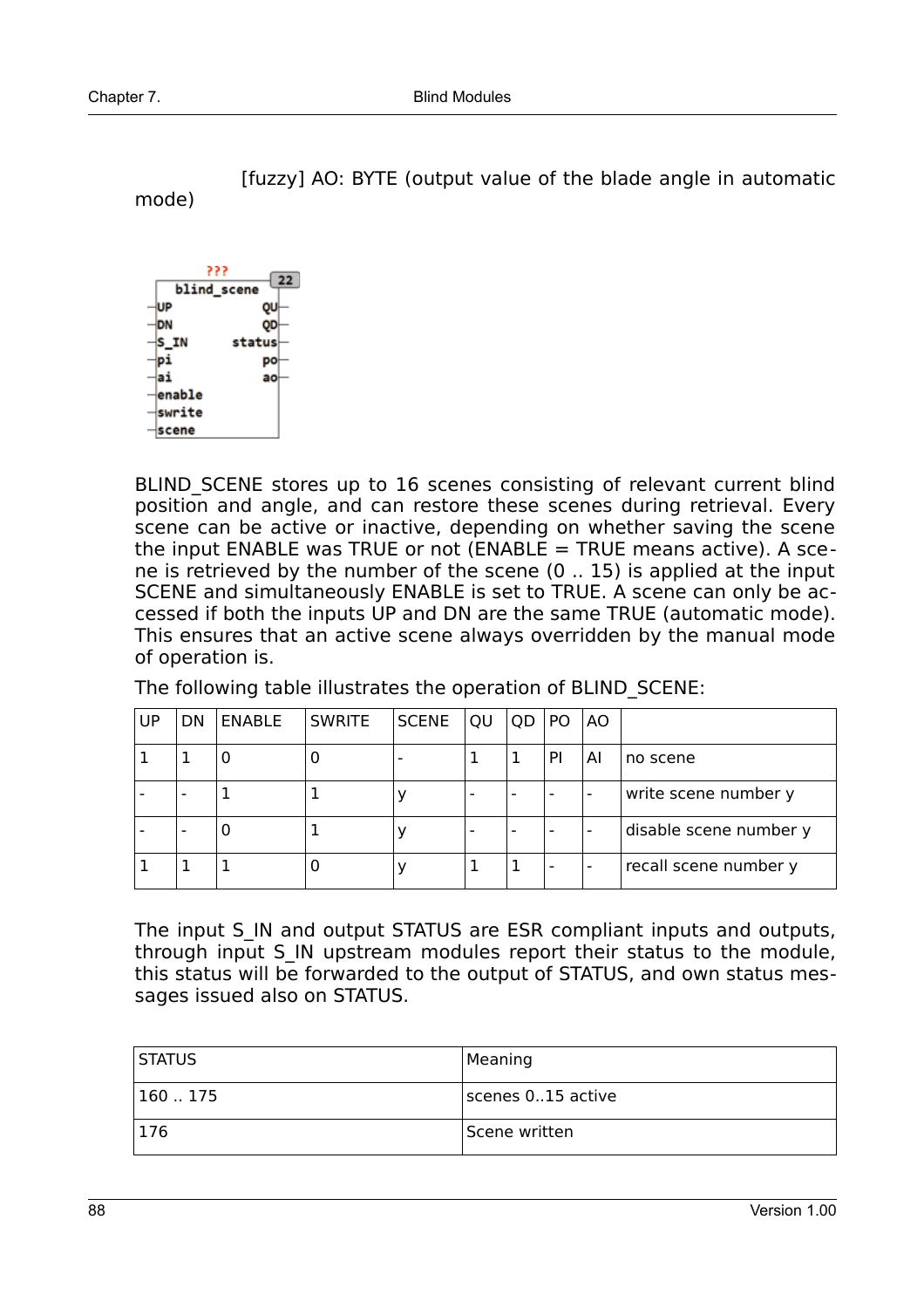Chapter 7. Blind Modules

NNN **forwarded** messages

The following graphic shows the application of BLIND\_SCENE with other modules to control a blind:



## **7.8. BLIND\_SECURITY**

| Type   | <b>Function module</b>                                     |  |  |  |  |  |  |  |
|--------|------------------------------------------------------------|--|--|--|--|--|--|--|
| Input  | UP: BOOL (Input UP)                                        |  |  |  |  |  |  |  |
|        | DN: BOOL (input DOWN)                                      |  |  |  |  |  |  |  |
|        | S IN: BYTE (ESR compliant status input)                    |  |  |  |  |  |  |  |
|        | PI: BYTE (blind position in automatic mode)                |  |  |  |  |  |  |  |
|        | AI: BYTE (slat angle in automatic mode)                    |  |  |  |  |  |  |  |
|        | FIRE: BOOL (input for fire alarm)                          |  |  |  |  |  |  |  |
|        | WIND: BOOL (input for wind alarm)                          |  |  |  |  |  |  |  |
|        | ALARM: BOOL (input for intrusion detection)                |  |  |  |  |  |  |  |
|        | DOOR: BOOL (input for door contact)                        |  |  |  |  |  |  |  |
|        | RAIN: BOOL (input for rain sensor)                         |  |  |  |  |  |  |  |
| Setup  | ALARM UP: BOOL (default direction at ALARM Default $=$ Up) |  |  |  |  |  |  |  |
|        | WIND UP: BOOL (default direction at wind, Default $=$ Up)  |  |  |  |  |  |  |  |
|        | RAIN UP: BOOL (default direction at rain, Default = Down)  |  |  |  |  |  |  |  |
| Output | QU: BOOL (motor up signal)                                 |  |  |  |  |  |  |  |
|        | QD: BOOL (motor down signal)                               |  |  |  |  |  |  |  |
|        | STATUS: BYTE (ESR compliant status output)                 |  |  |  |  |  |  |  |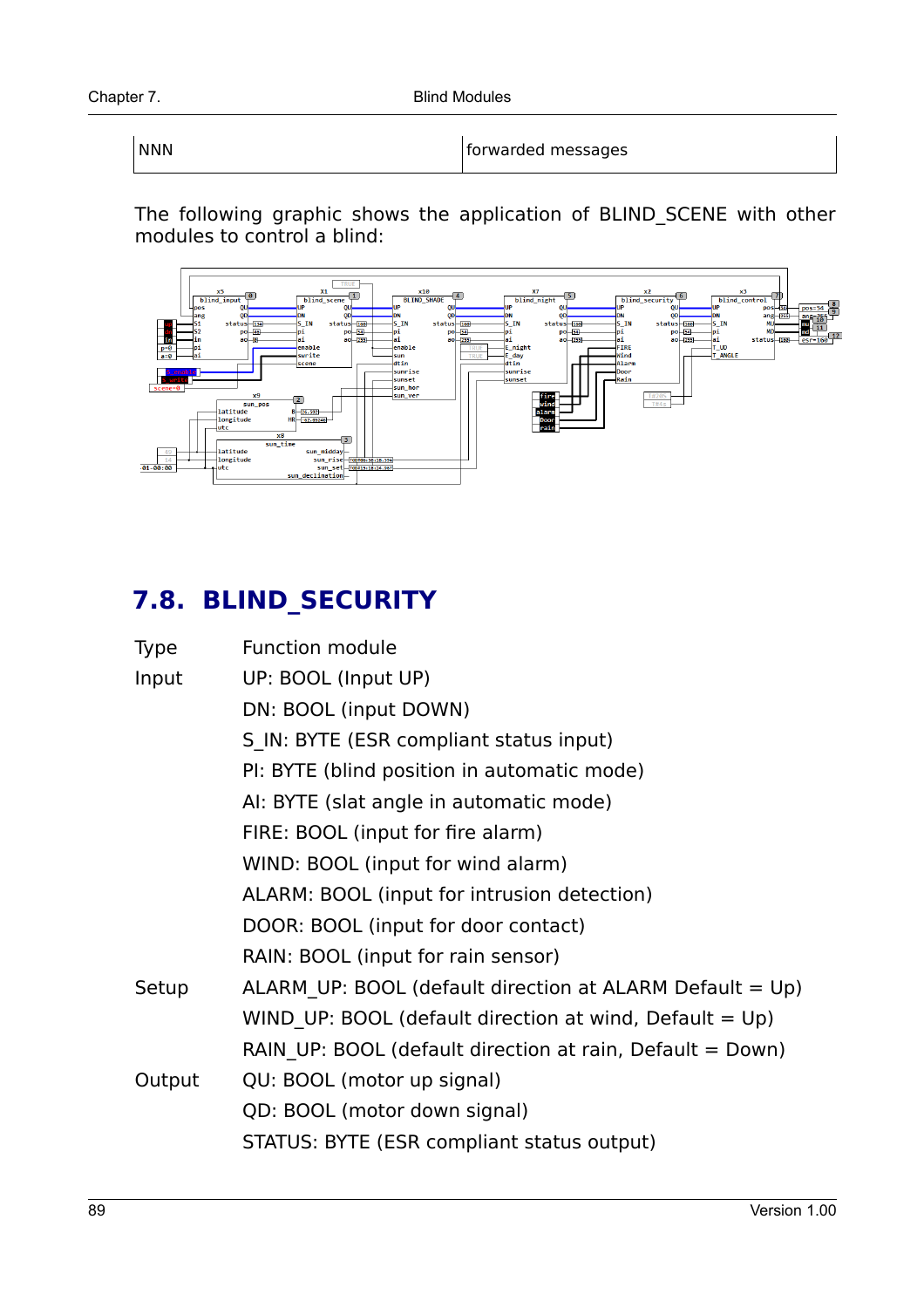PO: BYTE (output value of the blind in automatic mode)

AO: BYTE (output value of the blade angle in automatic mode)

| ???            |        |
|----------------|--------|
| blind_security |        |
| UP             | QU     |
| DN             | QD     |
| S IN           | status |
| pi             | p٥     |
| ai             | ao     |
| <b>FIRE</b>    |        |
| Wind           |        |
| Alarm          |        |
| Door           |        |
| Rain           |        |

BLIND SECURITY makes sure the blinds drive either up or down when certain events occur. The inputs UP and DN control a downstream module BLIND ACTUATOR over the outputs of QU and QD. With the inputs FIRE, WIND, RAIN ALARM the inputs UP and DN are overwritten and the blinds drive either completely up or completely down. This FIRE has the highest priority followed by WIND, Alarm and with the lowest priority RAIN. Rain can be overridden as the only one by manual inputs UP and DN. Therefore, if the user should decide to remain open the blind despite the rain, he must interrupt the rain mode only by a short press of the UP or DN. FIRE drives the shutter to the top while RAIN, Wind and Alarm are confgurable for up or down. ALARM is configured using the setup variables ALARM UP for both high and down drive, the setup variable WIND\_UP specifes whether to run in Wind up or down. The variable RAIN\_UP determine what position will be approached at Rain. The default values are UPfor Alarm, UP for Wind and DNfor Rain. The setup variables can be changed by double-clicking the icon at any time.

The input and output S IN STATUS are ESR compliant outputs and inputs. In Input S IN the upstream functions report their status to the module, this status will be forwarded to the output of STATUS, and own status messages also issued on STATUS.

| <b>STATUS</b> | Meaning       |
|---------------|---------------|
| 0             | no message    |
| 111           | Fire          |
| 112           | Wind          |
| 113           | Burglar alarm |
| 114           | Door alarm    |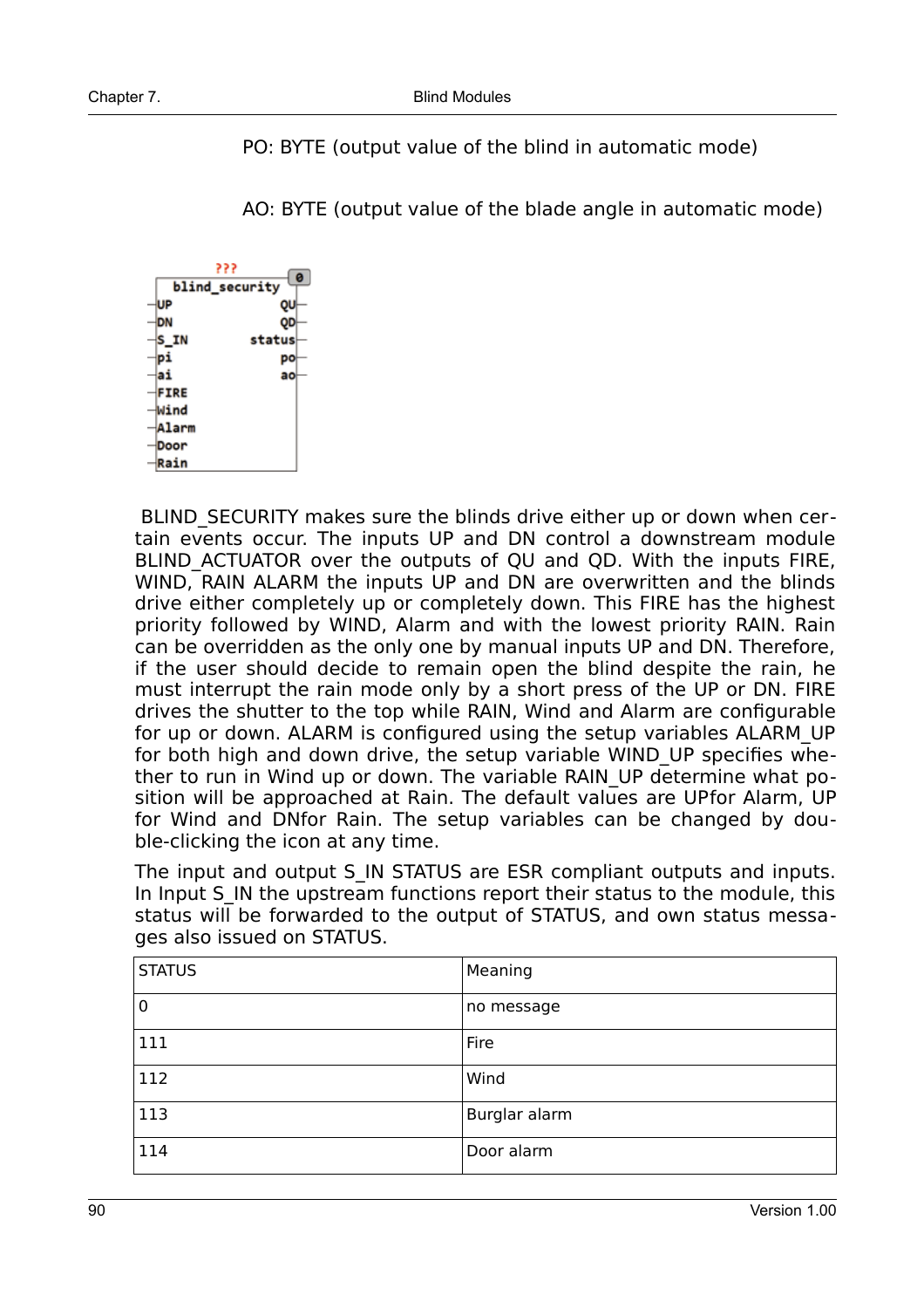Chapter 7. **Blind Modules** 

| 115        | Rain               |
|------------|--------------------|
| <b>NNN</b> | forwarded messages |

#### The following graphic shows the application of BLIND\_SECURITY with BLIND ACTUATOR for controlling a blind:



BLIND SECURITY must necessarily used directly on BLIND CONTROL. If other modules are installed between BLIND\_SECURITY and BLIND\_CON-TROL the security functions can not be guaranteed.

## **7.9. BLIND\_SET**

Type Function module

Input UP: BOOL (Input UP)

DN: BOOL (input DOWN)

S\_IN: BYTE (ESR compliant status input)

PI: BYTE (blind position in automatic mode)

AI: BYTE (slat angle in automatic mode)

IN: BOOL (input for fre alarm)

PX: BYTE (input for wind alarm)

AX: BYTE (input for intrusion detection)

Setup OVERRIDE MANUAL: BOOL (allows manual Override if TRUE)

RESTORE\_POSITION: BOOL (IF TRUE restore old position)

RESTORE TIME: TIME (duration for the restore of last position) Default  $= T#60s$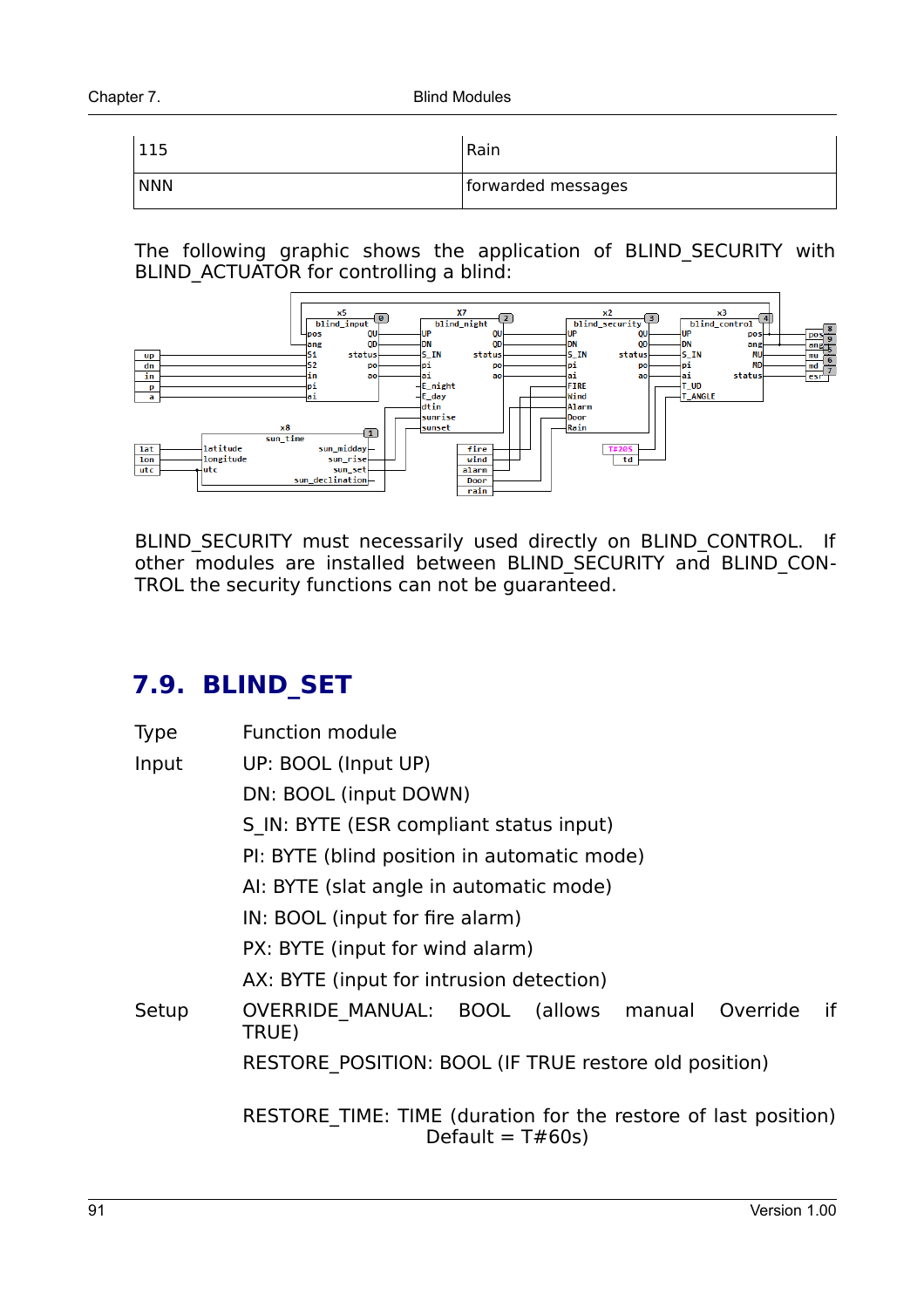Output QU: BOOL (motor up signal) QD: BOOL (motor down signal) STATUS: BYTE (ESR compliant status output) PO: BYTE (start value of the blind) AO: BYTE (start value of the slat angle)

|      | ???<br>Ü      |
|------|---------------|
|      | BLIND_SET     |
| UP   | QU            |
| DN   | QD            |
| S IN | <b>STATUS</b> |
|      | PС            |
|      |               |
| ΙN   |               |
| PХ   |               |
|      |               |

BLIND SET can be used anywhere in a BLIND application to accelerate a defned position (PX, AX). Using the setup variable OVERRIDE\_MANUAL defnes if the module may override a manual operation. If the variable RE-STORE POSITION is set to TRUE, the module remembers the last position and drive to this position automatically after a forced operation. The variable RESTORE TIME determines how long the module remains active to restore the last Position again. If not set RESTORE POSITION the forced state remains when switch back in the automatic mode.

| <b>UP</b>   | <b>DN</b>    | PI                       | IN          | AX                       | QU           | QD          | <b>STATUS</b> | PO             | MANUAL          |                    |
|-------------|--------------|--------------------------|-------------|--------------------------|--------------|-------------|---------------|----------------|-----------------|--------------------|
|             |              | Al                       |             | AX                       |              |             |               | A <sub>O</sub> | <b>OVERRIDE</b> |                    |
| $\mathbf 1$ | 1            | X                        | $\mathbf 0$ | $\overline{\phantom{0}}$ | 1            | 1           | S IN          | X              |                 | Standby            |
| $\mathbf 1$ | 1            | $\overline{\phantom{a}}$ | 1           | Y                        | $\mathbf{1}$ | $\mathbf 1$ | 178           | Y              |                 | Forced position    |
|             |              |                          | 1           | Y                        | 1            | 1           | 178           | Y              | $\mathbf{1}$    | Forced position    |
|             |              |                          |             |                          | $\mathbf{1}$ | 1           | 179           | Z              |                 | Restoreoldposition |
| $\mathbf 0$ | $\mathbf{1}$ | X                        |             |                          | 0            | $\mathbf 1$ | S IN          | X              |                 | Manual operation   |
| $\mathbf 1$ | $\mathbf 0$  | X                        |             |                          | 1            | 0           | S IN          | X              |                 | Manual operation   |
| 0           | $\mathbf 0$  | X                        |             |                          | 0            | $\mathbf 0$ | S IN          | X              |                 | Manual operation   |

State table of BLIND\_SET: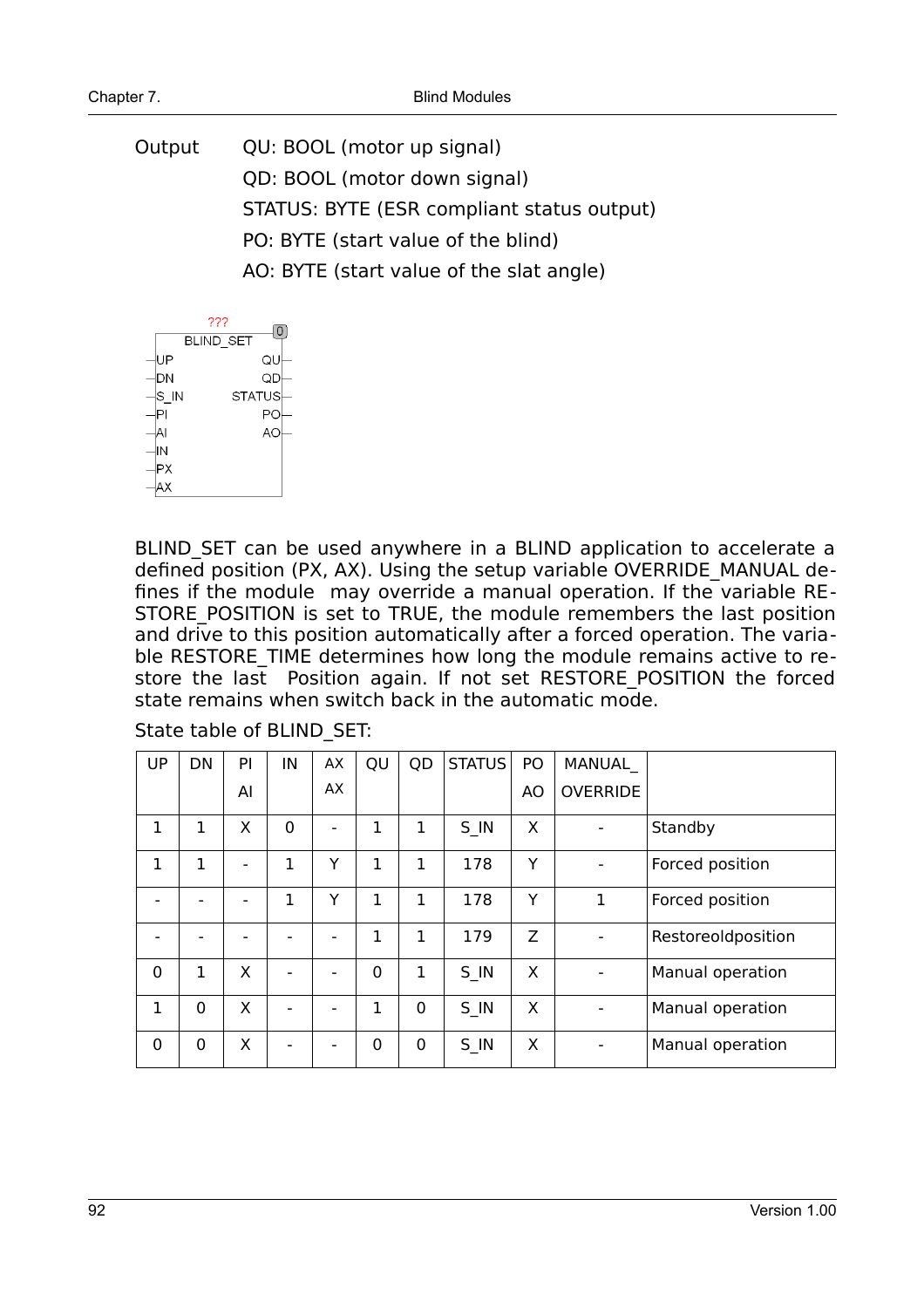#### **7.10. BLIND\_SHADE**

| Type   | <b>Function module</b>                                           |
|--------|------------------------------------------------------------------|
| Input  | UP: BOOL (Input UP)                                              |
|        | DN: BOOL (input DOWN)                                            |
|        | S IN: BYTE (ESR compliant status input)                          |
|        | PI: BYTE (blind position in automatic mode)                      |
|        | AI: BYTE (slat angle in automatic mode)                          |
|        | SUN: BOOL (input signal from the solar sensor)                   |
| 1/0    | CX: CALENDAR (current time and calendar data)                    |
| Setup  | SUNRISE OFFSET: TIME (delay at sunrise)                          |
|        | SUNSET PRESET: TIME (delay at sunset)                            |
|        | DIRECTION: REAL (facade orientation, $180^\circ$ = south facade) |
|        | ANGLE_OFFSET: REAL (Horizontal Aperture                          |
|        | Shading)                                                         |
|        | SLAT WIDTH: REAL (width of the slats in mm)                      |
|        | SLAT_SPACING: REAL (distance of the slats in mm)                 |
|        | SHADE DELAY: TIME (delay time of shading)                        |
|        | SHADE POS: BYTE (position for shading)                           |
| Output | QU: BOOL (motor up signal)                                       |
|        | QD: BOOL (motor down signal)                                     |
|        | STATUS: BYTE (ESR compliant status output)                       |
|        | PO: BYTE (blind position in automatic mode)                      |
|        | AO: BYTE (slat angle in automatic mode)                          |

| 222<br><b>BLIND_SHADE</b> |        |
|---------------------------|--------|
| UP                        | QU     |
| DN                        | QD     |
| S IN                      | STATUS |
| PI                        | РÕ     |
| AI                        | AO     |
| ENABLE                    | ⊵ CX   |
| SUN                       |        |
| CX ⊵                      |        |

BLIND\_SHADE calculate the appropriate angle of the slats from the current position of the sun to guarantee an optimum shading. The slats are tracked to the sun, th ensure over the course of the day always shading.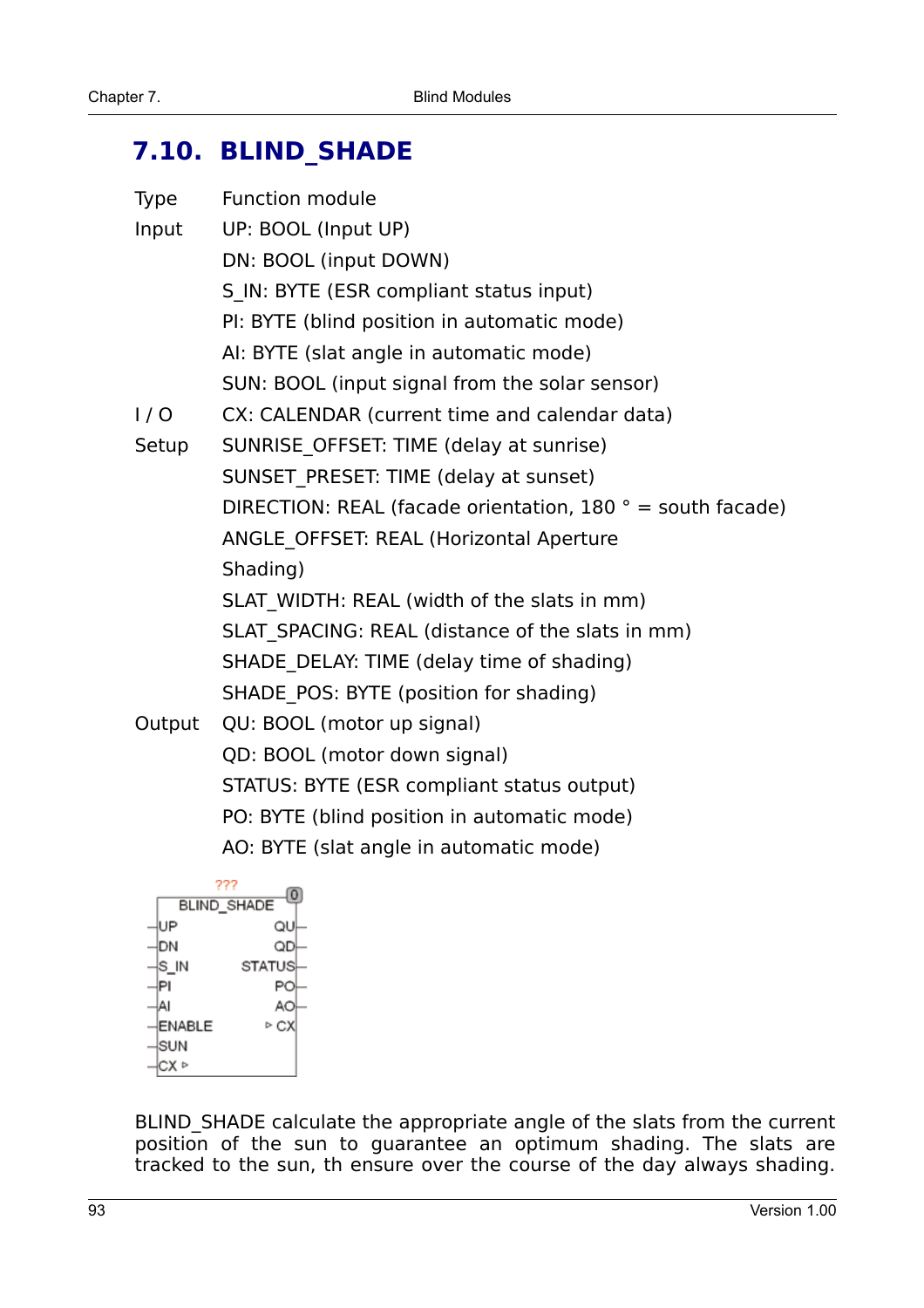With the input ENABLE the function is activated when UP and DN (automatic mode) are active. The module evaluate the INPUT SUN, which displays sunshine when TRUE. If SUN or ENABLE gets FALSE then the device switches off automatically. SUNRISE OFFSET define after which time lag after sunrise, the shading is active. SUNSET PRESET determines a what time before sunset the shading is stopped. The shading is active if  $SUM = TRUE$ ,  $ENABLE = TRUE$ ,  $UP = TRUE$ ,  $DN = TRUE$ , and the horizontal sun angle is within the range DIRECTION - ANGLE\_OFFSET and DIRECTION + ANGLE OFFSET, and the day time is within the area defined by SUNRISE, SUNRISE OFFSET, SUNSET SUNSET PRESET. DIRECTION specifies the orientation of the facade, 180° means façade is south, 90° in the east and 270° in the west. With the setup variable SHADE DELAY is determined how long after SUN is FALSE the shading remains active. The default value is 60 seconds. SHADE DELAY prevents the case of constantly running up and down while partial cloud cover the blind. When using BLIND\_SHADE make sure that the cycle time for the module is smaller as T\_ANGLE / 512 \* SENS. SENS is here the SENS value of the BLIND\_CONTROLLERS. If the cycle time is too large, the blind will start irregular driving. The setup variable BLIND POS specifies how far the blind can drive down when shadowing.

The following graphic describes the geometry of blind:

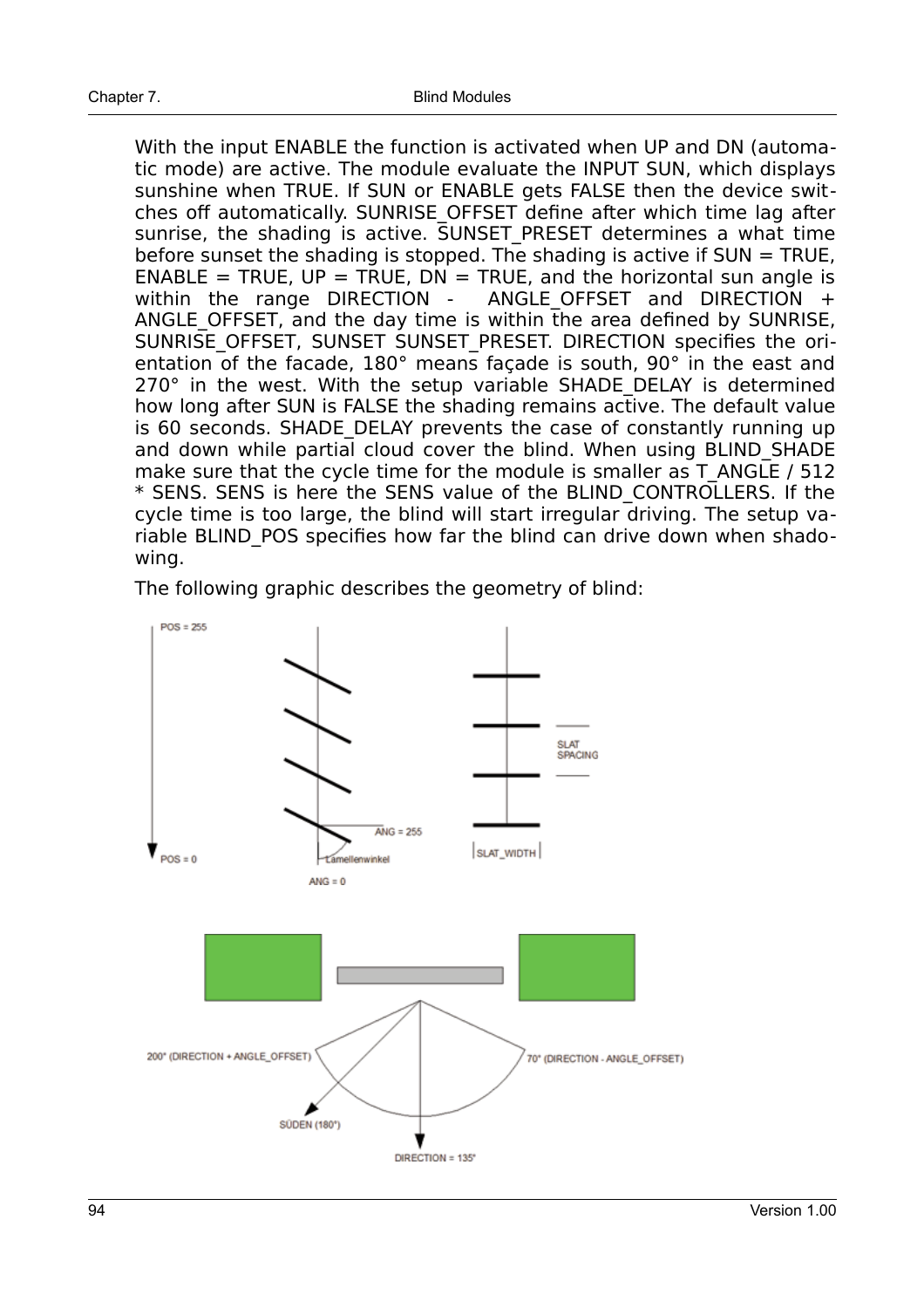The following chart shows an east to south-facing facade with DIRECTION  $= 135^\circ$  and ANGLE OFFSET = 65°:

The shading function calculates the angle of slats so that the slats only close as far as the sun is shaded, but still as much light as possible enters the room. With the values DIRECTION and ANGLE\_OFFSET the horizontal angle of the sun which requires a shading is calculated. Depending on the thickness of the wall and the width of the window the ANGLE\_OFFSET can be set so that unnecessary shading is avoided. By DIRECTION of the direction of the facade is specifed. Using the dimensions of the slats, width and distance in millimeters (SLAT\_WIDTH and SLAT\_SPACING) the module calcuates how far the slats should be tilted to avoid the sun. The target is to tilt the slats as far as absolutely necessary in order to guarantee optimal lighting conditions. To not infuence the mood and light conditions at sunrise and sunset, an OFFSET of the sunrise and a PRESET before the sunset can be adjusted. With an offset of 30 minutes and a preset of 60 minutes, for example, the shading started 30 minutes after sunrise and already finished 60 minutes before sunset. The input SUN of the module is to connect a solar intensity sensor or any suitable sensor which interrupts the function if there is no solar radiation.

The following graphic illustrates the shading:



The input and output S IN STATUS are ESR compliant outputs and inputs. In Input S IN the upstream functions report their status to the module, this status will be forwarded to the output of STATUS, and own status messages also issued on STATUS. BLIND\_SHADE report on the output STATUS the STATUS 151 when the shade is active.

The following example shows the application of BLIND\_SHADE within a blind control: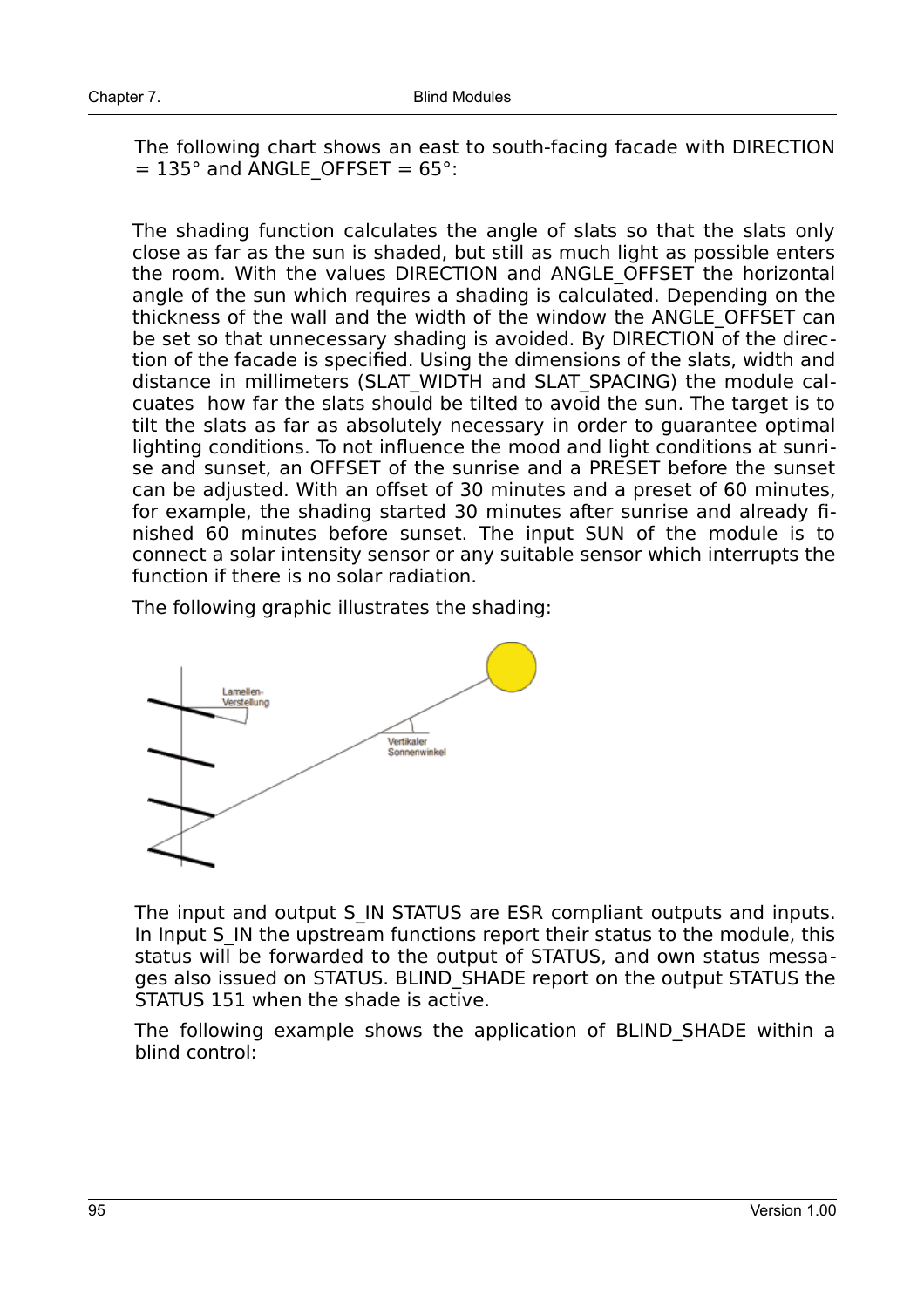

# **7.11. BLIND\_SHADE\_S**

| <b>Type</b> | <b>Function module</b>                             |  |  |  |  |
|-------------|----------------------------------------------------|--|--|--|--|
| Input       | UP: BOOL (Input UP)                                |  |  |  |  |
|             | DN: BOOL (input DOWN)                              |  |  |  |  |
|             | S IN: BYTE (ESR compliant status input)            |  |  |  |  |
|             | PI : BYTE (default of position)                    |  |  |  |  |
|             | ENABLE: BOOL (shading enabled)                     |  |  |  |  |
|             | SUN: BOOL (input signal from the solar sensor)     |  |  |  |  |
|             | HORZ1: REAL (horizontal sun angle                  |  |  |  |  |
|             | Shading start) [100.0]                             |  |  |  |  |
|             | HORZ2: REAL (horizontal sun angle                  |  |  |  |  |
|             | Shading end) [260.0]                               |  |  |  |  |
|             | VERT: REAL (vertical shading angle) [90.0]         |  |  |  |  |
|             | ALERT: BOOL (forced opening of the blinds) [FALSE] |  |  |  |  |
| 1/0         | CX: CALENDAR (current time and calendar data)      |  |  |  |  |
| Setup       | SUNRISE OFFSET: TIME (Delay at sunrise) [T#1h]     |  |  |  |  |
|             | SUNSET PRESET: TIME (Delay at sunset) [T#1h]       |  |  |  |  |
|             | SHADE DELAY: TIME (Delay of shading) [T#60s]       |  |  |  |  |
|             | SHADE POS: BYTE (maximum position for shading)     |  |  |  |  |
| Output      | QU: BOOL (motor up signal)                         |  |  |  |  |
|             | QD: BOOL (motor down signal)                       |  |  |  |  |
|             | STATUS: BYTE (ESR compliant status output)         |  |  |  |  |
|             | PO: BYTE (blind position in automatic mode)        |  |  |  |  |
|             |                                                    |  |  |  |  |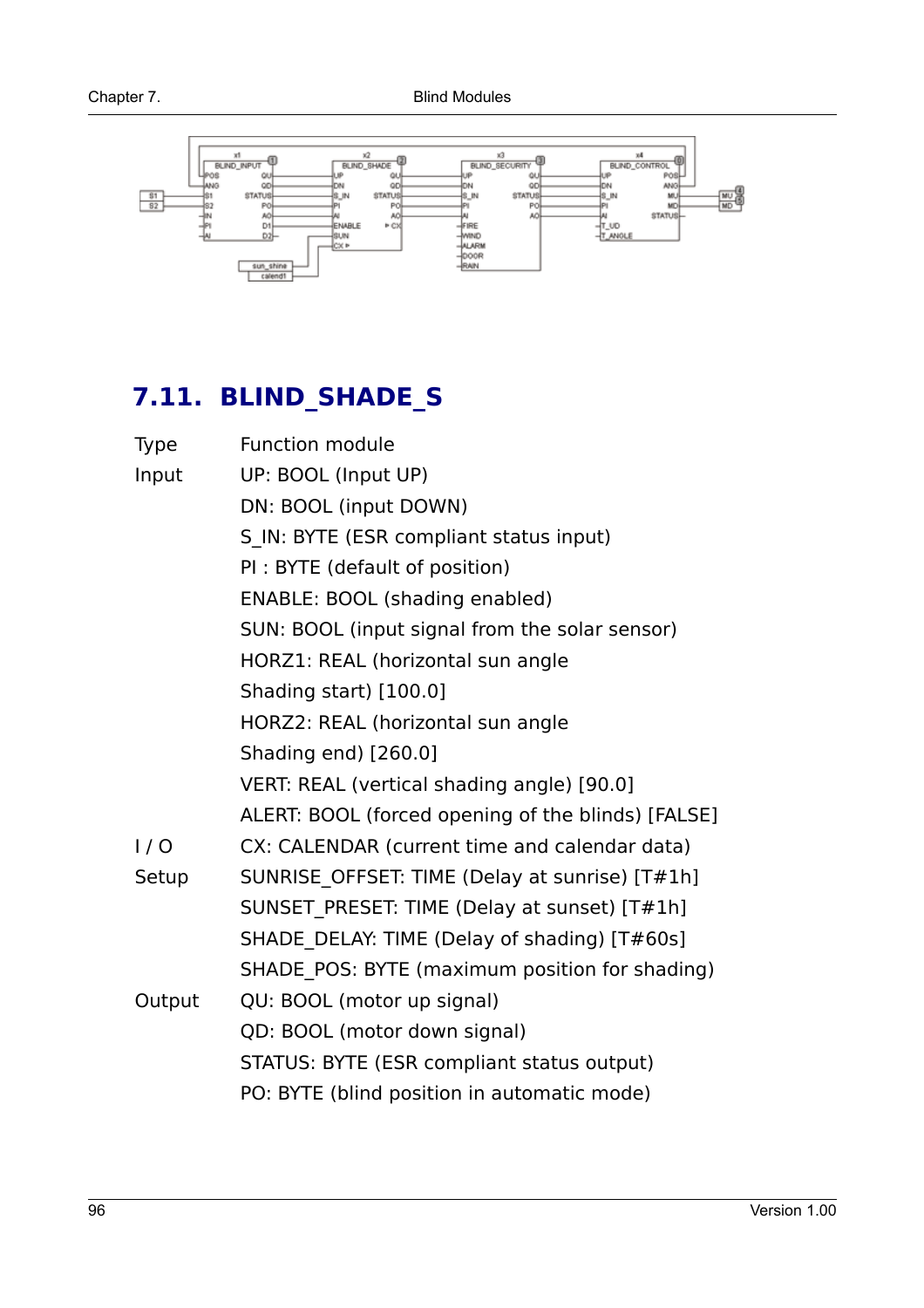|               | ???<br>i Oi   |  |  |  |  |  |
|---------------|---------------|--|--|--|--|--|
| BLIND_SHADE S |               |  |  |  |  |  |
| UP            | QU            |  |  |  |  |  |
| DN            | QD            |  |  |  |  |  |
| S IN          | <b>STATUS</b> |  |  |  |  |  |
| PI            | PΟ            |  |  |  |  |  |
| ENABLE        | ⊳ CX          |  |  |  |  |  |
| SUN           |               |  |  |  |  |  |
| HORZ1         |               |  |  |  |  |  |
| HORZ2         |               |  |  |  |  |  |
| VERT          |               |  |  |  |  |  |
| ALERT         |               |  |  |  |  |  |
| CX ⊵          |               |  |  |  |  |  |

BLIND SHADE S is a much simpler function of BLIND SHADE specifically for use with roller blind. Here no slat angle for shading must be calculated, but simply ensure that when the sun shines the blind closes far enough.

In the inactive state of the module the inputs UP, DN, and PI S IN passed unchanged through to the outputs QU, QD, PO and STATUS.

The module is activated, if  $UP = TRUE$ ,  $DN = TRUE$ ,  $ENABLE = TRUE$  and SUN (for at least SHADE DELAY) = TRUE. If these conditions are met, the module checks whether the current horizontal sun angle is in the range between HORZ1 and HORZ2 and the vertical sun angle is lower than VERT. Is now also the current time between sunrise + SUNRISE\_OFFSET and sunset - SUNSET PRESET, then the module moves in the STATUS 151 (shading) and is ensuring that the value issued at output PO, not greater value than SHADE\_POS (PO is then the minimum of PI and SHADE\_POS).

For the angle HORZ1 and HORZ2 is valid:  $90^\circ$  = East,  $180^\circ$  = South, 270°  $=$  West.

SHADE DELAY prevents a permanent up and down move when partly cloud cover the blinds.

With the input ALERT for example, can be achieved (in a simple manner) that the roller blind goes up when the door opens. The ALERT input has the highest priority in the module, forces  $STATUS = 152$  independent of the inputs and sets  $QU = TRUE$ , FALSE = QD, drives therefore manually UP.

Within a blind control the BLIND SHADE are used as follows: